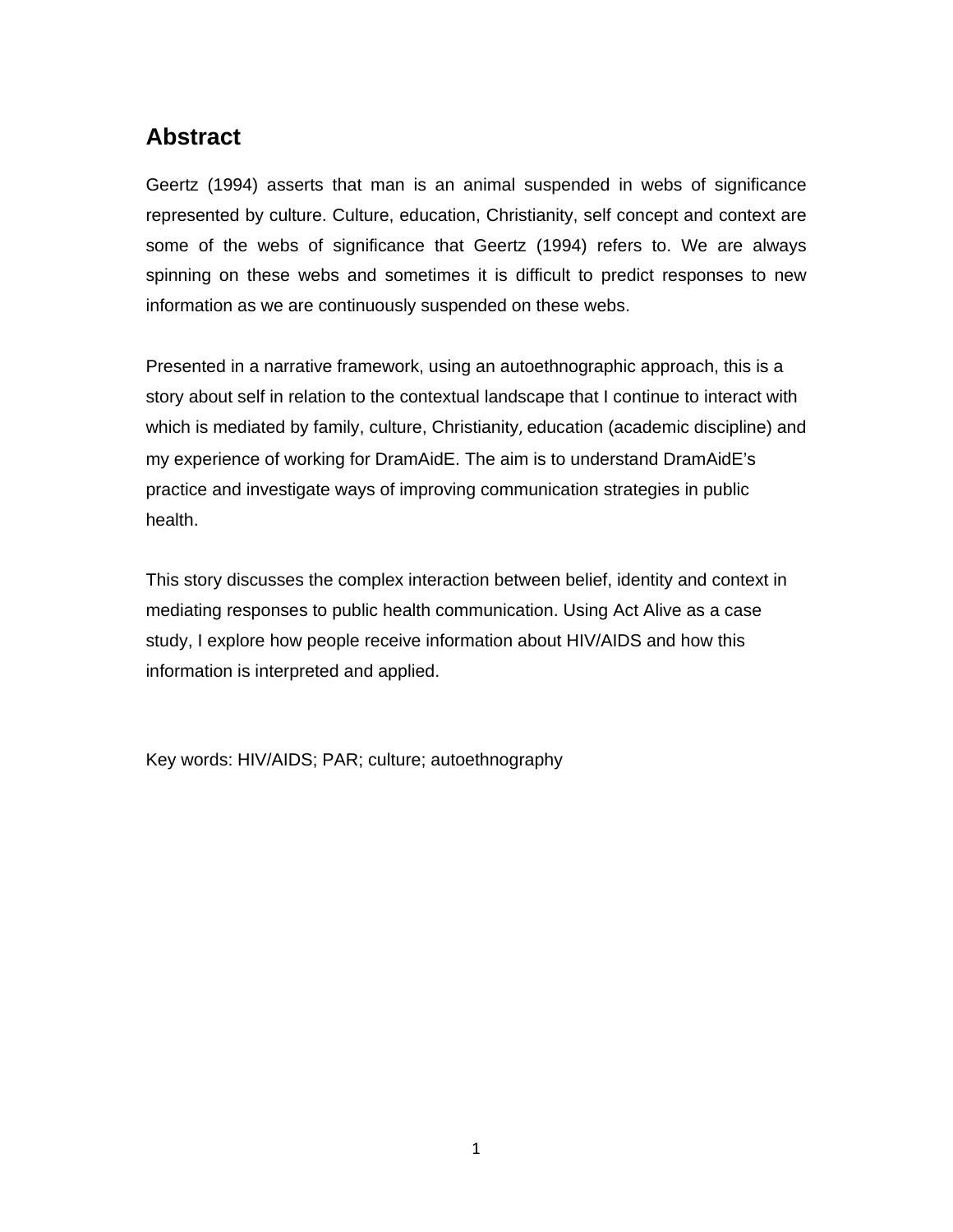# **Table of Contents**

| Applying psychological models of behavior change to DramAidE work 43                   |  |
|----------------------------------------------------------------------------------------|--|
|                                                                                        |  |
| Diffusion of Innovations: Role modeling and community leaders/celebrities breaking the |  |
|                                                                                        |  |
|                                                                                        |  |
|                                                                                        |  |
|                                                                                        |  |
|                                                                                        |  |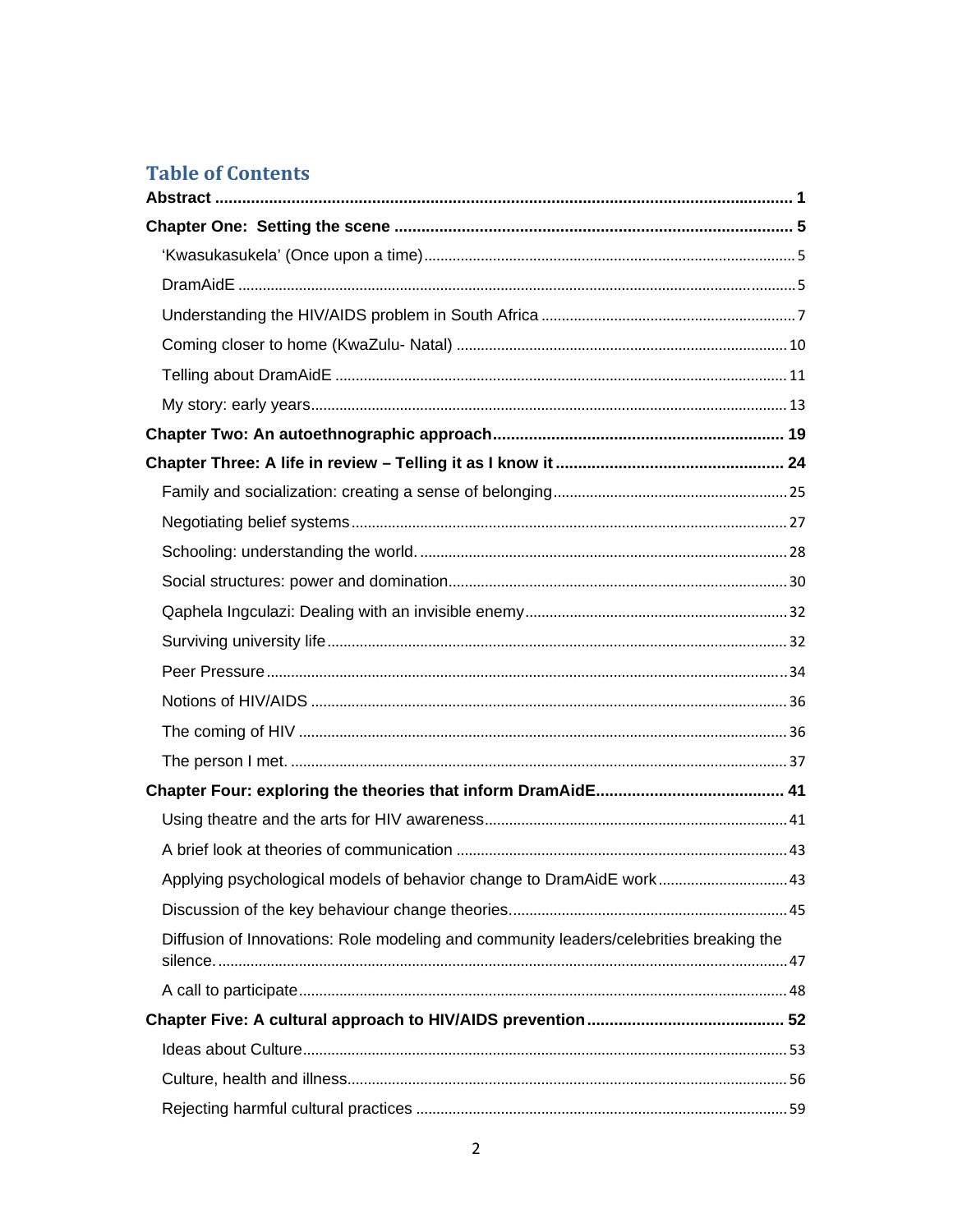| Meaning lost in translation: the use of language in HIV prevention projects  62            |  |
|--------------------------------------------------------------------------------------------|--|
| Reflecting on the context in which HIV took hold in South Africa and prevention strategies |  |
|                                                                                            |  |
|                                                                                            |  |
|                                                                                            |  |
|                                                                                            |  |
|                                                                                            |  |
|                                                                                            |  |
|                                                                                            |  |
|                                                                                            |  |
|                                                                                            |  |
|                                                                                            |  |
|                                                                                            |  |
|                                                                                            |  |
|                                                                                            |  |
|                                                                                            |  |
|                                                                                            |  |
|                                                                                            |  |
|                                                                                            |  |
|                                                                                            |  |
|                                                                                            |  |
|                                                                                            |  |
|                                                                                            |  |
|                                                                                            |  |
|                                                                                            |  |
|                                                                                            |  |
|                                                                                            |  |
|                                                                                            |  |
|                                                                                            |  |
|                                                                                            |  |
|                                                                                            |  |
|                                                                                            |  |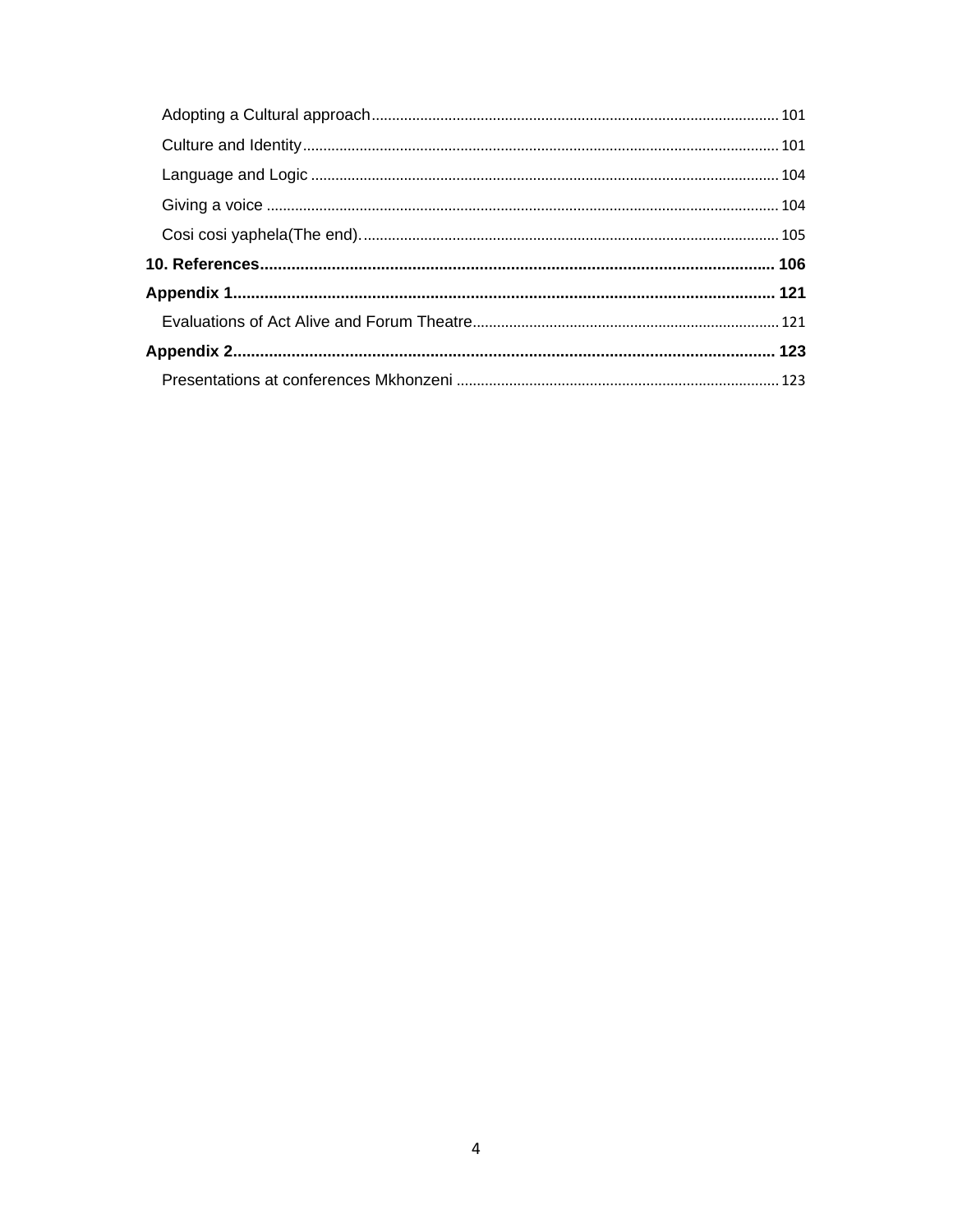## **Chapter One: Setting the scene**

### *'Kwasukasukela'* **(Once upon a time)**

*Kwasukasukela* is the call of the storyteller*.* Come and listen, or in this case, read my story. It begins when I joined DramAidE (Drama in Aids Education) in 1993 after graduating from the University of Zululand. In 1997 I became the Project Manager of DramAidE and have been working in this organization for 15 years. It was a new programme when I joined and I was instrumental in developing and establishing Act Alive, which is one of the DramAidE projects. This story is about the influence of my background and education on the way Act Alive was developed and sustained .It explores the ways in which young people receive and interpret information about health, risk and the dangers of contracting a sexually transmitted disease such as HIV/AIDS. I begin with some background information about DramAidE and HIV/AIDS.

## **DramAidE**

The advent of AIDS in South Africa challenged the government to develop an appropriate response to prevent infection with HIV/AIDS and manage its impact. The need to create awareness of HIV placed strategies for communication under the spotlight. DramAidE is one such project that was developed by the University of Zululand's Drama Department in partnership with the then erstwhile KwaZulu Department of Health to use innovative communication techniques to create awareness about HIV/AIDS.  $1$ 

DramAidE is a story of a community action communication model initiated at a rural university and sustained and developed over fifteen years. There are a number of different projects that make up the overall DramAidE programme. I have chosen Act Alive as a case study because it is a school- based project that has allowed us to implement most, but not all, of the principles of participatory action research (PAR) as will be discussed as the story progresses. Although DramAidE runs a number of

<sup>&</sup>lt;u> Alexandria de la contrada de la contrada de la con</u> <sup>1</sup> The KwaZulu-Natal Department of Health continued to support DramAidE after the new government was installed in 1994.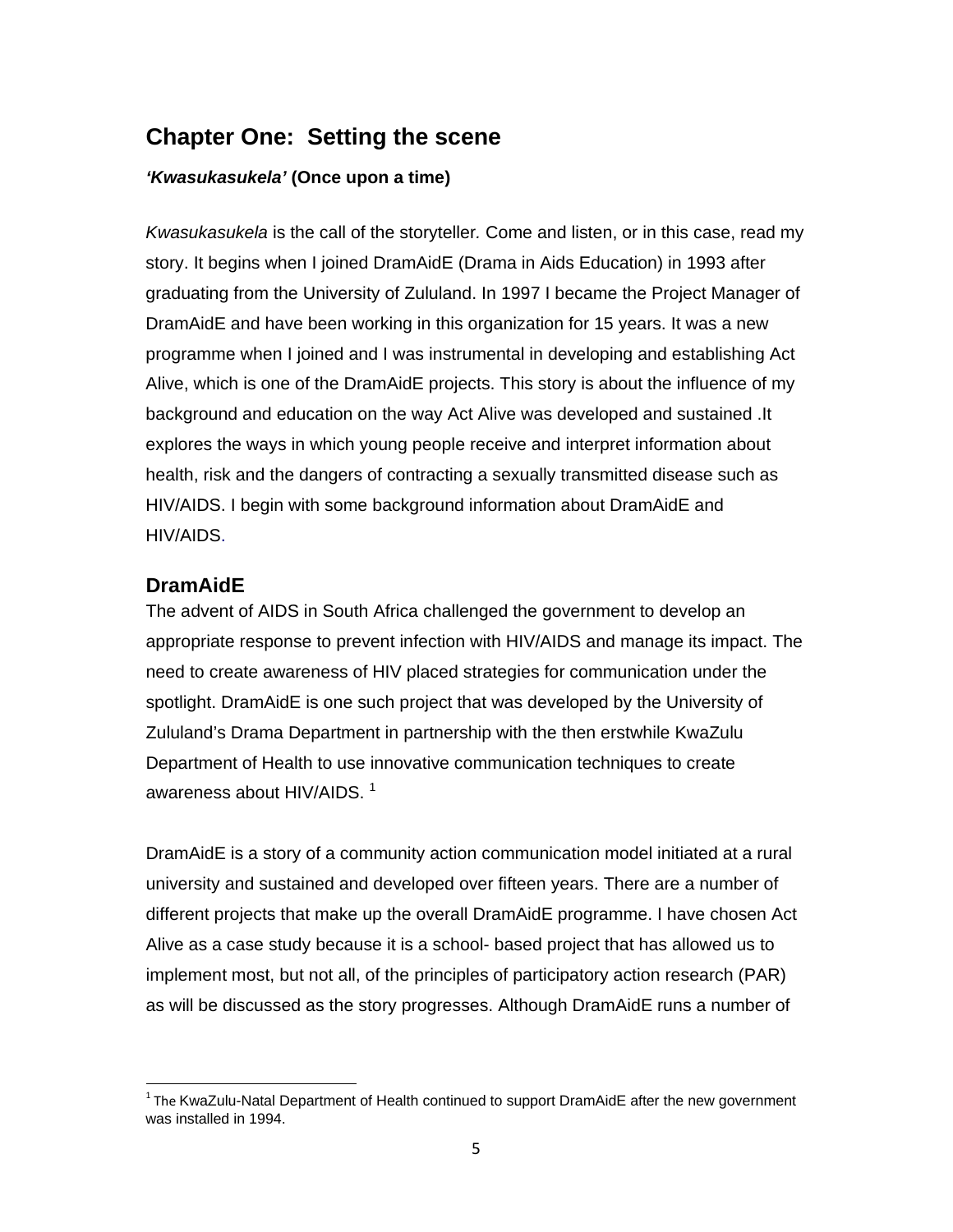different projects the difference is one of focus and not of ethos and the vision of integrating communication and participation remains the same for all projects.

DramAidE's mission was from the outset the prevention of the spread of HIV and was defined in 2001 as follows:

Informed by action-research DramAidE strives to facilitate critical awareness, provide information and develop the skills to build a social movement towards an education that acknowledges the right to health and well being for everyone.

To this end, we recognise that in the face of the HIV/AIDS pandemic, life skills have become survival skills, and our mission is to develop an ethos that promotes health in all its aspects. There is a need to shift beyond awareness of the epidemic to an approach that stimulates the entire community and their leaders to take action for sustained healthy living. We envisage empowered communities with the capacity to take action and provide care and support for those infected and affected by HIV/AIDS.

Our mission includes networking and collaborating with other key players in the field in order to provide coherent and sustainable interventions. (Annual Report, 2000)

In this study I do not focus on an evaluation of how effectively this mission was carried out, or what impact it has had, but instead provide a critical reflection based on my own participation in one of its projects.<sup>2</sup> Adopting an autoethnographic approach, this study is a collection of impressions about the genesis of Act Alive as a DramAidE project, and the way it developed and changed to meet the needs of young people in KwaZulu-Natal.

During my student life at the University, I belonged to SANSCO (South African Students Congress) which aimed to advance the political interests of students aligned to the African National Congress. I am conscious of adopting this standpoint and the influence that this may have on my interpretation of events and my views about the development of DramAidE. However, the reflexive analytical approach that I have adopted allows me to reflect on my thoughts on the one hand and to question my interpretation of events on the other. DramAidE has a deliberate policy of being non-aligned to political parties. This is not therefore a story of political struggle but of the struggle against a new and devastating disease. Nevertheless, opposition or

 $2$  See appendix 1 for a list of DramAidE evaluations undertaken about Act Alive and Forum Theatre.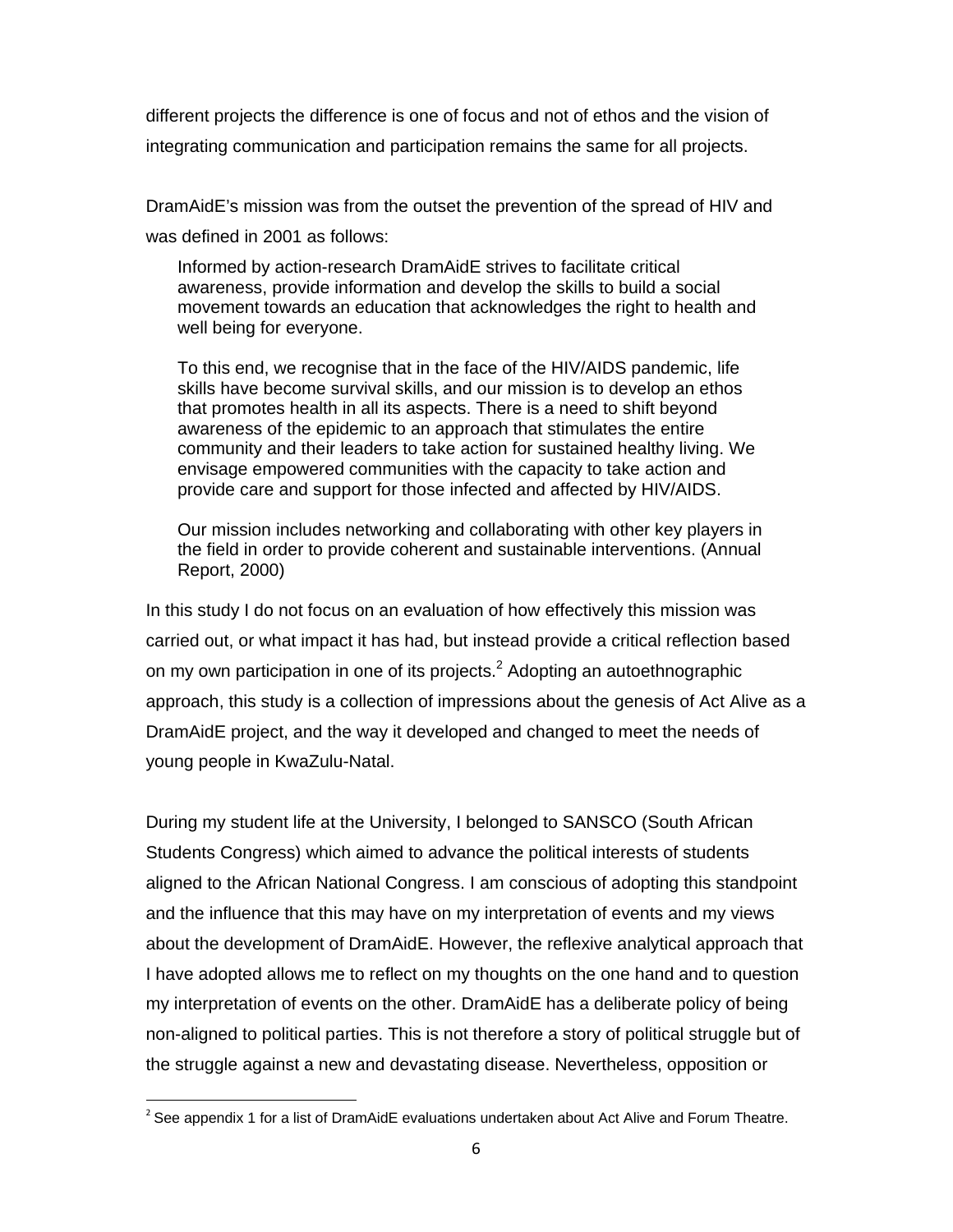support for government's principles and policies is inextricably bound up with culture and has a profound influence on the beliefs, values and cultural practices that I will describe.

## **Understanding the HIV/AIDS problem in South Africa**

HIV prevalence in 1991 stood at 1.7 percent and rose to 27.9 percent in 2003 (Abdool Karim et al., 2005). It is estimated that there were 160 000 people living with HIV/AIDS in South Africa in 1991 and in 2007 there were 5.4 million people living with HIV/AIDS (UNAIDS, 2007). It is further estimated that there are 30.3 – 36.1 million people living with HIV/AIDS in the world (UNAIDS, 2007). DramAidE was developed and continues to implement its projects within this context of high rates of infection.

The South African National HIV Prevalence, Incidence, Behaviour and Communication Survey 2008, made the following findings:

- HIV prevalence at a national level has decreased among children aged 2-14, from 5.6% in 2002 to 2.5% in 2008.
- HIV prevalence has decreased among youth aged 15-24 from 10.3% in 2005 to 8.6% in 2008.
- There was a substantial decrease of prevalence among the 15-20 year old age group in 2008 in comparison to 2005 and 2002, especially for the single age groups 15, 16, 17, 18 and 19 (Shisana et al., 2009).

The above findings point to a declining prevalence among the 2-14 and 15-20 age groups. However, the rates are still very high and still present a very high disease burden for our health care system. This is a good indicator that communication programmes are beginning to have a quantifiable effect (see findings by Shisana et al., 2009 above). Even though it is not possible to attribute this success to a single programme, it is hoped that DramAidE in its own way has contributed to this decline. This is not the time to take the foot off the pedal but to work harder and make the most of that which works. This study is an attempt to reflect on the various aspects of DramAidE in order to understand how it was developed and sustained.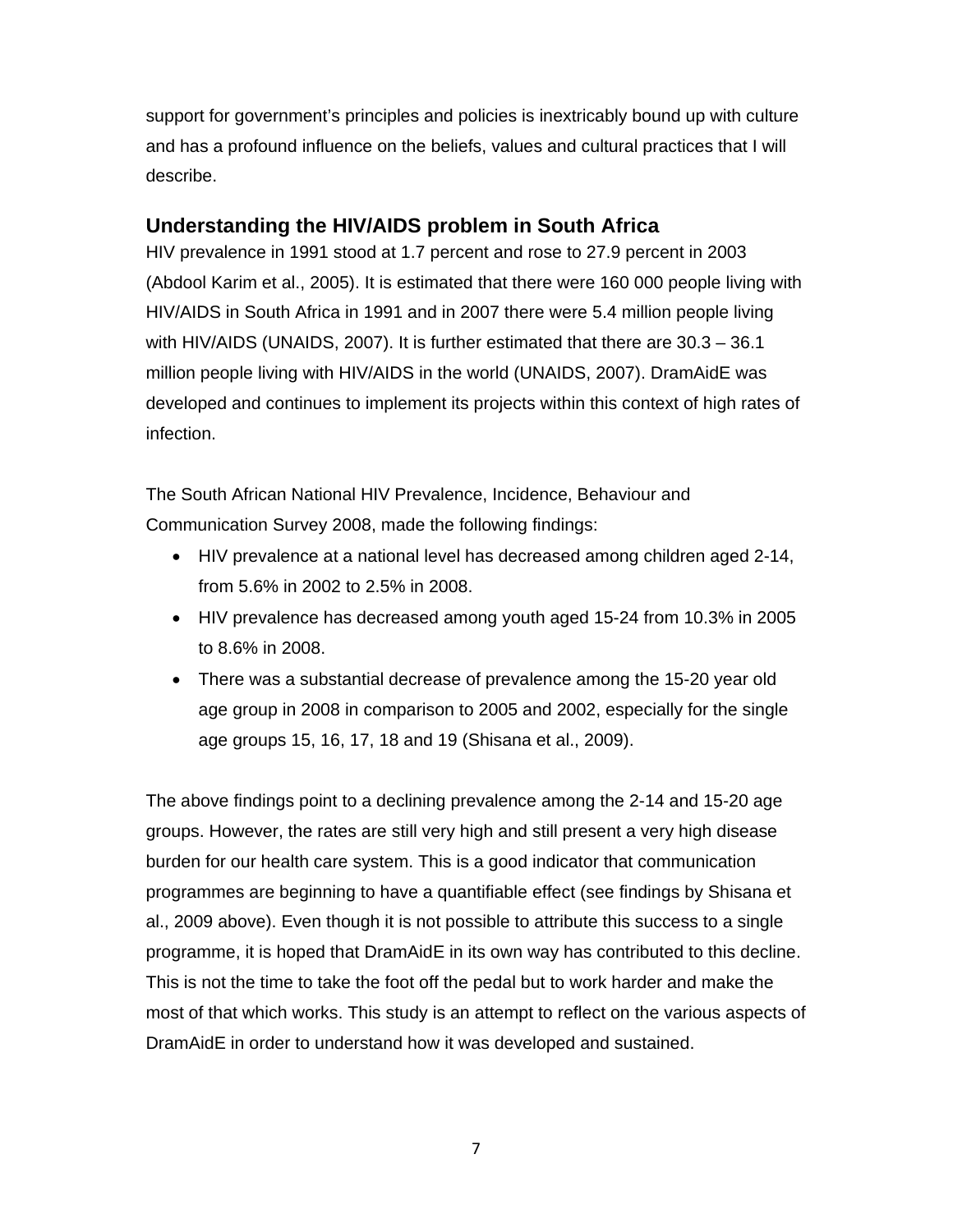The same survey, however, found that there are other areas of the South African HIV/AIDS response that require serious attention. There are segments of the population which are presenting with consistently high prevalence rates. The following are some of the findings that require our intensified efforts:

- HIV prevalence remains high for females compared to males and peaks at  $(32.7%)$  for the  $25 - 29$  age groups.
- Sexual debut before the age of 15 among males 15–24 years has declined from 13.1% in 2002 to 11.3% in 2008, but among females 15–24 years, 8.9% had had sex before the age of 15 in 2002, with 8.5% reporting having had sex before age 15 in 2008
- Among people aged 15–49, the number of sexual partners reported in the past year has increased slightly since 2002, where 9.4% reported two or more partners in comparison to 10.6% in 2008.
- There was a substantive increase of people having sexual partners that were 5 or more years older than themselves, from 9.6% in 2005 to 14.5%in 2008. (Shisana et al., 2009)

These findings underscore the need to address contextual mediators that moderate outcomes of efforts against HIV infection. The high prevalence amongst females compared to males points to relationships where women may not be able to negotiate condom use and ensure protection of their reproductive rights. Intergenerational sex, especially, has been blamed for the disparity in infection rates between boys and girls, where young women are supposedly having sex with older men (Leclerc-Madlala, 2008, 2009). Issues of gender equality, human rights and culture are important to consider in our HIV prevention communication campaigns. These points are discussed in detail in Chapter Five.

Shisana et al. (2009) consider the increase in partner turnover and increase in multiple concurrent partnerships among 15-24 male age groups as disturbing because it increases the likelihood of infection in a generalized epidemic such as the South African. When I grew up, multiple concurrent partnerships were encouraged for young men. $^3$  It was a sign of sexual prowess. Bhana et al. (2007) note that some

 $3$  The cultural practice of socializing young men into regarding multiple concurrent partnerships as a sign of male prowess can be harmful and lead to HIV infection. New definitions of positive masculinity have emerged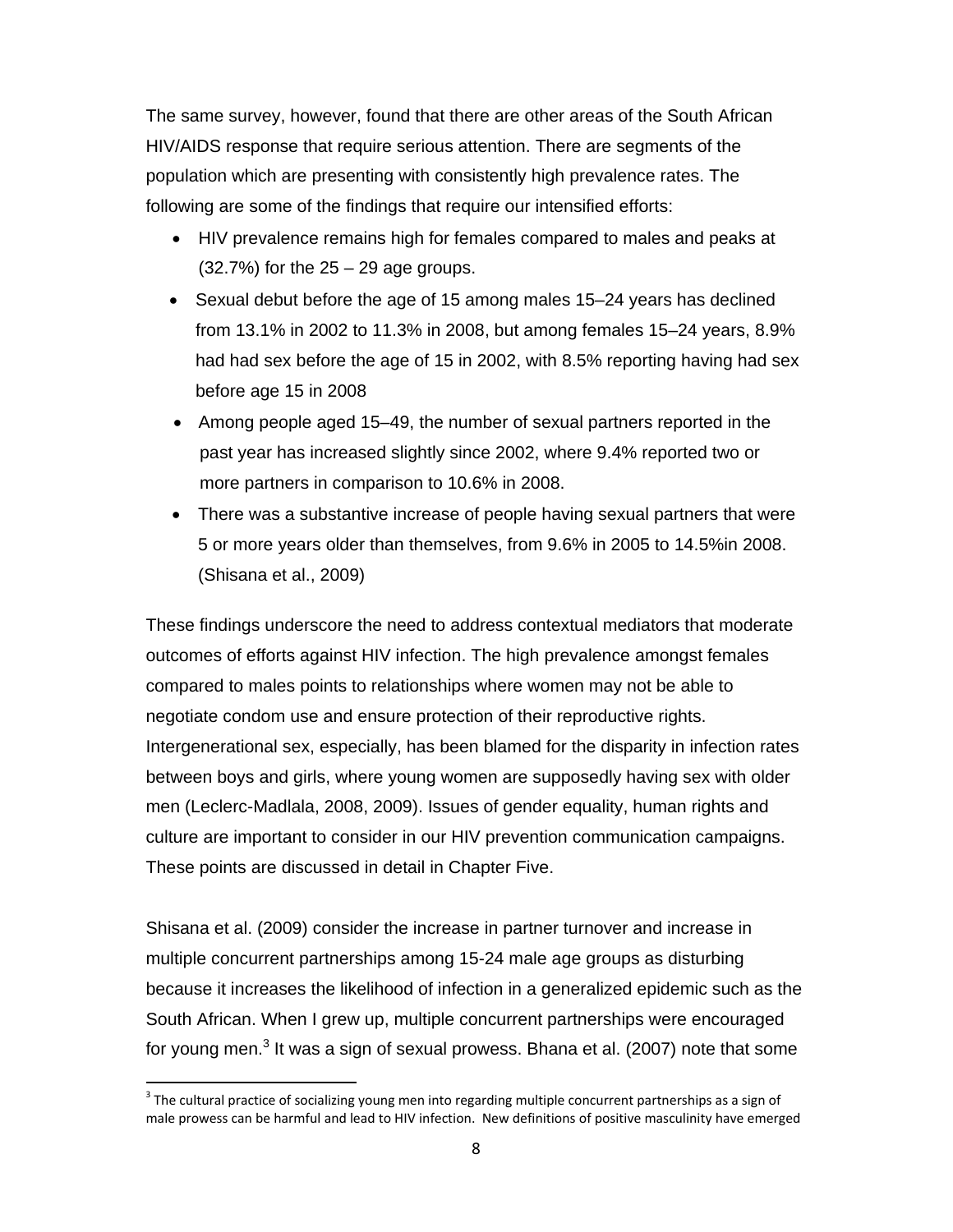definitions of masculinity equate multiple partners with sexual prowess. Such a man was called *isoka* (a man with many sexual partners). This behaviour was not a preserve of the Zulus only but was a reflection of the patriarchal system that exists to this day. For women, multiple concurrent partnerships were discouraged and women who had multiple concurrent partners were called *izifebe4* . Notions of sexuality in Africa are influenced by colonialism and the history of missionary work. Bhana et al. (2007:132) note that "Christianity and Islam introduced views about sex that were moralistic and controlling and provided a justification for the superiority of men over women". The feminist movement promotes celebration of sexuality for women and considers sexual control for women as discriminatory and denying women opportunities to express their sexuality by being honest with their bodies. The key consideration should be about finding safe spaces for both women and men to celebrate their sexuality without the risk of infection with HIV and unwanted pregnancy (Unterhalter et al., 2004).

It is interesting that multiple concurrent partnerships among young males in the15-24 age group is high compared to any other age group and to women of the same age (Shisana et al., 2009). Intergenerational sex where one partner is older may compromise equality in that relationship and limit the potential of the junior partner to exercise his/her sexual health choice (Lerclerc-Madlala, 2009). The decline in the age of sexual debut is particularly worrying as teenagers may not fully understand the consequences of their actions and may enter into unhealthy relationships. This

<u> Andreas Andreas Andreas Andreas Andreas Andreas Andreas Andreas Andreas Andreas Andreas Andreas Andreas Andr</u>

that stress responsibility and caring for your partner as a response to HIV infection (Deevia et al., 2007). Whilst multiple concurrent partners were encouraged during my upbringing, this was oppositional to the moralistic views of sexuality that were promoted by the church at the same time. Whilst this may seem oppositional, on closer inspection the moralistic views of the church and the cultural view of masculinity were complimentary. Even though men were encouraged to have multiple partners, they were not expected to have penetrative sex with them and protection of virginity was a key consideration in these relationships. I can see that my cultural and Christian beliefs played an important role in mediating my responses to sexually healthy choices.

 $4\,$  A negative term referring to women who have a high libido and are prepared to sleep with any man to satisfy their sexual appetite. This woman is considered to be inferior. Such women are considered to have *impene (high libido).* There are different practices to reduce high libido in women so that they can control themselves sexually. In my community, older women would do a practice called *ukuphehla* to young girls. A stick is inserted in the anus of a woman and turned around to remove what is considered to be the bad blood that causes women to have a high libido (Krige, 1936). This practice seems to have stopped as it is not reported anymore.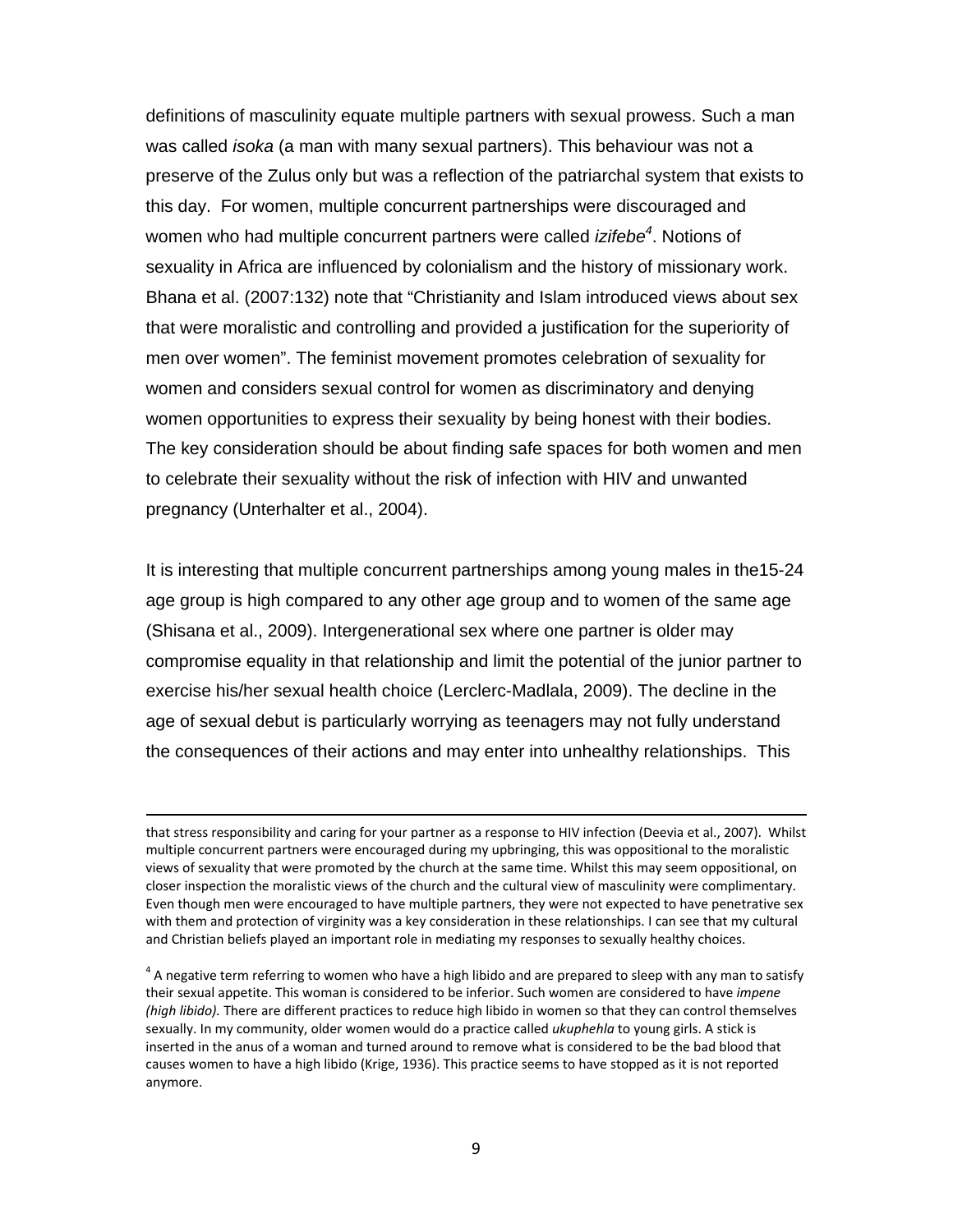is more so dangerous because early coital debut is linked to risky sexual practices (Pettifor et al., 2004).

The presence of social structures to control sexuality and rules of behaviour within age sets helped to control sexual debut and sexual expression. Sexual regulation is a discourse established in different ways in most societies. As Foucault *(1979*) has pointed out in the *History of Sexuality*, that this discourse in some societies creates sexual minorities. For example, homosexuality has been criminalized until recently in South Africa.<sup>5</sup> Within our age sets I was taught, for instance, about *ukusoma* (thigh sex) and the need to respect the virginity of my sexual partner. *Ukusoma* is an example of social control amongst Zulus for protecting virginity. Non penetrative sex offered an opportunity for a positive expression of sexuality and sexual release for men without the dangers associated with penetrative sex such as sexually transmitted infections and unwanted pregnancy. This and other issues relating to how I was socialized in my community are discussed further in Chapter Three.

## **Coming closer to home (KwaZulu- Natal)**

KwaZulu-Natal has long been regarded as the epicentre of the epidemic, consistently showing high rates of infection. In the recent 2008 South African National HIV Prevalence, Incidence, Behaviour and Communication Survey, KwaZulu-Natal was found to have the highest HIV prevalence (Shisana et al., 2009). I was born in KwaZulu-Natal and have lost colleagues and relatives to HIV/AIDS. I have experienced HIV infection indirectly, by providing support to HIV positive people in my family and in the DramAidE Health Promoter project which employs HIV positive people who are positively and openly living with HIV. (This project is not part of the Act Alive project and is not under discussion in this thesis.) I have also observed the devastating impact of HIV/AIDS. I have seen families losing breadwinners and the standard of living degenerating to abject poverty with children living on the brink of poverty, surviving on kind donations from others.

Communication about prevention remains an important intervention to help stem the tide of AIDS because we do not have a vaccine or a cure and there is none foreseen

 $^5$  We note in the case of Caster Semenya, a South African athlete the controversy that her sexuality has created because it is outside the South African discourse on sexuality which only recognises that people are either male or female.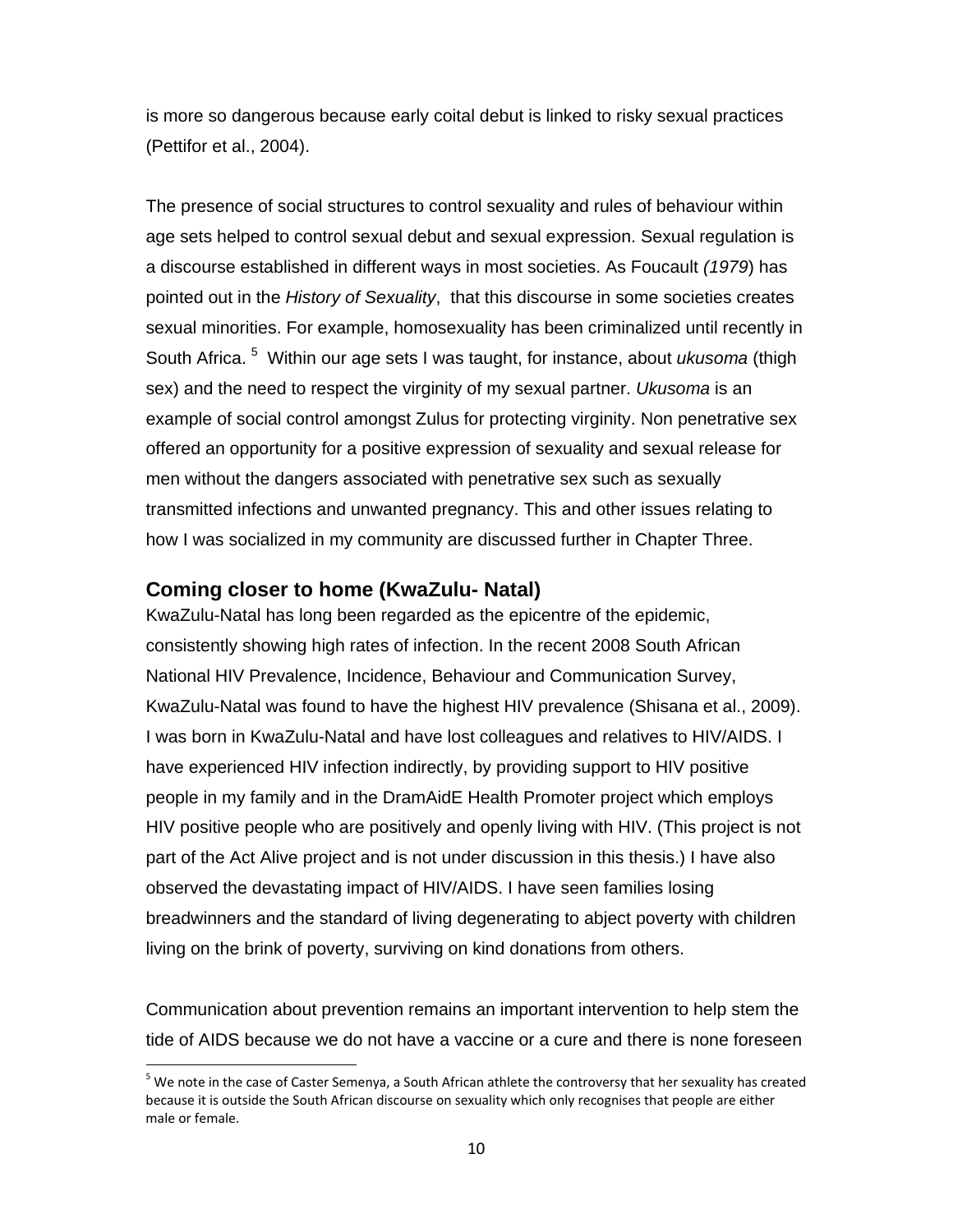in the near future. Through my narrative, and my experience of working in DramAidE, which interrogates the broader cultural, political and communicative engagement with prevention efforts, I will analyse key aspects of DramAidE's work. This is in order to investigate the appropriateness and effectiveness of promoting healthy lifestyles amongst the project beneficiaries. DramAidE constitutes an important aspect of my working life. I have been a facilitator and manager in DramAidE. This provided me with an opportunity to teach and learn from DramAidE. As a Participatory Action Research (PAR) programme, DramAidE is self critical of its work and encourages its staff to reflect on its work in order to improve its practice.

Since the early 90s, there have been numerous efforts aimed at reducing and arresting the spread of HIV/AIDS. Activating local responses to HIV/AIDS has been a strong emphasis of the fight against HIV/AIDS worldwide (Kelly, 2004). The guidelines for the development of the Integrated Development Plans for local government provide for incorporation of HIV/AIDS activities, although most municipalities seem to lack the capacity to do so (Kelly, 2004; Swartz and Roux, 2004). Almost every public organisation, from community-based organizations to big business, has an HIV /AIDS policy, yet we see that HIV/AIDS continues to spread. DramAidE's Act Alive project is one such small effort.

#### **Telling about DramAidE**

In this thesis, I describe DramAidE with specific reference to its Act Alive project and identify the theories that underpin the way it was devised and presented. Act Alive is described as a participatory action research (PAR) intervention, meaning that a researcher or facilitator identifies a problem, works in a team and in partnership with the research community to find a solution (Denzin and Lincoln, 1994; Silverman, 1993; Bryman, 1988). Together the researchers and the subjects of research reflect on the outcome. The cycle continues in a process of progressive problem solving in an attempt to improve the way issues are addressed. PAR is a method of research where creating positive social change is the predominant driving force. PAR grew out of social and educational research and exists today as an example of a research method that embraces principles of participation and reflection, and empowerment and emancipation of groups seeking to improve their social situation. Kurt Lewin is credited with the creation of action research (AR) in the 1940's (Holter and Schwartz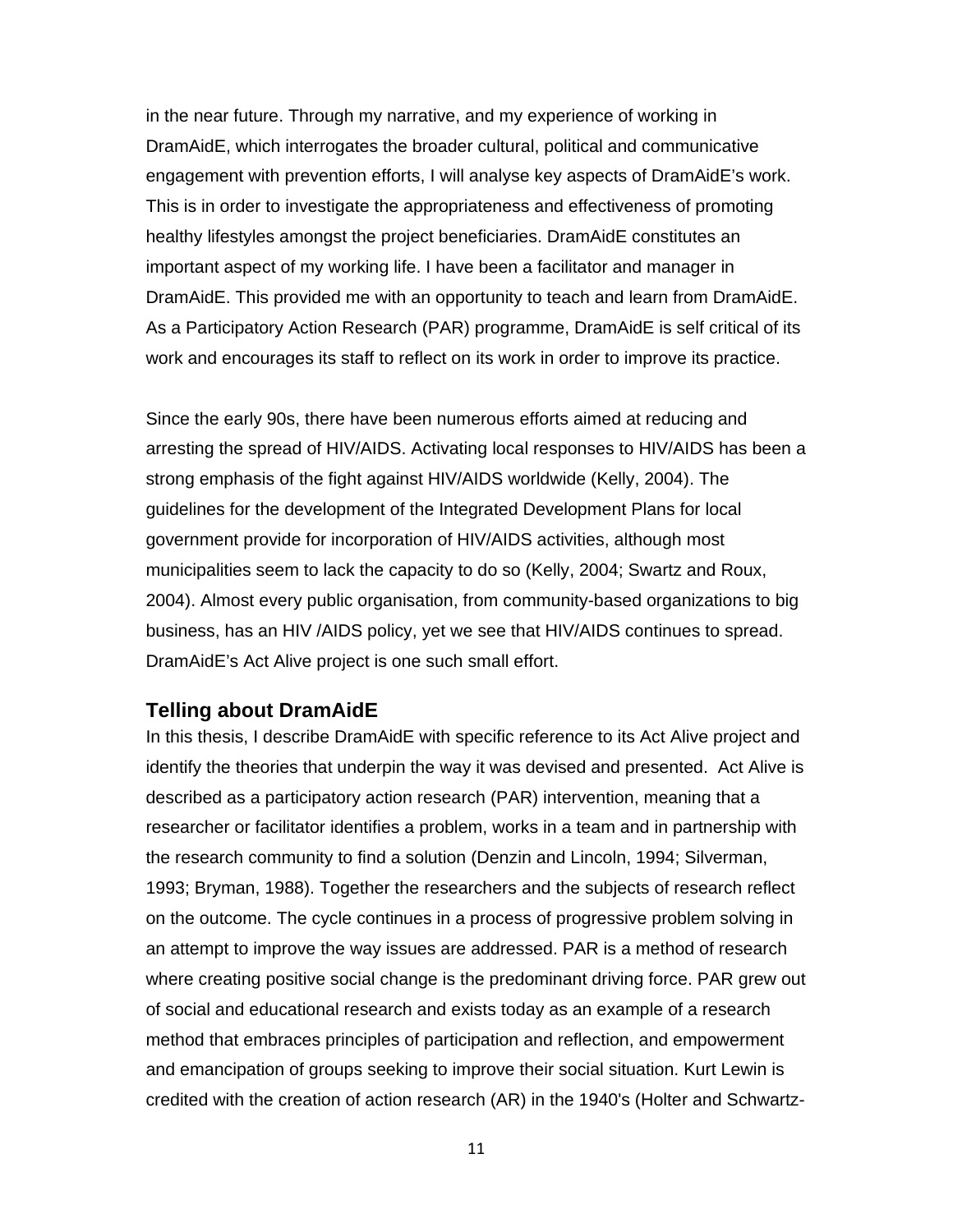Barcott, 1993:298-304; Hughes and Seymour-Rolls, 2000). Since then the practice of action research has changed and developed. The work of Paulo Freire (1970) has had considerable influence on the development of participatory teaching methods and on approaches to research that include building partnership between researchers and those being researched (Minkler et al., 2006).

Act Alive was developed initially as a response to a need to move beyond creating awareness about HIV/AIDS to the adoption of appropriate sexual attitudes and the practice of responsible sexual health behaviour to prevent infection. It is a peer education project that has been offered in previously disadvantaged schools since 1997. It emerged, after reflection, from the first DramAidE project (1993-1996) which was a school-based theatre project with a focus on presenting plays in schools for HIV/AIDS awareness. Although this intervention had a participatory element, the mere provision of information is not enough to change deep seated behaviour patterns (King, 1999; Singhal and Rogers, 2003). At the very least young people need the skills to inform and communicate with others about sexual health. The goal is to create a network of peer educators that practice safe sex and initiate a social movement that promotes healthy life styles. Peer educators are seen as architects of their own development and they are encouraged to act as catalysts for change and the reinforcement of appropriate choices among their peers.

The activities include networking with stakeholders, working with youth-out-of-school (YOS), performance of plays in selected schools, club formation, club workshops, training of peer educators, teacher training, workshops with parents to support the project, campaigns and club launches. Over a period of 11 years from 1997–2008, the Act Alive project has been offered in over 150 schools. (See DramAidE Annual Reports – www.dramaide.co.za ) The main aim of this project is to promote disease prevention and facilitate management of infections by creating a favourable environment for promoting healthy practices to occur within the school. The ultimate aim is for the school community to assume responsibility for its own communal health.

In order to explore the experience of being part of Act Alive, I intend to record my own life story highlighting my cultural background, my role as researcher/facilitator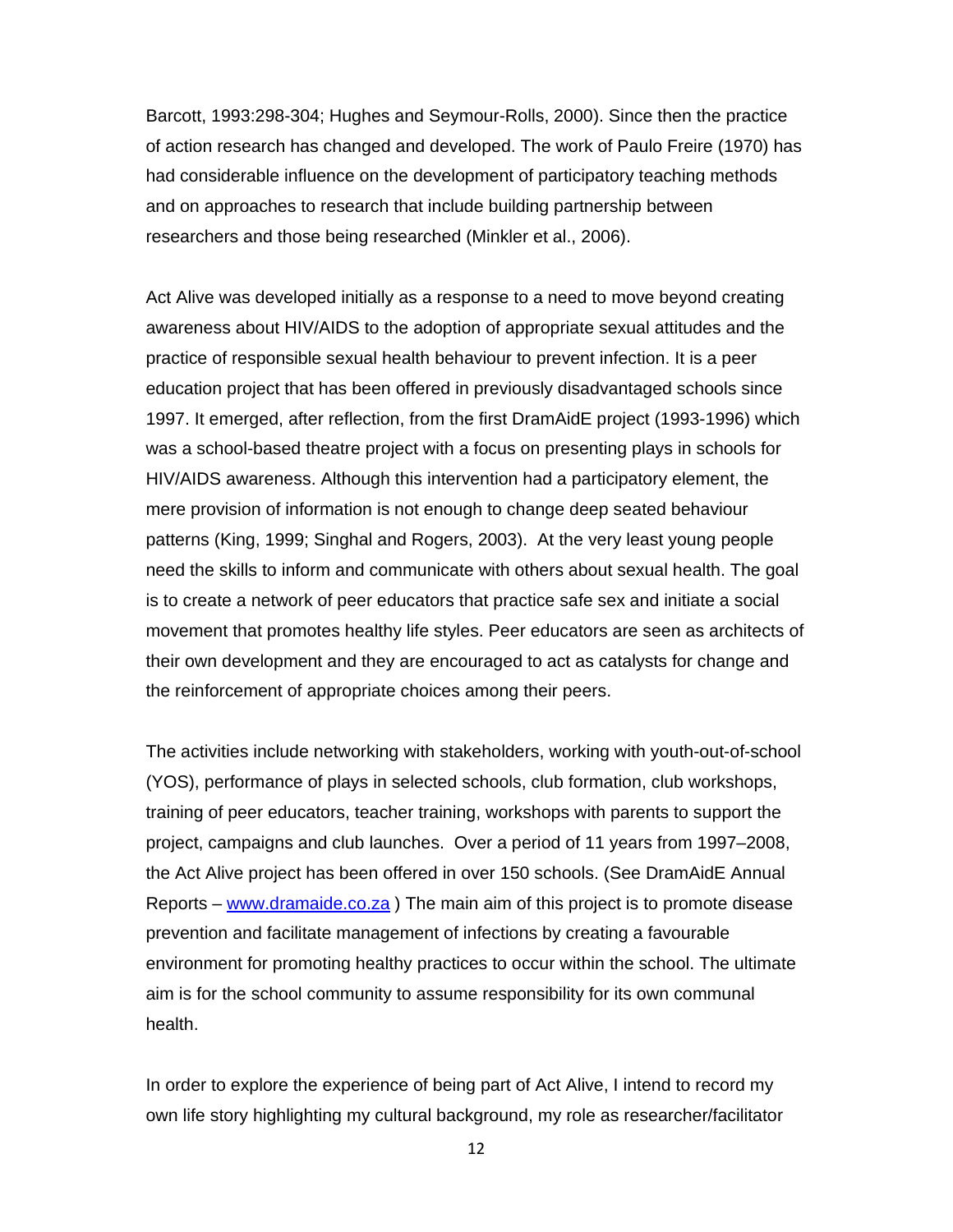and the people involved. In this story I critically reflect on my work in DramAidE over the past 15 years and my changing understandings and attitudes towards health and education. So I will be using myself as case study. The discussion will include the concepts and theories that inform DramAidE and responses to the Act Alive project. I will also reflect on a workshop and a forum theatre presentation that I facilitated. A recording of the forum theatre is included with this dissertation.

#### **My story: early years**

I grew up in a tradition where storytelling is the way in which my community shared its knowledge, history, beliefs and customs across generations. The oral tradition is recognized in the African context as a way of establishing and communicating knowledge through stories (Eskell-Blokland, 2009: 369). I started listening to stories told by my grandparents from an early age. I recall that my first year of schooling occurred in a four cornered mud house with no partitioning, without proper doors, windows or furniture. On cold days in winter, we would bring firewood from home and make a big fire in the centre of the classroom. We would sit around the fire and our teacher would tell us Bible stories about Moses and the Ten Commandments and Jesus Christ and his miracles. During short breaks, old women (*Gogos*) from the community would come and sit us down in a circle and tell us stories.

There is a story of a boy and an old man that one *Gogo* in particular liked to tell. The story is about a boy who met an old man who could barely walk because of old age. His face was wrinkled and his hair was grey. The boy laughed at this old man mocking him about his age and his appearance. This boy laughed at this old man but found that he could not stop laughing and he eventually became a cat.

At the time I took the story literally and never mocked old people because I really thought that I would turn into a cat. In hindsight I can see that the story is about the need to respect older people and to be kind to them. The fact that this boy became a cat is also very important. It was suggesting that something unusual beyond the control of the boy might happen. There is a belief that when old people die, they become ancestors and bring you good or bad luck. Death in this context is conceptualised as *ukudlula (*passing on) which is a transition into the living dead. It is believed that ancestors use their supernatural powers to continue their influence in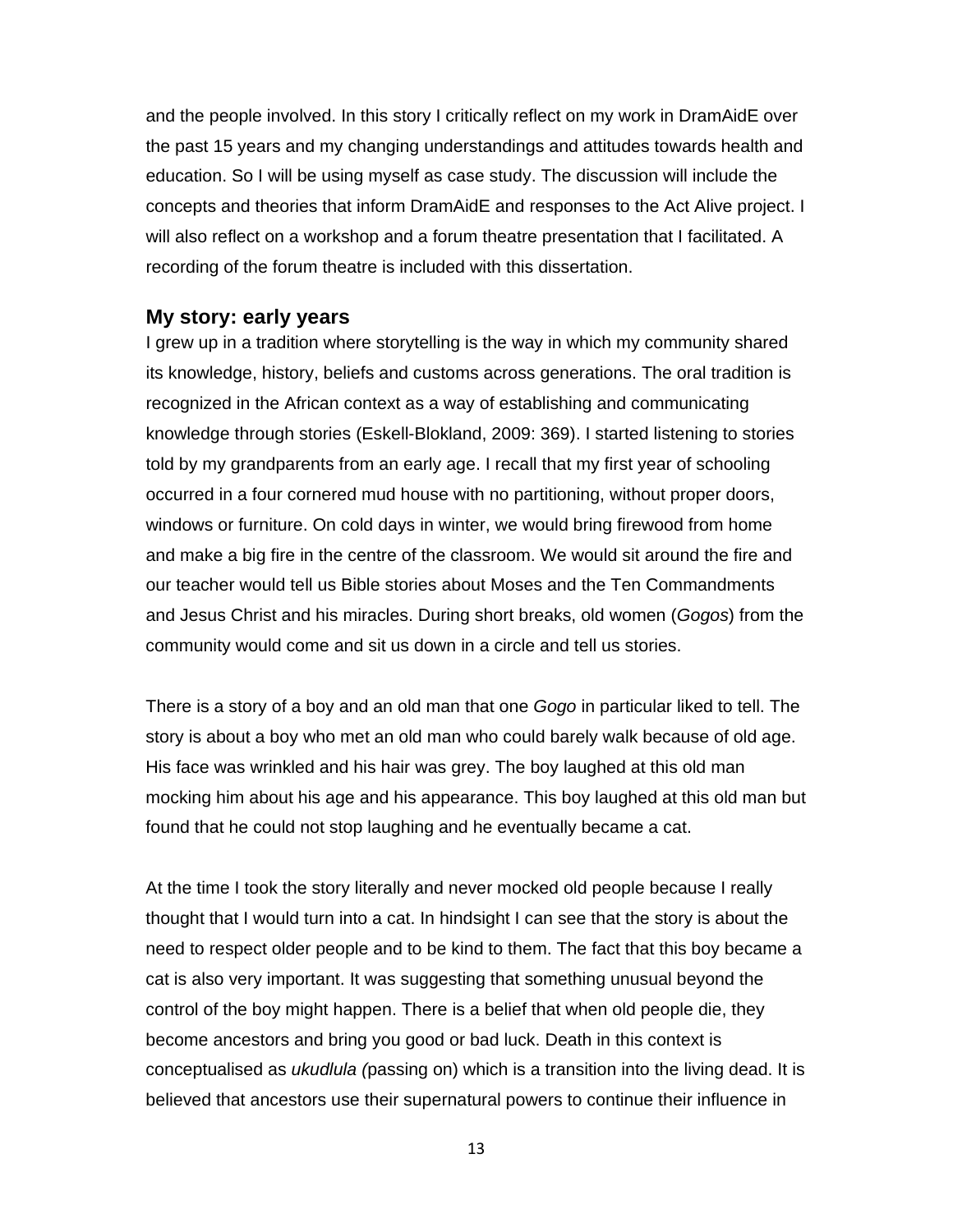the community (Mbiti, 1989). They also protect you against bad spirits. They are understood to have the power to harm or leave one vulnerable to sorcery, diseases and forces of nature such as lightening. When an older person in the family, usually a man, burns *impepho* (incense) and speaks to the ancestors, it represents a convergence of the lived world and the metaphysical world. This is reflective of his belief system and understanding of the interaction of the living and the dead by speaking to the ancestors directly. The belief is that ancestors are part of the community but have made the transition to the metaphysical world. It is therefore important to care for the elderly and respect them because very soon, they will be ancestors and have supernatural powers and will use these powers to return the favour.

We can see from this story that different communities and societies have varied and different notions of reality and view of the external world. As a boy I grew up believing in a version of reality that was challenged and has changed as I became an adult and came face-to-face with different constructions of the view of the external world including a scientific view. Elements of both the transcendental and scientific views of the world coalesce into forming a 'mixed reality of existence'. This complex interaction between these worlds plays itself out in everyday living. For instance, the debate around HIV/AIDS treatment in South Africa epitomises this complex interaction. There is a view that antiretroviral drugs are toxic and favours herbal remedies that are purported to contain antiretroviral properties such as ubhejane $6$ , garlic, lemon and *ilabatheka* (African potato). There is another view that favours a medical intervention which includes regular testing to monitor the viral load so that antiretroviral therapy can be initiated to control infection. This leads to confusion to people that are HIV positive as they are sometimes unsure about the best way to manage infection and has often led to the simultaneous use of both the herbal remedies and antiretroviral drugs which may lead to drug interaction rendering both ineffective (Richter, 2003).

 $^{\circ}$  A herbal remedy that was developed by Zeblon Gwala a former truck driver and is promoted as an alternative to antiretroviral treatment. Anecdotal evidence suggests that the use of *ubhejane* is widespread especially in Durban and has received support from prominent political leaders (Cullinan, 2006)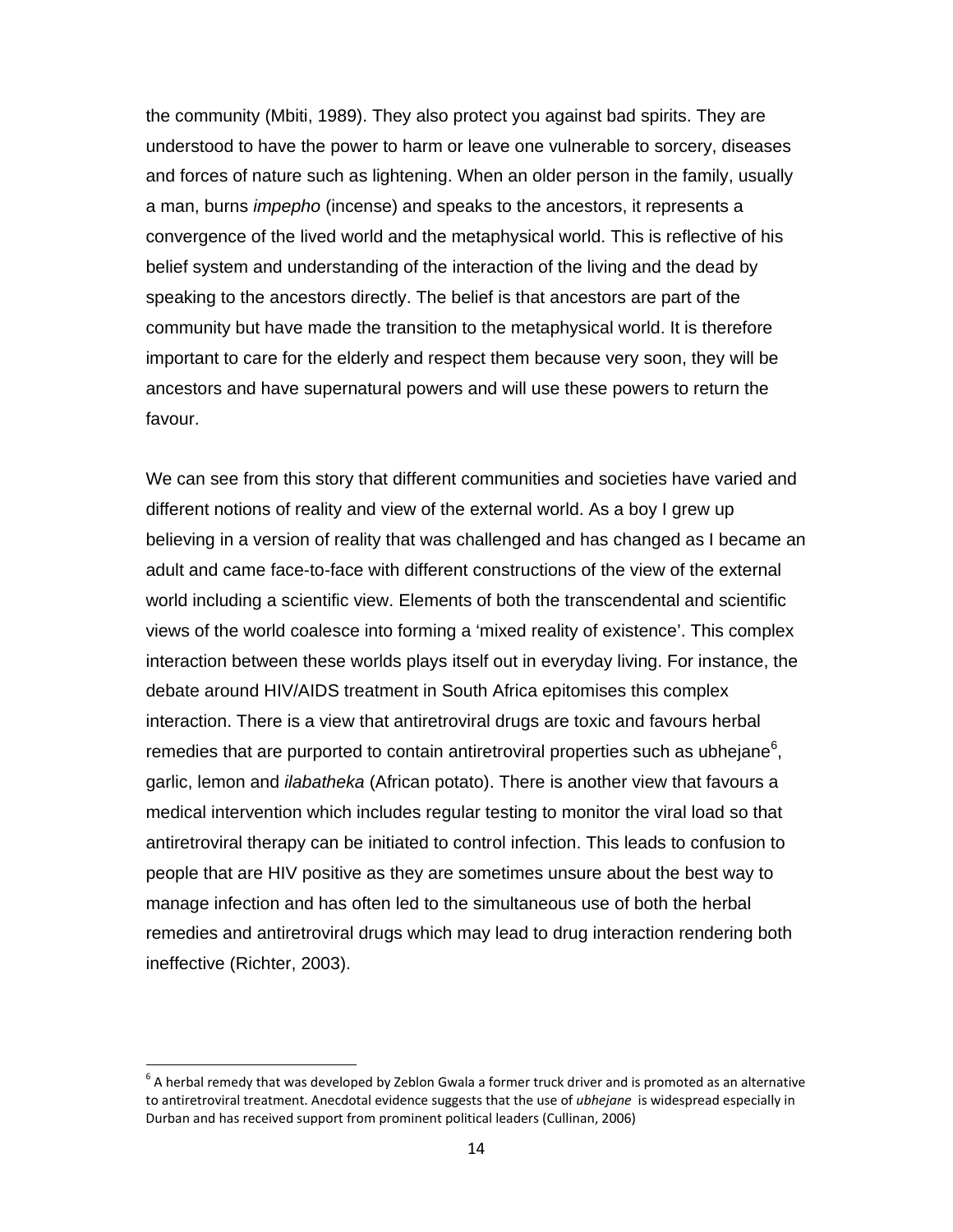These views coexist and are subsumed into everyday decisions I make and my outlook in life. However, the deeply held beliefs from my childhood remain an influential part of the texture of my life which I will explain as my story progresses.

These early experiences of my life suggest that the gap between indigenous knowledge and the new ways of thinking that came with Christian teachings followed by scientific interpretations of the world was to some extent bridged. However, tension remains between oral modes of verifying and perpetuating cultural 'truth', including core values and the 'truth' of the written word, superimposed on a traditional culture. The notion "traditional culture" comes from early anthropological definitions which assume a static state of social organisation. This is the view adopted by those who claim "this is my culture" in order to protect a cultural practice such as the killing of a bull with bare hands as is the case in the *Ukweshama* ceremony (Mkhize .and Moholoa, 2009 ).

In my story, I adopt the view that culture is constantly changing and is a way of making sense and negotiating a variety of different meanings (Tomaselli, 2003).<sup>7</sup> There is a tendency in literate societies to value the written word over the spoken word because it is argued that the written word carries a legacy of established knowledge (Canclini, 1995). It is easy and convenient to reject indigenous knowledge as 'unverified' because of the difficulty of proving its basis as most of it is undocumented. Tomaselli, (2003:432) points out that a transition into literate society always involves a struggle of that which is 'true' by virtue of authority and that which can be verified because of the massive volume of documented material. Nevertheless, in South Africa, particularly in rural communities, the oral tradition continues to thrive and plays an important role in transmitting information and preserving cultural norms and values, such as respect for the elders and the need to care and support one another. It thrives not only because many people are nonliterate but because of the sense of authenticity of the spoken word and of wellknown stories, chants, rhymes and songs in transmitting cultural norms and values from one generation to the other.

<sup>7</sup> Tomaselli (2003) provides a detailed explanation of 'culture' in the article quoted above and in *Rethinking Culture* (1989)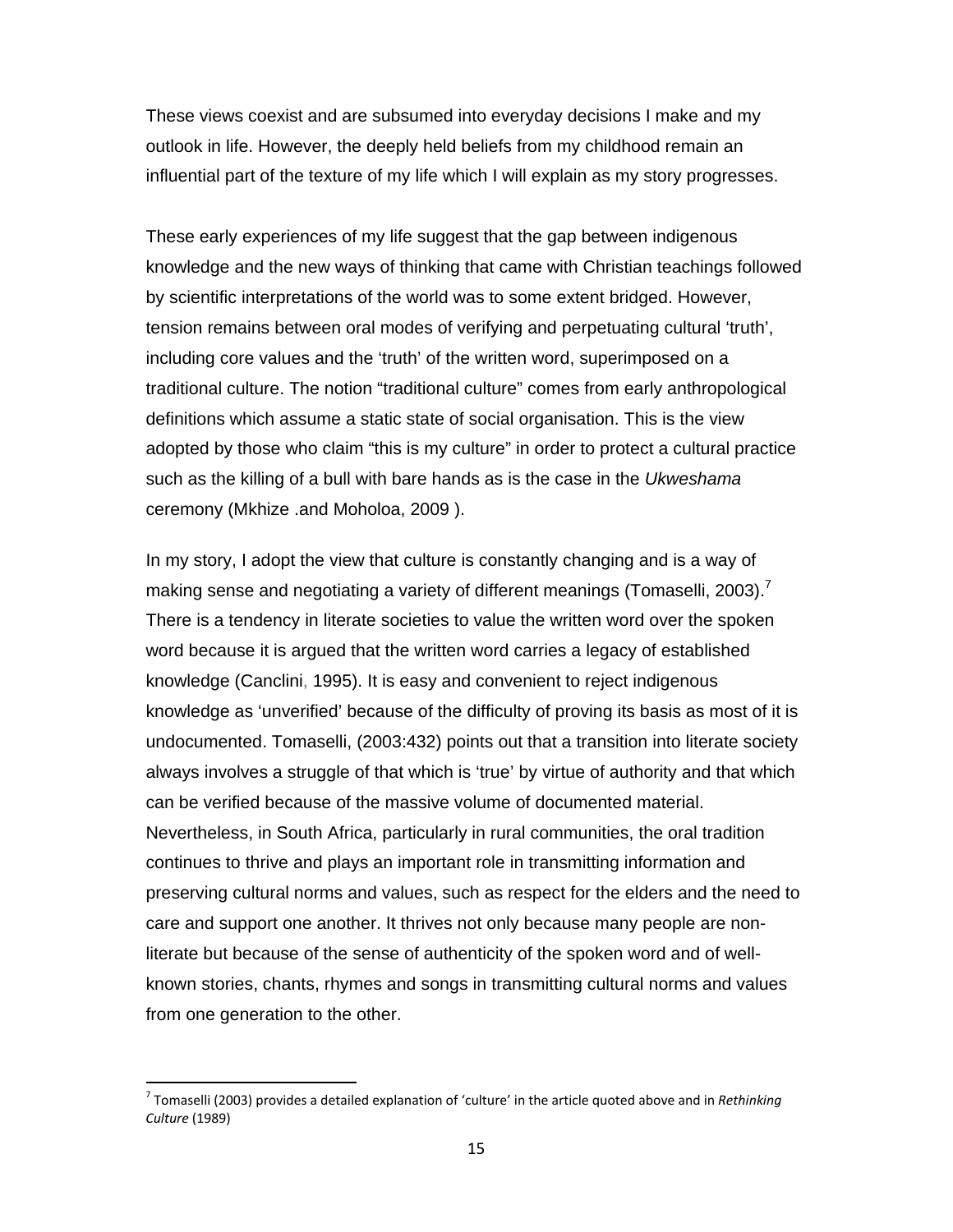HIV/AIDS communicators are faced with the challenge of finding an appropriate medium to reach audiences with HIV/AIDS messages. Choosing between the spoken word and the written word depends on the target audience for which the communication is intended. Non-literate societies depend on relationships of personal authority and people give credence to those in authority through lineage and patronage (Tomaselli, 2003:431). For such societies, the spoken word may be more appropriate where role models and known community leaders may be used to champion HIV/AIDS communication.

The following is a rhyme that is known in most areas in KwaZulu-Natal. It is called *Nomavila:*

*We Nomavila (*This is a name of person called '*laziness') Kuyalinywa: ngiyafa ngiyafa* (When we are ploughing the fields, Nomavila is sick) *Kuyatshalwa: ngiyafa ngiyafa (*When we plant seeds*, Nomavila* is sick*) Kuyahlakulwa: ngiyafa ngiyafa (*When we clear the weeds*, Nomavila* is sick*) Kuyavunwa: ngiyafa ngiyafa (*When we reap the fields*, Nomavila* is sick*) Kuyadliwa: aqhwishi umlenzana (When we eat, Nomavila is well and playing)* This rhyme is about a girl, Nomavila, who provides excuses for not working and is aimed at discouraging laziness. This and other rhymes are now part of the Zulu language syllabus in the lower grades in schools.

Stories, rhymes, folklore and customs of an oral tradition provide a rich repertoire for its practitioners to understand and interpret their universe because it is active and immediate (Samuelson, 1930). The spoken word is an essential element for understanding indigenous philosophies, spirituality and the lived reality of people in these communities. It helps in externalizing inner thoughts, feelings, deeply held beliefs and aspirations. $8$  It further assists in negotiating a new reality as we make sense of our environment, the world and the universe.

I grew up in this tradition, but have been educated in western ways of knowing and interpreting social systems and physical phenomena. Although I would far rather

 $8$  The word has been considered a central concept of meaning by various cultural groups across the world. A discussion about meaning and the written and spoken word is beyond the scope of this thesis.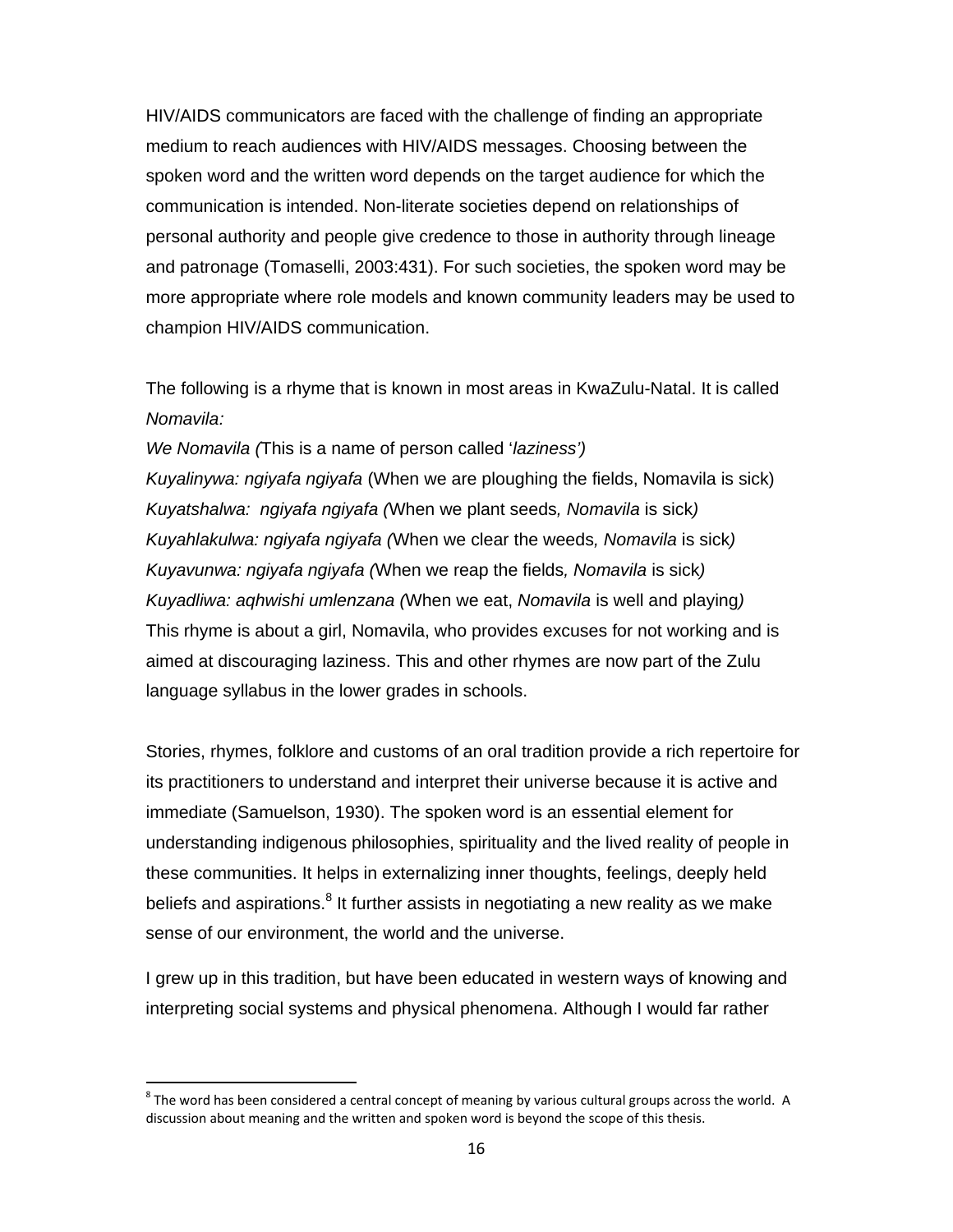speak or voice out my experience of working in DramAidE, the university tradition requires me to share the understanding that I have in a conventional written form. $9$ 

In this chapter, I have provided a rationale for doing this research project. It is about investigating responses to the DramAidE Act Alive project using myself in a reflexive approach to reflect critically on my upbringing and the influence of culture, beliefs, values and choices that are made in relation to sexual health and well being. I reflect on the influence of family, social structures, social hierarchies and education in shaping beliefs and perceptions about health and appropriate life styles.

This is not an anthropological study. It is a study of communication practice that draws on methodologies established in Anthropology, Psychology and Communication. There are, however, a number of anthropological studies such as *The Bantu Speaking Peoples of Southern Africa* (1974) by W. D. Hammond-Tooke , *Zulu thought -Patterns and Symbolism* (1976) by Axel-Ivar Berglund, *The Social System of the Zulus (1936)* by Eileen Krige and *Zulu medicine and medicine-men*  (1970) by Bryant A. T.. Most of the studies about Zulu culture have been written by outsiders to my community. The tendency has been that outsiders undertake an ethnographic study of a community by observing their cultural practices and everyday life (Krige, 1936; Berglund, 1976; Geertz, 1973). I have not found many anthropological studies written by the Zulus themselves about their culture. This research is an attempt to add to this body of knowledge using an autoethnographic approach.

This study further introduces story telling as an important element of the oral tradition that helps to transmit and promote appropriate values to the young. Using personal narratives as a useful research tool, I write about my early childhood, identifying key moments of significance that contributed to my present sense of self. Narrative is presented as a framework for understanding the subject of investigation (Sandelowski, 1991). The key consideration here is that information is created through a social process of inquiry and communication with each other.

 $9$  Although I have inherited the oral tradition, I recognise the importance and pleasure of reading and writing.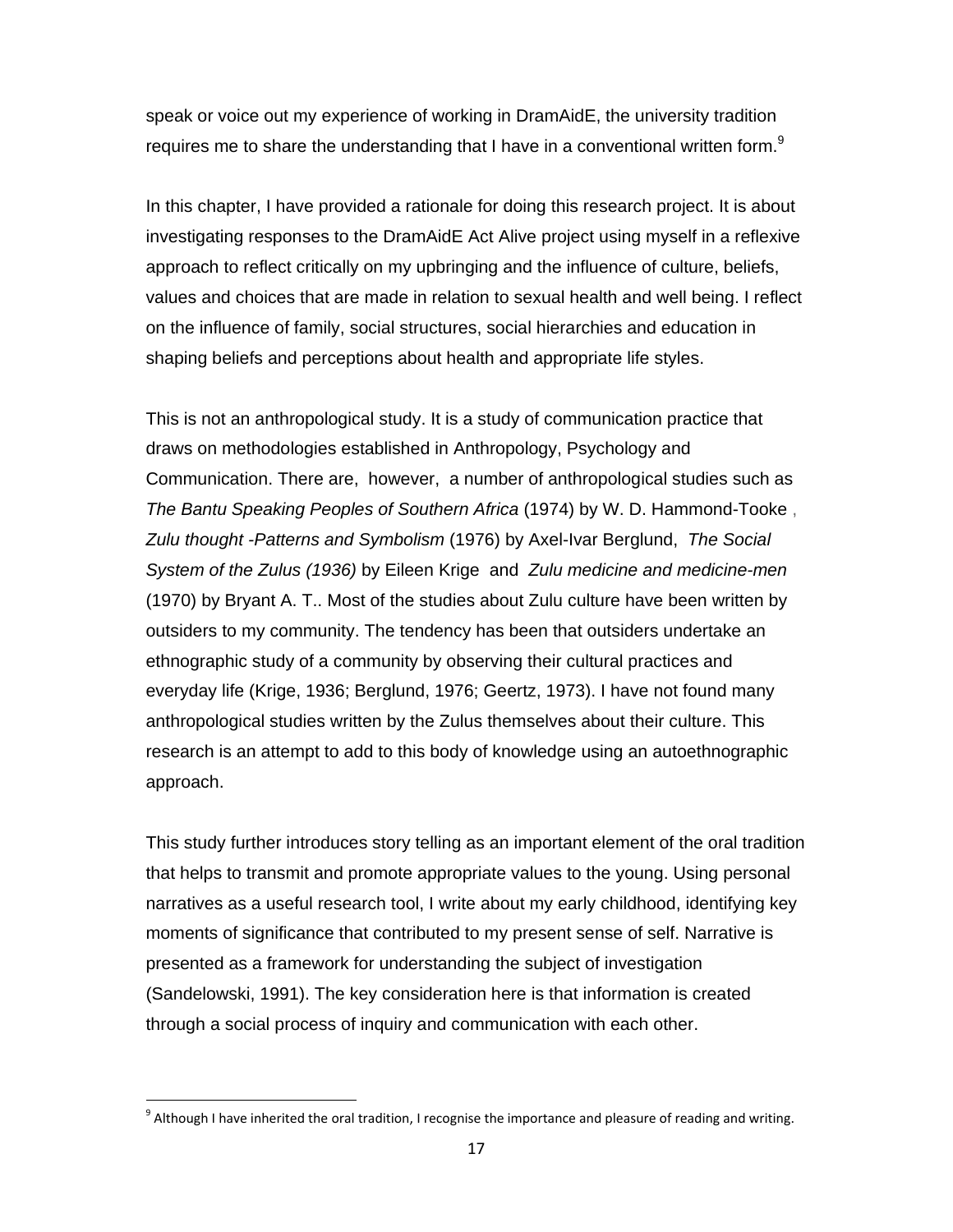In the next chapter (Two) I discuss the methodology that is chosen to investigate the key issues raised in this study. I explain why I chose an autoethnographic approach in which this study is framed; and discuss the advantages and limitations of this approach. Chapter Three is a continuation of my life story where I discuss the transformative spaces of family, schooling and university life and how these three institutions were a site of contestations between westernization and indigenous culture in relation to different ways of making meaning. Chapter Four explains the theories which were incorporated into the Act Alive project within the framework of participatory action research. In Chapter Five I explain what DramAidE means by a cultural approach to prevention communication, linking my personal experience with the development of its projects, focusing on Act Alive.

Chapter Six discusses the DramAidE methodology in relation to its ability to facilitate authentic dialogue, whereby its participants are able to question their beliefs and negotiate new meaning for themselves and the world around them. Chapter Seven is the conclusion of my critical reflections on the application of Act Alive's theories, methodology in the field and responses to the project.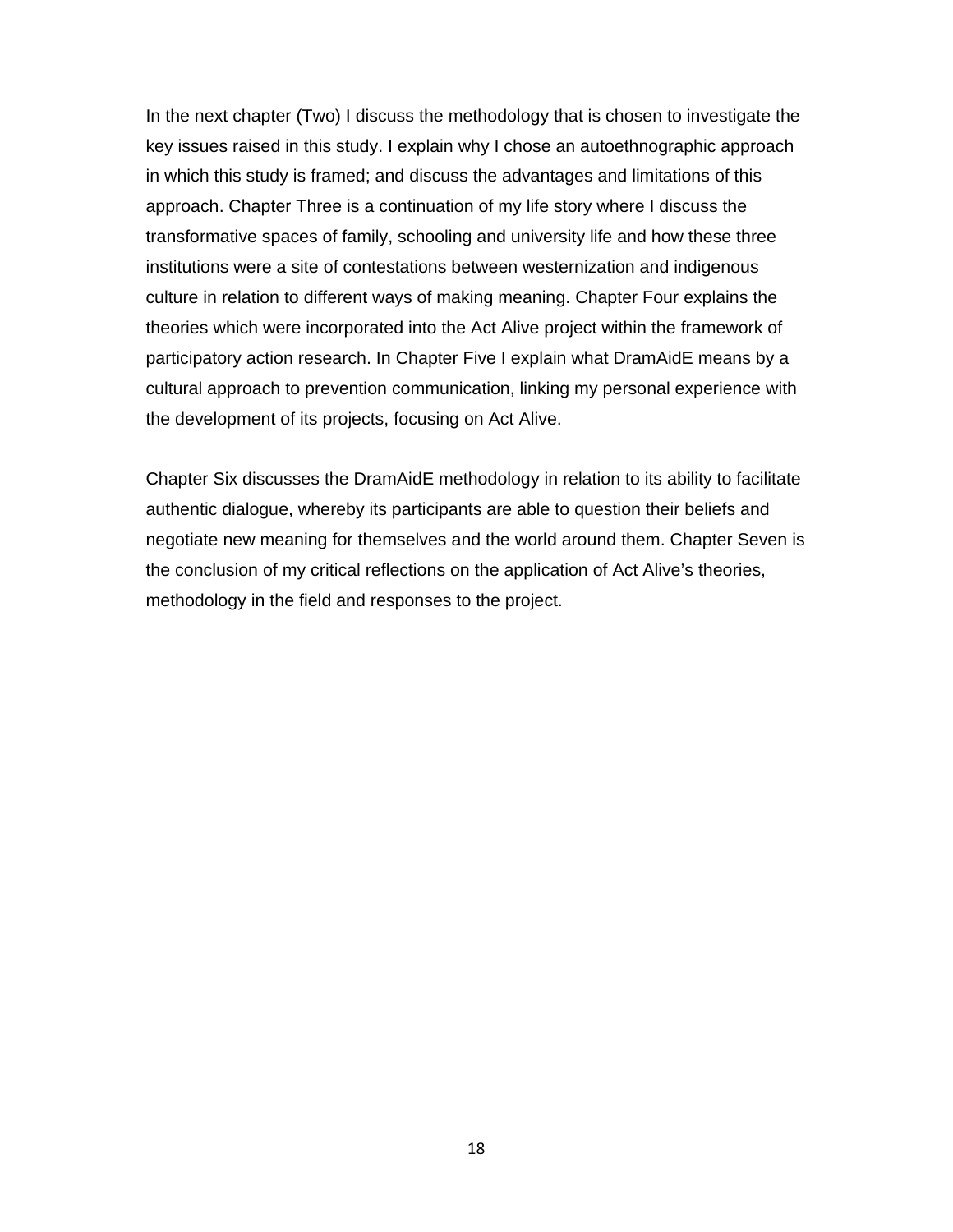# **Chapter Two: An autoethnographic approach**

*"Kufanele ume entabeni uma ufuna ukusinga izinyosi" (*IsiZulu proverb*)* (If you want to see bees, stand on top of the hill) "Researchers are like figures in a landscape; what they see depends on where they are standing" (Sless, 1986).

I have chosen autoethnography as a vehicle to explore the ways in which the organization I work for has attempted to communicate information about HIV/AIDS to the kind of communities where I grew up. I regard myself as a bicultural insider/outsider in that I have been educated in western thought through formal schooling but lived and continue to participate in the cultural practices of my community that are regarded as traditional and non western.

The notion of 'community' is contested and is a subject of ongoing debate by social theorists. The discussion about the contestations about the concept of community is beyond the scope of this thesis. Arvanitakis (2008:299) suggests that community is established through 'natural' formations relying on shared identity, recognition and social formations arising out of mutual beliefs, understandings and practices. In this thesis, community refers to a group of people bound together by social identity, shared experience, mutual beliefs and interests as the basis of identification and collective fellowship. As is the case with culture, a community is constantly adjusting to changing social, political and economic realities.<sup>10</sup>

My dual positionality enables me to problematise and seek to understand how modernity and indigenous knowledge play themselves out in everyday decisions that I make and my understanding of the world. The difference may seem superficial but specific experiences are real. My cultural exposition, history and background and present experiences are all subsumed into my personal conceptual framework that informs my world view.

 $^{10}$  Raymond Williams (2005) provides an in-depth discussion of the development and meaning of the concept 'community' in New *Keywords: a revised vocabulary of culture and society.*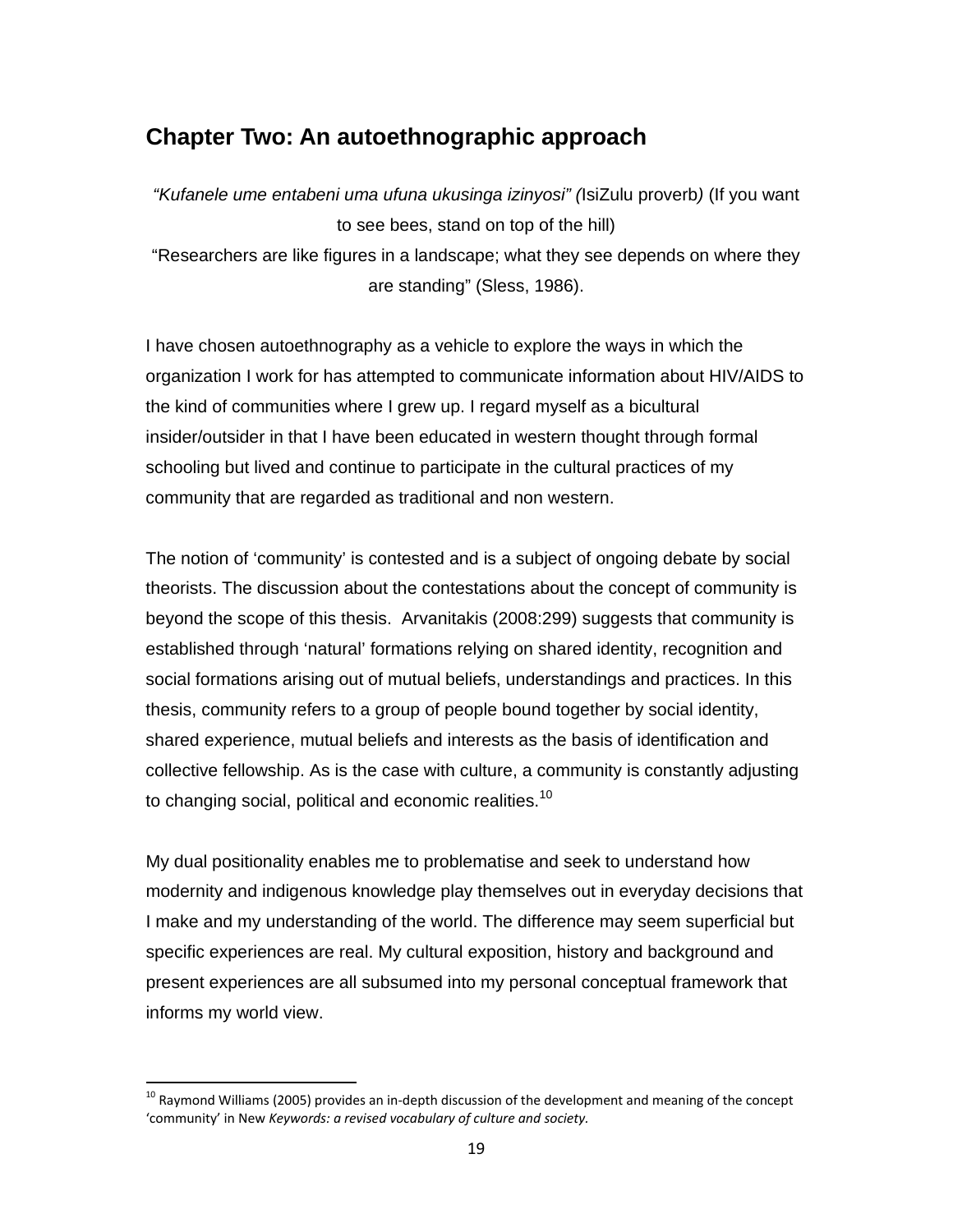Autoethnography is a form of research and writing that is autobiographical which aims to demonstrate multiple layers of consciousness and the way these layers of consciousness connect the personal to the cultural. Ellis and Bochner, (2000); Bishop, (1998); Tomaselli, (2003) give an in-depth articulation of the nature of autoethnographic writing. I have adopted an autoethnographic approach because it enables me to explore and understand the role I have played in establishing and developing DramAidE. I reflect on my involvement in the DramAidE project as a subject of investigation. I reflect on my personal experiences, my thoughts, beliefs and identity in relation to DramAidE as a central focus of this research. This will include interrogating social and cultural aspects of my personal experiences in relation to my beliefs and identity. Whilst these distinctions may fade into each other and lines may become blurred, autoethnographic writing helps to permeate various layers of meaning in order to show the multiple layers of consciousness that exist within us (Ellis and Bochner, 2000).

Autoethnographic texts may appear in the form of stories, prose, personal essays, journals, poetry, fiction, novels and fragmented and layered writing. These texts appear as stories influenced by history and culture and carry with them dialogue, feelings and action (Ellis and Bochner, 2000). I use stories, articles and reports that I have written as part of my work, examples of workshops that I have conducted and accounts of plays that I have performed for this research. <sup>11</sup>This requires the assumption of different roles during the writing. The process of writing is equally an auto-graphical positioning. These roles constantly merge with each other. I write as a participant researcher by questioning and analyzing different assumptions that may have informed various activities I undertook in implementing DramAidE projects. These are evaluated as evidence with the understanding that the very act of gathering that evidence has aided in its creation (Heitz, 2007).

I use myself as a subject of investigation to understand the influence that DramAidE has on my outlook on life with special reference to healthy life choices. I use my personal experience in DramAidE to conceptualise about the potential influence that DramAidE may have on others who have participated in DramAidE programmes.

 $11$  See appendix 2 for a list of presentations that I made in major conferences and events.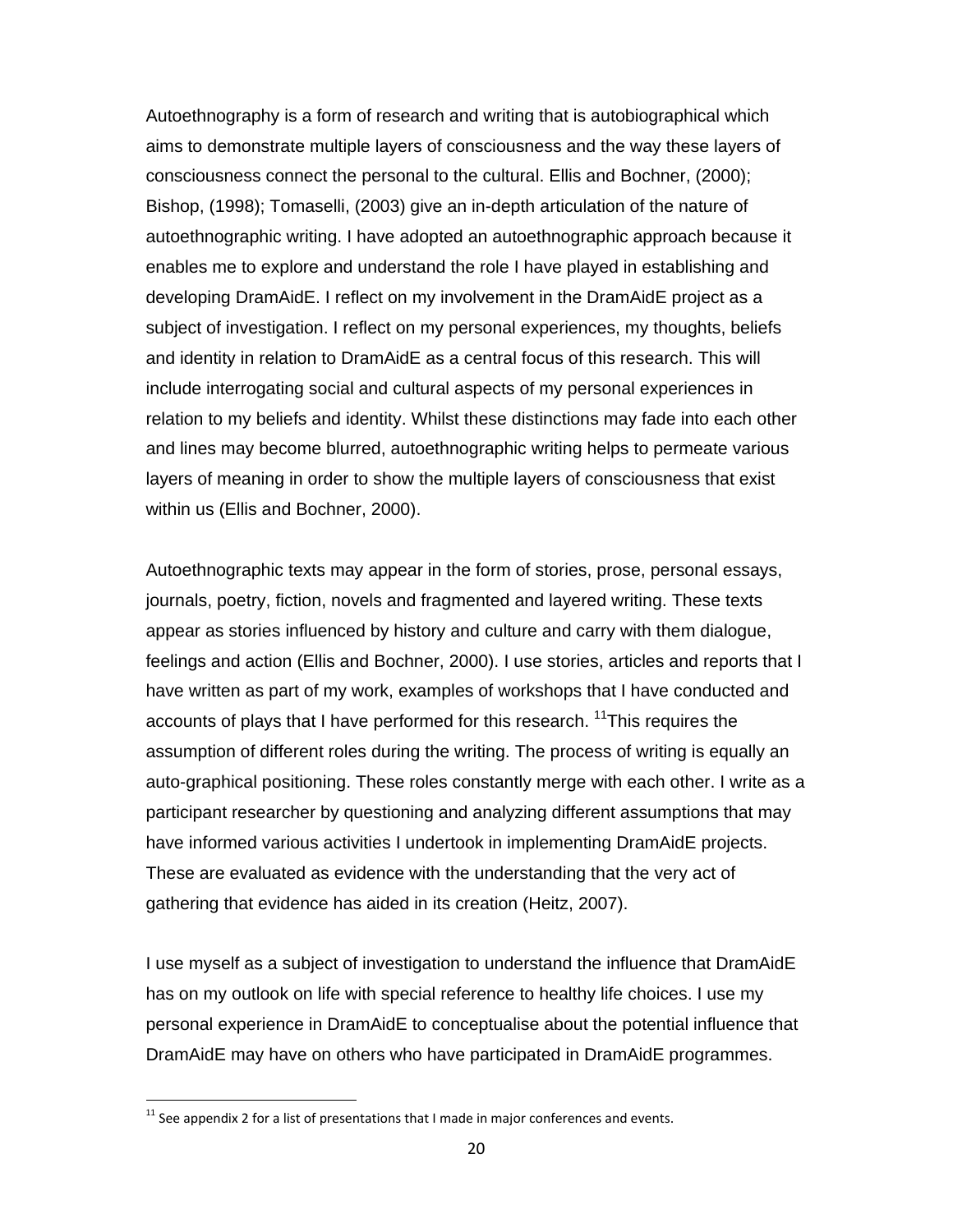Using a reflexive ethnographic approach, I incorporate my personal experiences in implementing and developing DramAidE projects. I start with a brief personal history which helps to explain my connection to the project. I also use personal knowledge to help inform the research process (Ellis and Bochner, 2000). A story of one's life in its historical and cultural context is an approach that narrative researchers use to derive meanings that events hold for those who lived through them. The emphasis is not on the historicity of the event but on the representation of the cultural facts and views of daily lives (Chase, 2005).

I am interested in finding out if the participatory interpersonal activities such as workshops and forum theatre undertaken as part of the DramAidE Act Alive project facilitate critical thought and adoption of healthy behaviours. As part of this inquiry, this thesis includes examples of a DramAidE workshop that I have facilitated on numerous occasions and an interview that was conducted by Laura Myers with the researcher, the author of the UNESCO manual called *Act Learn and Teach: Theatre, HIV and AIDS Toolkit* for youth in Africa. Ms Meyers observed some of the DramAidE forum theatre presentations where I was an actor as well as a joker<sup>12</sup>. These two drama techniques are discussed in Chapter Six, which includes an analysis and a critique of these techniques with specific reference to their application in the DramAidE work.

The two examples are used to explore how people receive information about HIV/AIDS and how this information is interpreted and applied. I am questioning the capacity of these participatory techniques to permeate the multiple layers of consciousness and appeal to the different levels of understanding that may be mediated by tradition, belief, history and personal experiences. It is important to establish whether the activities undertaken by DramAidE as part of the Act Alive project resonate with the essential tenets that mediate against or for healthy life choices.

 $12$  Augusto Boal (2002) describes a joker as the director, facilitator, referee and workshop leader in the forum theatre who acts as intermediary between the audience and the performers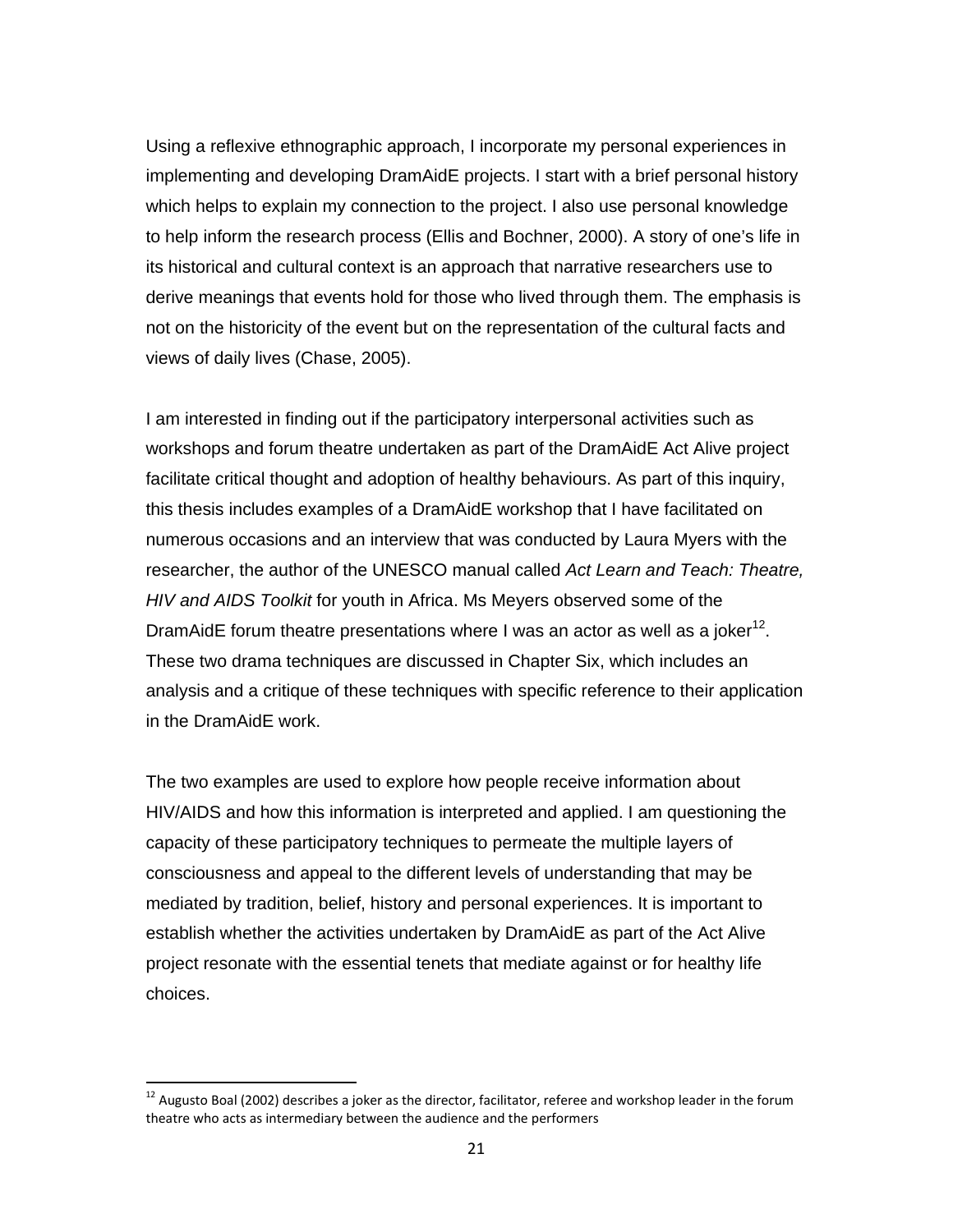My understanding of academic writing was that the researcher should step back and take a wide angle view on the phenomenon investigated, be objective and resist the temptation to draw their feelings into the study. This type of writing was meant to be neutral, objective and evidence based. This scholarly discourse discouraged the use of personal narratives where the researcher is able to write in the first person and is a character in the study (Ellis and Bochner, 2000).

This discourse may put into question my ability to be objective in this study. It was claimed that writing in the third voice removes subjectivity and ensures that there is no personal bias (Agger, 1990).

This way of thinking has been challenged in post-modern writing which promotes the production of knowledge through reflexivity and deconstructing the very experiences that inform our present thinking. There is an ongoing debate among social scientists about the appropriate way of writing that is accepted within the academic fraternity. Postmodernists reject claims of absolute truth and accept that research is situated within a cultural context, time and other contextual variables (Giangreco and Taylor, 2003; May, 2001; Grbich, 1999).

The key considerations in participatory research are that it is participatory, educational and democratic (Marion, 1996). Participatory action research places emphasis on the interests of those participating in it as active subjects of research. It is also about finding the correct balance between the power of the outsiders often cloaked in academic authority and that of the community under inquiry. The researcher becomes a committed participant in a dialogic process of creating meaning<sup>13</sup>. The process of self-introspective appraisal by the research subjects themselves contributes towards critical awareness of the issues that bring about their social circumstances. This experience is liberating and helps the community to carve informed paths for its development. Informed by the work of Paulo Freire, participatory research is a useful tool that can lead to critical consciousness (Martin and Koning, 1996). The practice of ongoing reflection on our work and the implementation of new innovations as we go along, helps us to adapt to an

<sup>&</sup>lt;sup>13</sup> See Prentki (2006) for a discussion on the role of Theatre for Development (TfD) in creating a dialogic process. DramidE is situated within the broader framework of Applied Theatre.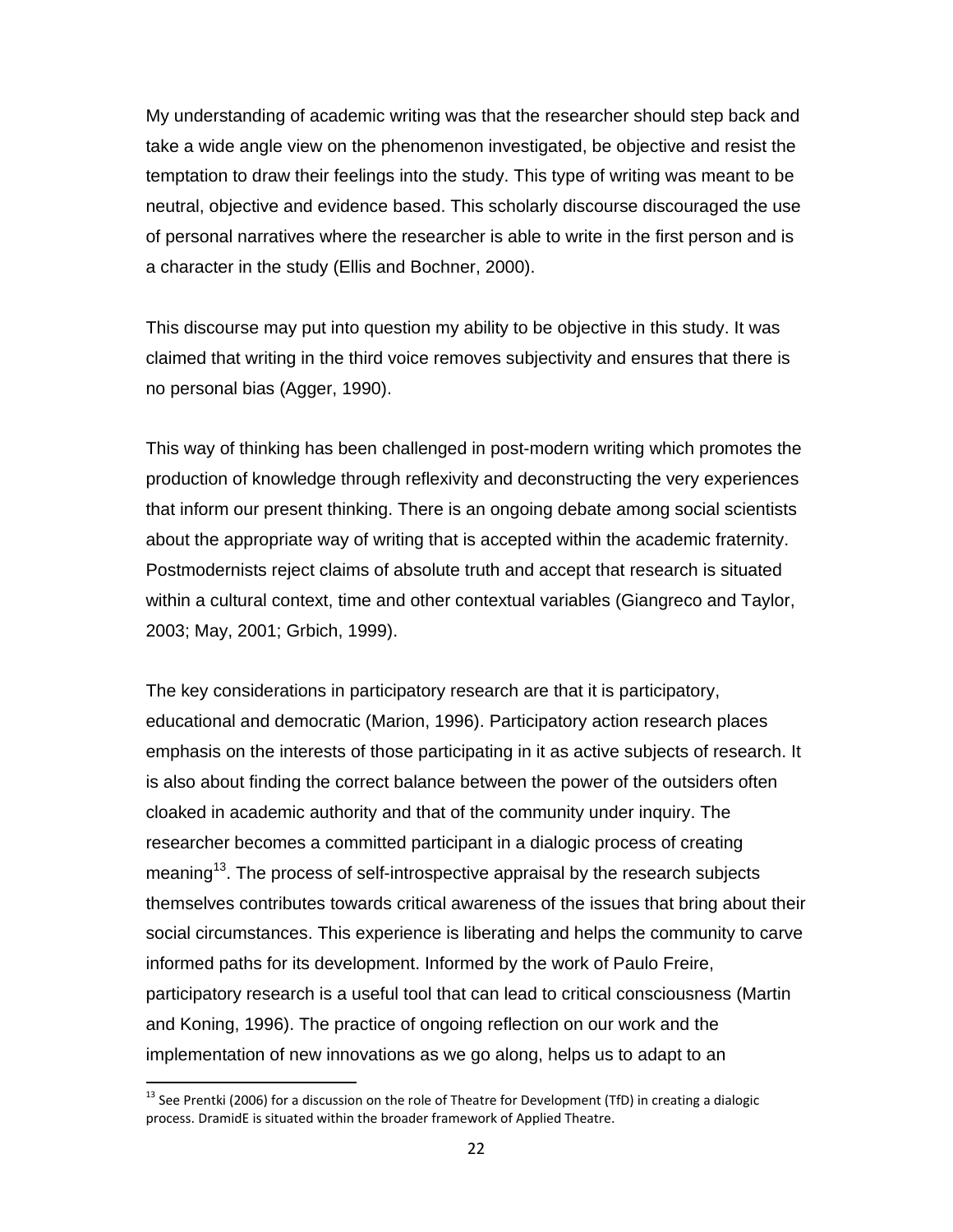ever-changing environment within development. This ensures immediacy and relevance of projects. In this way of understanding, the process becomes as important as the results. The process becomes an enriching learning experience. The intention is to make DramAidE projects democratic, participatory and adaptive to the context in which they are implemented.

Act Alive is a distinctive project in which a group of peer educators and teachers work together in a democratic and participatory process to influence a school ethos that promotes health. Through workshops with the DramAidE facilitator, they identify advocacy issues such as pregnancy and sexual harassment and undertake campaigns as part of the year-long health calendar to promote healthy life styles. An important aspect of these activities is the ability of peer educators to evaluate the implemented campaigns and plan for new ones. The limitation to this approach is that it relies on the full participation by the teachers and peer educators who do not have sufficient time to undertake all the activities of the Act Alive project. There are other competing activities in schools, especially the emphasis placed by the department of education on academics.

In this chapter I have described autoethnography as a research methodology and discussed reasons for choosing an autoethnographic research approach for this thesis. This study will help to contribute to the next cycle of critical reflection of DramAidE work with a view to improving its theories, methodology and practice. This ongoing reflective approach to DramAidE work places this study within an action research framework.

In this study, I assume a participant role and enter into a dialogue between myself as a participant in the DramAidE projects and as a researcher reflecting on my experiences of working for DramAidE. I will use my life story to re-live defining events and isolate major narrative discourses that may have contributed to my present identity, beliefs and present world view. This self critical and retrospective approach of investigating and creating meaning by analysing past events may also be transformative for me and contribute to a better understanding of my identity and DramAidE work.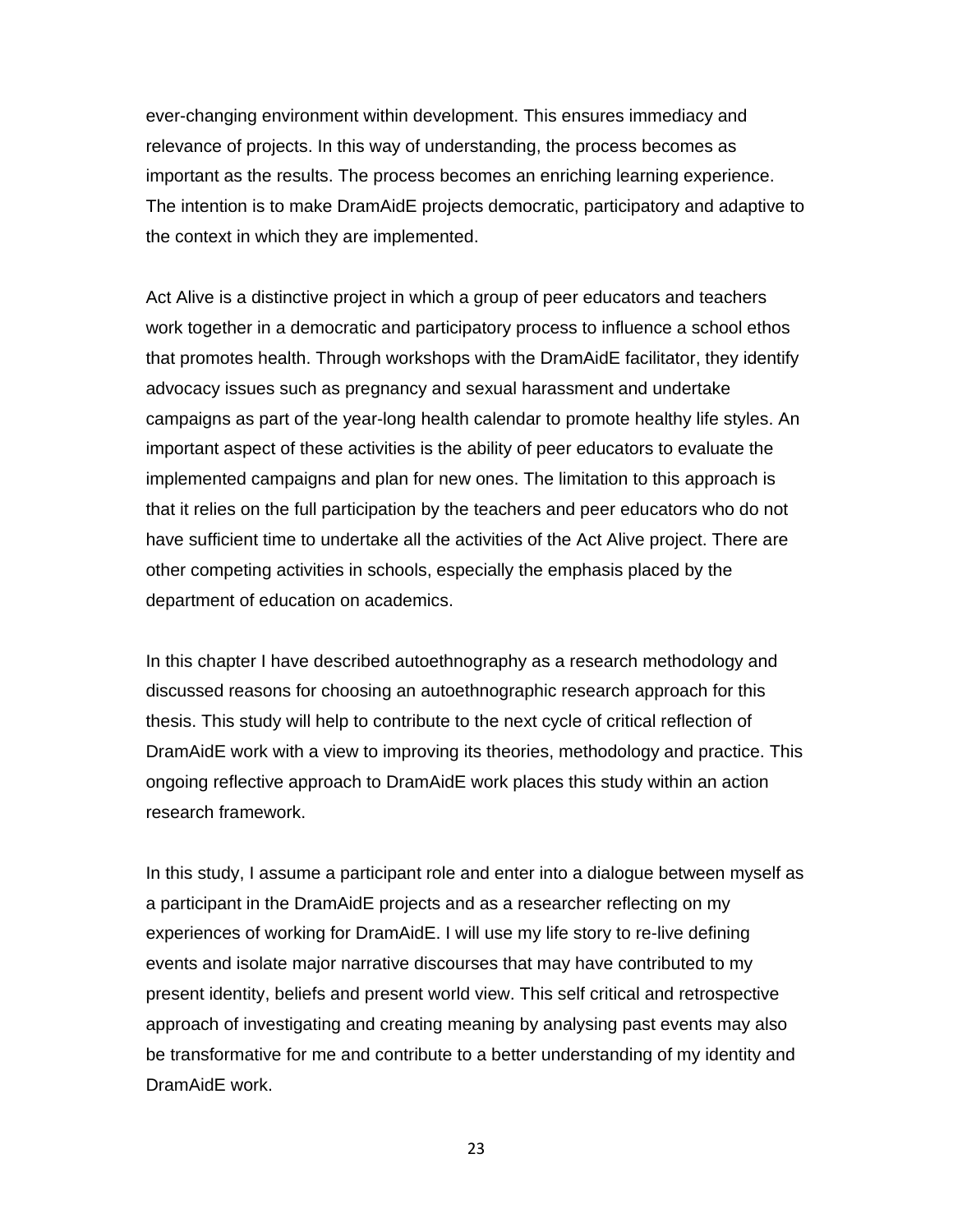# **Chapter Three: A life in review – Telling it as I know it**

"*Every human being has a story to tell*" (Gcina Mhlophe).

This chapter provides the context in which HIV/AIDS took hold and spread in KwaZulu-Natal from my perspective. The story that follows is my recollection of important moments and events in my life that influenced my perspective about HIV/AIDS and continues to shape my understanding of the world around me.

I am a Zulu and most of the people directly affected in my story are also Zulus. I was born into a society and a country in transition. Even at local level the transitional nature of South African society is evident. On the one hand, it is a highly sophisticated society that has adopted a western health care system based on a scientific understanding of disease and illness (Cameron, 2000). In this way of thinking, germs cause some diseases i.e. infection with HIV causes AIDS; a specific parasite causes malaria etc. On the other hand, there is a traditional view about diseases and illnesses and what causes them. This view is part of the traditional knowledge system. According to Edwards (2002), who is a former head of the Department of Psychology at the University of Zululand, a typical cosmology of a Zulu community is of an undivided universe, where plants, animals, humans, ancestors, earth, sky and the entire universe all co-exist in varying states of balance between order, disorder, harmony and chaos. This view is not limited to the Zulu cosmology as evidenced by Mbiti (1989), Tempels (1945) and Milingo (1984) and others.<sup>14</sup> In this view, diseases may be caused by the ill-will of others, sorcery and forces of nature. They are caused by an interaction of transcendental factors. There is a' who' behind this phenomenon, and not necessarily a 'what'.

These different beliefs have implications for people's response when they are sick. For example, many people attend a medical doctor and a traditional healer for the same illness because traditional healers answer important questions about 'who'. On the experiential level illness is seen as a nexus of a number of spiritual forces, hence

<sup>&</sup>lt;sup>14</sup> These are well known writers on African spirituality.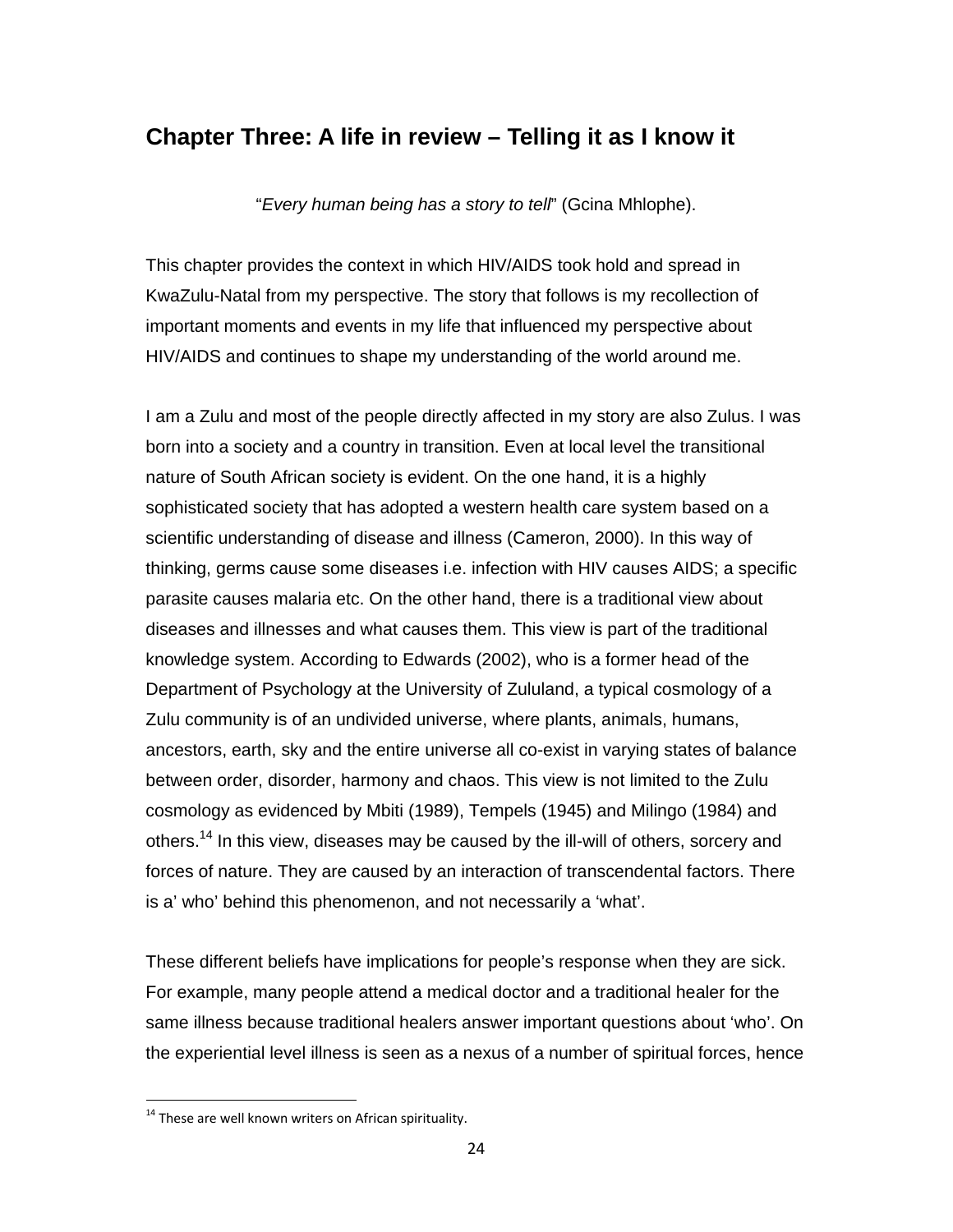the need for divination. While the normalised medical practice has a lot to offer, it may not answer the deep questions of who could have caused illness.

 In the plays presented by youth clubs involved in the DramaidE Act Alive project, almost inevitably, characters that have contracted HIV and become sick go to the traditional healer first and then consult a medical doctor. The *'sangoma'* and the doctor have become stereotypical images standing for these different health beliefs. The study explores some of the implications of holding these multiple health beliefs and the challenges of communicating to communities that harbour these multiple beliefs. People change their beliefs as they become exposed to competing beliefs and new innovations. A belief system is not static, but changes with time the same way that culture is dynamic and not static.<sup>15</sup> Belief systems, like culture, are a constant negotiation between generations, classes, genders, interpretations of histories, cultural values and social norms (Tomaselli, 2003:437). The challenge is for the new information to be incorporated into the prevailing belief system. This will ensure that inherited knowledge and experience is enmeshed with new realities in order to find new ways of making sense.

## **Family and socialization: creating a sense of belonging**

The family<sup>16</sup> is the initial institution through which respect is nurtured and fostered. I was taught to respect the elders, ancestors and the environment. The rules of behaviour were well established and older members of the family upheld them and also observed them. I was taught that I should not speak when the elders were speaking and never to answer back. A sign of respect would be to look down or avoid eye contact when speaking to the elders and to kneel or bend slightly. As a sign of respect for the ancestors, we were taught not to wear a hat in the house. Family plays an important role in the socialisation of children and creates a frame of reference for understanding the world. It creates a constant and well understood social framework for nurturing the young until maturity; it establishes a hospitable

<sup>&</sup>lt;sup>15</sup> See Tomaselli for in-depth discussion on culture and the influence of mass media on culture.

<sup>&</sup>lt;sup>16</sup> There are shifting senses of family. The nature of family is undergoing varying transitions. When I grew up I lived within the extended family where older members of the family took turns in nurturing the young. At the time, it was quite unusual to find child headed households and the extended family units provided a safety net for its members. The extended family is now under strain as life expectancy has decreased in South Africa and many adult members of the society are absent due to migration or morbidity (Barolsky, 2003). The absence of one or both parents has left many children growing up without the nurturing and guidance of their parents.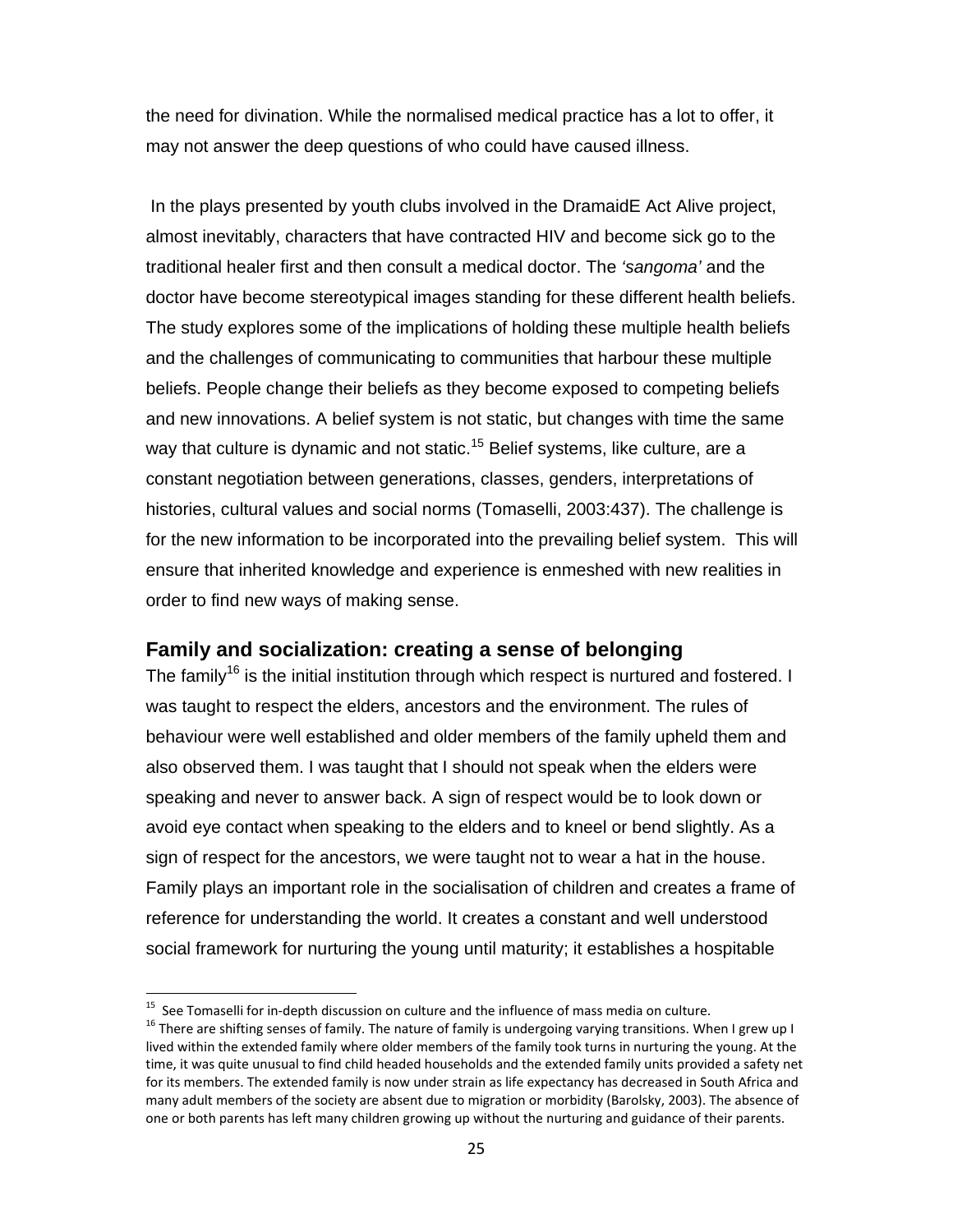and forgiving ambience in which the young can safely and securely train for eventual social responsibilities (Abraham, 1992).

The institution of the family also provides a regulated and protective framework for the responsible advancement of sexual life. Girls, in particular, were taught the importance of preserving their virginity (Lerclerc-Madlala, 2001). It was a taboo for a woman to fall pregnant out of wedlock, although there were girls who became pregnant even under such strict control of female sexuality. This policing of girls and the numerous rules of behaviour which girls were expected to follow were not unproblematic.

Traditionally girls were prepared to be future child-bearers and nurturers (Mckee et al., 2004). Ceremonies such as *umkhosi womhlanga* (the reed dance) reinforce the notion that young girls should preserve their virginity until they get married (Leclerc – Madlala, 2005). The practice and promotion of virginity testing in Kwa Zulu Natal amongst the Zulus, through ceremonies such as the reed dance, has been received with mixed reactions from different sections of the society. The South Africa's new Children's Bill outlaws virginity testing for girls below the age of consent (Vincent, 2006). Liberal organizations working within the children sector support this aspect of the bill. Whilst this act was circulated for public debate, organizations such as Inkatha Freedom Party and cultural groups such as *Unomkhubulwane,* campaigned against the promulgation of this Bill, arguing that it interferes with the cultural rights of the cultural groups where virginity testing is practiced.

In KwaZulu-Natal, amongst the Zulu speaking people, virginity testing is seen as a response to the HIV/AIDS epidemic (Leclerc-Madlala, 2001). It is thought to contribute towards delaying sexual debut and abstinence, which is one of the strategies for HIV/AIDS prevention (Halperin et al.). However, these attempts at the policing of girls may have taken away their initiative to look after themselves. This approach deprives these young women opportunities to develop life skills that help in sustaining healthy relationships. The absence of space for them to express their sexuality often means that these girls are usually not sexually mature enough to enter into meaningful relationships later on in life.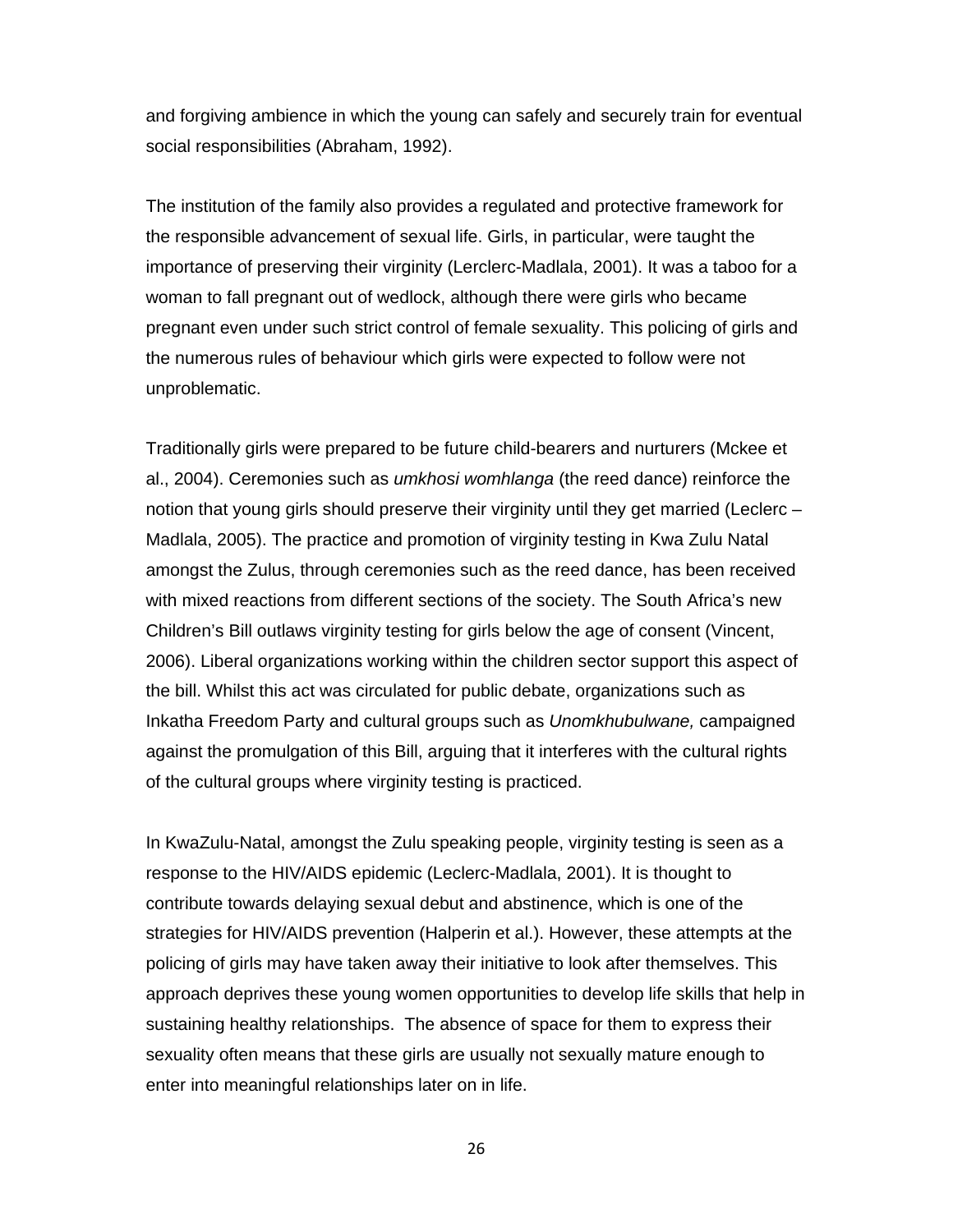The debate around virginity testing epitomizes the central thesis of this work, which is the interface between indigenous cultural practices, heritage and values and the human rights, democracy and the scientific way of making sense of the world. According to George (2007), this debate exposes the persistent theoretical and practical tensions between human rights universalism and cultural relativism.

#### **Negotiating belief systems**

I was born into a religious family. We went to church almost every Sunday. I went through all the necessary processes to become a member of the church. I observed all the rules of the church and always tried my best to abide by and observe the Ten Commandments. I considered this to be the basis of my religious belief. I saw them as complimenting what I was taught at home. For instance, Commandment Number Five that says, `respect thy father and thy mother so that you can live longer' went well with the notion that you should respect the elders because when they die, they will be good ancestors to you and bring luck and protection. Even though this is the case, there is tension between cultural beliefs and Christian beliefs. The cultural belief suggests that people become ancestors after death. These ancestors have supernatural powers and they are capable of bringing luck and protection against sorcery and witchcraft. Ancestors are also believed to be capable of causing harm and illness if they are angry against the living members of the family or community (Crawford and Lipsedge, 2004; Ngubane, 1977; Milingo and Macmillan, 1984). This explains the tendency amongst Zulu people to sometimes think of HIV/AIDS infection as a curse from the ancestors. Those that believe this transcendental causality of diseases are unlikely to seek medical help without consulting with a *sangoma* to establish the reasons for their illness. This tendency is based on the fact that the cosmological perception accommodates two sources of diseases and illnesses which are the mythical (transcendental) source and the physical source that can be explained scientifically. The latter is considered to be an agent of the former.

Orthodox Christians believe that there is life after death and a day of judgment, and that the dead have no influence over the living. These belief systems influence the decisions we make as we live our lives. I have observed that many people negotiate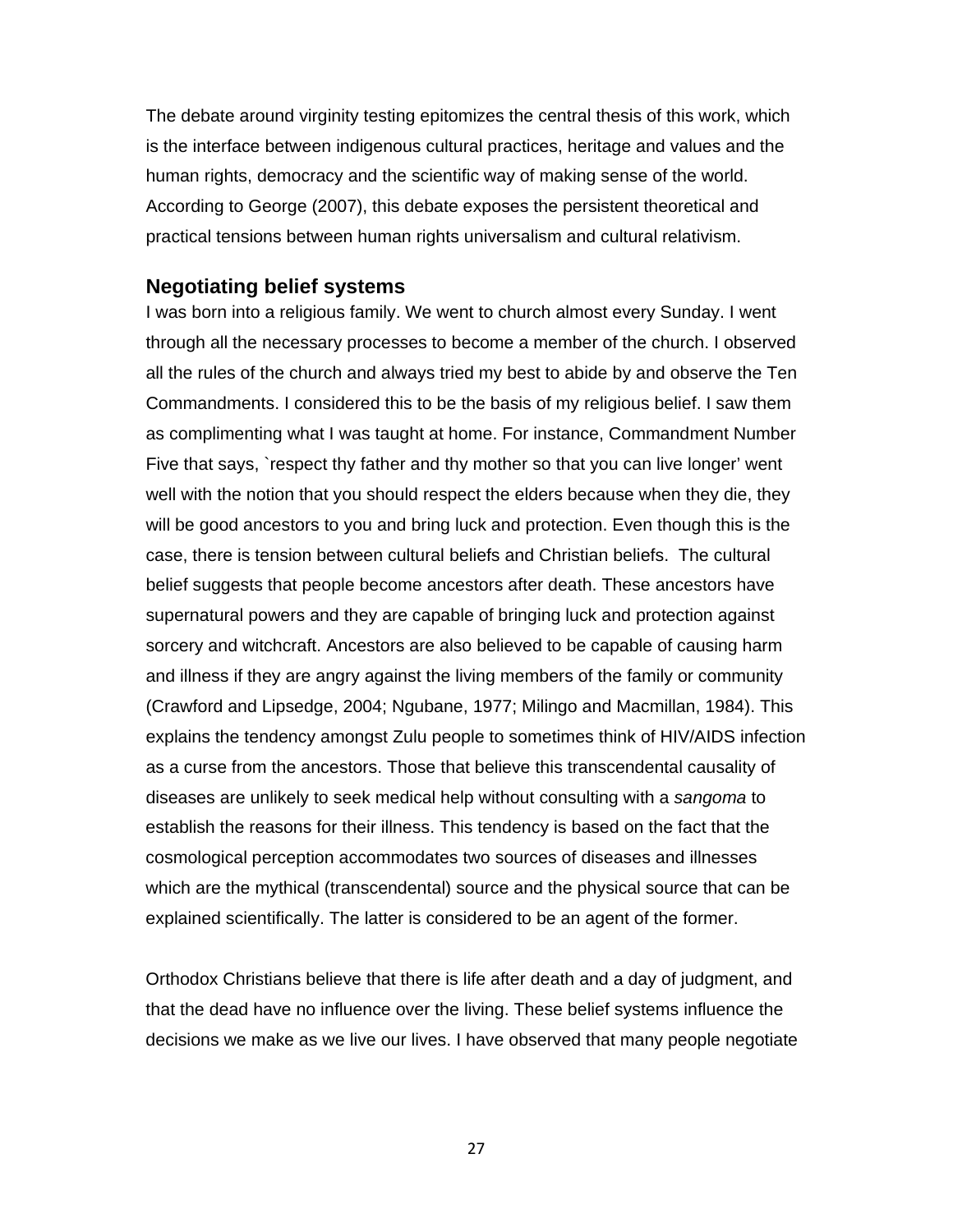the choices they make between different belief systems<sup>17</sup>. For example, care and respect for the elderly is becoming eroded among some communities because belief in the power of the ancestors is diminishing (Mbiti, 1989).

#### **Schooling: understanding the world.**

In the local high school where I completed my senior grades, I was called Lancelotte by the teachers and all the learners were called by their English names. We all also had Zulu names which, in a way, indicate the duality of our sense of identity<sup>18</sup>. During this post colonial era, it is no longer common practice to name children in two languages.

At my school, there were learners from the urban areas about thirty kilometres away, who also had English names such as Joseph, Princess, Beauty and Gertrude. They were attracted to our school because it was regarded as one of the schools that offered quality education because of the good pass rate in grade twelve (formerly known as standard ten). These learners brought with them influences that were often viewed with suspicion by some of us because we regarded them as lacking in attitudes and values that define *ubuntu<sup>19</sup>* (humanness), according to our cultural understanding. They looked down upon cultural practices that were part of the extramural curriculum. Most of them did not join any of the cultural activities such as *isicathamiya*, traditional dances and Zulu poetry. Instead, they preferred to participate in beauty contests and contemporary dances. They, on the other hand viewed us as backward and lacking the knowledge to survive in the modern way. This tension between modernity and tradition tends to define the ongoing quest to understand the human condition and usually plays itself out in the everyday decisions that we make. Caught between modern and traditional norms, there is uncertainty about the appropriateness of behaviour that is acceptable in different situations (George, 2007; Vincent, 2006; Canclini, 1995).

 $^{17}$  See an example of my own negotiations in Chapter Six where on the same day I go to church and then burn

impepho (incense) with my father to communicate with the ancestors.<br><sup>18</sup> Zulu speaking parents felt obliged to name their children in two languages during the colonial era in order to<br>make it easier to get work. When I wa

<sup>&</sup>lt;sup>19</sup> The concept of Ubuntu is derived from the Zulu saying Umuntu ngumuntu ngabantu which loosely translated means 'You are because I am' suggesting that people are interconnected. This translates into an attitude of caring for one another.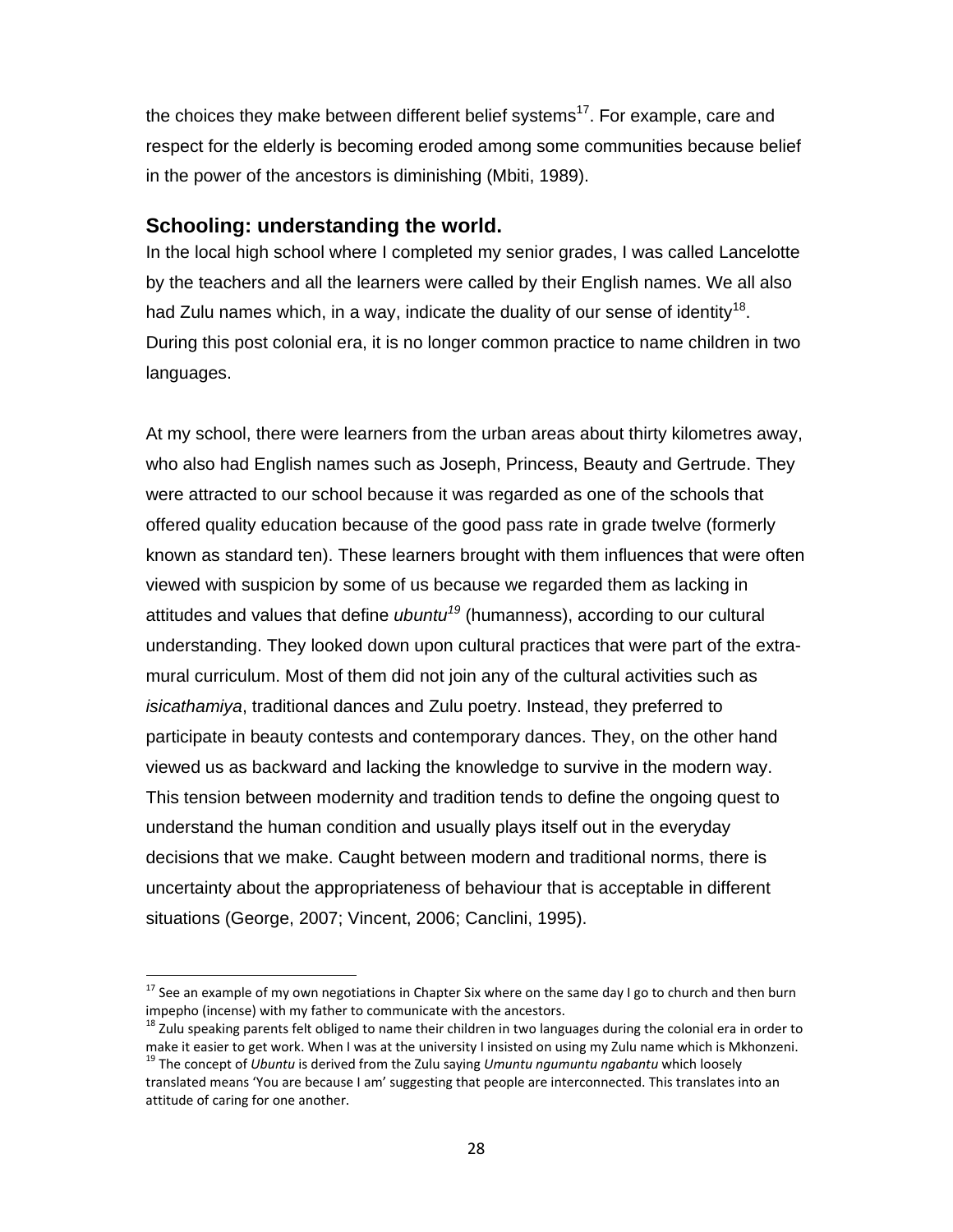Sexually transmitted infections and reproductive health were a challenge even then. Impregnating a woman or girl out of wedlock was a serious offence for which a fine was paid. The rules of behaviour and the accompanying consequences for breaking these rules were a serious deterrent. A boy that had impregnated a woman had to start working and leave school in order to start providing for his child. He was also expected to pay a fine to the girl's family. Failure to do this could result in him being reported to the local chief. Having sex with a woman was a serious undertaking that any young man needed to take very seriously. For women, to be pregnant meant loss of pride and was shameful. Some in my age-group were very much aware of this fact and this influenced directly our choices towards sexual relations. We did not want to drop out of school and jeopardise our opportunity to continue with our studies so that we could live a better life later.

During my later years at high school, some of my peers, especially those from the townships, were having girl friends. Some were having unprotected sex as their girlfriends became pregnant. Delaying sexual debut for me was increasingly challenging. However, there were those who, despite having girlfriends, were not sleeping with them. The normative behaviour at the time was that pre-marital sex was unacceptable and that a girl should wait until *umemulo* (21<sup>st</sup> birthday) before she could be receptive to sexual advances.

This practice has been under severe strain as many parents do not have the means to arrange this important rite of passage *(umemulo*) for their children. As a result, the motivation to wait for this rite of passage for young girls has been lost because it may never happen anyway. The tendency now is for parents to wait until a girl gets a boyfriend who wants to pay *ilobola* for her and use one of the cows as part of the *ilobola* for *umemulo20.* The unintended effect of this has been the loss of impetus for girls to wait until given 'permission' to enter into relationships and start having sex. It will be interesting to investigate this further in order to establish its implications for girls to abstain from sex or delay sexual debut.

 $20$  This is a cultural ceremony that is organised for the young maiden when it is felt that she is ready to have a partner and start sexual relations. A cow is slaughtered and gifts given to the maiden wishing her well in her future. Once the ceremony has been done, a separate house is built for the girl so that she can have her privacy.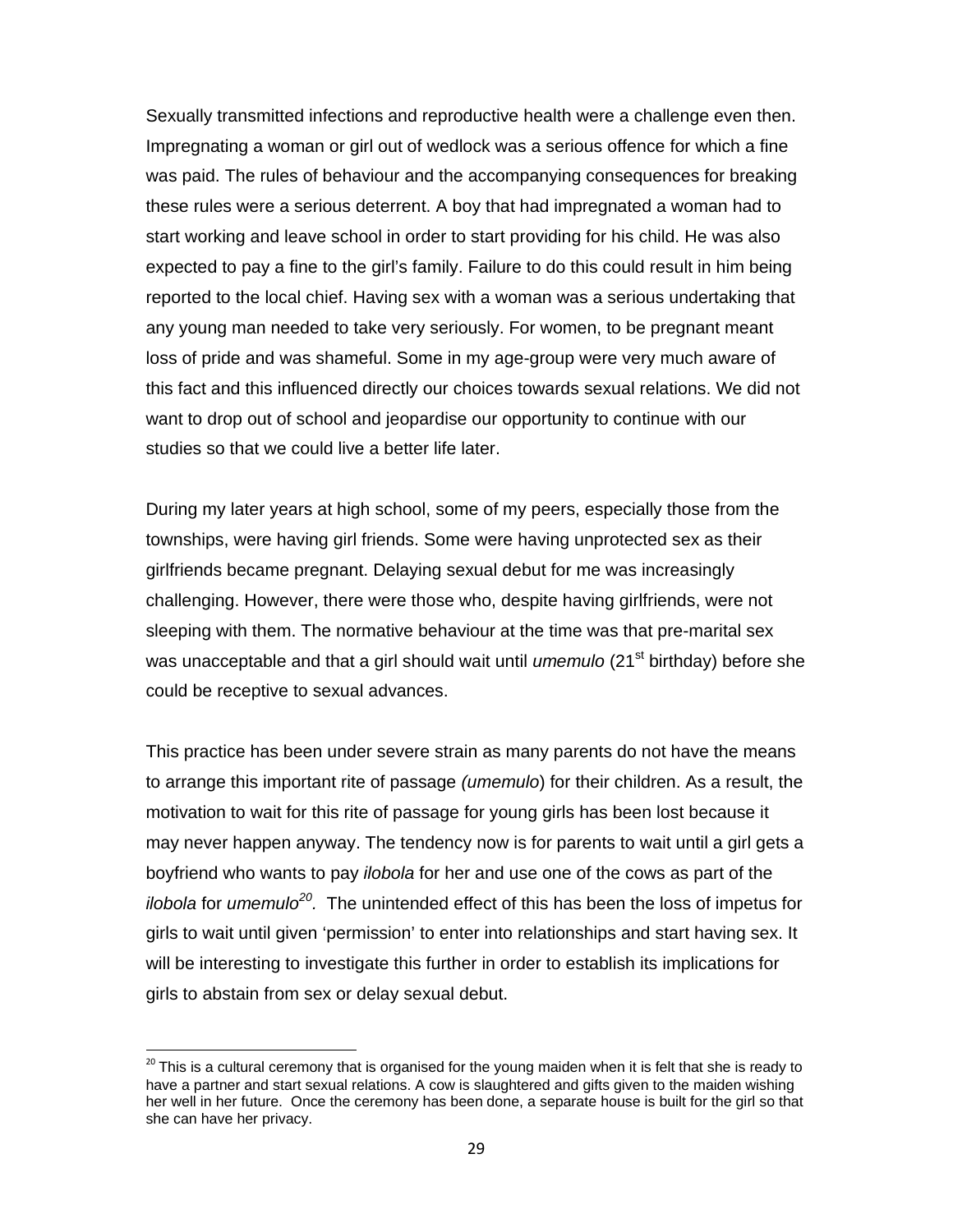## **Social structures: power and domination**

One of the ways in which all the norms and rules of behaviour were observed was through punishment. Deviant behaviour was not tolerated. There were different practices and rituals that were performed as a reinforcement of these norms. Our community was organised into different social strata and networks that ensured that different appropriate values were promoted, practiced and prized. These networks define relations of how its new members are to bear to one another, and relations through which their personal growth is to be nurtured and sustained. Members are nurtured on common beliefs, ranges of values, attitudes, and actions which make life in their society orderly through a process of cultural exposition.

I was born in 1970 in a rural area called Umbumbulu. This area is governed by Umbumbulu tribal authority. The tribal authority has different tiers of governance. There is *isibonda* (This is usually a man who is responsible for the local area). Areas are usually divided according to clans. So *isibonda* is responsible for the affairs of the clan such as disagreements between families, disputes over boundaries and fights between families. Settlement within the clan was according to clan names/surnames (Krige, 1936). I belong to the Gumede clan.

The second tier is *induna,* which is a local headman to whom all *izibonda* report. *Induna* is responsible for a certain locality bigger than a clan. There would be more than one clan in each locality. The *induna* (headman) reports to the local chief, who reports to the king. These structures are assigned different tasks depending on the degree of seriousness and sophistication of the task. For instance, if there is someone that has been accused of witchcraft, this would be reported to i*sibonda,* who will attempt to resolve the matter or refer it to *induna. Induna* could decide on the matter or refer the matter to the chief. The chief usually decides on such matters. If the person is found guilty, that person is usually exiled from that community.  $21$ 

As young boys, we belonged to our group and were assigned older boys that would look after us and teach us survival skills. Most of these were about teaching courage and loyalty to the group by protecting each other and respect for the elders.

<sup>&</sup>lt;sup>21</sup> I have observed that the traditional governance system is challenged and seems to be diluted by local government structures as there seems to be overlaps between the two systems.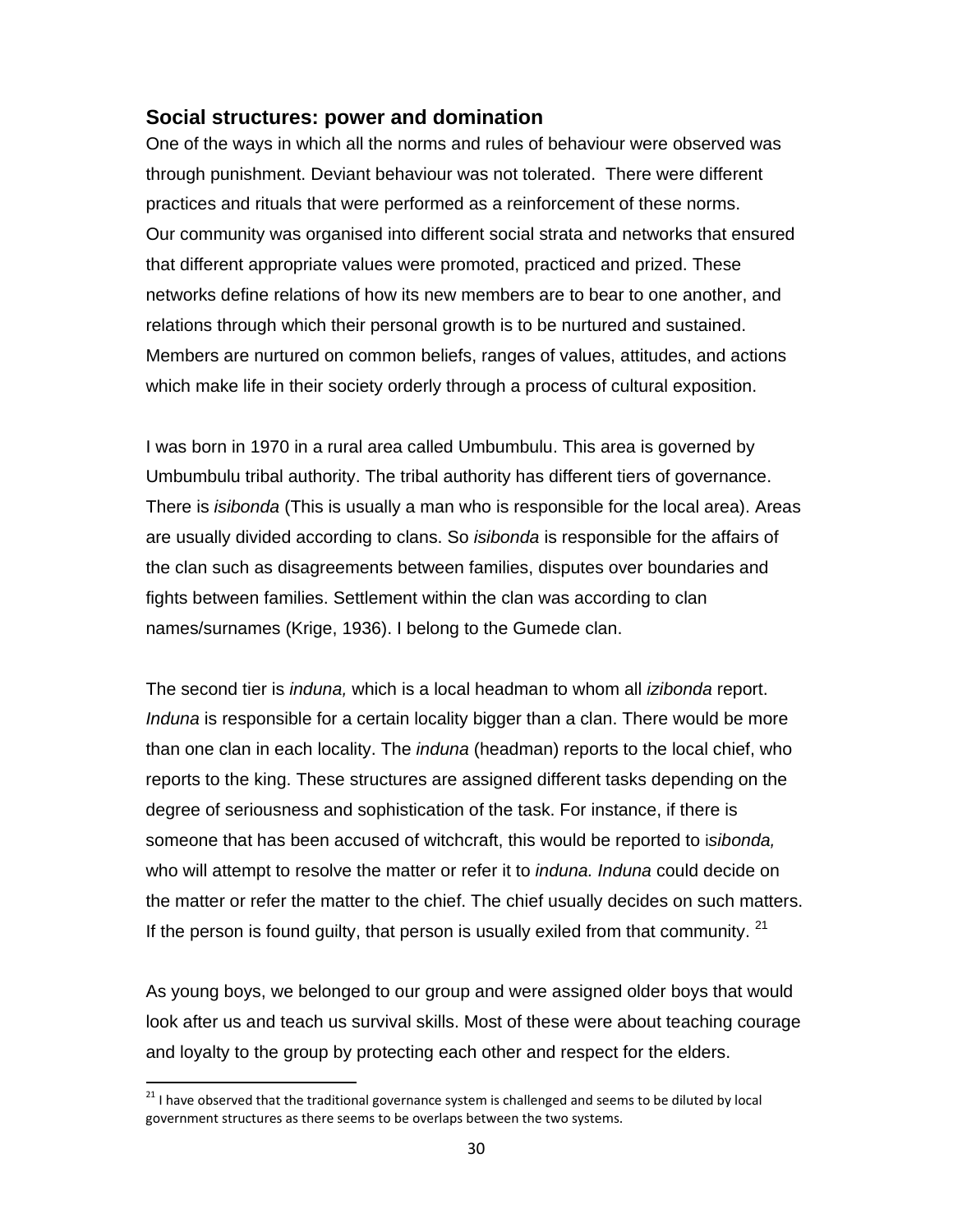This had its challenges because the inherent underlying phenomenon was about domination and power. The lines of authority were often always re-establishing themselves, depending on who won the last fight. In this way, power was given, taken and shared, whilst at the same time needing to stick together as a group because there were constant threats from other similar groups. Democratic values were not instilled by the practices of this group. In essence, this was a way of socialisation that was a deliberate act of preserving traditional patriarchal ways of organising society (Bhana et al, 2007). In this way of thinking, men do not cry and they take what they need through violence and domination (Evans and Wallace, 2007). Young boys are taught hunting, stick fighting and other combat activities to demonstrate to them the importance of physical prowess, risk taking and at times violence, to get by in life.

The values in these groups were not only about physical prowess, loyalty and superiority over women. They were also about respect and the fact that respect from your peers is earned. I have observed that these traditions have been fractured and are increasingly challenged by modernity. Migration to urban areas in search of jobs and cultural influences brought about by the information highway, through television and cell phones, have led to the questioning of these practices. Unfortunately, this has led to the increase of abuse of women, which we have observed in our Act Alive programme.

Some national communication strategies that are being implemented [such as Love Life] tend to assume a homogenous South African population. The difficulty is to develop a strategy that reflects the ideational or cultural system that guides decisions that are made by the target group. The strategy also needs to show a realistic appreciation of the power relations which control, and probably dictate individual action (Preston-Whyte, 1992). The research will examine the efficacy of a communication strategy targeted at local level that respects local cultures and examines power relations that impact on issues of making healthy life choices.<sup>22</sup>

 $^{22}$  Johns Hopkins Health and Education South Africa (A South African organization) in partnership with other organizations is implementing a project called Brothers For Life. This is a national campaign aimed at promoting positive masculinities among men. Its main focus is to encourage men to care for their health and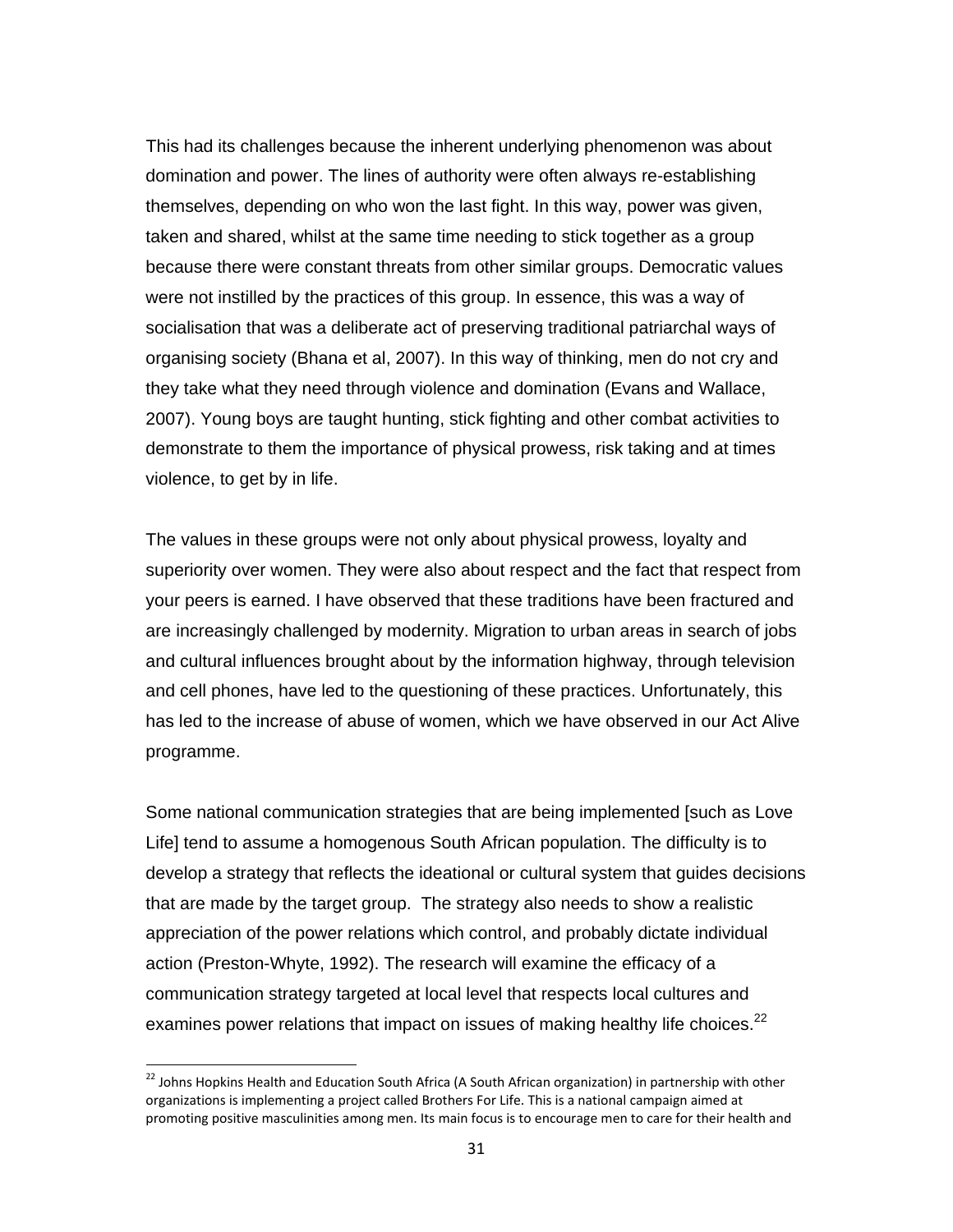## *Qaphela Ingculazi***: Dealing with an invisible enemy**

### **Surviving university life**

University life was really challenging. After registering and paying for lodging and tuition, the warden gave me the key to my room. He told me that I would be sharing with another student. As I approached my room, there was a deafening sound and when I approached the door, I saw one student lying down on his back on the floor. He was thoroughly drunk. Inside the room there were many more students who were also drunk. I could not speak to anyone because of the noise levels and the fact that they were all inebriated. After sometime, another student came in. He introduced himself as the occupant of this noisy room. He addressed me in Sotho but changed to English when he realised that I could not speak Sesotho.

He asked his friends to leave so that I could unpack and rest. To my surprise, they were very respectful and not rude at all. As I was beginning to unpack, I heard a screeching sound of rubber and high engine revs. It was a car spinning in the open circle just below my window. Very soon everybody was looking outside their windows and they began to whistle, and all of a sudden there was a deafening noise and smell of rubber. The car did its rounds and drove off at a very high speed. Thinking that was it for the day, a contest about who could say obscene vulgar language started. I had never heard that type of vulgar language in my entire life. Part of the Christian teaching that I was exposed to in my early life was the importance of using respectful language and not to swear at others.

They were calling each other by their mother's names, using really foul language. By this time I tried to block my ears from what was said but it did not help. The contest was between inhabitants of 'New York' which is a name for one of the hostels and M hostel. This language is very insulting and degrading in Zulu.

M hostel: *Sanibonani we M, madlebe kanyoko*. (Hello you mother's ears)

<u> Andreas Andrews Andrews Andrews Andrews Andrews Andrews Andrews Andrews Andrews Andrews Andrews Andrews Andr</u>

their partners. This new definition of masculinity has emerged in response to gender based violence and HIV/AIDS.

I have observed through participating in media broadcasts as part of this campaign that some men especially from the rural areas question this concept of 'caring'. Bhana et al. (2007) suggests that some definitions of masculinity equate multiple partners with sexual prowess. There seems to be confusion among men about the appropriate ways to show responsibility by supporting and protecting their partners.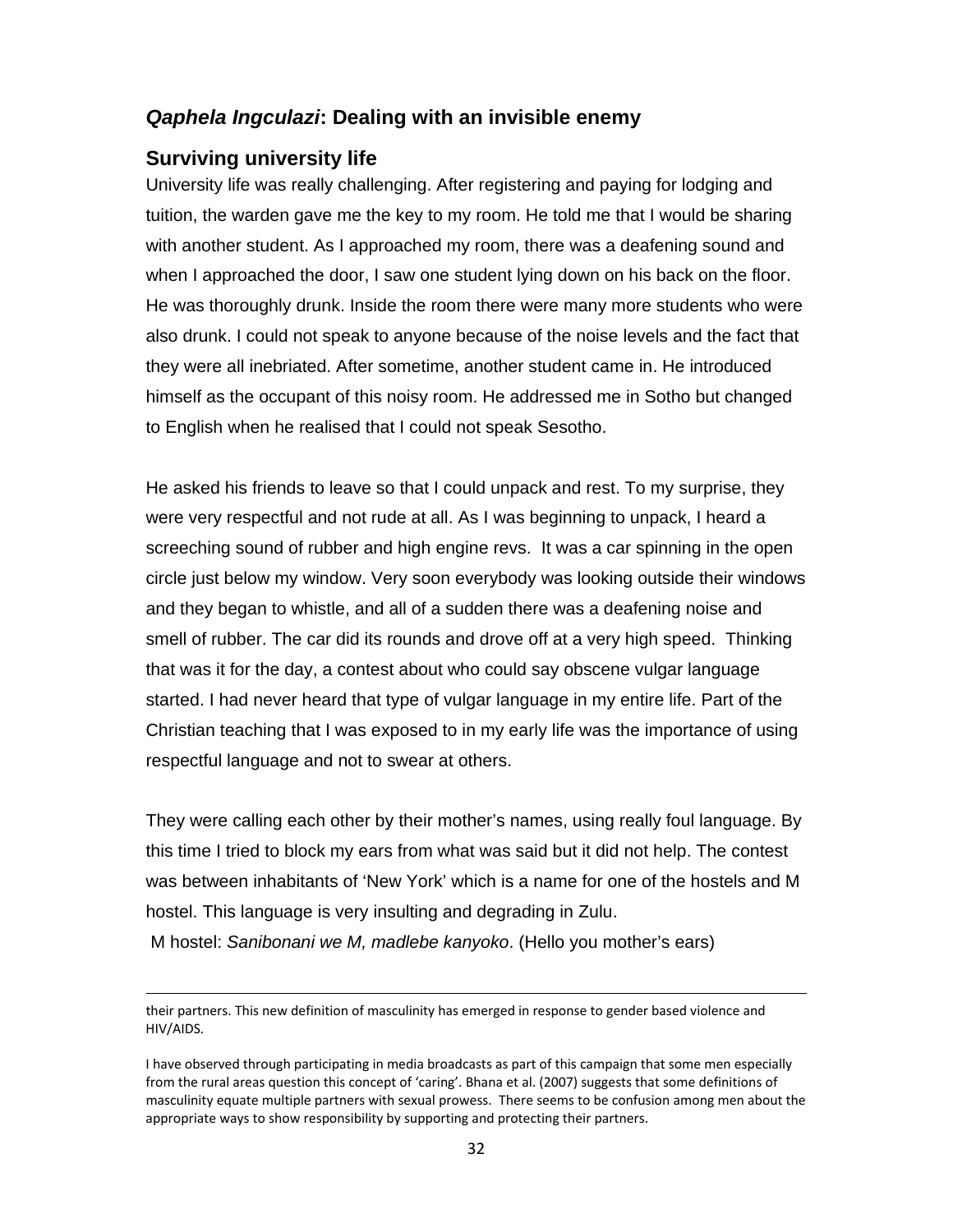New York: *Awusiyeke wena msunu wenja.* (Leave us alone you dog's ass) M: *Heyi anisiyeke nina. Lenzalo yohlanya nesifebe*. (You must also leave us alone you offspring of a lunatic and a prostitute) And so it went.

This discursive environment where overt language was used in reference to private parts and constant reference to words such as *isifebe (*prostitute) and m*sunu* (vagina) was in sharp contrast to what I was taught at home. I was taught to speak to other people politely and use respectful language.

Social structures to control sexual expression were not prioritized at the university. This was in contrast to my early life as previously discussed where social hierarchies were used to teach appropriate values and regulate individual behaviour. Even though there were different hostels for males and females, students mixed freely in the hostels. The rules governing visits were difficult to enforce. The cut off time for visitors to leave was 22h00. There was no way to check that every visitor had left before closing the doors. So there was a lot of sleeping over for those involved in relationships. When I left University, there were mixed hostels for both males and females. This environment provided a fertile ground for HIV/AIDS to spread. Michael Kelly (2001) views the residential university environment as a high-risk environment for the transmission of HIV.

Two students occupied each room. For those in relationships, it was difficult to have one's partner staying over for the night. Under such circumstances, the other roommate would have to go and sleep with his friends. This happened to me. One day, my roommate asked if I could go and sleep with my friends because he wanted to spend the night with his girlfriend. I agreed and tried to hide my frustration with the fact that I had to find alternative accommodation for that night. We used to call this '*ishower'* (This meant that you have been forced to sleep in the bathroom or to take a shower for the whole night. This phenomenon has different names in different universities. Other universities call it 'camping'). When this happened, you would be the laughing stock for the week. It also meant that you did not have a girlfriend because under such circumstances, you would simply visit your girlfriend and spend the night with her. This put pressure on those students who were celibate to enter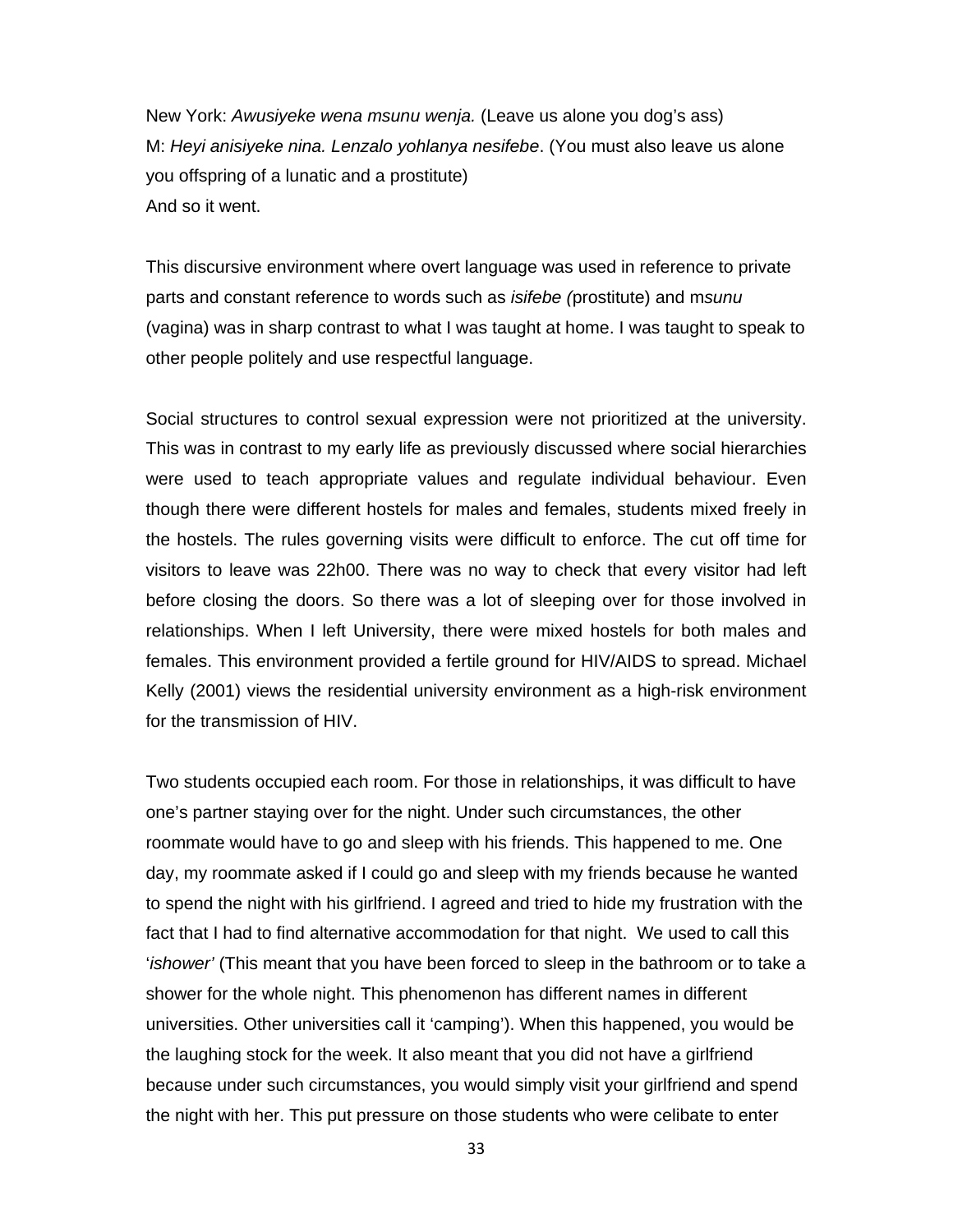into sexual relationships and avoid the embarrassment of 'ishower'. I did not choose to enter into sexual relationships. Instead I became active in student politics and sports. I also became an active member of the student Christian movement.

#### **Peer Pressure**

We were divided into two major groups. Those with girlfriends were called 'Romans' and those without girlfriends were called 'Arabs'. I am not sure how these names came about. I was classified as an 'Arab' because I did not have a girlfriend on campus. This placed me under tremendous pressure from my peers who could not understand that I did not have a girlfriend on campus. This prevalent sub culture helped to perpetuate stereotypical sexual expectations of students at the university residences and provided impetus to risky sexual behaviour as those that did not have girlfriends felt pressured to enter into relationships prematurely. Senior students would usually target first year students because they were known to be inexperienced and impressionable. This phenomenon is known as 'gold mining' in Zambia. As a result, most girls that became pregnant were first year students. People of the same age have a powerful influence on one another. This influence can be positive or negative. Peer education exploits this potential influence that peers have on each other by role modelling good behaviour and using selected influential peers to champion and promote appropriate behaviour, and discourages risky behaviour. They begin to introduce positive group norms.

Young people arrive at the University and find that they are confronted by a new way of living. Away from the watchful eye of their parents, some students start experimenting with different lifestyles, often pushing the boundaries of what they were taught at home (Kelly, 2001).

Peer pressure to conform to new ways of behaviour becomes very powerful. Life in the university with the absence of social hierarchies that regulate behaviour and without the watchful eye of their parents provides a good opportunity for students to explore new things. There is peer pressure to experiment with alcohol, sex and sometimes drugs. These students indulge in these practices in order to conform to group norms and belong to a subculture. Not all peer pressure is negative. Students sometimes influence one another to practice positive lifestyles such as playing sport,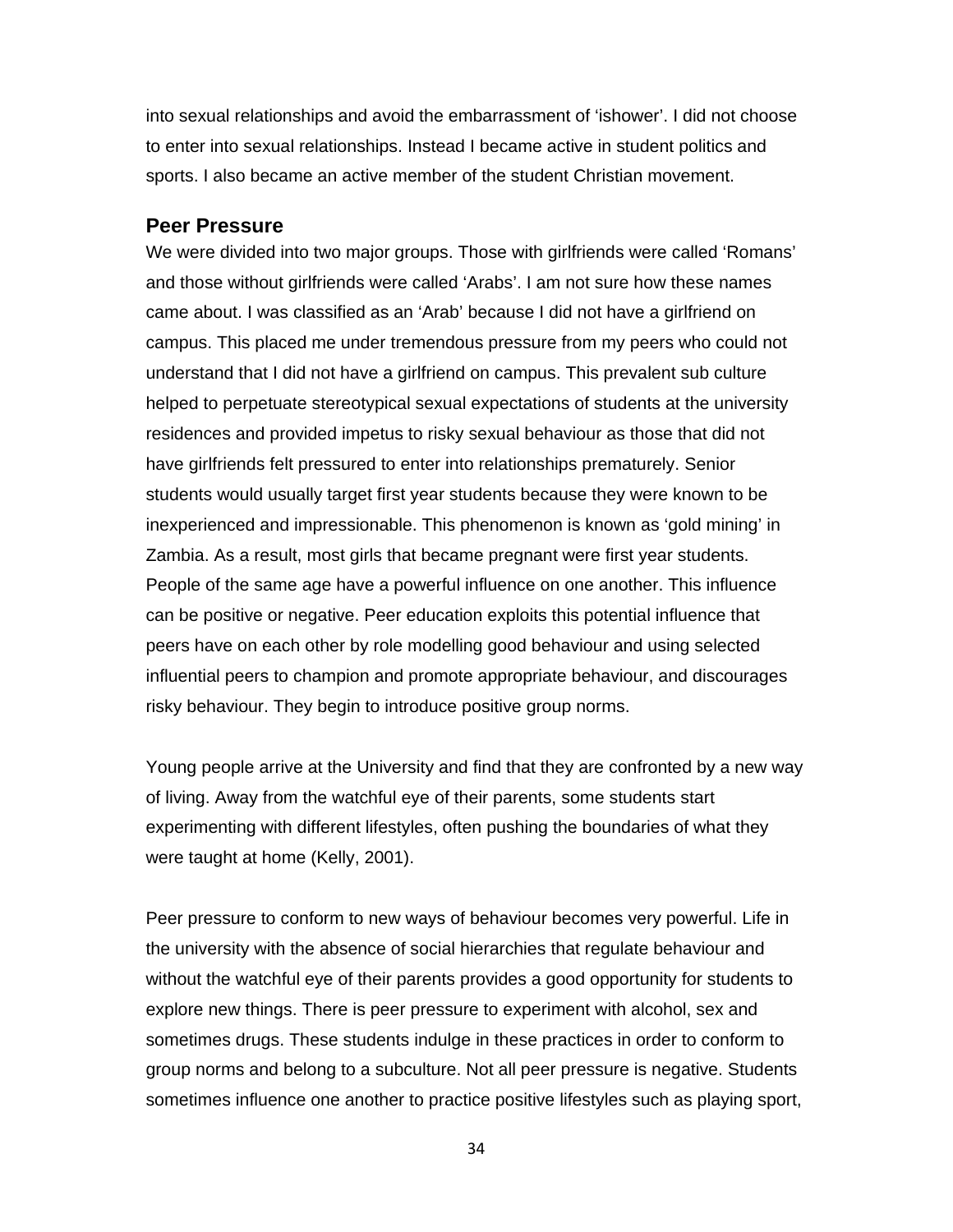attending church and avoiding risky behaviour. For this reason, peer education becomes an important consideration that can be used as a tool to promote healthy life choices and model healthy behaviours, which I discuss later.

Young people will always explore and experiment with new things. The challenge is to create a safe environment for young people to grow. Values and norms that they carry with them from childhood and their sense of responsibility help to create a benchmark of what they can do and cannot do. Bhana et al. (2007) suggest that cultural norms and traditions are used to coerce men and women (boys and girls) to behave in a 'culturally acceptable' way. My early life and how I was socialized created a sense in me that life is structured and is governed by rules of behaviour, and this stood me in good stead when I had to make personal decisions.

I considered myself as representative of my family values and practices and wanted to uphold a good name for my family. A society is made up of communities and communities are made up of families. Families are important in nurturing the young and promote appropriate values that directly play themselves out in public and influence the kind of a society that we want to see. Viable and functional families are key to the socialization of the young. They help provide a good grounding and backdrop against which its members are enabled to negotiate their space in the world (Barolsky, 2003). As we have seen in my story, a strong family background enabled me to withstand many challenges that the university life brought with it.

I remember the day when my friends were drinking alcohol for the first time. We were at the beach in Richards Bay and students from the University of Turflloop (now known as the University of the North) had come to visit. The mood was jovial and alcohol was in abundance. I told my friends that I did not want to drink because nobody at home at the time took alcohol and I was not going to be the first. They taunted me and said I was boring, but I stood my ground. As we were driving back to the university from the beach, one of my friends started vomiting all over himself and on the seats of the car. He also urinated on himself.<sup>23</sup> I was glad I did not try alcohol

<sup>&</sup>lt;sup>23</sup> Unfortunately, this reinforces the stereotype of Zulu men as drunken, rowdy and fighting over women killing each other as described by Epstein in her book The Invisible Cure (2007: 141). I think this is an unfortunate colonial generalisation about Zulu men which is untrue which made me angry when I read it.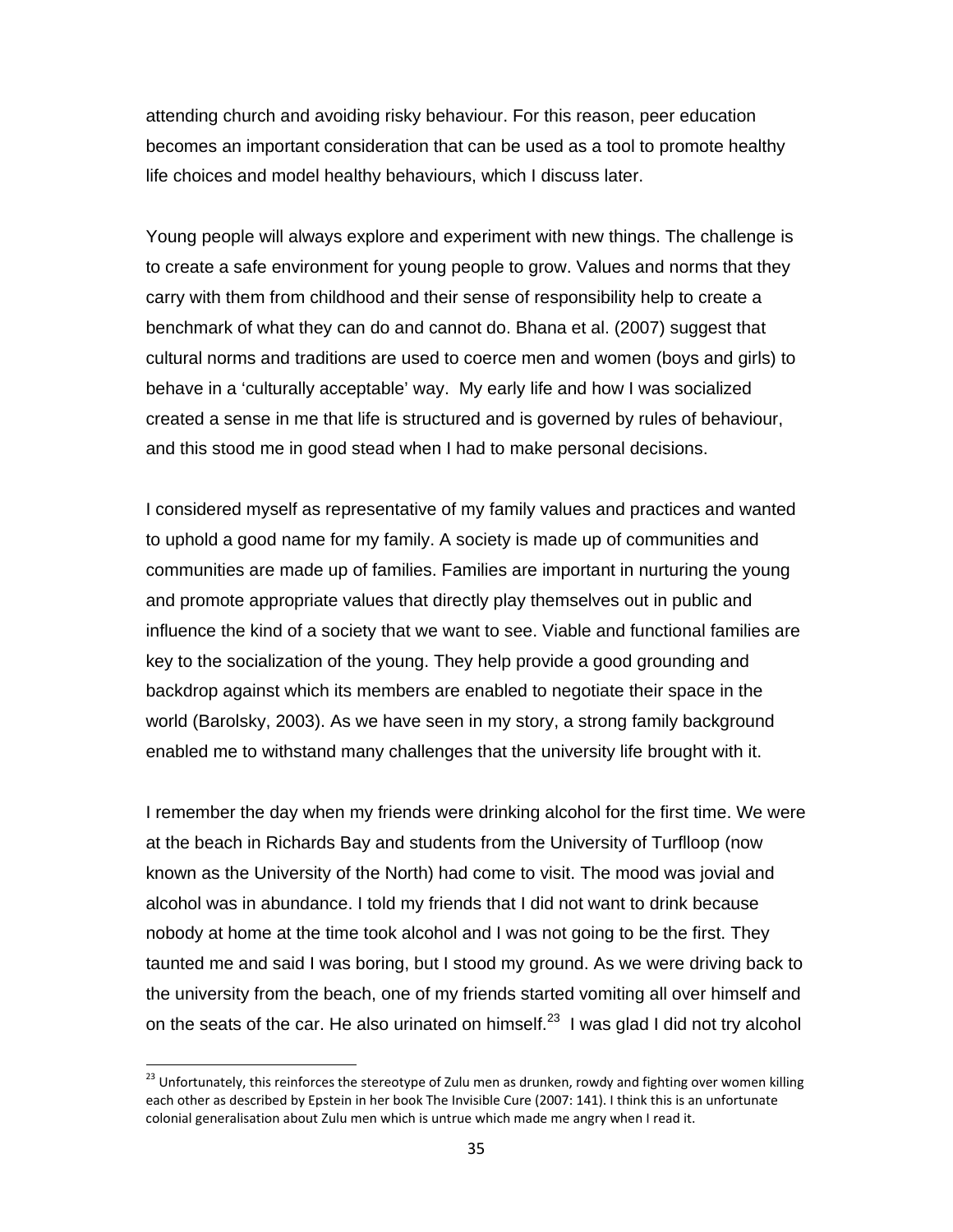because I would have been very embarrassed had I vomited on myself<sup>24</sup>. This made me stay away from alcohol until today. Respect played an important part in regulating my behaviour at the university and later on in life. The need to respect myself and those around me, promoted in my childhood, provided impetus for me to live a healthy life.

## **Notions of HIV/AIDS**

During my time at the university, between1988 to 1992, there were no visible communication reproductive health programmes available to students. There is a clinic within campus that students consulted for sexually transmitted infections (STIs), contraception and other general illnesses. At that time our clinic was not even distributing condoms to students. As discussed above, unplanned pregnancy was a problem. Pregnancy was often concealed from the authorities as it was grounds for suspension. As a result, young pregnant women had no support and were denied access to services. Some of these pregnancies ended in abortion. It was rumoured from time to time that dead foetuses were found in the women's residences. Those that did not abort often had to drop out of school, much to the disappointment of their families, and it would be difficult for them to continue with their studies because of the pressures of raising a baby and studying at the same time. This seemed to indicate that students were having unprotected sex. Notwithstanding the potential deferment of their dreams because of their inability to finish their degrees, they also exposed themselves to the threat of HIV infection. Even though HIV prevalence was low between 1988 and 1992, there were signs that it was beginning to take root (Abdool Karim et al., 2005). <sup>25</sup>

## **The coming of HIV**

In conversation with my inner thoughts fears and prejudice, I wrote this poem for my dear friend Paulos Dladla (may his soul rest in peace), who is the first HIV positive person I met. This was in February in 1993 at the University of Zululand when I joined DramAidE.

<sup>&</sup>lt;sup>24</sup> The fact that at the time no one at home drank alcohol enabled me to resist taking alcohol. This was further strengthened by the bad experience of a student vomiting and urinating on himself. The broader issue is the role of family in promoting positive self esteem, responsibility and resilience to young people (Howard and Bruce, 2001).<br><sup>25</sup> There are no statistics for HIV prevalence at Universities at this time because testing was unacceptable to

students and staff. Prevalence was estimated by extrapolating figures from the antenatal surveys undertaken in the region.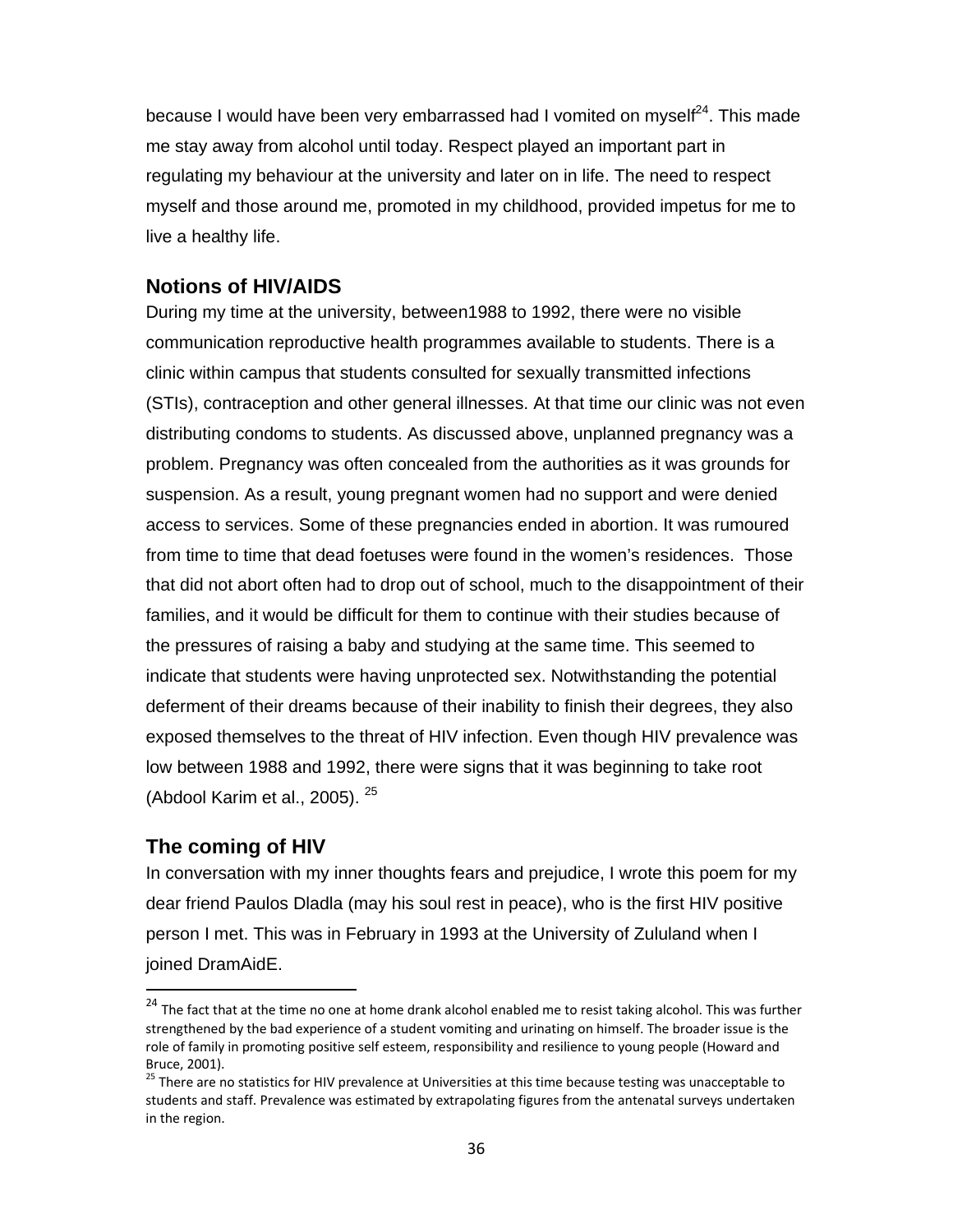## **The person I met.**

For the first time in 1992, I met an HIV positive person. He bore little semblance to my mental image of an HIV positive person Coughing all the time, I did not expect to touch him Covered with mouth sores, he spoke with difficulty. Collapsed lungs visible between the spaces of his ribs, breathing was a mission Hair and weight loss defined the contours of his image.

His spirit thoroughly defeated, he had no hope Constantly looking down to the ground, he wanted to bury his head in shame. A map of worry clearly defined by the contours of his frowns, he could not smile. Starring into space, he lost touch with reality, Living on the fringes of insanity, nothing made sense. The person I did not meet.

This was the impression I had about an HIV positive person and about HIV in general. It was fraught with prejudice and fear<sup>26</sup>. I never thought that I would be working in the HIV/AIDS field as long as I have.

Student life as described above was a fertile hotbed for the spread of HIV (Kelly, 2001). University life represented a total breakdown of social structures that I grew under in my early years of socialization. The shift to the new social structures of the University is too sudden for many students and adjusting to them is fraught with confusion and is littered with many mistakes. These include drug taking, unwanted pregnancy for girls, HIV infection, drop out and others. This remains a challenge for young people as they enter university life presently. This puts to question the

<sup>&</sup>lt;sup>26</sup> I have observed that prejudice and fear cause stigma. When I started working for DramAidE in 1992 I was told in workshops and community meetings about stories of HIV positive people who were left to die because those close to them feared that they would be infected if they touched them. Many HIV/positive people died in silence and alone. In 1999, DramAidE started an AIDS memorial quilt project to remember and celebrate lives of countless HIV positive people who died under the thick cloud of stigma. Stories from the AIDS memorial quilt project remind us about denial, blame, fear and stigma that surround this epidemic. I have also observed that people who are more stigmatizing are less knowledgeable about HIV/AIDS. People with increased information about HIV are less stigmatizing. This means that efforts aimed at increasing people's knowledge of the epidemic are worthwhile.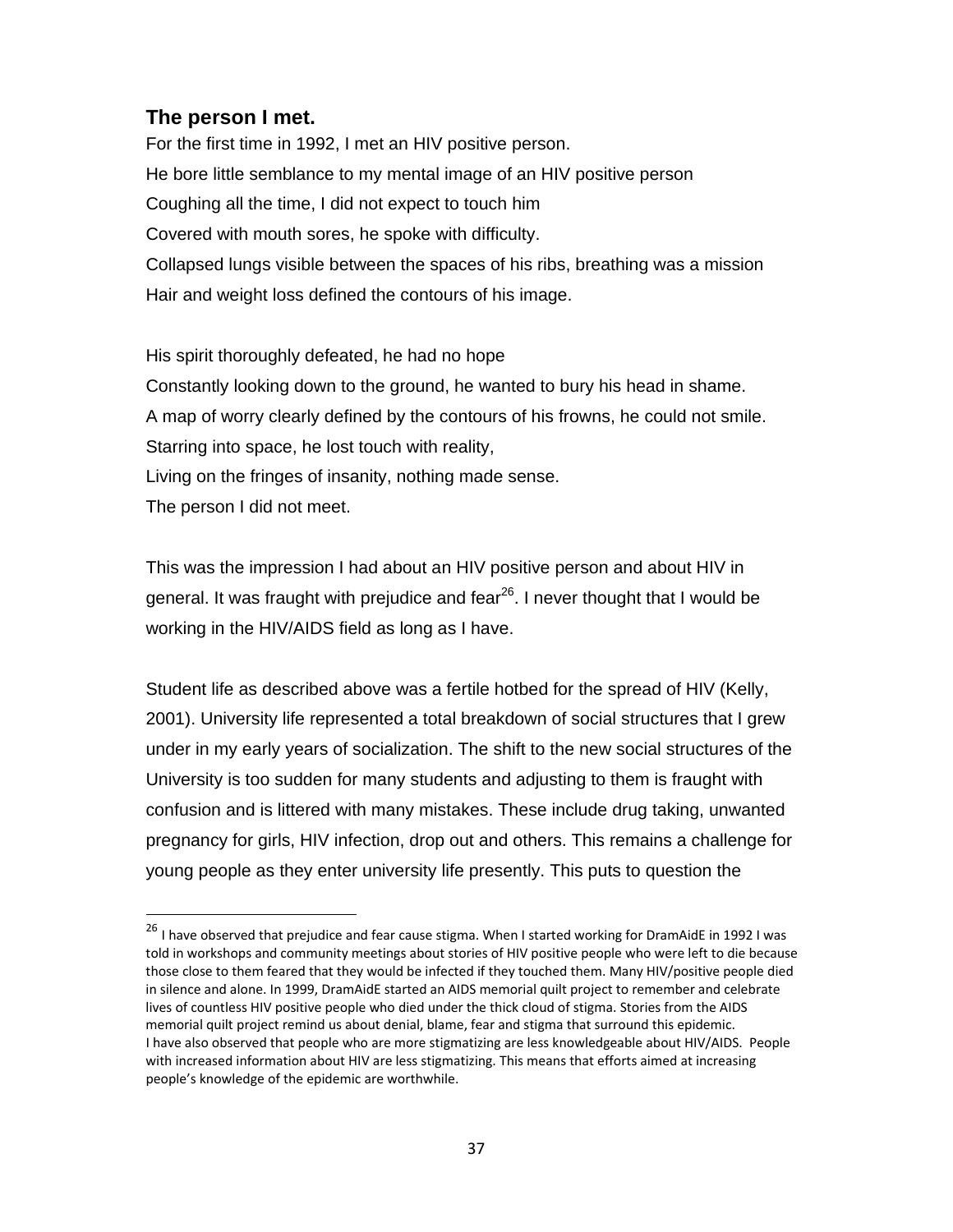effectiveness of measures that are there to prepare new university entrants staying in residences. The attitude of the university about HIV/AIDS at the time was casual. There were no HIV prevention programmes for students and no policy to guide the university's response to HIV/AIDS (Kelly, 2001). This was not surprising at the time as there were few known cases of HIV/AIDS. It is reported that senior management were dismissive of the need to start prevention programmes (Dalrymple, discussion 1995). I do not have any recollections of a public lecture, campaign or meeting about HIV during my time at the university.

When HIV/AIDS was first introduced, there was confusion about what it means. The acronym, AIDS, which stands for Acquired Immuno Deficiency Syndrome, was interpreted to mean '**A**merican **I**dea to **D**iscourage **S**ex' in some of the rural schools where DramAide worked. Many HIV/AIDS programmes dedicated time in their campaigns to explain what the acronym means. In DramAidE, various plays included this explanation and charts were used to further explain the meaning and consequences of becoming infected. Few at the time foresaw the devastating impact that HIV infection would have twenty years later. Calling AIDS 'an American Idea to Discourage Sex' was seen as resistance by many South Africans against the imperial tendencies of the First World (a phenomenon that was not solely South African but was common in other countries as well- see www.avert.org). This was an attempt to politicise HIV/AIDS even at that time. This has unfortunately led to a delayed response to HIV/AIDS in South Africa. At an individual level, this was seen as denial and resistance to adopting externally developed ways and technologies such as condoms. This locally coined interpretation of AIDS was seen as a rejection of even the existence of HIV/AIDS. During this time, there were very few people that were infected and presenting with AIDS symptoms, which made it difficult to explain HIV infection.

HIV/AIDS continues to be contested political terrain even today. In *AIDS in South Africa*, Abdool Karim (2005) discusses the contestations with regards to the South African response to HIV/AIDS. He suggests that the South African response to the epidemic was initially slow. The epidemic was initially seen as a gay disease in the mid -1980s and confined to select high risk groups such as prostitutes, especially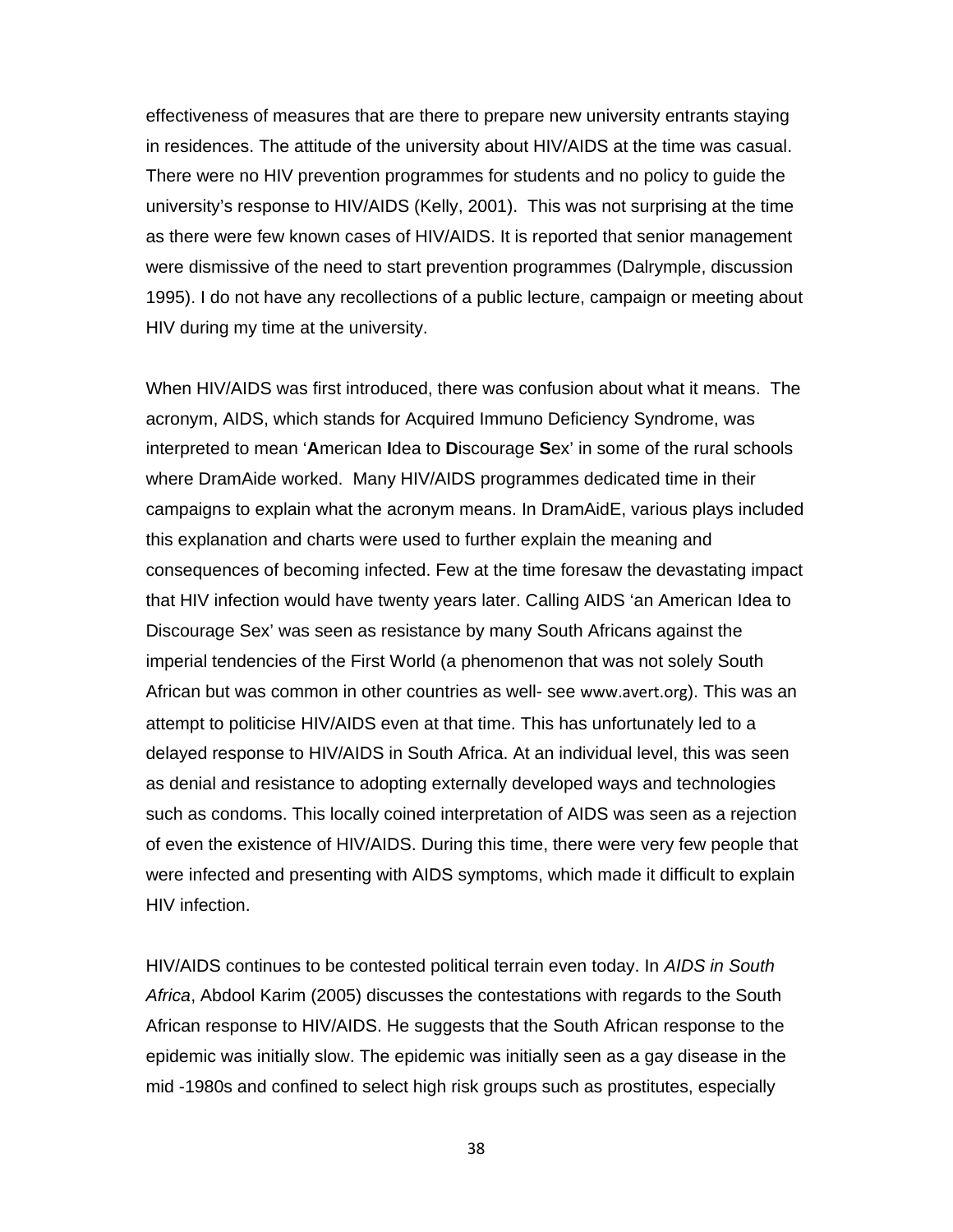along the truck routes. When the new democratic government took power in 1994, there was a high expectation for a comprehensive response by government to HIV /AIDS. Unfortunately, during the Mbeki era there was denialism and confusion in the government approach to HIV/AIDS (Epstein, 2007 and see also Cullinan, 2003).

Speaking during the opening ceremony of the XV111 International AIDS conference held in Durban (AIDS 2000) Thabo Mbeki, the President of South Africa at the time, who took over the presidency from Mandela, said defensively, "... there is no substance to the allegation that there is any hesitation on the part of our government to confront the challenge of HIV/AIDS". Abdool Karim et al. (2005) suggest that the South African response to the epidemic was characterized by denialism in the highest echelons of power, especially during Thabo Mbeki's reign. The creation of the AIDS advisory panel, which included AIDS researchers and AIDS denialists, was seen as a low point in the South African response to HIV/AIDS and led to confusion about the science of HIV/AIDS, (that HIV causes AIDS) and showed lack of political commitment to managing HIV/AIDS. The suggestion that the collapse of the immune system cannot be attributed to a single virus and that anti- retroviral treatment is toxic pointed to a faltering response (Cameron, 2000). Consequently, this led to a delayed introduction of HIV treatment within the public sector. In his opening address to the delegates attending AIDS 2000 conference Mbeki said, "the collapse of immune systems among millions of our people, such that their bodies have no natural defence against attack by many viruses and bacteria… it seemed to me that we could not blame everything on a single virus." (Mbeki, 2000)

I have provided a glimpse into my early life and cultural heritage in order to provide the context in which DramAidE developed its theory-based projects. The key points raised in this chapter are that the Zulu social system was traditionally hierarchical and stratified according to seniority and status, meaning that it was highly regulated with normative patterns of behaviour observed and promoted with respect for this social system. It was through this system of respect that behaviour was regulated and the young were guided through different stages of physical development. It was the family that established rules of behaviour and nurtured the young in appropriate values such as those of respect for self and others and developed *ubuntu*. Knowing and understanding your place in the family provided a sense of belonging that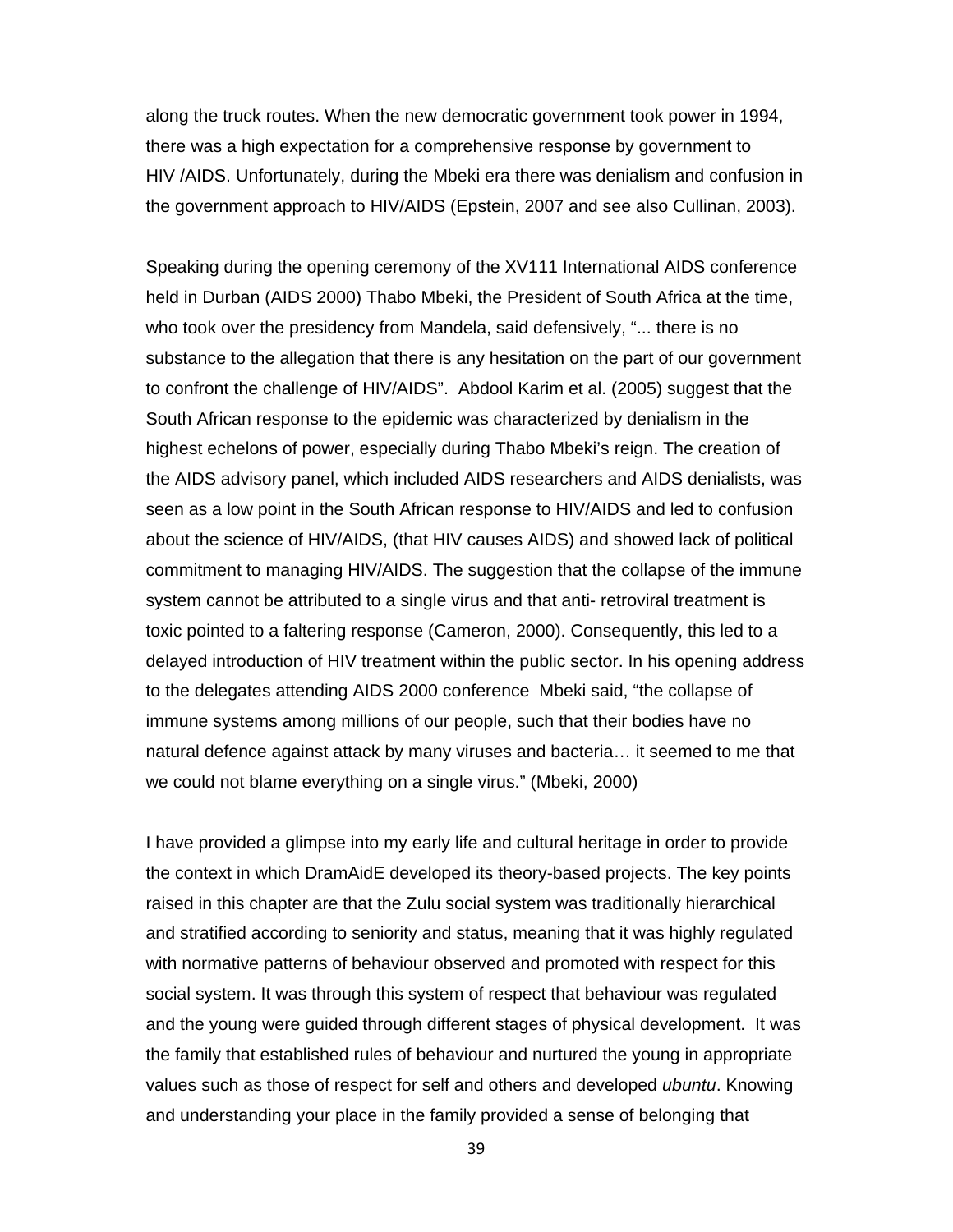developed a sense of identity as an individual. This sense of belonging is as important to a sense of identity as the sense of being an individual. Traditional ways of knowing and understanding the meaning of life are breaking down under the pressure of rapid urbanization and as a legacy of colonization and apartheid. This is particularly evident when young people leave home and stay in residences at university.

The temptation to push the boundaries of appropriate healthy behaviour is real and difficult to resist. Clearly peer pressure plays an important part in students experimenting with alcohol and exploiting opportunities to have unsafe sex. The response to information about HIV was fraught with suspicion and denial in this sector of South Africans. As the Act Alive project evolved and changed, this context profoundly affected the theory and methodology that became part of the DramAidE approach. In fact it is true to say that Act Alive is a product of this cultural heritage.

In the next chapter I explain some of the theories and methodologies that were part of the broad spectrum of communication prevention practices, and identify those that DramAidE adopted.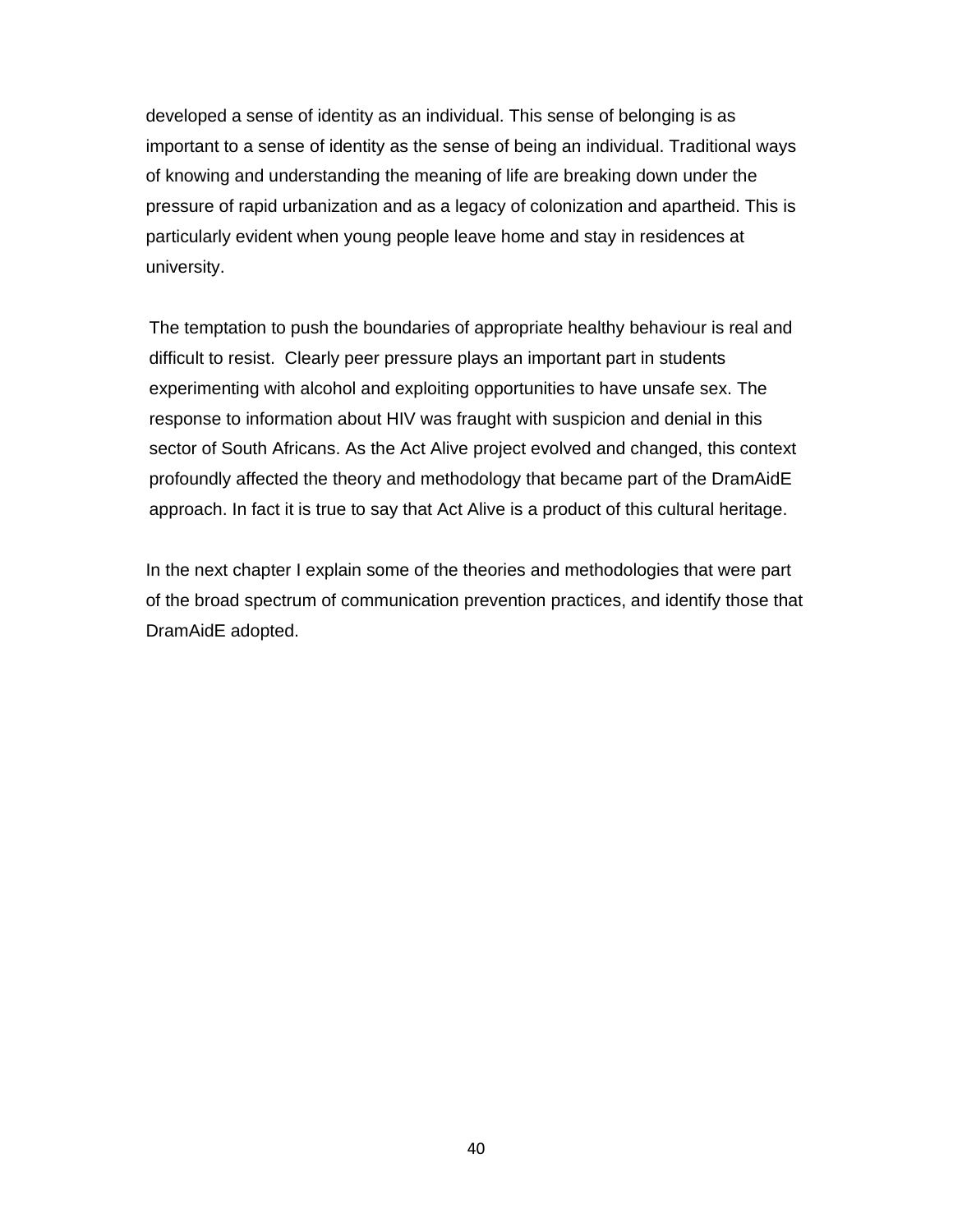# **Chapter Four: exploring the theories that inform DramAidE**

"She believed in the theory that you catch more flies with honey than with vinegar" (Encarta online English dictionary).

Over the fifteen years of its existence, DramAidE has incorporated a range of theories or models within the broad framework of Participatory Action Research (PAR). Adopting a theory-based approach is important for replicating, scaling up and evaluating projects. Projects that are not based on theory run the risk of losing their direction along the way and it may be difficult to ascertain their outcomes. Theory is a consciously organized system of accepted knowledge. Theories and models provide a roadmap for developing and sustaining a project (Fishbein, 2000). Making use of a theory is like using honey for catching flies and not wasting your time with vinegar. In this chapter, I will discuss some of the theories that inform DramAidE's Act Alive project.

 Initially, DramAidE based its work on theories of educational drama and theatre for development (TfD). These theories claim that drama and theatre can be used for education or propaganda, as therapy or participatory tools in development projects.

### **Using theatre and the arts for HIV awareness**

DramAidE started in 1993 as a project of the Drama Department at the University of Zululand. The aim of the project was to create awareness about HIV/AIDS using the arts, in particular drama and theatre. As noted earlier in the discussion about the distinction between disease and illness, HIV was not a disease then because those who were infected had not started to show clinical manifestation of infection. This made it difficult for non-medical people to comprehend this new sickness. Creating awareness about HIV was therefore a challenge and continues to be the case even today. Two doctors who were working for the then KwaZulu Department of Health approached the Drama Department at the University of Zululand to assist in creating awareness about HIV/AIDS. These doctors believed that theatre and drama would be useful tools of engagement because they believed in the power of the arts. They also saw theatre and drama as tools that can be used to demonstrate intricate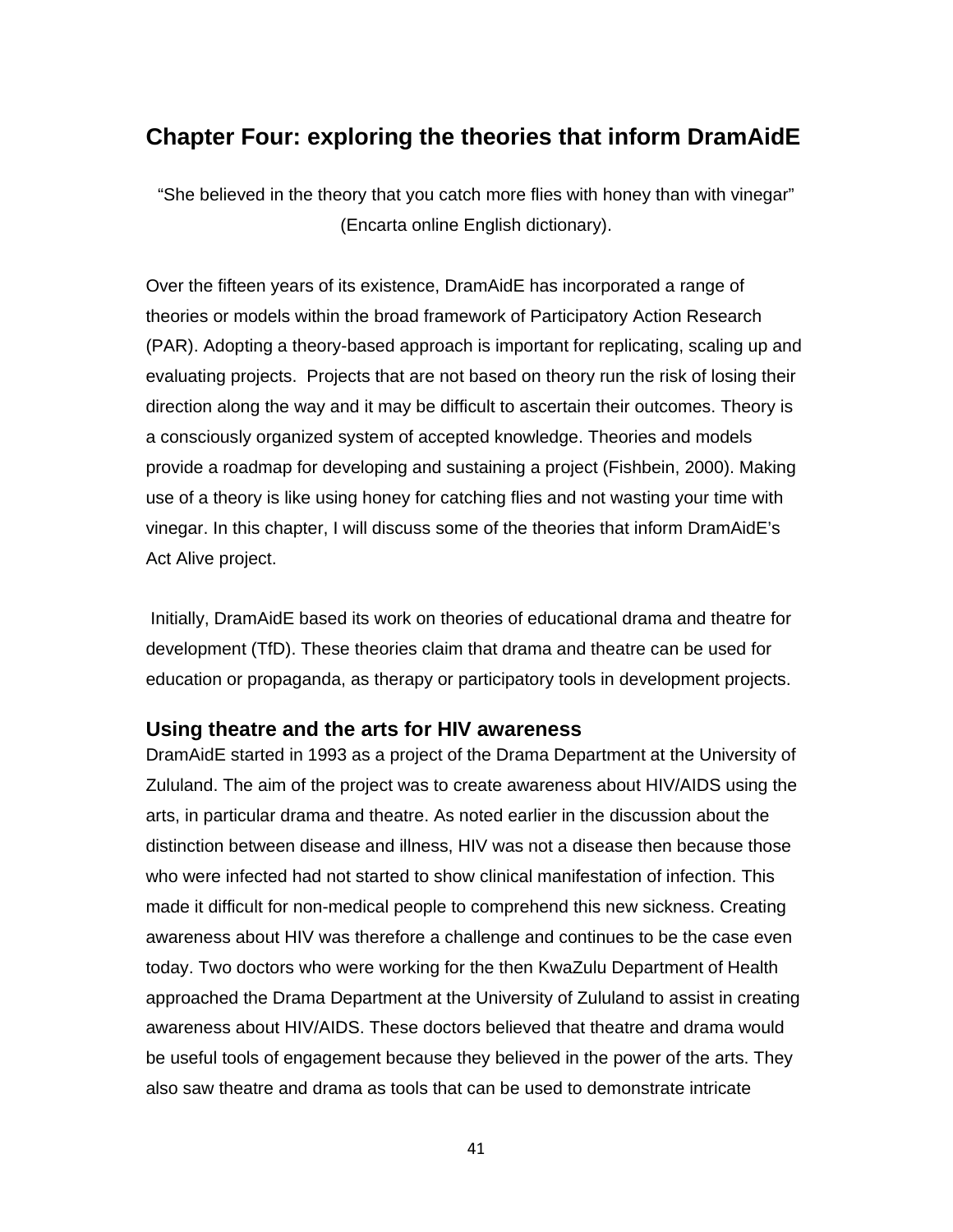medical processes and terms such as the body's response to HIV infection and transmission. The first DramAidE plays incorporated a visual representation of the technical process of infection as it occurs in the body. Using costume and other elements of drama, this scene was designed to stimulate the imagination of the audience by simulating a technical process of the function of the immune system. Theatre was used as a tool to demonstrate the reality of HIV/AIDS. At the time HIV was unknown and the aim of the theatre programme was to educate people about the reality of becoming infected with HIV. Theatre enables the issues to be crystallised and consequences imagined.

Berthold Brecht and Augusto Boal argue that theatre can achieve conscientisation moments of insight (especially political) or alternatively that theatre reinforces the status quo (through catharsis). They used theatre as a tool to conscientise their audiences against social injustice. They rejected the notion that the audience should be passive participants in the play. They argued that empathy and catharsis perpetuate the status quo by overwhelming the audience with emotions and limiting their ability to think (Boal, 2000). Brecht (1964) saw empathy as a means to perpetuate exploitation. Plays directed by Brecht offered moments of insight wherein the characters reveal themselves and, through narration and songs, the actors question what the characters do and are critical of their actions in the play. Boal, on the other hand, built on this further and invited his audience to invade the stage and work out different solutions to the issues presented in his plays. His audience was not mere spectators that watched from a distance. They became spect-actors in that they physically came on stage and acted out different scenarios to challenge what was displayed on stage if they did not like its ending.

Even though they were able to animate their plays via encouraging participation, they do not make claims about 'behaviour change' as such. This means that the effectiveness of these forms of intervention is very difficult to measure. They do, however, view theatre as a tool for political activism. Brecht used theatre as a commentary on the German political system and his plays, such as *The Caucasian Chalk Circle,* served to conscientise his audiences to rise against injustice. Brecht (1964) suggested that theatre should have a social function and an educational function, while remaining entertaining.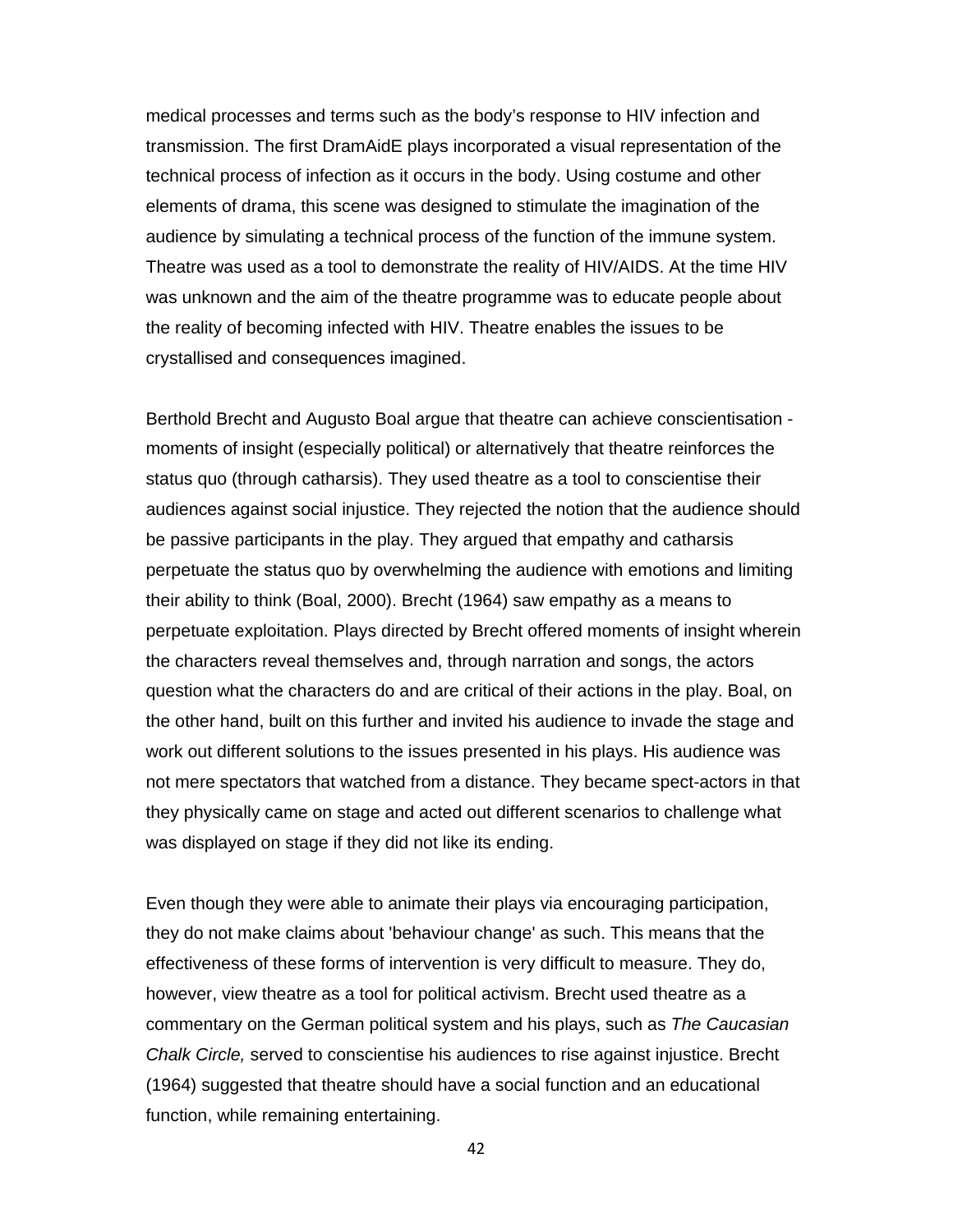Many practitioners consider drama as an art form that should be appreciated for its aesthetics and should not be didactic or openly communicate messages (Baxter, 2008 and Bundy, 2003). This thinking has been challenged by other practitioners who consider drama as a communication tool that can be applied in development projects. There is a growing body of evidence where drama has been applied in development projects (Kerr, 1995; 1997; Kidd, 1979; 1983; 1984; Mda, 1983). The field of applied arts has rapidly developed and includes theatre for development, educational drama and the use of a wide range of art forms as communication tools for social change (Taylor, 2003). DramAidE is one such example and uses drama, song and dance, poetry and the visual arts to communicate messages about healthy lifestyles. When DramAidE started focusing on the field of communication, various communication theories and methods were explored.

### **A brief look at theories of communication**

Communicator-message-receiver [CMR] theories of communication are pervasive in the design and implementation of South African campaigns and interventions (Parker, 2005). This is because they have a common sense appeal in that they endorse the notion that communication is about how effectively a communicator transfers a message to a receiver i.e. the communicator is the key factor in the communication process (Dalrymple, 1997). The use of CMR models within health promotion contexts typically incorporates expert-led message development with contextual evaluation. Such approaches may also include pre-testing with representatives of intended audiences. Conventional CMR approaches emphasise how meaning is made, rather than how messages are understood by ordinary people (Parker, 1997). They are often referred to as top-down approaches.

## **Applying psychological models of behaviour change to DramAidE work**

As DramAidE developed its programmes, there was a need to introduce psychological theories for purposes of evaluation and replication, and to ensure that the work was responsive to changing patterns in the epidemic.

As a result, the DramAidE approach incorporated some psychological theories of behaviour change, especially Fishbein and Ajzen's (1975) 'Theory of Reasoned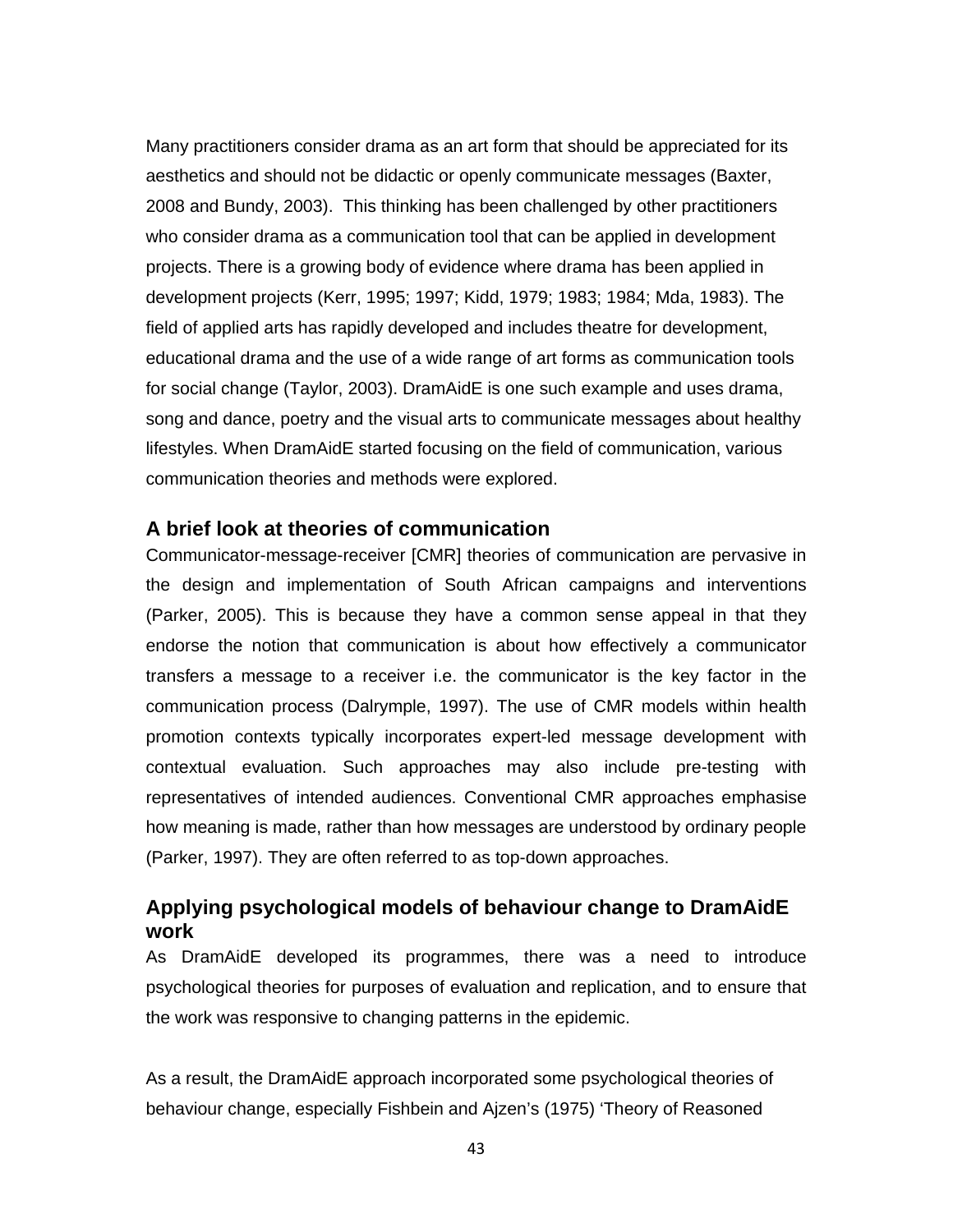Action' that claims that a change of knowledge and attitudes will result in a change of practice or behaviour (KAPB studies). This linear model, with some adaptations, is now a 'common sense' model in South Africa among health professionals and it underpins the majority of behaviour change studies that have been undertaken (Parker, 2005).

The major psychological theories of behaviour change can be broadly divided into three categories. These theories are derived from social psychology and communications. They were also borrowed from family planning and were adapted to inform HIV/AIDS prevention programming (Airhihenbuwa et al. 1999).The most prominent theories that have dominated AIDS communication discourse are; the theory of reasoned action, health belief model, social learning theory and diffusion of innovation. The AIDS risk reduction model is the only theory that was developed specifically for HIV/AIDS prevention (King, 1999:6). This model uses aspects of the health belief model, diffusion of innovation theory and the social cognitive theory to explain the process that individuals/people go through to change their behaviour to avoid the risk of infection. It identifies three stages that a person should go through in order to reduce risk of infection. They include naming or labelling the behaviour that makes the individual susceptible to risk, commitment to change, and taking action to minimise or eliminate risk of HIV/AIDS infection (UNAIDS, 1999). In many instances, this may mean reducing the number of partners or using a condom consistently and correctly all the time when having sex. Another risk factor that is a focus of HIV communication campaigns in South Africa currently is alcohol abuse and transactional sex.

Even though the DramAidE approach incorporated psychological theories of behaviour change, it was much broader. It became evident that many factors, including a lack of life skills and the cultural, social and economic context of people's lives meant that individual behaviour change on its own is not really feasible, and so there are arguments for participatory interventions, structural change and social change including human rights 'awareness' and 'beyond awareness', where we still seem to be located. Some theories or models relate directly to evaluation, which is often short- term, whereas structural and social change is actually a long term goal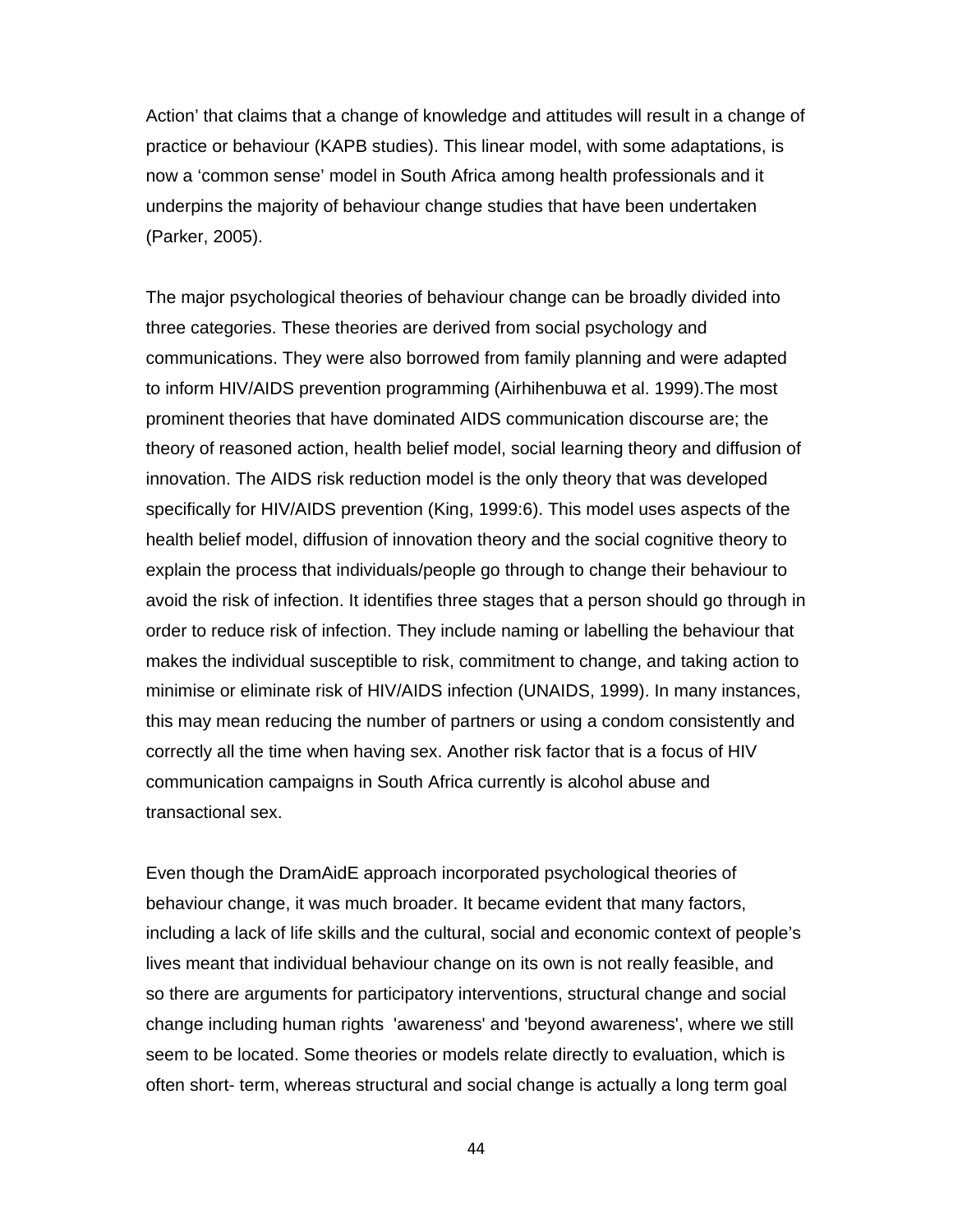and in the meantime people are dying and there are no easy solutions to the problem (Parker, 2004).

### **Discussion of the key behaviour change theories***.*

The application of these psychological theories to HIV/AIDS prevention has raised some questions and also been rejected by scholars that suggest a more inclusive approach to HIV prevention. They argue that behaviour is induced by a multiplicity of factors, some of which are beyond the control of the individual.

In African societies the application of behaviour change theories in prevention programmes, premised on the assumption that people have choice and are able to exercise this choice and their individual liberties, has been challenged. Their suitability to the South African context where patriarchy and gender violence continue to exist has been questioned (Parker, 2004). Airhihenbuwa et al. (2000) suggest that theories based on the individual that may be effective in the western context, have lesser relevance and may not be suitable for cultures where family and community are more central to the construction of health and well-being than the individual. King (1999:6) suggests that 'these theories and models generally do not consider the interaction of social, cultural and environmental issues as independent of individual factors'. In traditional societies, as is the case in rural KwaZulu-Natal, most women find it difficult to negotiate condom use with their husbands. They are also unable to leave those relationships because they will be frowned upon by that community as having failed in marriage. Their sense of obligation to the marriage is also hard to betray because of the cultural expectations that go with *ilobolo.* This is even more so in instances where these women are uneducated and unemployed but dependent on their husbands who provide for them and their children. Their sense of confidence and independence is compromised and they usually lack the means to effect changes in their lives. Leaving their husbands may be at the expense of their livelihood and the well-being of their children. The circumstances become too much and these women may lack the confidence to confront their situation. They may end up staying in such relationships even though they pose a real risk of HIV infection.

These women are in an ongoing quest to negotiate a better life but are caught between the horns of a dilemma. Staying in these relationships may mean running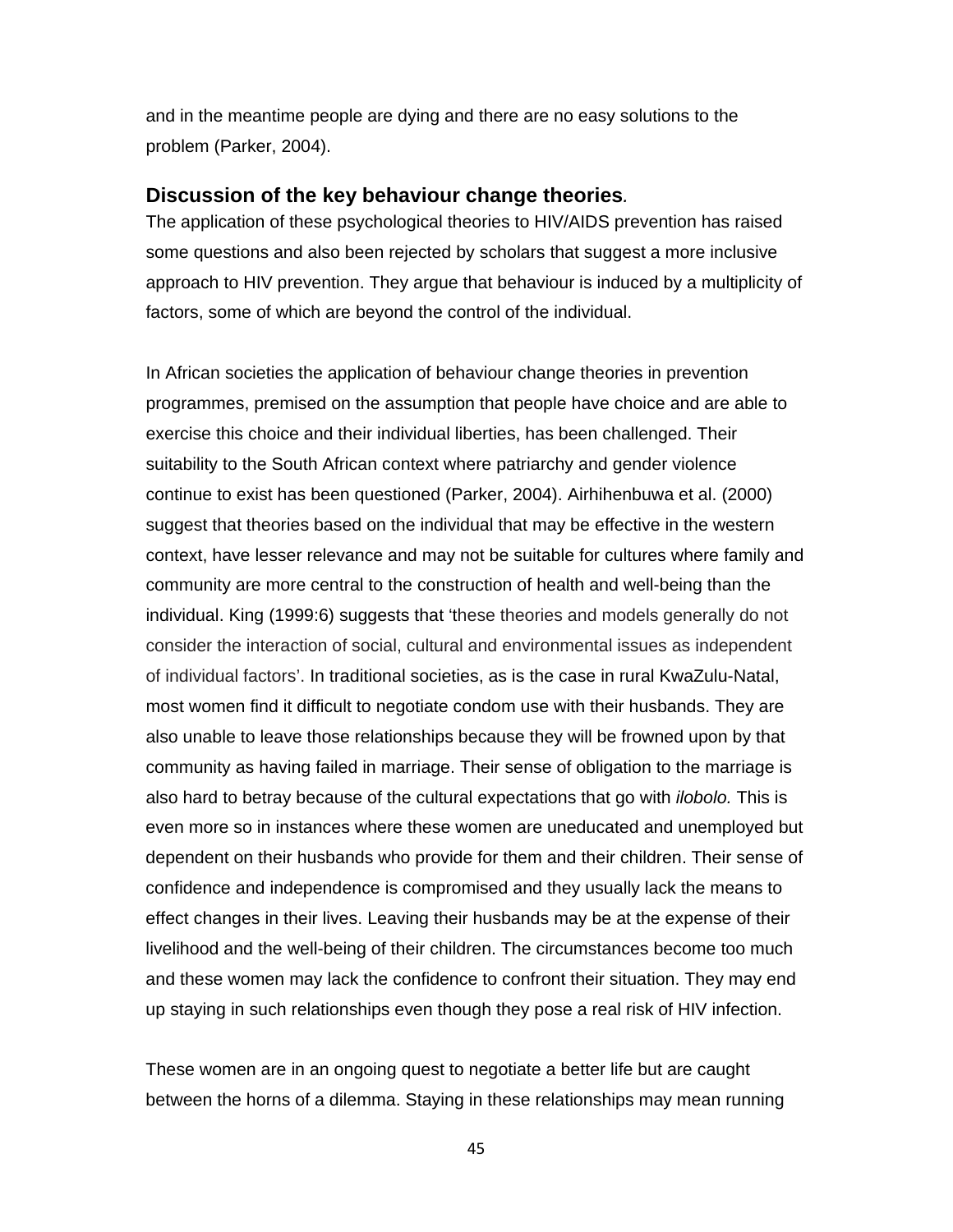the risk of infection, whilst leaving may mean knocking at the door of starvation. In such instances, it will take much more than the appreciation of risk to change behaviour. In this situation, their circumstances are induced by factors beyond their control where it is difficult to exercise choice. In these instances it will take much more than the individual to change the circumstances. It requires interventions, at the level of the community, that challenge practices that deny women the space to exercise their reproductive rights and choose a sexual life that is safe (Kelly, 2000). This is not to say that individuals do not have the capacity to change their own circumstances, but that there is a very real sense in which the capacity to change is dependant and interlinked with particular kinds of pre-conditions or predispositions being fulfilled. It may be more appropriate to focus on changing an individual's socioeconomic circumstances, amongst other contextual factors, than to focus on the specific sexual practices that are a product of those circumstances (Parker, 2001).

These theories place emphasis on the individual and attempt to explain and predict the behaviour of the individual. Knowledge, attitude, practice and behaviour (KAPB) theories assume that if you provide knowledge to the individual, this knowledge should lead to healthy attitudes and these attitudes should lead to healthy practices which, in turn, should lead to appropriate behaviour change (Parker, 2004 ). This domino effect expectation for these steps to chronologically follow does not always happen. Providing knowledge and attempting to change attitudes may not be adequate for changing and maintaining complex life-long behaviours. Whilst individuals may identify the risk factors and see that they have to change in order to avoid risk, they often find that this is in conflict with their cultural beliefs and community expectations.

Behaviour change communication that is essentially directed at the individual invariably fails to recognise the collective consciousness of the community and the powerful effect that the cultural context has on the individual. Communication programs cannot succeed if they do not focus on how audiences interpret their worlds and live and struggle in the complexes of social networks and everyday experiences that bind them (Rice and Atkins 2001:72). This has raised questions about the efficacy of the communication prevention strategies that are currently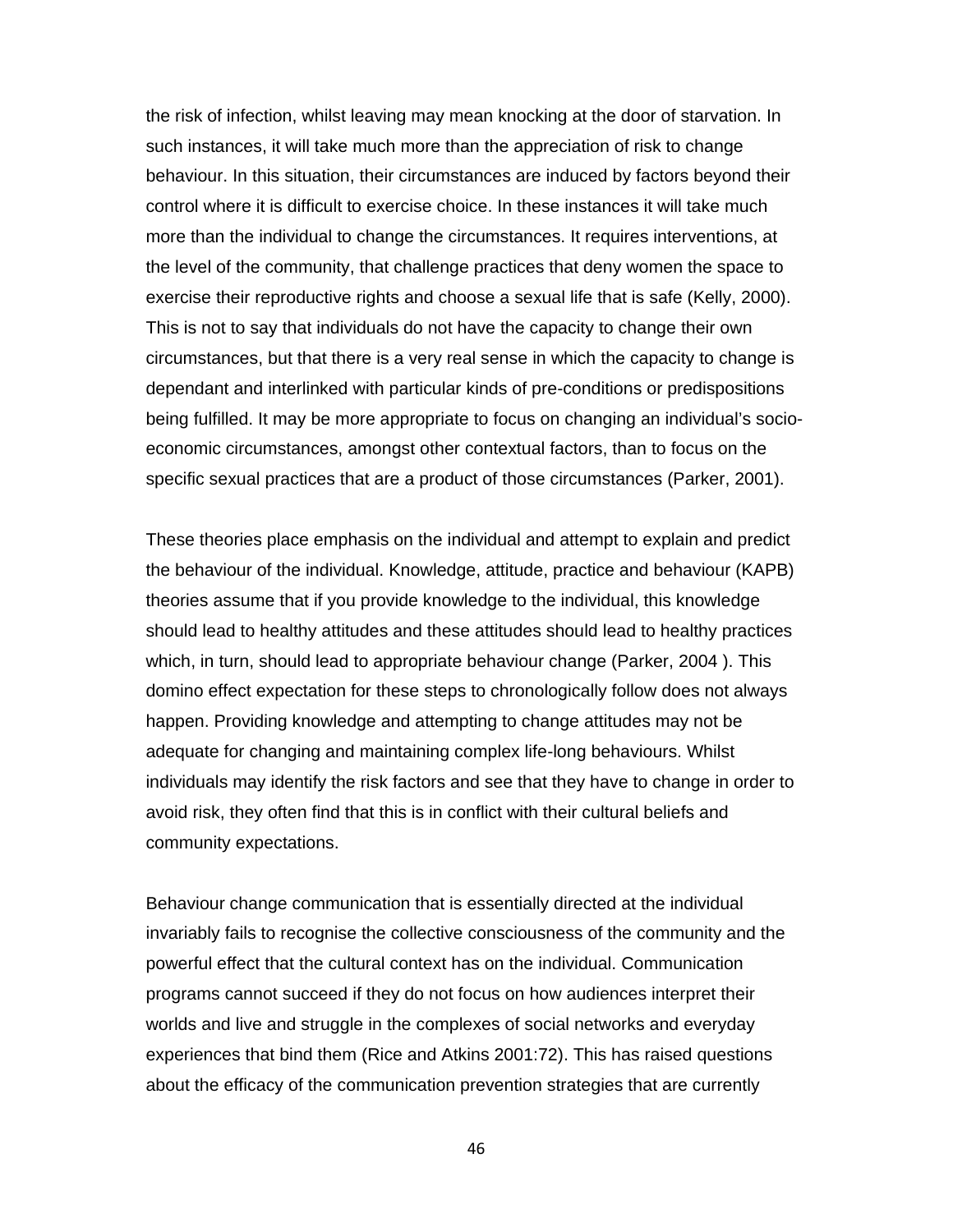implemented. It further poses doubt in the minds of many on whether prevention works.

Uganda is one of the countries in the world to have reduced HIV infection substantially amongst its population (Singhal and Rogers, 2003). Some attributed this to the fact that those who were infected had died and so the epidemic was taking its natural course. Others attributed this to the communication campaigns implemented there. Every public space was dominated by AIDS messaging from the Presidency to the local herdsman with their slogan of "Zero grazing" and "Love carefully". Epstein (2007) suggests that the epidemic declined in Uganda because of what she terms "collective efficacy" - the ability of people to join together and help one another, which is the collective action, mutual aid, a spirit that is rooted in a sense of compassion and common humanity. Singhal and Rogers (2003:314) describe collective efficacy as "the degree to which the members of a system believe they have the ability to organise and execute actions required to produce desired results". Even though there are various interpretations of what may have led to the decrease of infection, Uganda provides a useful example of a country's effort to reduce infection and provides important lessons for South Africa where the rate of infection is still very high.

Critics of behaviour change communication have called for a shift in approach towards social change communication, arguing that HIV/AIDS communication should take into account the wider context in which HIV occurs and the effect that this context has in mitigating responses by individuals (Scardey , 2006). The Ugandan case is a useful example of how the communication campaign implemented there was able to harness the collective fellowship of all the Ugandans to fight stigma and prevent infections (Epstein, 2007).

## **Diffusion of Innovations: Role modeling and community leaders/celebrities breaking the silence**.

Diffusion of innovations is another theory that is part of the DramAidE conceptual framework. Diffusion of Innovations describes a communication process through which an idea (innovation) is disseminated and adopted in the community (Airihenbuwa et al., 1999). This theory was developed by Rogers (1995) and many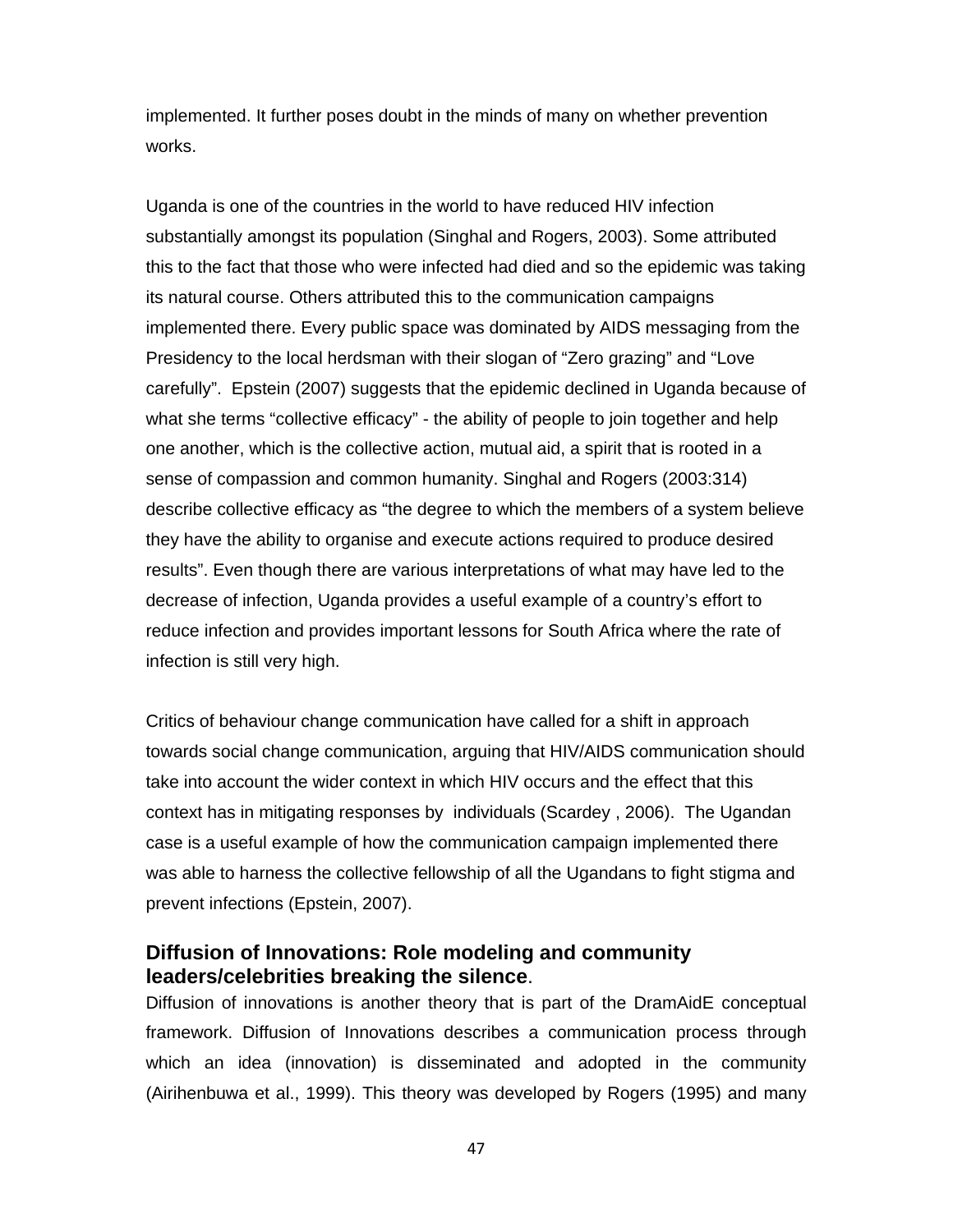HIV prevention communication programmes have applied it in the design of their campaigns.

Public figures such as politicians and celebrities such as musicians and sports personalities are co-opted as campaign ambassadors and patrons. They are asked to endorse the campaign and make public statements in support of the campaign. It is assumed that their fans are likely to adopt the innovations that are proposed by them. There are numerous examples of public figures leading campaigns against HIV/AIDS. Philliy Lutaaya, who was a popular Ugandan musician, was the first celebrity to disclose his HIV-positive status in 1989 and warn his people about the dangers of having unprotected sex. In South Africa, various HIV campaigns such as `Know your Status' run by New Start  $^{27}$ , use soccer players and other celebrities to promote Voluntary Counselling and Testing (VCT). These celebrities are asked to take an HIV test in public. Singhal and Rogers (2003) suggest that celebrities have the power to promote preventive health behaviour because of their position in the public eye.

## **A call to participate**

DramAidE has not applied communication as a top down approach where the sender sees the audience as objects to persuade. Rather, the audience is seen as subjects with whom information can be collectively exchanged through a social process of dialogue using drama, songs, storytelling, folklore and other forms of local media. The aim is to start a social interaction whereby meaning is produced and exchanged (Prentki, 2003).

In his MA thesis 'Freirean pedagogy as applied by DramAidE for HIV/AIDS education', Nduhura (2004) suggests that project beneficiaries are sometimes not consulted during the design of the project and that the Freirean action reflection approach is applied *mutatis mutandis* in DramAidE projects. Later on in his thesis, he suggests that DramAidE is aware that it does not apply all the Freirean principles. Freire himself (1970) cautions against applying his educational principles as they are without due consideration for the context in which they are applied.

 $27$  A South African NGO that works to promote (VCT) Voluntary Counselling and Testing.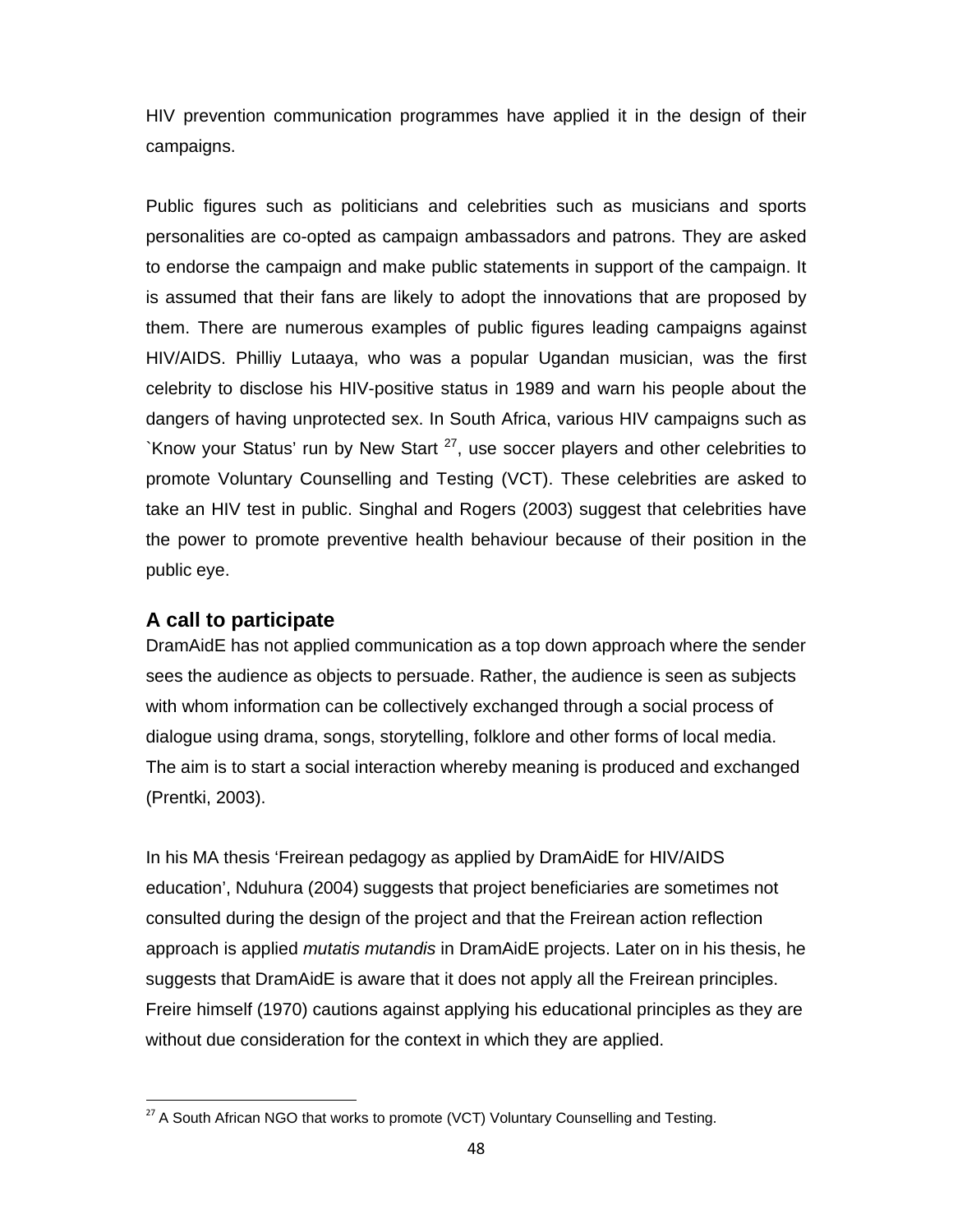The challenge in Nduhura's thesis is to recognize that DramAidE developed its approach over a period of 12 years using PAR as a framework and based on Freirian principles. However, in Nduhura's case study there is a tendency to flatten out this time span. For example on page 68 in the conclusion to the dissertation, he quotes Dalrymple and Preston Whyte (1994), to support an argument that generally DramAidE does not consult with schools and communities prior to an intervention. It is argued that this constitutes a serious failure in the application of Freirean principles. This may be true of the approach in 1994 but subsequently from 1998 onwards, DramAidE has consulted with schools to set up the Act Alive project. It is true that time restrictions imposed by donors limit the depth of consultation and planning that ideally should take place with schools and communities within the framework of  $PAR^{28}$ .

Tufte identifies the four main principles of participatory communication as:

- a) viewing ordinary people as agents of change with a view to liberation and emancipation and respecting local cultures.
- b) seeing people as the nucleus of development

- c) allowing programmes to develop rather than initiating and controlling them.
- d) placing emphasis on the local community and engaging in dialogue rather than monologue.
- e) strengthening democratic processes and institutions (Tufte, 2001:22).

The Act Alive project utilises entertainment in the form of dramas, songs and dances as tools to empower participants to create their own realities and responses to HIV/AIDS prevention as part of its communication strategy.

DramAidE was conceived within the framework of participatory action research and uses participatory communication techniques. These techniques are interpersonal and culturally sensitive. They encourage a democratic process of learning where different views are encouraged and reflected on. This encourages equality and

<sup>&</sup>lt;sup>28</sup> In her essay, 'A Comparative Analysis of the Efficacy of a Once-Off Forum Theatre Intervention and Weekly Ongoing Workshops used by DramAidE' Magenda argues that DramAidE knows how to achieve sustainability, one of the core principles of Theatre for Development (Prentki, 2006:1), but is not always able to implement this knowledge due to financial restraints. The problem then lies not with the project itself or the methods it uses, but rather in how to access funds that would allow DramAidE to work to its full potential.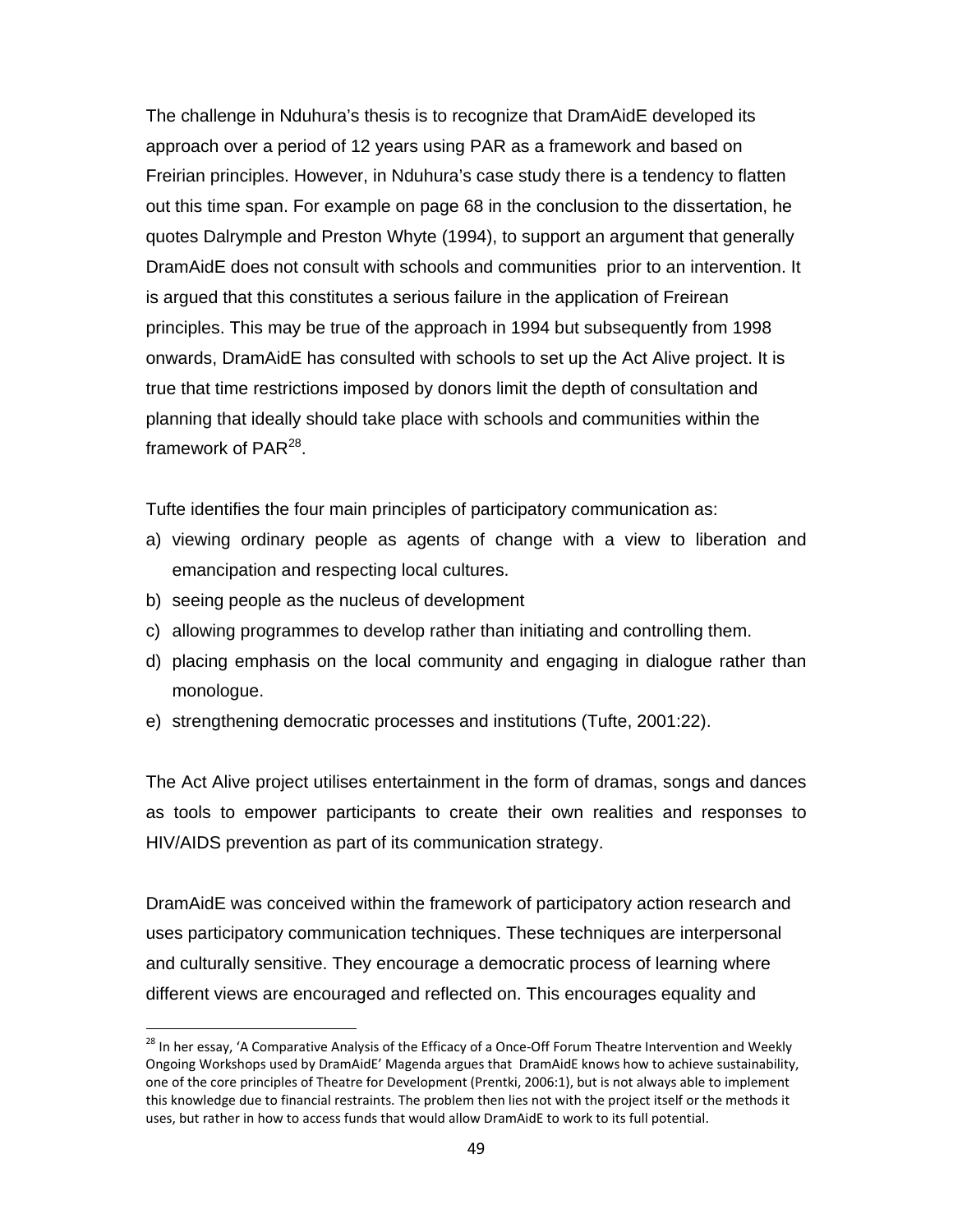ownership for a learning experience. Participants are empowered through providing a platform and space for their voices to be heard in the production of meaning. For instance, the first DramAidE project was a three phase intervention, and when the next phase was planned all the facilitators met to discuss improvement for the next project, and Act Alive was devised after taking into account feedback from teachers and learners. In the PAR cycle, a change was made from the three phase intervention to Act Alive.

DramAidE does not use the top down approach to communication but strives to promote and frames its communication approach in terms of bottom up communication. In developing media products to support its campaigns, DramAidE uses a PAR approach where participants are encouraged to interpret messages from their point of view and construct their meaning and express it through the arts. They are encouraged to draw on the local arts and folklore to develop media products that promote health. Such products include praise poetry, gumboot dance, traditional dance, *scathamiya* and other local cultural arts media products (Panford et al., 2001). Parker (1997:10) calls this methodology 'action media' and argues that this process integrates the interests of both the communicator and representatives of target audiences within a health promotion context. Such a process is democratic, interactive and empowering for the participants. This reflective and expressive approach to communication is a key consideration in DramAidE's work.<sup>29</sup>

The important benefits for using participatory approaches in development communication is that it can help to legitimize decision making processes and can assist in drawing in local knowledge, thereby establishing equal partnership between external agencies and local communities (Blackmore, 2006). Participatory approaches, however, are not without their shortcomings. They can be manipulated by external agencies to influence decision-making. External agencies may use different participatory tools to influence thought in a subtle but persuasive manner to

<sup>29</sup> At a roundtable discussion organized by HEARD (Health Economics and HIV/Aids Research Division) in 2009 Parker questioned the current rhetoric on AIDS in Africa, arguing that is was devoid of the voices of those most affected. He questioned the dominant, powerful ideas about HIV and AIDS as being coherent yet simplistic, and as crowding out the experiences of those most infected and affected by HIV and AIDS. www.heard.org.za/downloads/roundtable-report.pdf It is DramAidE's approach to make spaces for these voices to be heard.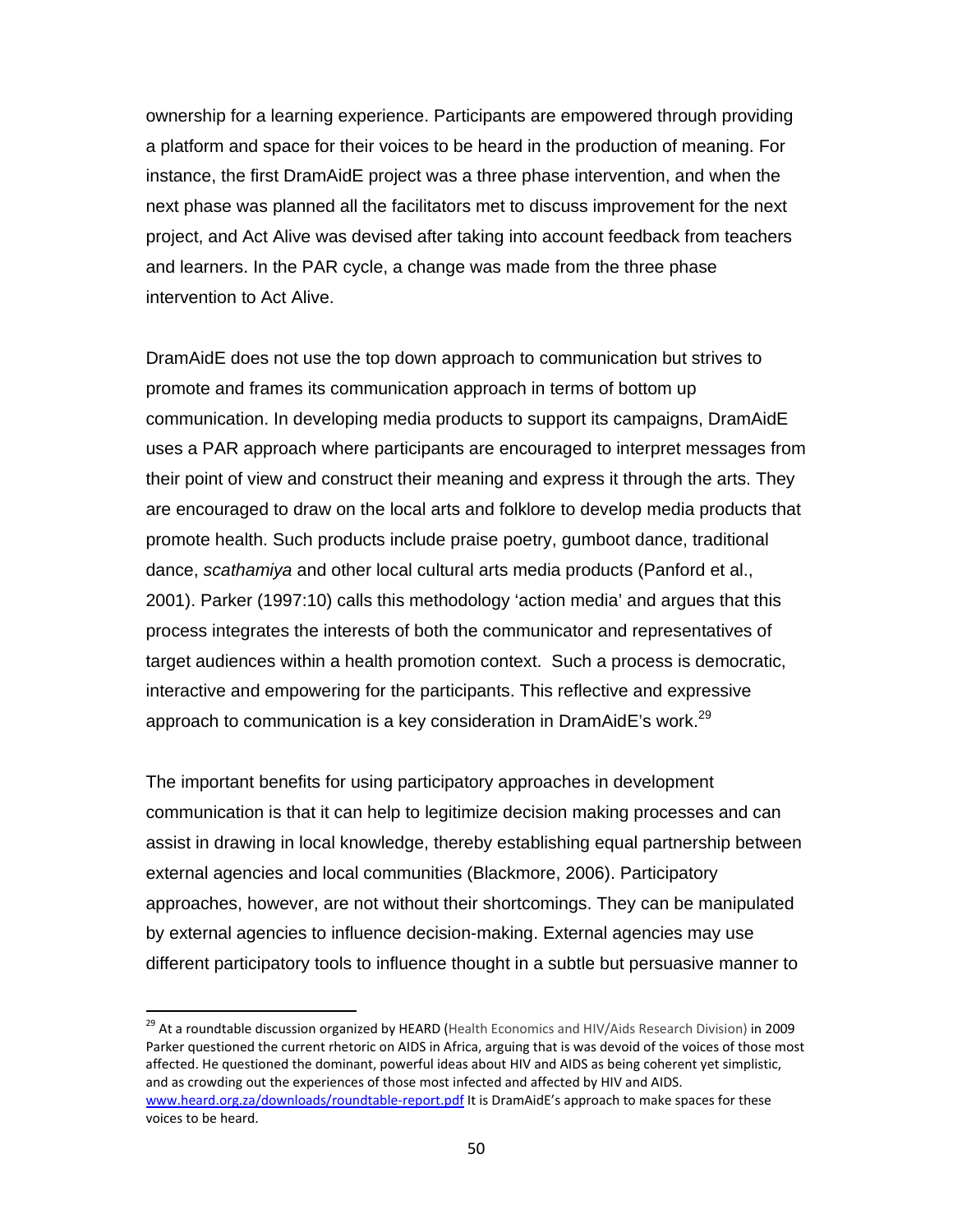'legitimize' their agenda and get local communities to adopt their innovation. In its use of participatory methodologies, DramAidE is aware that the tools of engagement that it uses such as role plays, games, songs and other applied art forms have the potential of sugar-coating messages because of the focus on their entertainment value. It may seem that the audience has been persuaded to accept messages about changing risky sexual behaviour without questioning, when in fact this 'seeming acceptance' is superficial. Any behaviour change that might occur is often not sustained. As a result, DramAidE states its agenda upfront and invites its participants to question the status quo and negotiate new meanings and ways of responding for themselves. The Act Alive project includes workshops and activities that take place over several months and is not a once-off road show. A critique of participatory approaches is further discussed in Chapter Seven.

In this chapter I have discussed the development of DramAidE, especially the theories that inform DramAidE. I have discussed the fact that DramAidE uses participatory communication where it sees its participants as agents of change and the nucleus of development. DramAidE does not believe in the top down approach to communication, but works to facilitate a democratic process where its participants determine the change that they desire through a participatory communication process.

I have also further discussed the psychological theories of behaviour change, emphasizing the point that, even though they have limitations, they are useful to consider. They continue to be used in the DramAidE Act Alive project, particularly in the life skills aspect of its work.

The theory of diffusion of innovations that is discussed in this chapter informs the peer education project that DramAidE runs as part of its Act Alive project. Using celebrities to promote health messages and organizing events wherein the community discusses healthy life choices is some of the ways that DramAidE uses to disseminate information (diffuse innovations). These models were explored within the context of participatory research as I have described in Chapters One and Three. The next chapter is a discussion of what is meant by adopting a cultural approach to prevention communication.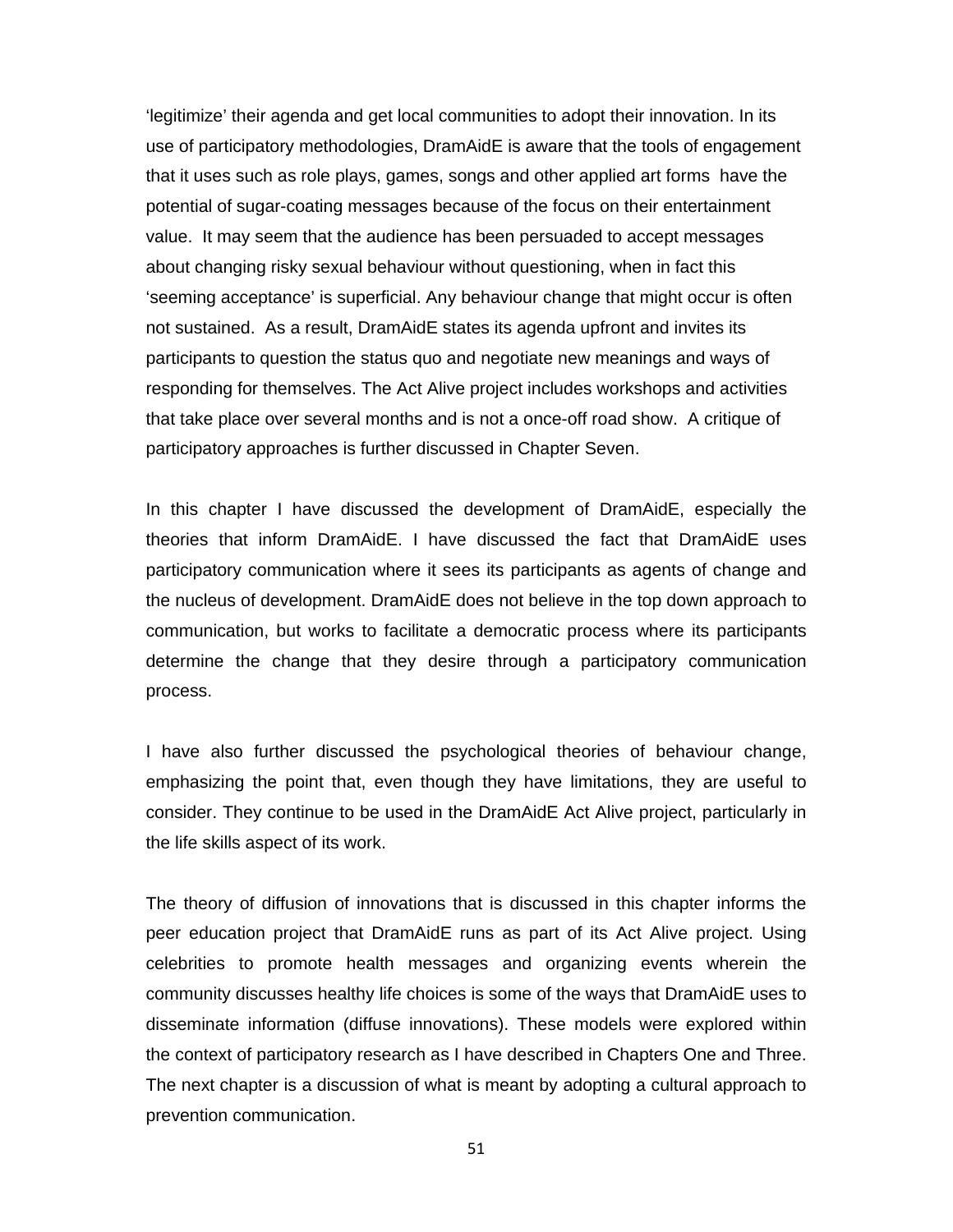## **Chapter Five: A cultural approach to HIV/AIDS prevention**

*"Asenzi kanje lana*. *Lolu akulona usikompilo lwethu" (*IsiZulu saying*). (*This is not part of our culture. We do not do things this way in my culture).

After the passing away of my cousin in 2006, I raised my objection about the washing of the corpse before burial because of the potential risk of infection. (It was suspected that she was infected with HIV). I was told that the washing of the corpse is part of our culture and it must be done. After a lot of persuasion we agreed that this practice should continue but those that are washing the body should wear gloves. In this way we were able to reconcile the need to perform this ritual whilst preventing infection. This incident demonstrates that it is possible to retain cultural practices that are important to people, yet make small shifts in response to scientific information about improving health.

There are various interpretations of culture and what it means. Our cultural heritage, symbols and artefacts are ways in which we make meaning and understand the world (Tomaselli, 1988). Likewise, communication programmes need to take into account the importance of culture in mediating meaning and the reception of messages that they promote. Communication programmes should consider the prevailing systems of making sense in choosing communication tools to be used in campaigns.

'Culture' is a term that has different meanings. In this chapter I explore what it means to adopt a cultural approach to HIV/AIDS communication. (See Chapter One) In DramAidE we have claimed from the outset that our methodology is sensitive to its cultural environment and in the section that follows I explore some of the discussions relating to a cultural approach within Communication Studies. I then describe the ideas, beliefs and values as well as some of the practices that characterize my understanding of Zulu culture based on my personal experience.

A key point emerging from the narrative of my life in review is the importance of reconciling local knowledge with established scientific knowledge. Similarly, certain cultural practices are no longer compatible with the human rights culture that South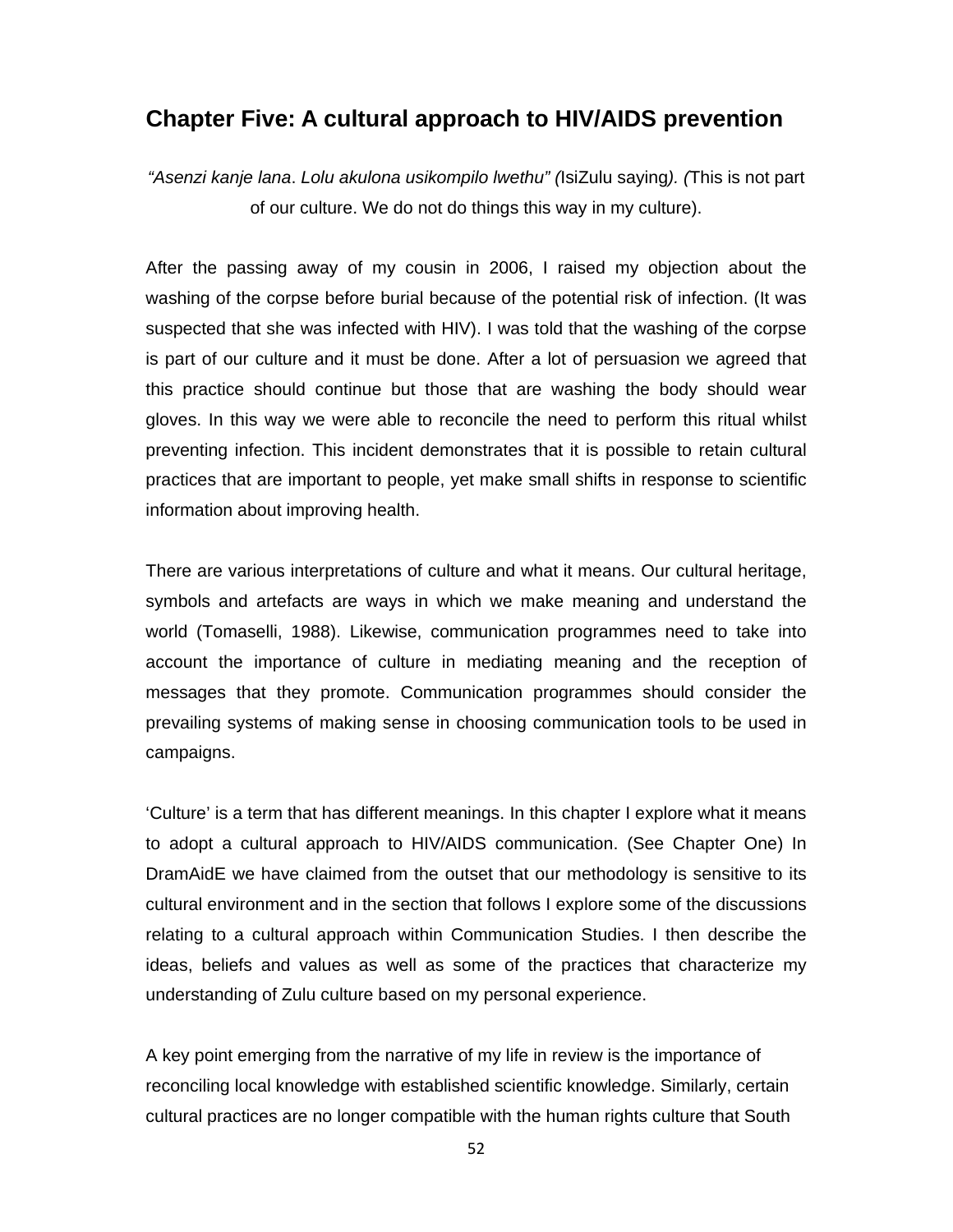Africa has defined in its constitution. This means that social change is taking place and in the Act Alive project the intention is to promote change that will lead to a healthy society that recognizes human rights. These changes may be small, but still significant, such as wearing gloves when preparing a body for burial, or more sweeping such as the 'Zero grazing' campaign in Uganda. In Act Alive, a cultural approach to communication means understanding:

- beliefs such as notions of illness and reasons for getting sick
- the appropriate use of language
- social systems in relation to peer influence
- social systems in relation to gender and human rights
- creative expression through art forms such as song, dance and poetry.

This simplified discussion of a highly complex topic allows me to explore what is meant by a cultural approach from the perspective of a Zulu male socialised in a Zulu family educated at a university and then working for DramAidE.

For this analysis I have adapted and further simplified an approach adopted by Geertz (1973:331) in his analysis of the culture of the Balinese. In order to discuss aspects of Zulu culture relevant to the Act Alive project, I have focused on some parts of the Zulu belief system and of the social system. However, these strands of culture are not separate but interwoven in the fabric of the culture. Jan Servaes argues that the social reality should be seen as a reality constituted and cultivated on the basis of particular values, a reality in which the value system and the social system are completely interwoven and imbued with the activity of each other (Servaes, 2002). The approach that I have adopted helps in discussing the various aspects of culture as it relates to this study. In reality, ideas, beliefs and the social system are not separate, but manifestations of each other. I hope to draw these strands together in the conclusion to this study.

### **Ideas about Culture**

"Culture is the fabric of meaning in terms of which human beings interpret their experience and guide action" (Geertz, 1973:145). The concept of culture that informs this study is that it is not fixed, but dynamic, and that it is a process which informs the way meanings and definitions are socially constructed and historically transformed by the actors themselves. It is about what we do today to make sense of the world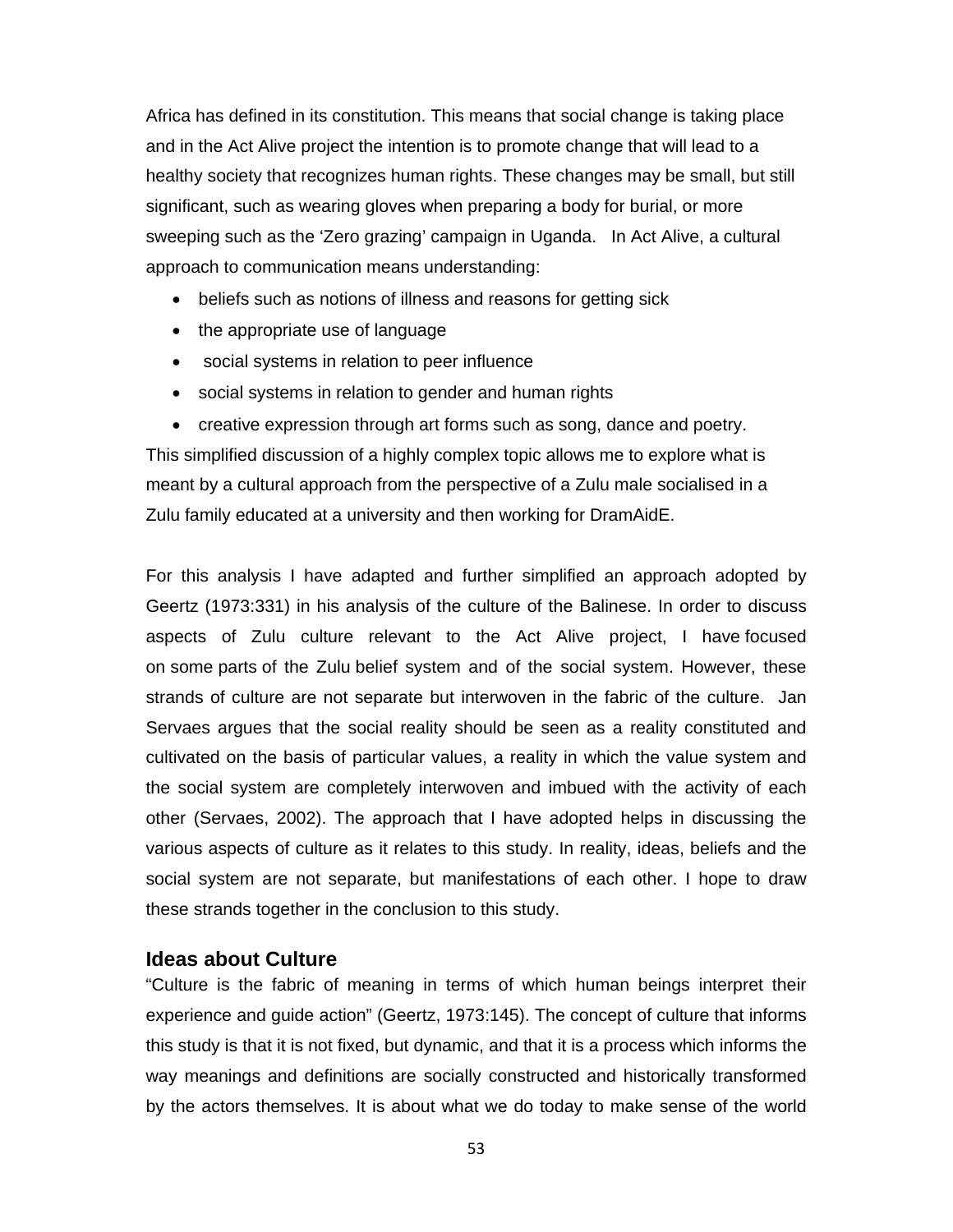we live in. It is the storehouse of ways in which we create meaning (Tomaselli, 1988). Geertz (1994) believes that man is an animal suspended in webs of significance he himself has spun, and he suggests that culture represents those webs.<sup>30</sup> These webs of significance are our socialisation, religion, rituals, symbols and traditional values that shape the way we make sense of the world around us. The key consideration is that culture constitutes a bedrock and context in which to understand the world. It is not only the foundation and context for negotiating meaning but we are also part of culture and it is part of us. Separating people from their culture would be short-sighted and ill conceived. The identity of an individual is shaped by his/her culture the same way that the individual shapes his/her culture.

Airhihenbuwa et al. (1999) suggest that culture is the collective consciousness of people expressed through the lived reality of their lives. It consists of values, beliefs, practices and norms that begin to define the essence and psychology of a community. Some of these norms and beliefs tend to stay over time whilst others change as society changes. It is culture that determines the way people interact with each other, create gender roles and bring up their children in families and extended families. A dominant value in most western cultures is to establish nuclear families and to understand the sense of self as a characteristic of separate and independent individuals. The self is seen as the product of the individual. In this way of thinking, each person is seen as a unique and worthwhile individual separate from everyone else and exists independent of others. The state is expected to guarantee individual liberties and provide access to resources for this individual to live. When this individual reaches the age of consent, he/she is expected to find alternative accommodation away from home and live independently from his/her parents.

Many other cultures, especially the African cultures, view the self as a product of the family, the environment and that the self is predetermined by supernatural forces (Airhihebuwa et al, 1999).Traditional Zulu culture sees the self as a product of family and community and other environmental influences. This value is captured in the

 $30$ In isiZulu, to call a person an animal is an insult. In this quotation, Geertz uses a metaphor of an animal (insect) trapped in a spider web and spinning in it. He views human beings as suspended on the cultural webs that informs their identity. It is not a reference to human beings being animals.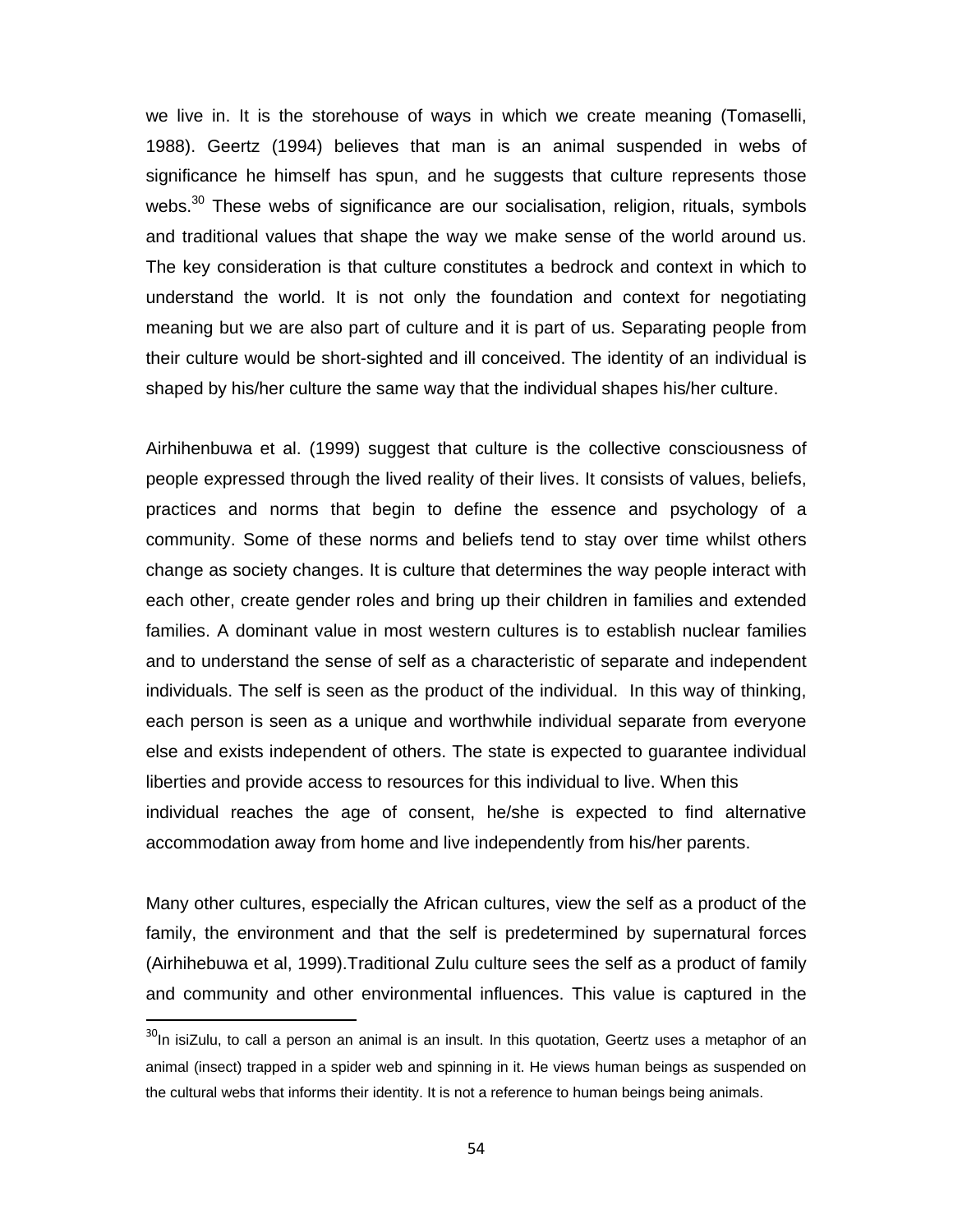concept '*umuntu ngumuntu ngabantu*' ('You are because I am'). In the African context, being a collective community is promoted and this is subsumed in the understanding of *Ubuntu.* 

A human being is thought of as a complex whole of various constituents derived from the mother, the father, the clan, and the Supreme Being. Some of these constituents outline his/her personality, character and his/her destiny. This premises the way some societies view the world and provides a potential recourse for interpreting the world. Many development practitioners view culture as a barrier in development and find people to be hiding behind a fictitious phenomenon called "my culture" that cannot be personalised. It is important to understand that even the notions of belief are deeply embedded in the cultural exposition of an individual. It is, for instance, true that the causes of diseases are not only understood logically but that diseases are caused by other factors and display themselves in inexplicable diseases like AIDS.

South Africa is a society that is in transition and constantly adjusting to the expectations of the rapidly changing world within the context of globalisation. On one hand, it is a highly sophisticated society that is constantly modernising itself and home to the influences of Europe and America. On the other hand, South African society includes an expansive wealth of African cultures. This inherent contradiction makes South Africa a complex and sophisticated society.

 Adopting a cultural approach means that the cultural references and resources of a community informs and underlines project planning and activities. It is important in building a framework for intervention. These key strategies also serve as a resource and basis for building a relevant response and sustainable action for prevention and care, thereby reducing rates of infection and helping to mitigate its impact. (UNESCO, 2001)

When UNAIDS (United Nations program on HIV/AIDS) was established in 1994, it was charged with the responsibility of finding new and innovative ways to curb the spread of HIV/AIDS and collaborate with national governments to co-ordinate a global response to HIV/AIDS. The submission made by UNESCO's culture sector to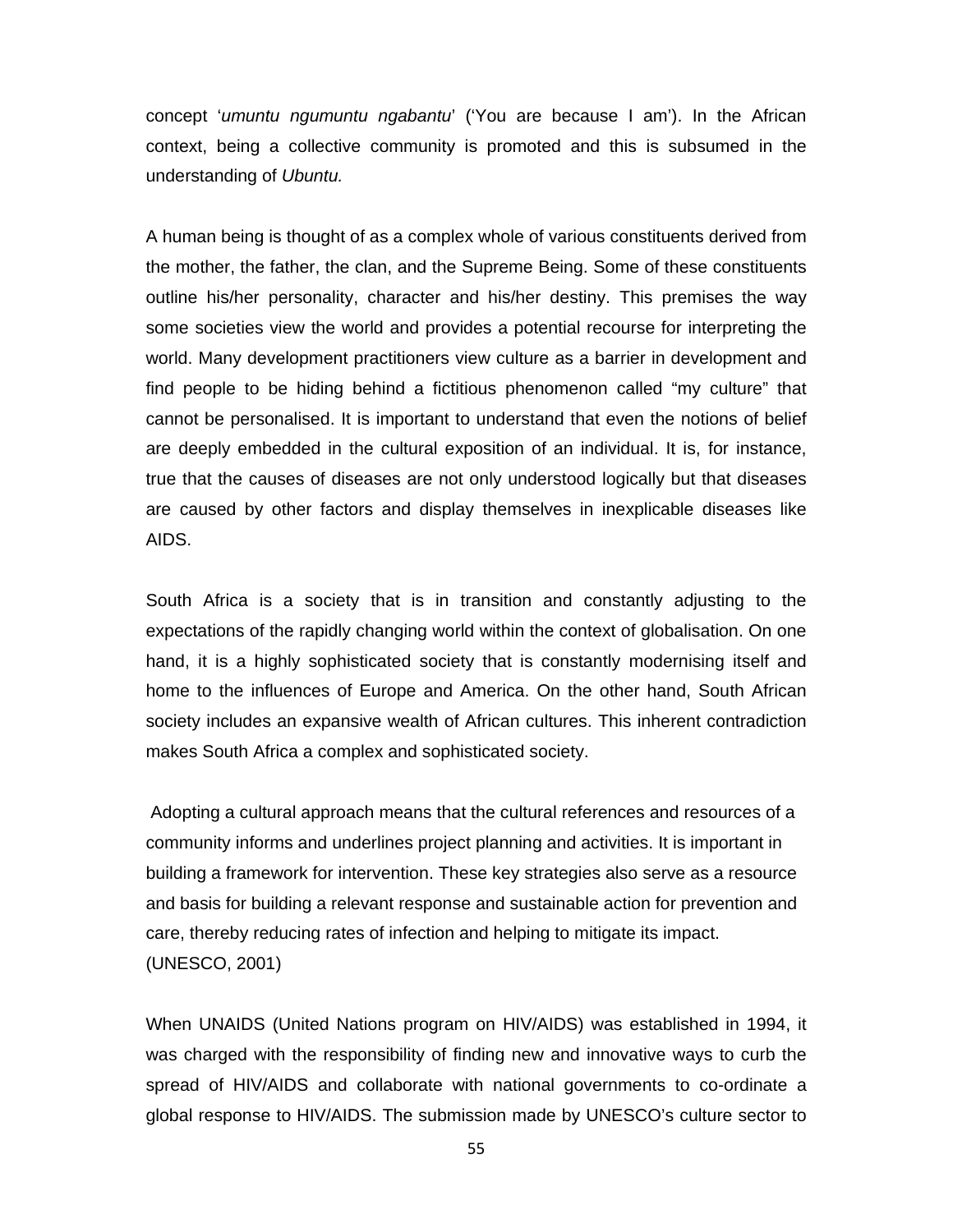the UNAIDS in 1998 recommended that UNAIDS adopt a cultural approach to HIV/AIDS prevention (UNESCO, 2001). In 1998 a joint project between UNESCO and UNAIDS called "A Cultural Approach to HIV/AIDS Prevention and Care", was started. Different roundtable discussions, workshops, conferences and studies were held and continue to be held. There is a growing convergence of the practitioners working in the field that adopting a cultural approach to HIV/AIDS prevention will greatly benefit the effort against HIV/AIDS even though it is challenged by the widely practiced bio-medical approach to HIV/AIDS communication that is generally accepted.

#### **Culture, health and illness**

Young people have been educated about the basics of maintaining good health but these ideas are sometimes not always integrated with their indigenous understanding of well-being. Brown et al. (1988) make a distinction between illness and disease although they view both conditions as constituting sickness. Disease refers to the outward clinical manifestation of infection, whilst illness encompasses the human experience and perceptions of a changed health status informed by a broader social and cultural meaning.

People have been educated about the basics of maintaining good health but these ideas sometimes rest on a deeper, more entrenched indigenous understanding of well being. Although bio-medical approaches are recognised and even understood, they may still be regarded with suspicion. According to the online medical dictionary, a bio medical approach is a medical framework that considers illness to be caused by identifiable agents such as germs. On the other hand there is a traditional view about illnesses and what causes them. This view is part of a traditional knowledge system.

According to this way of thinking, the world is thought of as basically good with people and ecology blending together in harmony, and all things being equal, people get the necessary blessings from the ancestors to enable them to maintain the balance in their lives. There are different sacrifices that Zulu people, in particular, perform to ask for protection and blessings from the ancestors. If these have not been performed, they are believed to be able to cause illness and death (Ngubane,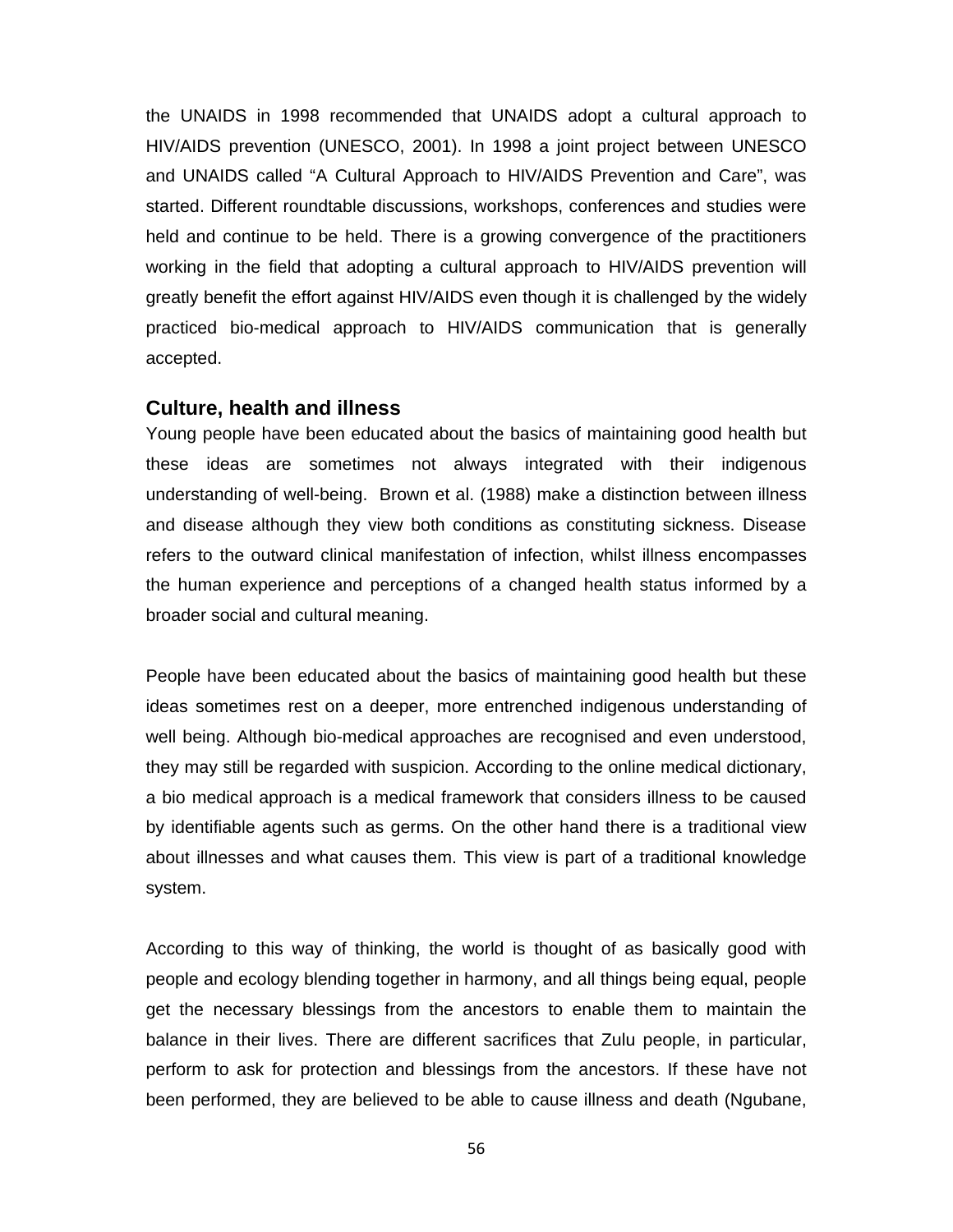1977). In this view diseases may be caused by the ill- will of others, sorcery and forces of nature such as anger from the ancestors.

Brown et al. (1988) suggest that sickness is an inclusive term that includes all the unwanted variations in the physical, social and psychological dimensions of health. It is usually assigned to a human condition signifying complex interactions between human biology and culture. A purely clinical explanation about being infected with HIV without physical symptoms may not be sufficient in explaining the sickness that a person may be having. When a person is sick without clearly understood causes as they relate to broader social and cultural understanding of what causes illness, the tendency in the African context of health and healing is to seek counsel from the diviner. Research suggests that 80% of the people in Sub Sahara consult traditional healers for their illnesses even though a high percentage of such people visit hospitals as well (Richter, 2003). This raises questions about the complex relationship between Western and non- Western medical systems and begins to introduce notions of beliefs and practices related to the etiology of diseases.

The prevailing belief is that such illness is caused by ancestors who may be angry or induced by sorcery through evil spirits. (Ngubane, 1977 and Milingo and Macmillan, 1984) In explaining medical pluralism, Brown et, al(1998) suggest that health belief systems fall into two categories: (1) 'personal' belief systems that suggest that sickness is caused by a supernatural force directed at a patient either through an angry spirit or by sorcery and , (2) naturalistic belief systems that suggest that sickness is caused by natural forces such as germs. Indigenous South Africans have adopted a plural approach to medical health and well being. These two categories seem to inform people's responses to illness and well-being. This impacts heavily on the way that the epidemic is managed in the South African context. The core consideration here is that traditional notions of health and well being should not be viewed as oppositional to biomedical approaches to health. Both are mutually beneficial to the patient and should be accorded equal consideration in dealing with sickness, especially for traditional societies.

In my community it is common for individuals to consult both a traditional healer and a medical doctor for a similar illness. The need to consult traditional healers seems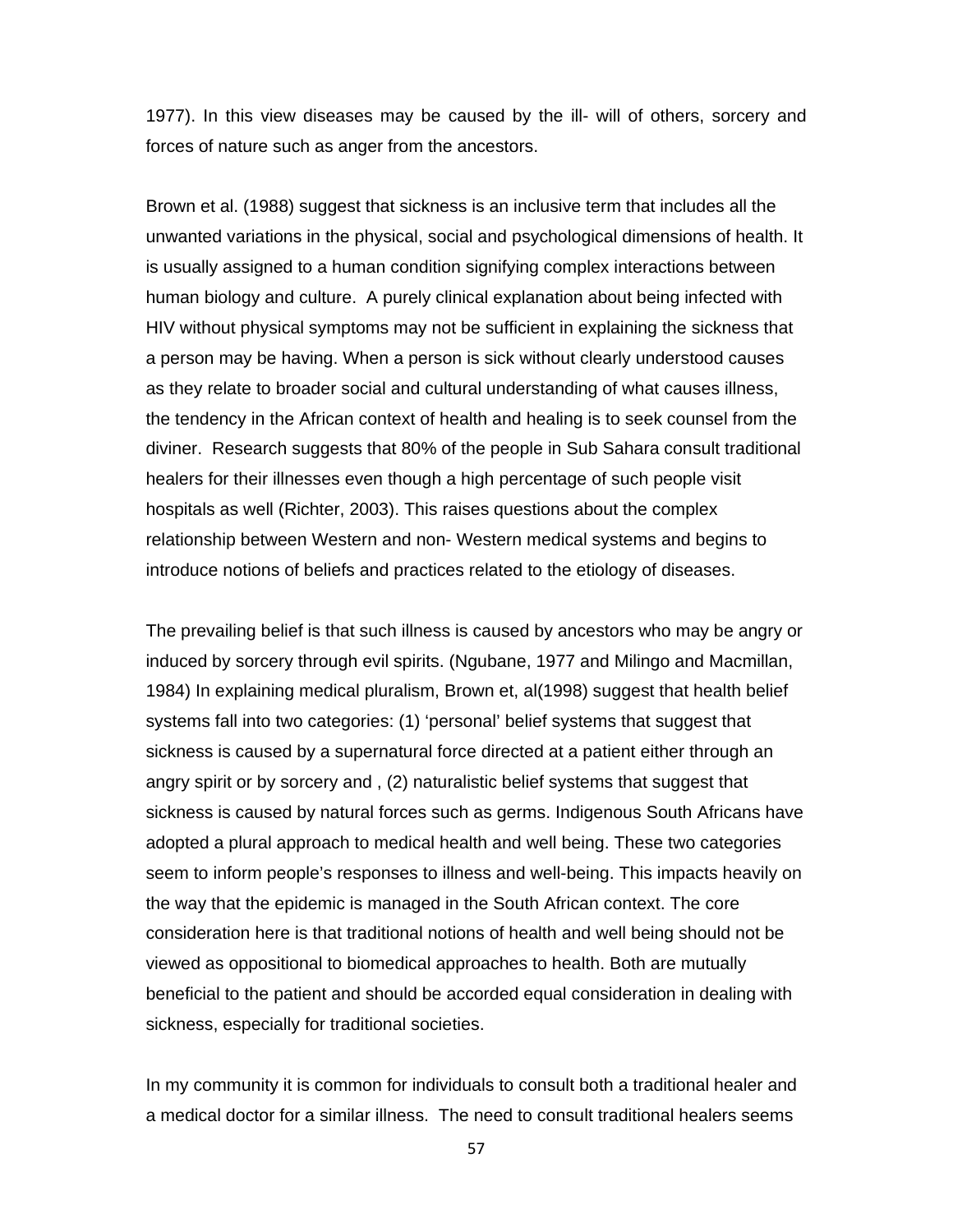to be necessitated by the fact that the bio-medical explanation of the causes of their sickness addresses the disease they have and not the illness. In cases where people present with AIDS defining illness HIV/ADS communication practitioners tend to view this as a sign of denial and non acceptance of an HIV positive status. Health workers are likely to suggest counselling in order for the patient to accept his/her disease and there is little consideration for placing the disease within the cultural understanding of the etiology of diseases.

At the core of this, is the interplay between the western notions of health and the traditional knowledge systems. It goes deeper to the cosmological conception of how disease and illness are caused; causality is seen in terms of who and not what. The former is dependent on a web that links mythical causality to actual experiences (however subjective); the latter sees disease as a result of pathogenic exposure. This has implications on how new information, such as that HIV causes AIDS, will be received and acted on and therefore on the development of appropriate communication strategies. The challenge for health communicators is to merge the cultural understanding of what causes illness with science. This places even more emphasis on the need to understand the centrality of the cultural context rather than simply individual beliefs in developing communication campaigns (King, 1999). I am suggesting that communication efforts be enshrined in deeper cosmological understandings in order to balance a western approach to a traditional worldview.

My narrative in the previous chapter has illustrated how new sets of ideas or 'rules' determine responses to new information. Culture is often seen as a barrier to achieving social learning and change. However, culture is not static but dynamic and ever changing and it is not necessarily a barrier to adapting to change. There is suspicion of western ideas among many South Africans because of colonialism and the consequent loss of power and the fear of the loss of identity (Zook, 2006).There is also the fear that an erosion of social hierarchies will lead to the undermining of value systems. It is therefore important for communication practitioners to understand the world view and value systems of the communities where they work and factor this understanding in their campaigns. Communication practitioners should always be aware that their messages resonate with the value system of their target audiences and recognize that their messages will be interpreted from the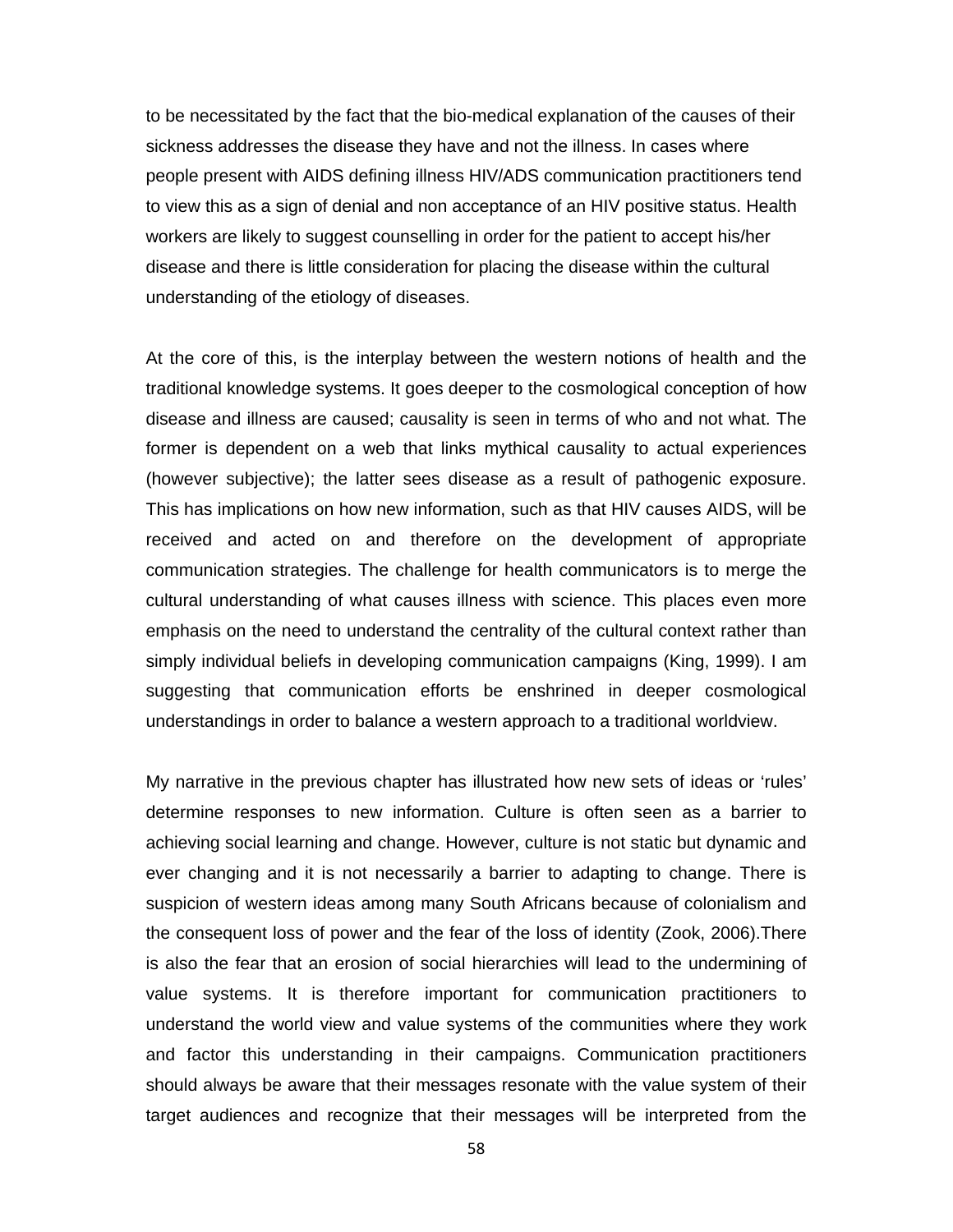cultural perspective that defines a community. This means encouraging a community to identify for itself those cultural practices that are conducive to its wellbeing and those that are harmful.

### **Rejecting harmful cultural practices**

Culture provides a framework for understanding the world and responding to new information. Social hierarchies that are in place are helpful in protecting young girls and boys from sexual exploitation by older and mature members of the community. The rules of behaviour help to create structure and order. It is not permissible for instance in Zulu traditional culture for men to rape women or other men for that matter. A man who was found guilty would be censured by the community and heavily fined.

However, in the rural community of Ndwedwe outside Durban, teachers are reporting to the DramAidE facilitators that young girls sometimes do not finish school because of the cultural practice called *ukuthwala.* This is a Zulu cultural practice whereby a girl would plot with her new lover to be kidnapped and taken to her lover's house. Her boyfriend would then go the following day to the girl's home and tell them that the girl is not lost but is with him in his home. He would then offer cattle and ask the girl's family to allow them to get married. This practice has been abused by young males to force girls to marry them even if they do not want to do so. This is now tantamount to kidnapping. In other instances *ukuthwala* happens with the consent of the girl but the boy does not go to the girl's family to pay *lobola* and ask to be married. Instead the tendency is to take the girl over to the boy's house and cohabit without the consent of the parents.<sup>31</sup>

In my experience of growing up in KwaZulu-Natal, I remember a similar incident which took place in my community a long time ago. We woke up to screams of a woman who was running away frantically as though she was possessed. Behind her were two men who were hot on her heels. She tried her best to run as fast as she could but could not outpace them. That is when she started screaming asking for

<u> Alexandria de la contrada de la contrada de la con</u>

 $31$  In the western culture there were ceremonies for the 'coming out' of young girls in the upper classes. This happened in the 19<sup>th</sup> and 20<sup>th</sup> century where the young woman was declared ready for marriage at functions such as debutante's balls. The aim was to find a good husband. She was always chaperoned. Young women were never left alone in most societies. Today, women are left alone to make their choices.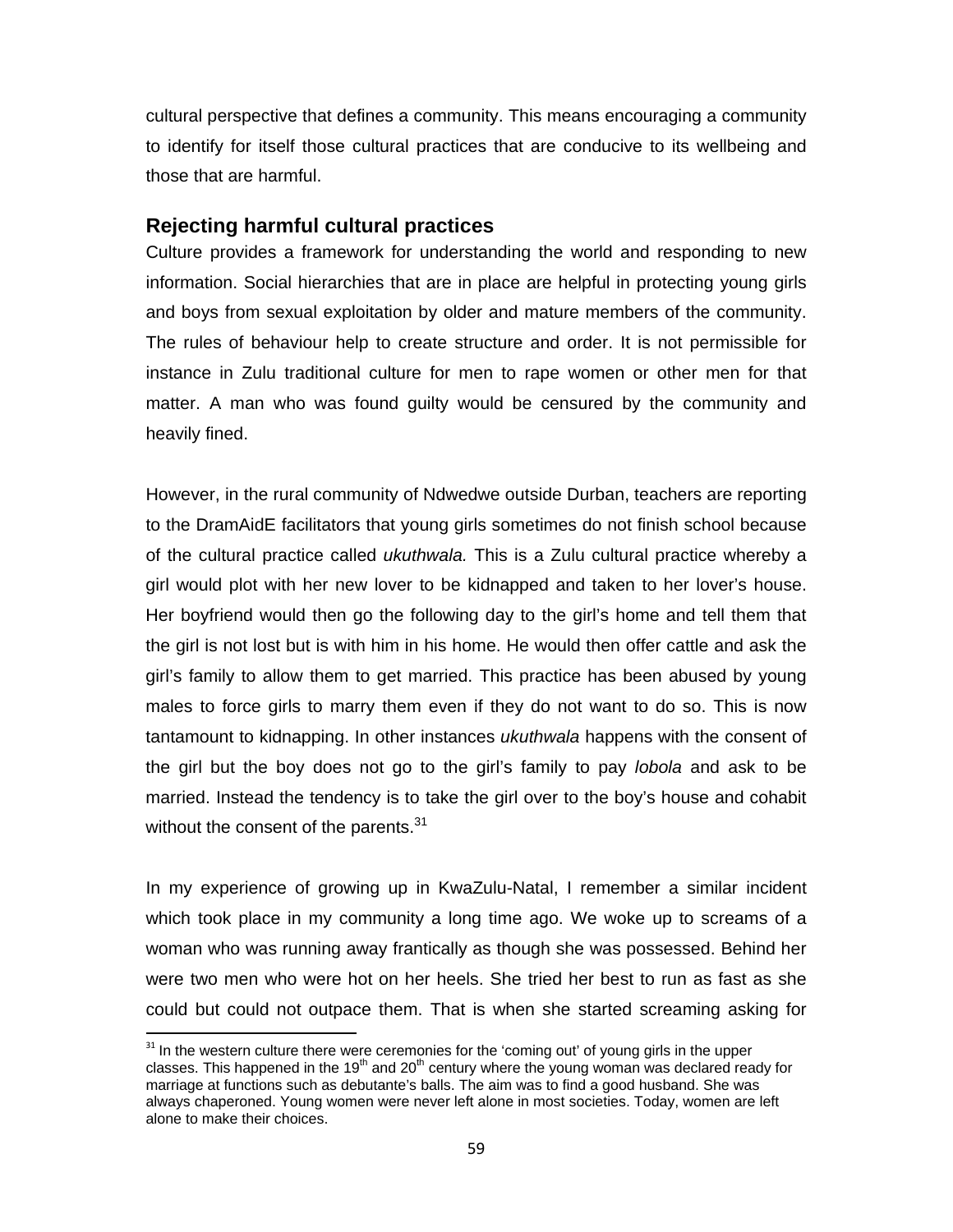help. Everybody went out to look to see what was happening. When they eventually caught up with her, she started fighting them, kicking and throwing anything she could find at them. They closed in on her and started beating her. They carried her high on their shoulders whilst she was kicking and screaming. Nobody came to her rescue. Everybody just looked approvingly and did nothing. I remember then saying to myself that I would never allow that to happen to any of my sisters or my daughter.

This cultural practice has been exploited by unscrupulous males to force girls into relationships that they do not want. Traditionally, the boy was not allowed to sleep with the girl until her family had been told and accepted the boy's offer. Evidence suggests that *ukuthwala* still continues in rural areas of KwaZulu-Natal (Phasha, 2009). Once the girl has been taken over to the boy's house much against her will, she is forced to sleep with the boy. Condom use and abstinence becomes impossible under such circumstances (Wood, 2005).

Clearly, some cultural sexual practices can be harmful and contribute to HIV infection whilst others may provide impetus to HIV prevention. Wife inheritance for example can lead to cross infection in cases where the deceased brother may have died of AIDS-related diseases. In instances where a cultural practice is harmful, it is important for the community to review such a practice and make it appropriate and relevant to the present context. Whilst these cultural practices may have been there to serve a social function, their exercise should not threaten the wellbeing and health of their participants.

Preserving virginity by abstaining from sex for young maidens is one of the prized values of many traditional societies. This cultural practice can contribute to HIV prevention for young girls although its practice may be viewed by others with suspicion. When DramAidE started in 1993, one of the key messages that it promoted was *ukusoma* (traditional thigh sex). This was an attempt to recognise the cultural context in which the programme was implemented. *Ukusoma* also provided an alternative form of sexual release for men compared to actual unprotected sexual penetration. Understanding the culture of a community where communication campaigns are held is a key factor in effective communication.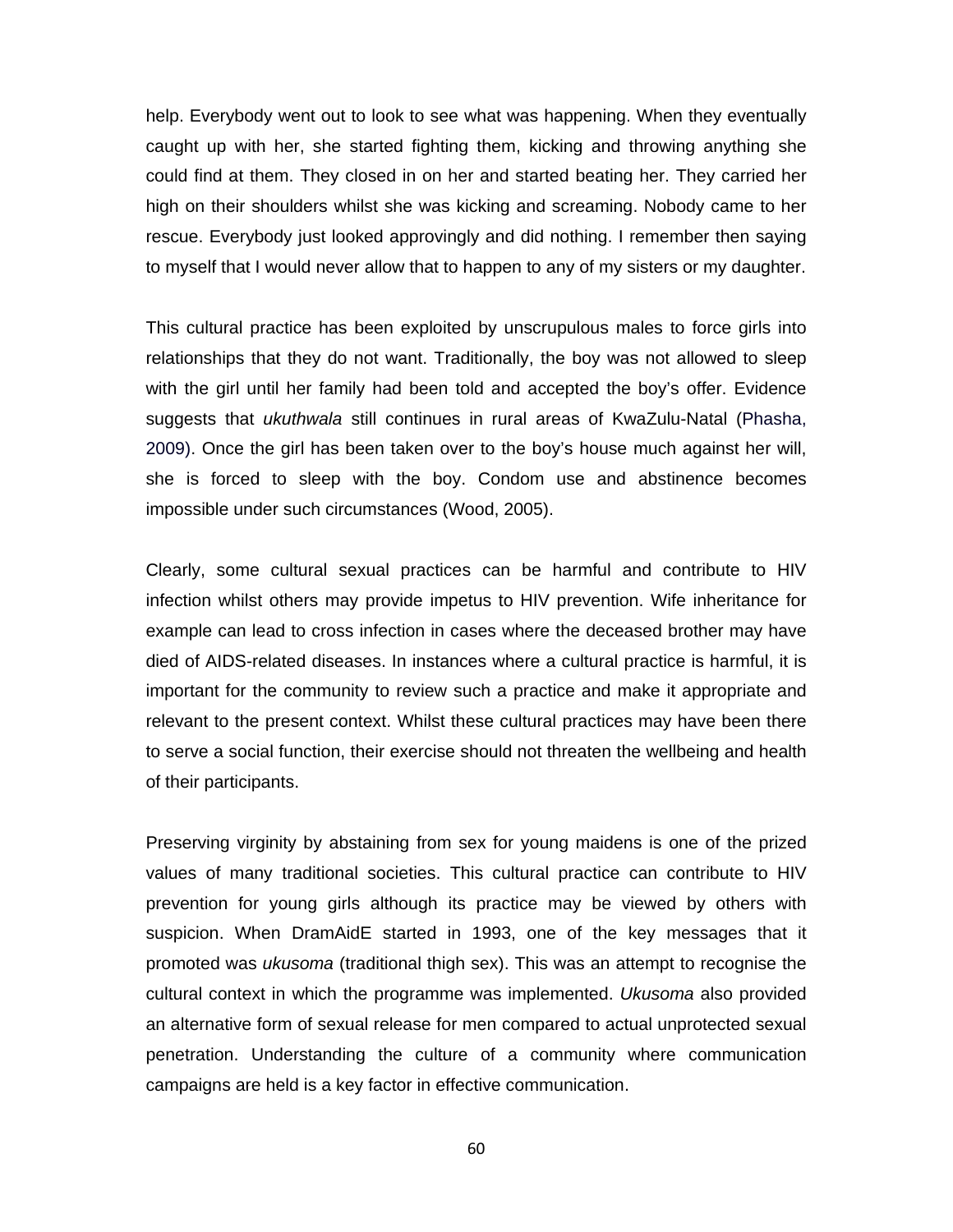### **Gender, human rights and culture**

The transformation of the South African society into a democratic state with more emphasis on individual liberties has led to a state of flux wherein local ethnic communities are caught between modernity and tradition. It has increasingly become difficult to reconcile traditional values with the rights culture that emphasizes the individual more than the group. This emphasis on the individual challenges the African notion of the collective and the powerful influence that the group has on the individual. The Zulu saying for instance that says *Ingane yakho ngeyami* (*your child is my child)* recognises the collective responsibility of the community for its well being and nurturing of the young.

Even at a personal level, individuals assume different images of themselves depending on the environment and context. I have observed that this is particularly true for Zulu professional women who may hold high positions at work and wear modern clothes that are 'revealing' but change completely when they are visiting their families or in-laws. These women behave differently when they are at work. They display an image of themselves that is empowered and assertive. When they are within a traditional setting, which is regulated by family hierarchy and unspoken rules of behaviour, these women adapt in order to be accepted in this group. Whilst on the outside, individuals may display an image of themselves that is modern in order to fit in the modern world, they still harbour in the fibre of their beings, traditional values and mores that inform their thinking and actions. This representation of their identities in multiple images may be confusing. In this context, it is particularly hard to work out what equality means when it comes to gender, because the power dynamics are ever shifting and being re-negotiated.

This is further compounded by the fact that the South African constitution is based on human rights, guaranteeing individual liberties of South Africans whilst at the same time recognising customary law. For instance, the constitution recognises polygamy. It is permissible for men to marry more than one wife and these marriages are registered under customary law. The inherent contradiction in our constitution of recognising customary law whilst promoting human rights plays itself out in relationships between men and women.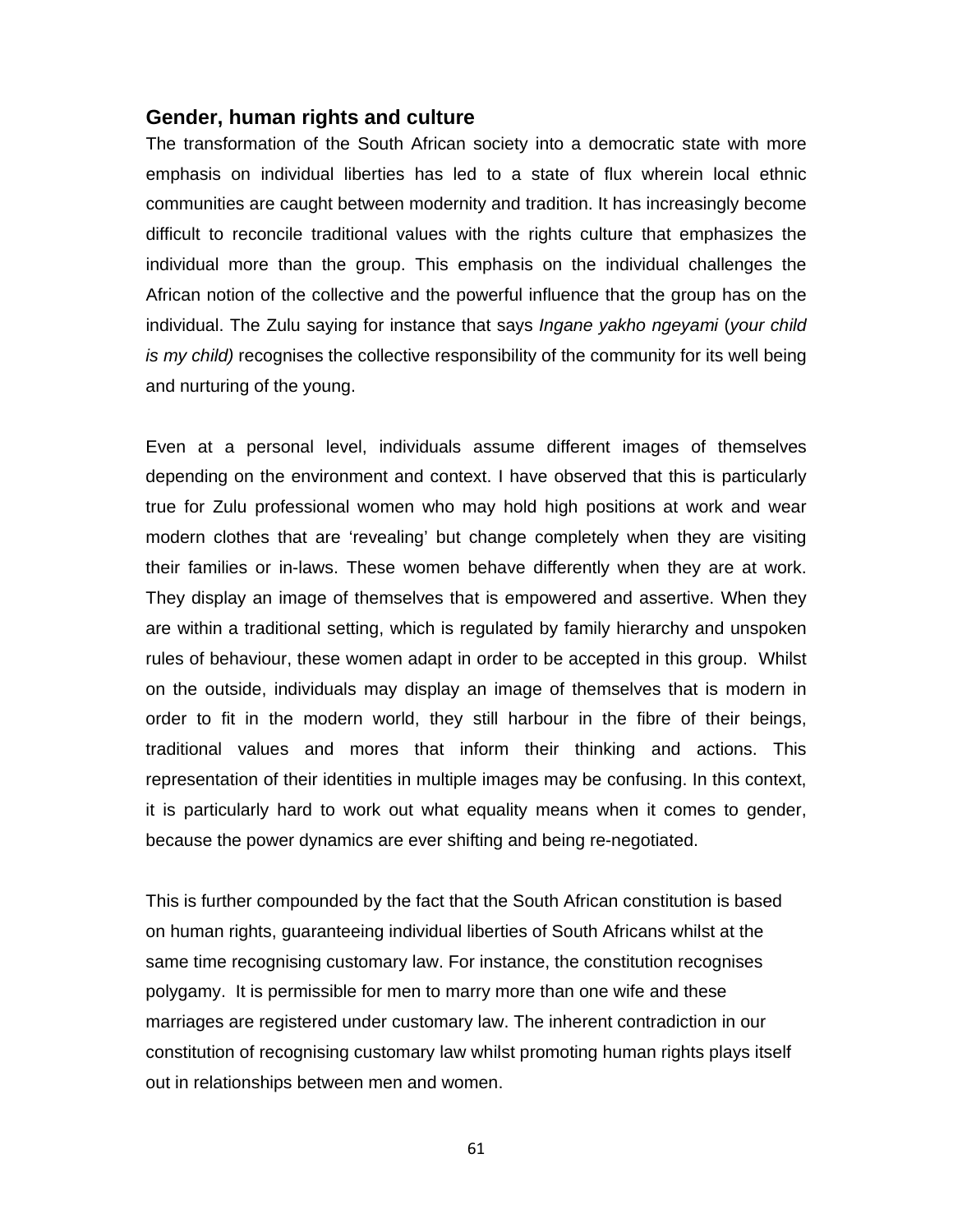In all patriarchal societies women have little or no say over reproduction and are regarded as possessions for men and their families (Chakravarti, 1993). This leads to abuse and poor and disadvantaged women suffer the most. Although South Africa has a constitution and a bill or rights that protect women and many advances have been made, this remains contested terrain. Human Rights Watch which is one of the world's leading independent organizations dedicated to defending and protecting human rights, argues that whilst customs are important to community identities, this cannot be at the expense of women's and girls' rights and health. South Africa seems to be struggling as a society to understand how to bring about fairness and well-being in the context of conflicts between gender, culture and rights (Enslin, 2001).

## **Meaning lost in translation: the use of language in HIV prevention projects**

Culture should be understood as an ideational system in which meaning is expressed in symbolic form (Preston-Whyte, 1992). A communications framework suggested by UNAIDS (2000) in factoring a cultural approach to communication, recommends that the style and use of language should be understood for application in communication projects particularly at an interpersonal level. Some languages use parables, stories and idiomatic expressions to convey messages.

The use of oral culture for instance ensures the currency of the message and that the learning experience is dialogic and participatory. Oral culture remains a potent and widely used method of communication. The use of local media ensures that the immediacy and relevance of arts items used and that the subtlety of language is understood.

Throughout my upbringing cultural norms and values have found expression through language. The choice of words and the tone associated with a language is indicative of the cultural group from which it comes (Geertz, 1994). As is the case in most languages, in isiZulu the use of vulgar language is considered impolite and rude. This is the reason I was surprised to hear students on my first day at University hurling insults at one another, using vulgar language. In the same manner, calling private parts by their actual name is considered impolite and vulgar. In conversation,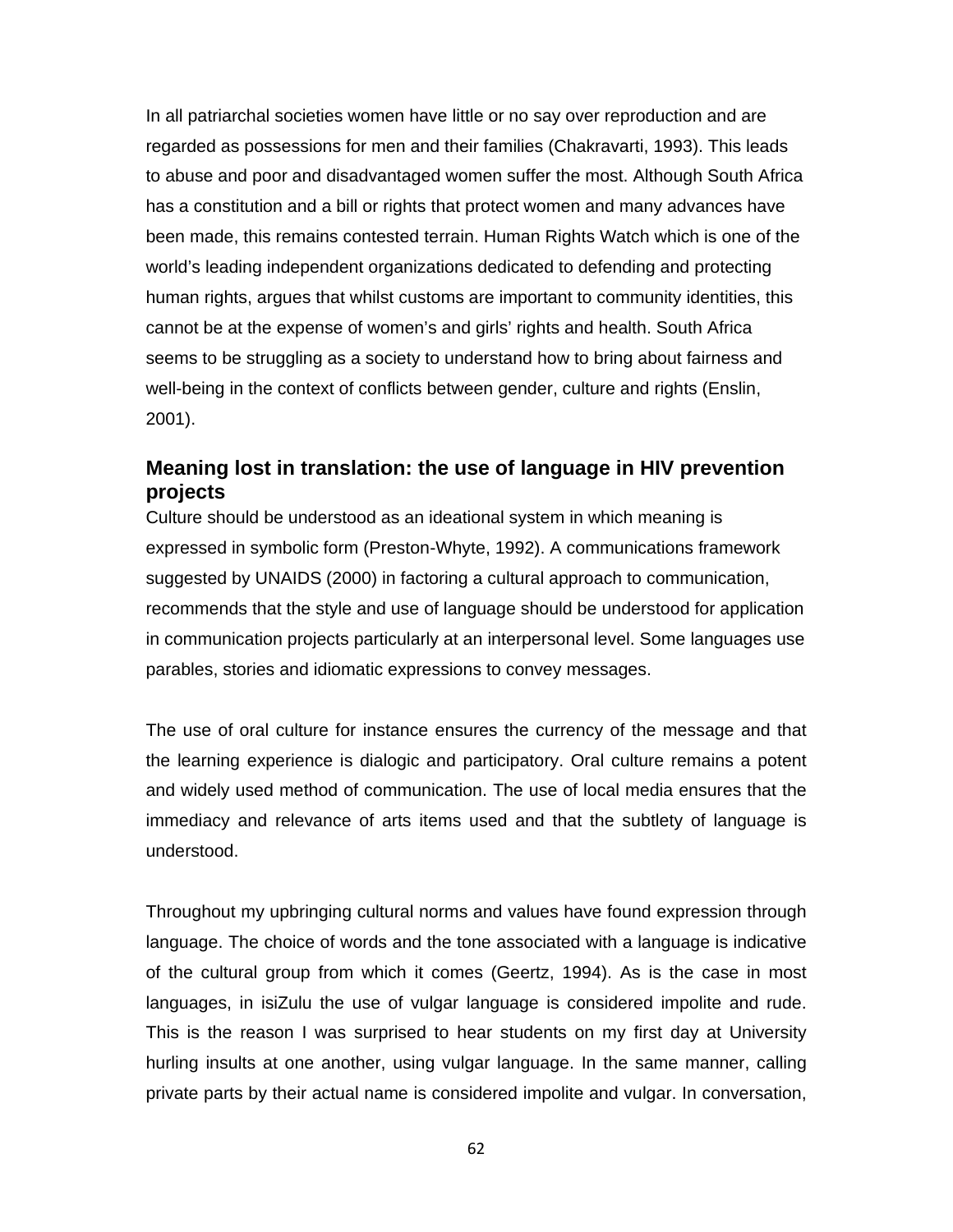reference to private parts is implied and they are not called by their real names. For instance, the real name in isiZulu for penis is *ipipi* but in my area it is usually referred to as *ugwayi (*cigarette) for an older male and *itotozi* (small penis) for a child.

Against this background, in constructing communication and educational campaigns on HIV/AIDS, it would be problematic to use the real Zulu names of private parts, as the socially constructed meaning behind the words communicates a message contrary to the intended message. The biological explanation of how HIV is transmitted and the need to teach about sexually transmitted infections with often explicit graphic pictures to make it real poses problems with the reception of this information within the cultural context. Airhihenbuwa and Obregon (2000) advise that cultural sensitivity should be central to health communication and practice.

It is very possible for meaning to be lost in translation and communication programmes should use local language and idioms in communicating messages. For instance AIDS is called *ingculazi* in IsiZulu. This word was coined by Thokozani Nene, a radio DJ from Ukhozi FM in the early 90's. He equated HIV to a sexually transmitted infection that Zulus called *ugcusula*. Initially, I did not associate the two words to mean the same diseases. The underlying message in the word *gcusula* is the fact that it is a disease that kills whilst HIV/AIDS is an abbreviated medical explanation of infection with HIV. The different contextual meanings of HIV/AIDS and *ingculaz*i point to the different world views that inform our understanding of health and disease causation.

I have a fifteen year old daughter. One day we decided with my wife to teach her about sexuality and sexually transmitted infections (STIs). Responding to a call within HIV/AIDS prevention discourse for parents to talk to their children, we thought that we should try and talk to our daughter. One morning, we called her in and started talking to her about STIs. She sat there and just buried her head between her knees in embarrassment. I could see that she could not wait to get out of the room. We used both IsiZulu and English in talking to her. We also had an STI chart which made it easy to for us because we would simply ask her to look at the chart for things that we found difficult to explain. For instance, when we came to STIs we simply showed her the chart as some of the STIs were too uncomfortable to discuss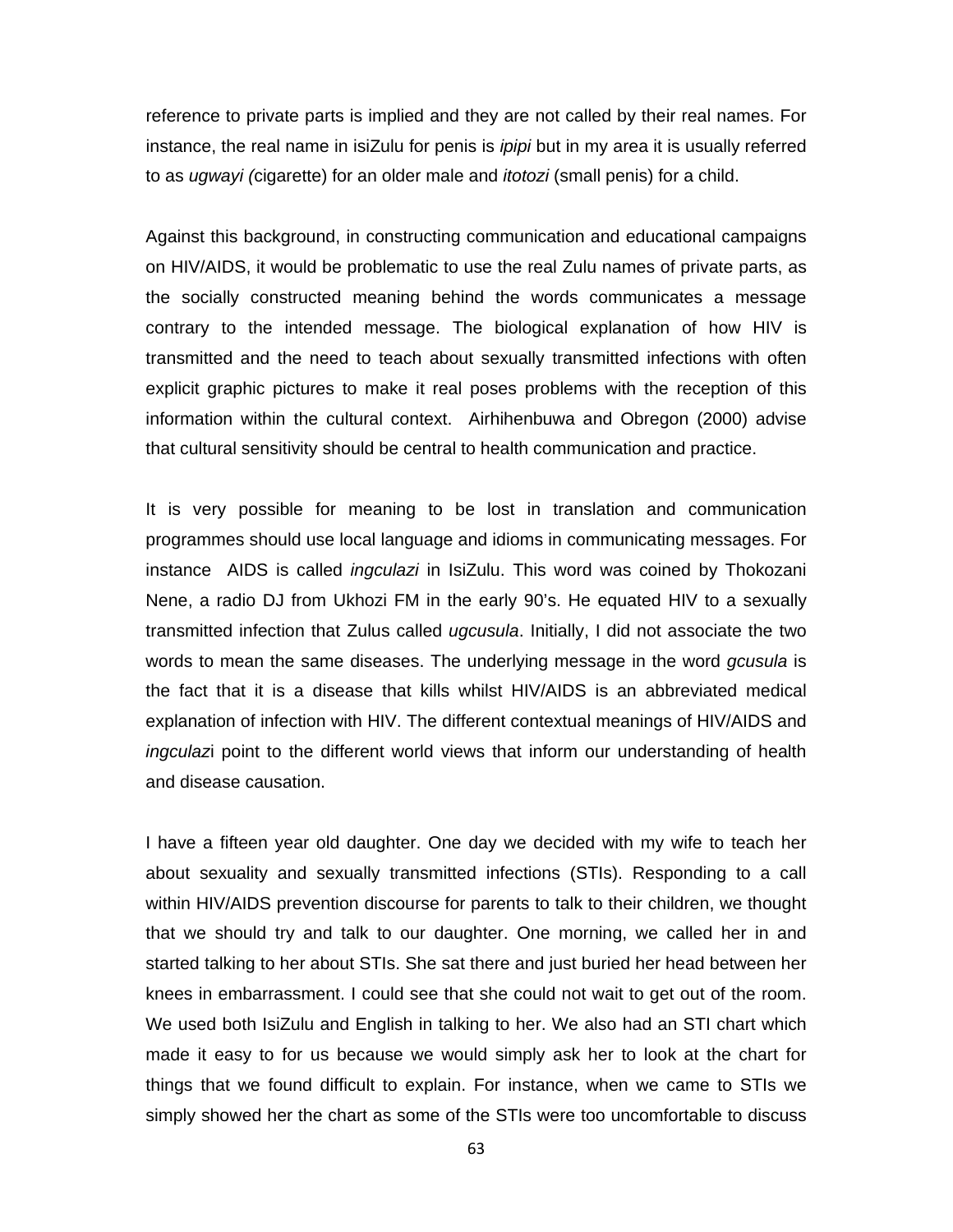with her. This experience was too contrived and not comfortable for both my daughter and us. When we asked her afterwards about the fact that we were discussing intimate matters of sexual health, she said: "I found the experience scary and traumatizing but I appreciate the educational aspect of it. Our teachers tell us about these things at school and I discuss these things with my friends all the time. But I appreciate the fact that my parents were talking to me about these matters because I trust what my parents are telling me whereas my friends sometimes lie".

In talking about sexuality to my daughter, discussion about physical anatomy was much easier when English language was used to refer to private parts. Zulu words for private parts and other words associated with these parts are usually difficult to say as saying these words is regarded a taboo. Language is an important tool that provides concepts and a framework of meaning. The cultural understanding of what stages of development mean in Zulu is different from the western understanding which usually refers to the technical biological changes as defined by body changes. Verganani and Frank, (1998) point out that sexuality education should be about morals and values. It includes feelings and emotions as well as caring and respect for one's body and those of others.

Against this understanding we can see that sexuality goes beyond the physical and includes the social, emotional and intellectual aspect of being a male and female. These aspects are based upon a cultural understanding obtained within a cultural group. The way that we socialize and express ourselves is informed by our cultural understanding of the world. When we spoke to our daughter, the discussion was mostly technical about what sexuality is. We missed an opportunity to explain what it means in our cultural context.<sup>32</sup>

In the Zulu cultural tradition for instance, a girl was not allowed to do chores and cook food when menstruating (Ngubane, 1977). This was because there were no

 $32$  When I was growing up it was improper for me to play with my father and I would have minimal interactions with him. (See further discussion of this point in Chapter six) It is worth noting that in my family I make an effort to develop an open relationship with my children where we are able to talk and play. In this instance, we were talking about sex and sexuality which is often difficult for parents to talk to their children about. I also found it very difficult and uncomfortable. Even though I used teaching aids that I borrowed from DramAidE to facilitate the discussion, it ended up too much of "telling".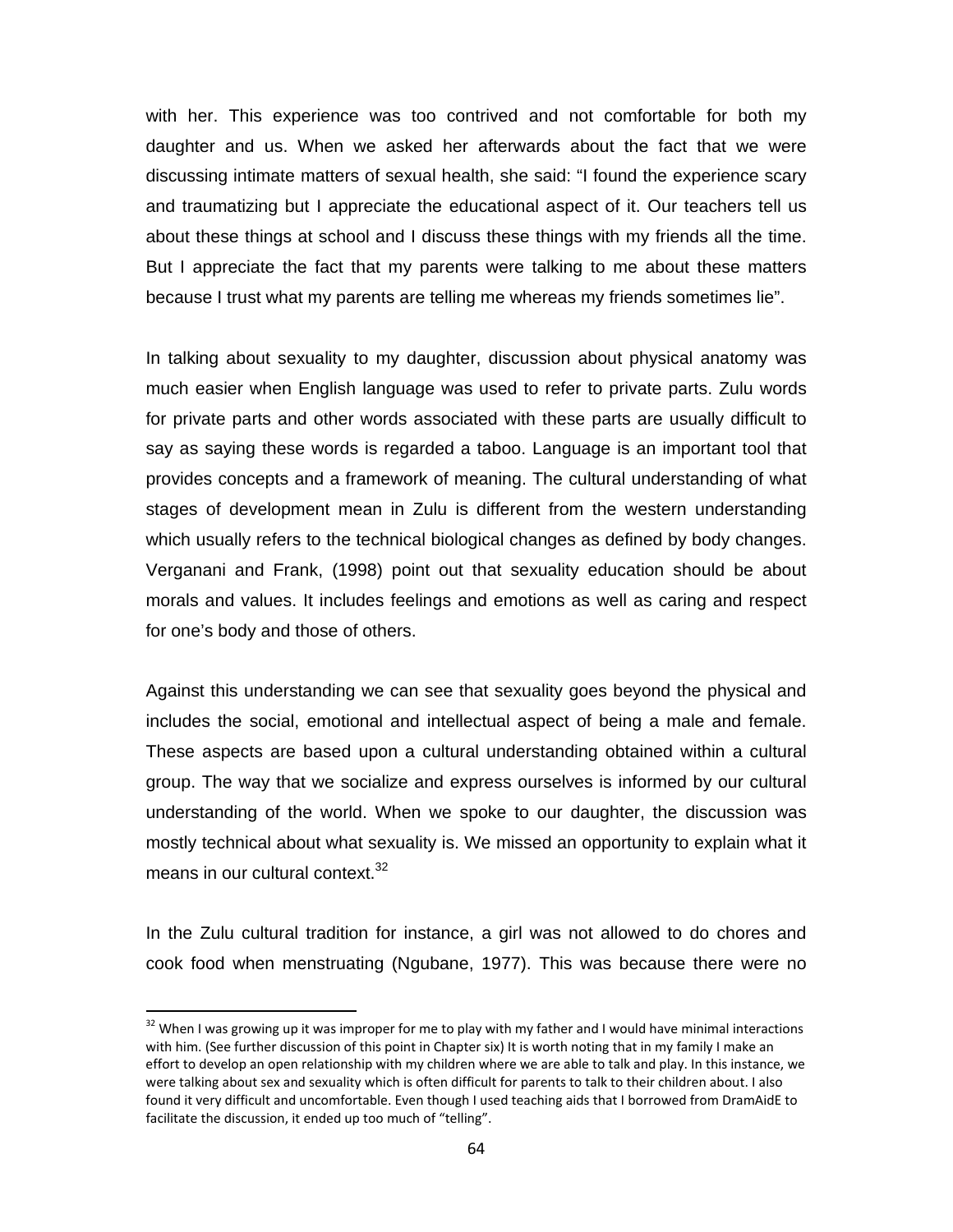sanitary pads and tampons to prevent spillage of blood. This is practical but people outside the culture have put a political spin to it. Some feminists view this as discrimination against women as they are seen as dirty and unclean during this period (Golub, 1983).

As noted in my narrative about my life at school in the previous chapter, it is important to note that the dimensions that some problems take on within societies cannot be explained or resolved completely through local customs, operating in isolation, and without beneficial infusions from other cultures. However, an understanding of the influence of culture on behaviour is significant in developing an appropriate communication approach to healthy life choices.

## **Reflecting on the context in which HIV took hold in South Africa and prevention strategies developed.**

In the modern world, it is not uncommon for young men to impregnate a woman and not take responsibility thereafter. The Zulu traditional rules of behaviour about sex and sexuality are challenged and often confused by different practices to a point that the parameters of 'appropriate' behaviour seem to be fading away. As traditional norms and cultural practice fade, they evolve as they integrate with other systems of making meaning of the world. The concept of culture is multidimensional (Cocks, 2006). Canclini (1995) suggests that culture is a dynamic process of transcultural exchange where the 'modern' fails to 'substitute' for the 'traditional resulting in critical and complex processes of 'intercultural hybridization'.

This is consistent with the global movement in modern democracies where communal values and the sense of community are threatened by the demands of living in a democratic state where there is more emphasis on individual liberties and human rights. George (2007) notes that South Africa has the difficult task of balancing cultural rights with other human rights because its constitution commits its citizens to both equality and the preservation of the customary values and traditional practices within the country.

For instance, the practice of virginity testing in KwaZulu-Natal is threatened by the new Children's Bill that outlaws virginity testing for girls below the age of consent (Vincent, 2009). The virginity testing debate as it has been engaged in South Africa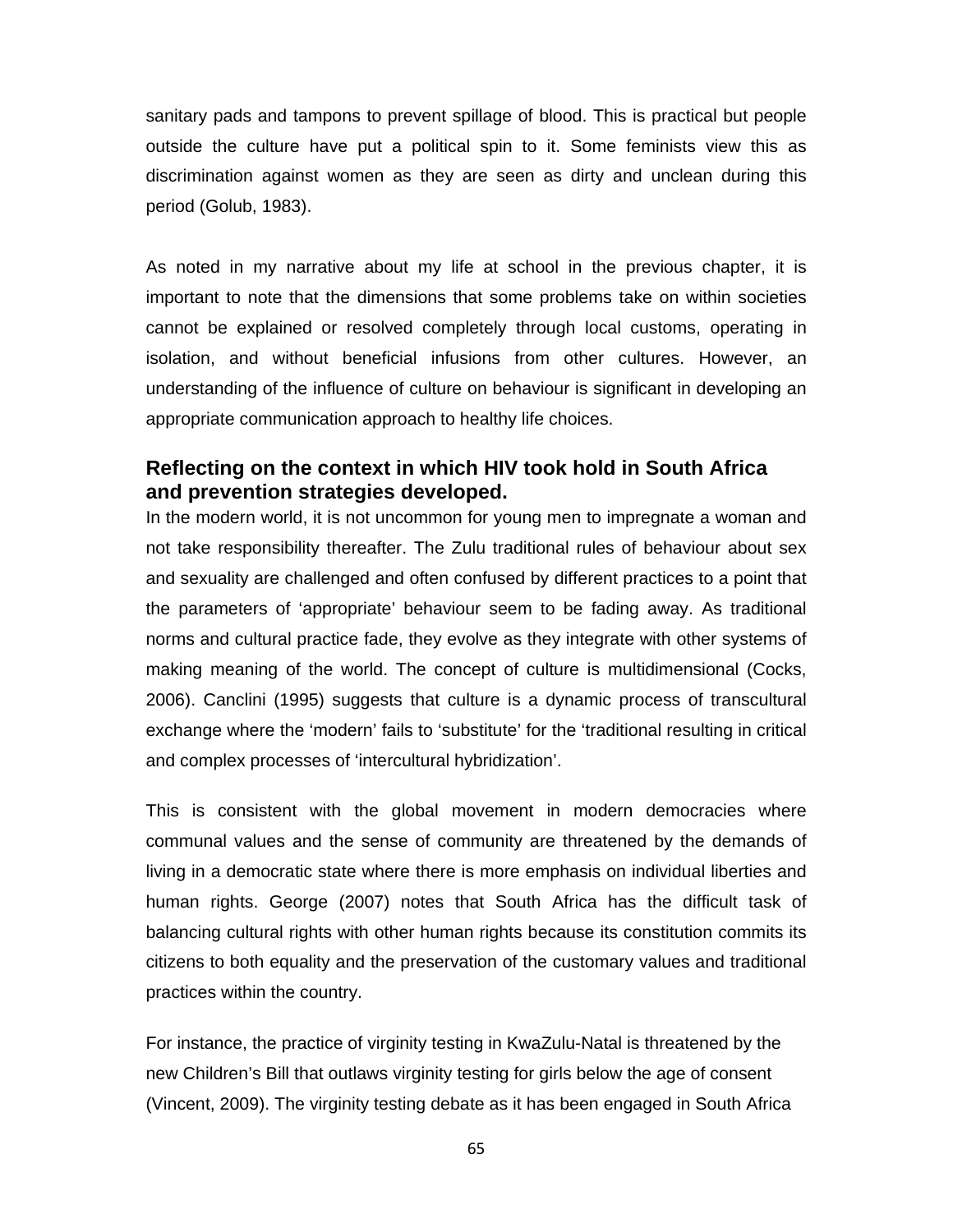exposes the persistent theoretical and practical tensions between human rights universalism and cultural relativism (George, 2007). The need to abide by the South African constitution which is a modern constitution premised on human rights and liberal values challenges indigenous communities especially in rural parts of South Africa to re-think their cultural practices and values.

In South Africa, the kinship system is challenged. We are increasingly seeing that people in townships are settled according to the housing allocation list which is largely based on 'first come first serve basis' and not on kinship or similar surnames $^{33}$ .

There exists a plethora of media influences through the digital media and the information highway is open to all. Modern means of communication have a wider reach and traditional cultures are not able to insulate their people and hold exclusive sway over them. Through the continued practice of cultural ceremonies and rites, people in the rural areas continue to conduct their lives against the background of their traditional cultures even though media is pervasive (Singhal and Rogers, 2003). Media brings with it influences from around the world and young people as consumers of these media products find themselves having to negotiate better ways of understanding the world and constantly interrogate their own attitudes towards these media influences. Whilst these media influences are more of proxies and generally reflective of the cultural contact that young people are exposed to, their influence should not be underestimated.

## **Respecting social structures and traditions.**

The question is to what extent can young people participating in the Act Alive project interrogate customs and traditions, or the 'rules' of their local culture, and bring about social change. It is also about the ability of these youth clubs to negotiate around the contextual mediators such as local culture, gender and socio-economic status in order to bring about behaviour change.

 $33$  One of the main negatives of communal African social system is the clustering of clans and tribes to the exclusion of others. In spite of the influences of township life similar surnames continue to be the pillar upon which people come together and fulfill the need for communal bonding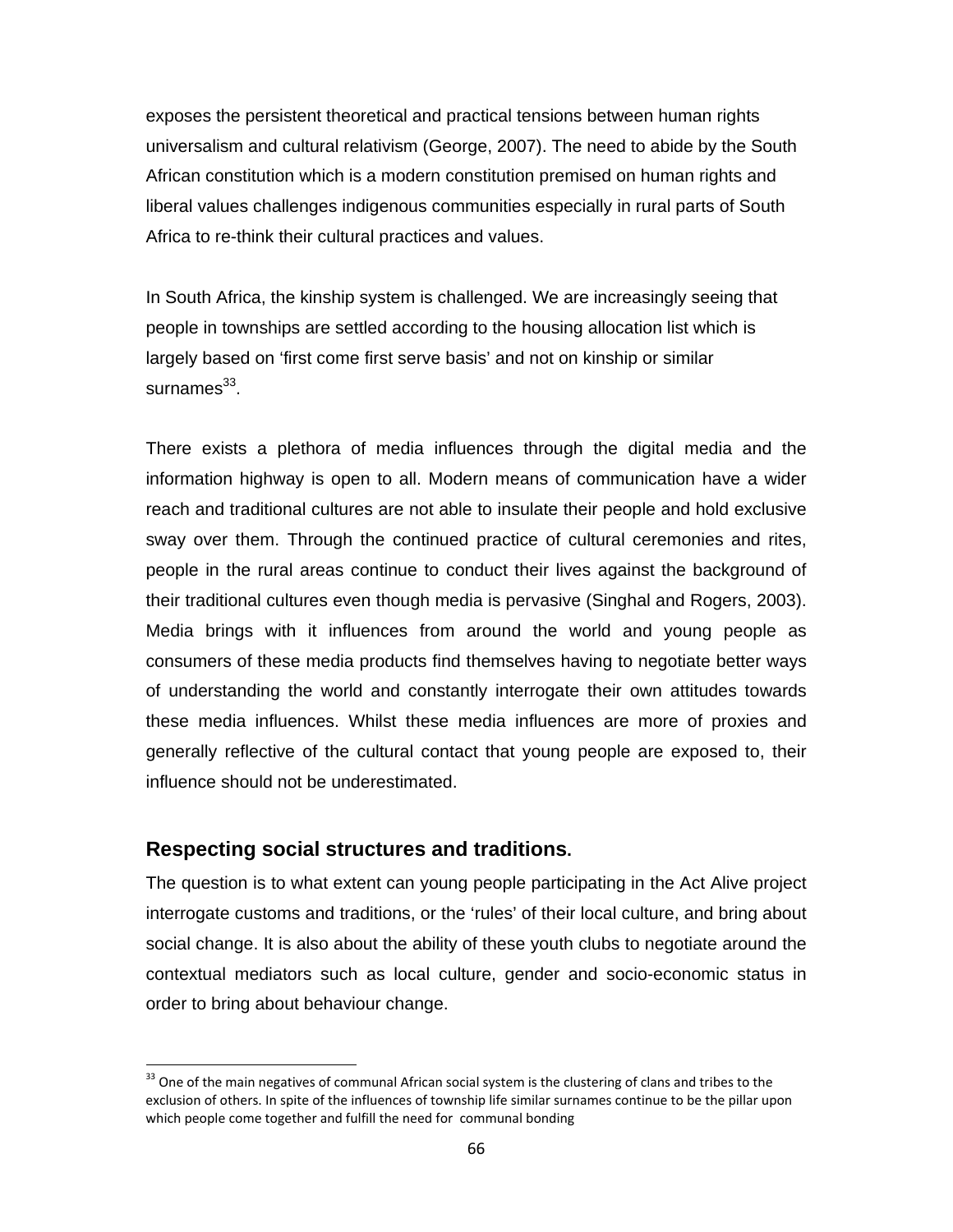Within the Zulu social system young girls were organized into groups in different localities. These girls were led by a mentor called *iqhikiza*. The role of *iqhikiza* was to monitor their sexual activities and guide them when they were ready to enter into relationships. According to this system, iqhikiza even had the authority to forbid certain relationships if she thought they were not appropriate. A girl was not allowed to enter into a relationship before *umemulo* was held for her.<sup>34</sup> She was also forbidden to enter into multiple sexual relationships. When a girl wanted to enter into a relationship with a young man, she would need permission from her mentor (*iqhikiza*).

The feminists have challenged this practice as they view it as another form of denying women their gender rights and opportunity to express and celebrate their sexuality freely (Morrell et al., 2009). It places the responsibility of sexual health on women and less so on men. This practice is also challenged by the changes in how society is organized. We are increasingly seeing many people moving to urban areas such as townships and squatter areas in search of better livelihoods. This and other factors make it difficult for this practice to be upheld. As a result, it has been eroded and cannot hold.

Public health communication programmes have recognized the value of guiding young girls and boys as they form concepts of themselves and form relationships with each other and their environment. Peer education has been proposed and promoted in a variety of settings as a strategy to guide and help with socialization of youth to adopt healthy lifestyles. Such programmes can benefit by examining aspects of the Zulu social system that are positive and incorporate them in their peer education programmes especially in rural South Africa. There are very few peer education programmes that incorporate mentorship which seems to have been a useful aspect of *iqhikiza* approach.

## **Promoting respect and human rights through peer educators.**

Peer education has been proposed and promoted in a variety of settings as a strategy to guide and help with socialization of youth to adopt healthy lifestyles (Campbell, 2004). Peer Education is a method that is used worldwide in HIV/AIDS

<sup>34</sup> See the discussion about *umemulo* in Chapter Three.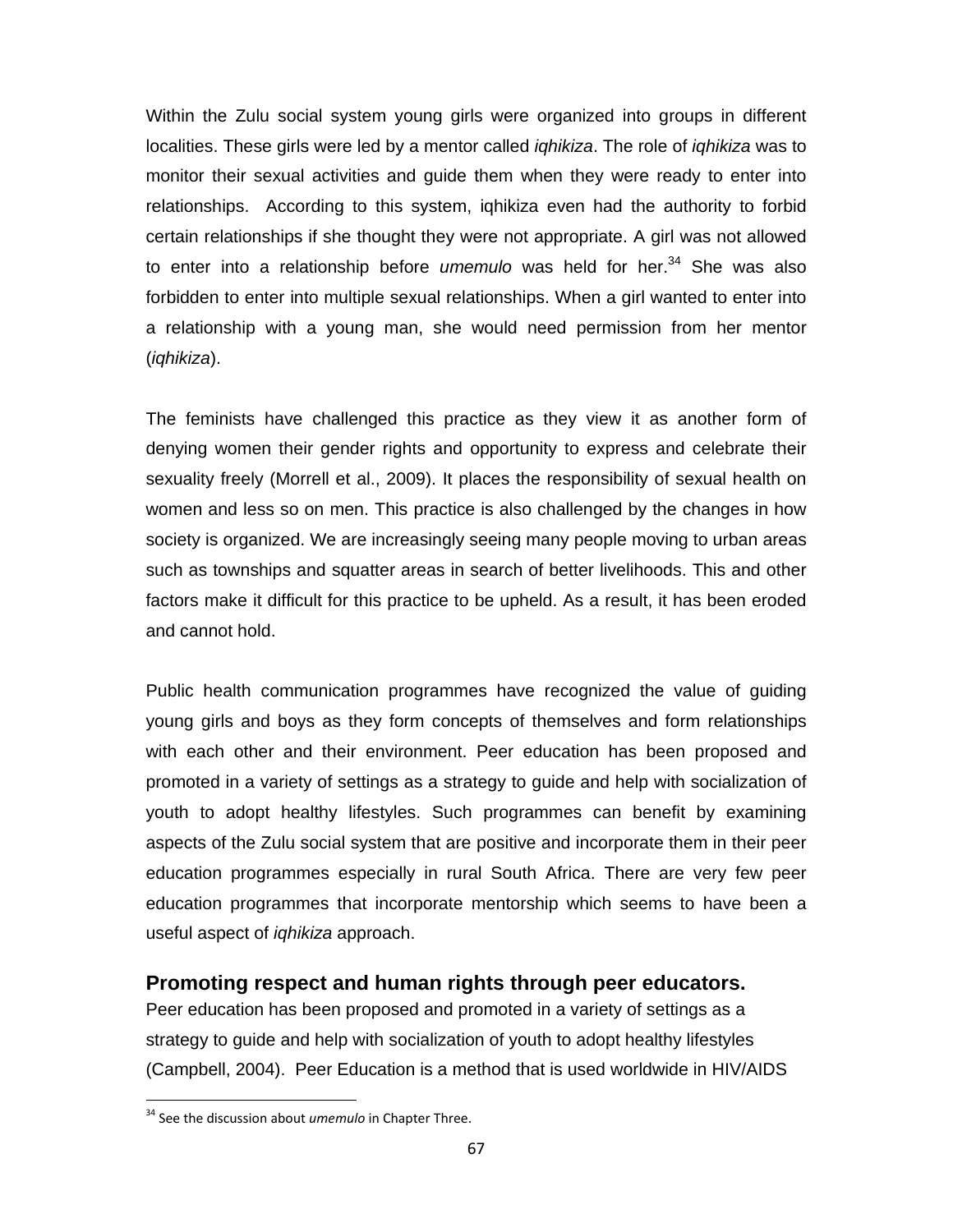prevention to encourage young people to promote healthy lifestyle practices amongst one another ( UNAIDS, 1999). Many HIV prevention programmes use peer education as a strategy to maximise impact of their programmes. Research shows that young people learn about sex mainly from their peers, older siblings and infrequently from their parents (Kelly and Parker, 2001). In this way they begin to influence each other negatively or positively. Through this approach messages are diffused through social networks in a way that is culturally acceptable within the subcultures that exist within the school setting.

Peer education is a communication approach that involves training and supporting members of a given group to effect change among members of the same group. It can also effect change at the group or societal level by modifying norms and stimulating collective action (Ogewu, 2009 and UN, 2006). The National Department of Health, South Africa has adopted a working definition of peer education which stipulates that peer education is a process whereby trained supervisors assist a group of suitable young people to: educate their peers in a structured manner; informally role-model healthy behaviour; recognise youth in need of additional help and refer them for assistance; and advocate for services and resources for themselves and their peers (Rutanang, 2002).

Peer education is one of the activities used by DramAidE as part of the Act Alive project to communicate messages about healthy lifestyles and promote the implementation of health promoting projects in their schools. Act Alive makes a distinction between peer education and peer counselling. Act Alive peer educators undertake activities to promote healthy life styles and do less of counselling. When presented with a problem on one on one situation, they do not intervene and provide counselling, instead they ask questions to clarify the problem and refer that individual to appropriate services.

It is important to select peer educators within the subcultures that are obtained within a particular context in order to ensure that the project appeals to all the sub groups within the school. Peer education facilitators often view peer educators as a homogenous group that should be able to work together, think alike and promote similar values. There is limited attention paid to the fact that there are sub cultures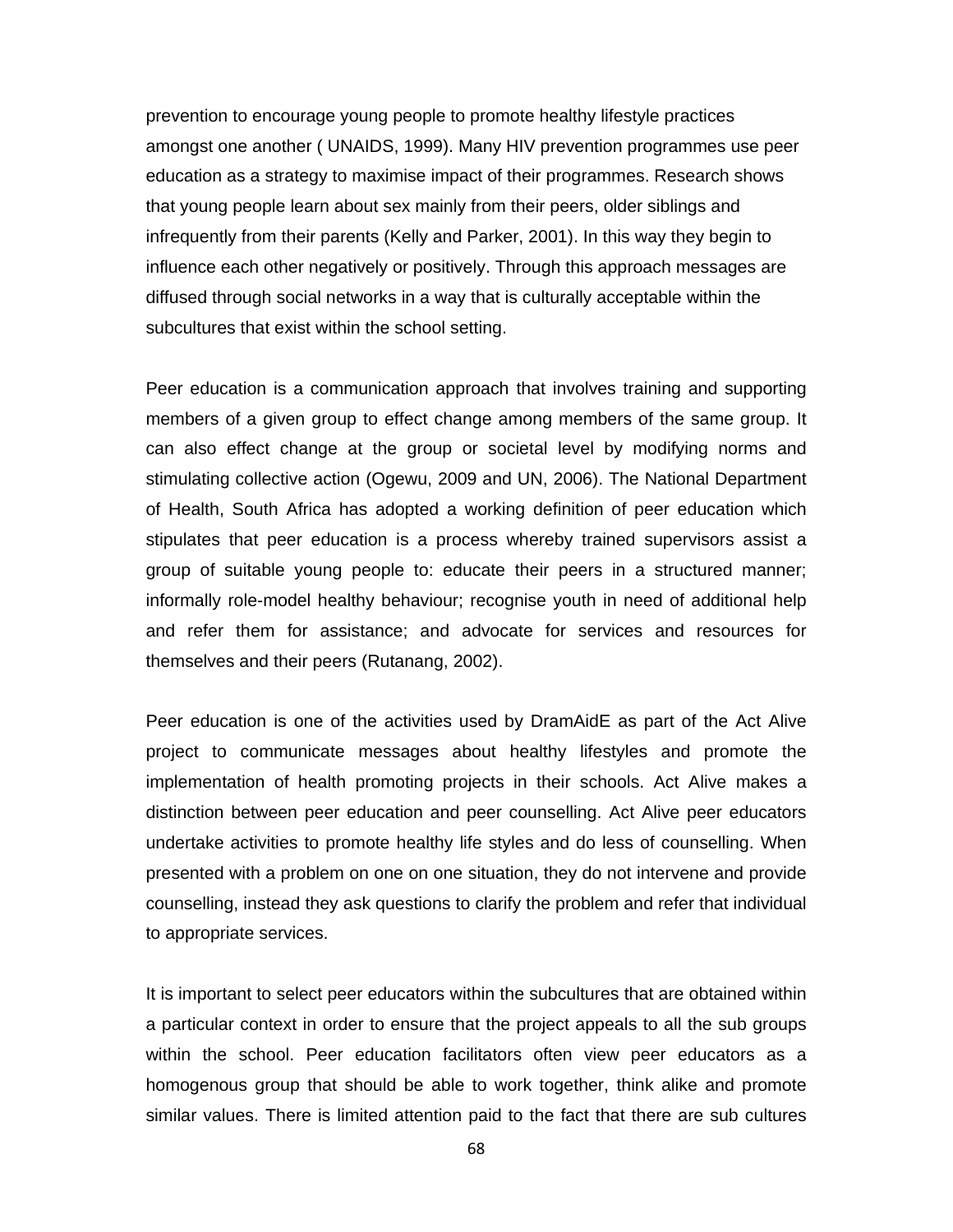that exist within these peer education groups and they are at times so divergent that they are hard to reconcile. Time and effort should be dedicated to promoting group cohesion and common values that determine the ability of the peer education groups to work together.

Research indicates that background similarities between the source and the recipient increase the persuasiveness of the message (Wolf et al., 2000). The similarities in age and stages of growth and the fact that they share similar life experiences make it possible for them to speak about sex amongst one another. Studies show that young people who believe their peers are practicing safe sex are more likely to be influenced to do the same. Young people who perceive their peer norms to support condom use are 2-3 times more likely to consistently use condoms than teens who don't think their peers use condoms (Stevens, 1997).

Peer education is a cost effective way of reaching young people relative to other interventions that require professional personnel. It seems evident that health communicators should exploit this fact and introduce peer-based programmes to promote sexual health.

A peer education approach is premised on the theory that a small group of people adopt an innovation and work out strategies to disseminate it and influence others to adopt it as well (Singhal and Rodgers, 2003). Peer education is premised on the understanding that a group of peers adopt an idea and work out strategies to promote it amongst their peers. DramAidE in its peer education programme works with peer leaders in schools to promote healthy lifestyles amongst fellow learners.

### **Role modeling and indentifying with peer leaders.**

Identification is the process through which an individual takes on a model's behaviour and/or personality patterns in some form (Singhal and Rogers, 1999:65). Studies relating to the impact of entertainment education explore the ways in which fictional characters may influence the behaviour of theatre or TV audiences (Singhal and Rogers, 1999). The concept of peer educators as role models both in their everyday life and in the roles they portray in fictional dramas is important. The expectation of peer educators to be role models has been questioned. There are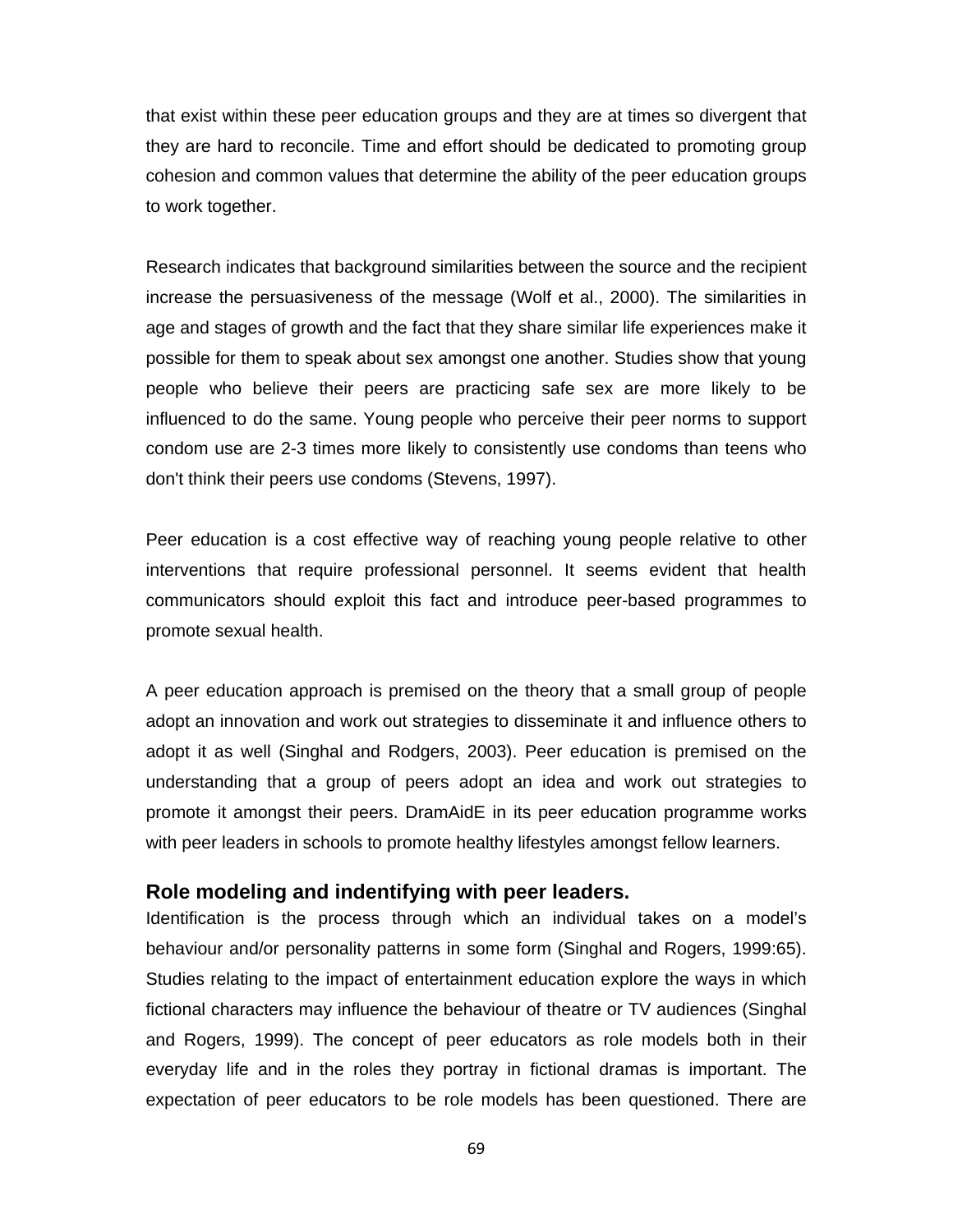those who feel that peer educators live amongst their peers. They are confronted by the same challenges as their peers and make mistakes in their personal lives. They are therefore seen as initiators of change and not necessarily as role models. Those that question role modelling for peer educators argue that this expectation is not realistic as it does not reflect the everyday struggles of interpreting and acting in the world that everybody is confronted with.

On the other hand, there is an expectation for peer educators to be exemplary. They are seen as knowledgeable about sexual health matters. They are also trained in life skills and should be able to predict the results of their actions. These life skills should enable them to negotiate themselves away from risky situations and avoid unwanted pregnancy, STIs and HIV/AIDS. This view is predicated on the assumption that peer educators cannot expect their fellow peers to adopt new behaviours if they fail to lead by example. This view further asserts that peer educators should be able to practice what they teach.

Campbell and MacPhail (2002) have argued that the identities of individuals should be understood against the background of ever shifting social identities within the ambit of social constructs from one setting to the other. Identities are constructed and re-constructed within a range of structural and symbolic constraints that often place limits on the extent to which people are able to construct images of themselves that adequately reflect their potentials and interests (Campbell C and MacPhail C, 2002). This impacts on the way youth form a concept of themselves. Both role-play and theatre, with their constructs of fictional worlds, provide space for these different identities to be played out with a focus on the consequences of different actions. This and other related theories will be examined in order to determine the usefulness of the Act Alive project with its focus on entertainment-education and the use of drama and theatre for change.

Social learning theories (Bandura, 1997) assert that societal norms and gender power relations infuse meaning into behaviour, enabling positive and negative changes. They further assert that effective prevention efforts should develop strategies that can enlist community mobilisation to support positive changes. These will include the theory for individual and social change and the social inoculation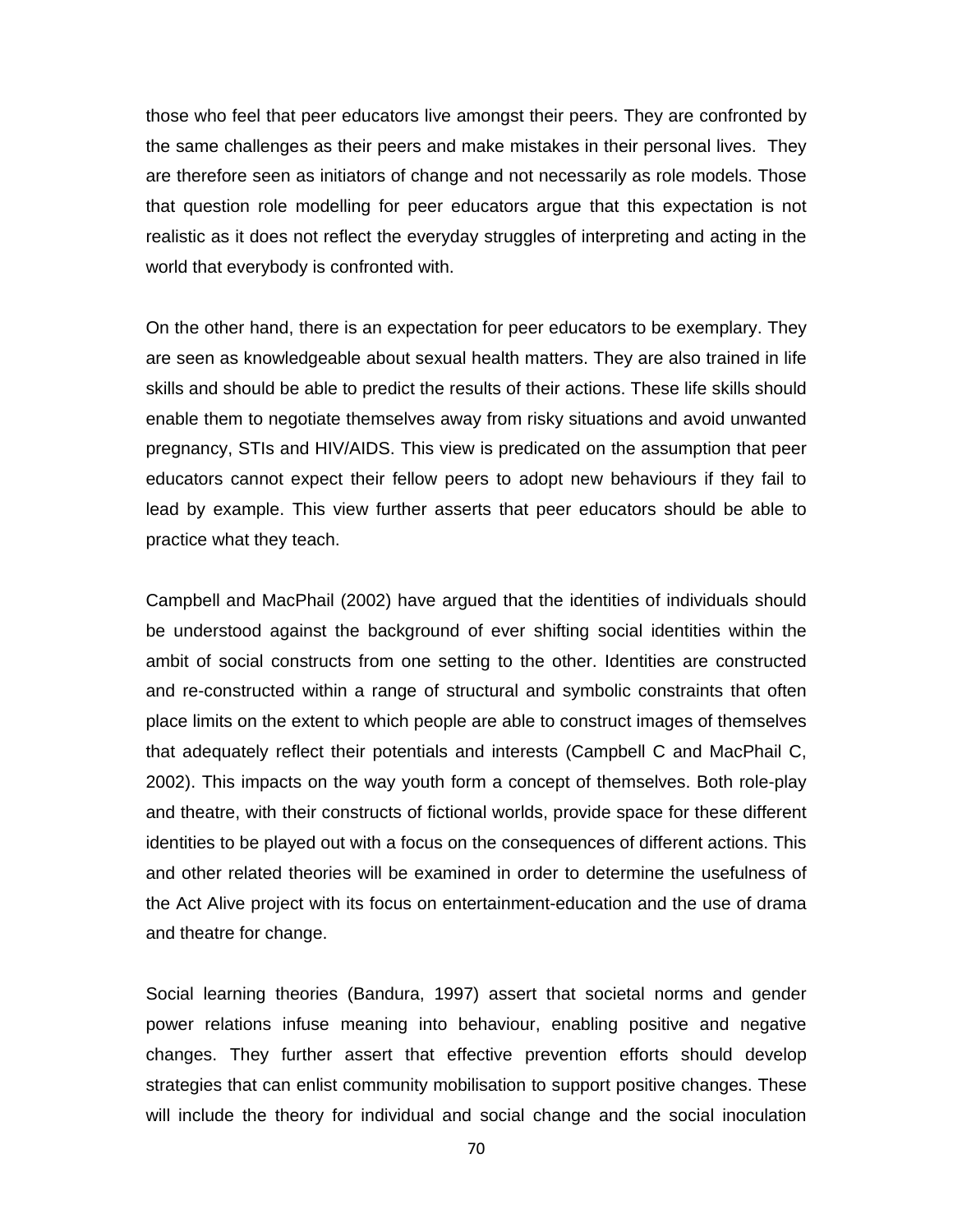theory. The theory of individual and social change suggests that change happens through dialogue that is aimed at building a critical perception of the social, cultural, political and economic forces that are oppressive and acting against them. The social inoculation theory, on the other hand, is informed by the perception that youth engage in behaviours including early sexual activity partly because of general societal influences (UNAIDS, 2001).

This research will examine the social and contextual theories of behaviour in relation to the educational drama approach adopted by Act Alive.

### **Cultural expressions through performance***.*

DramAidE, in its work, uses expressive arts as a vehicle to advocate for healthy life choices amongst its target group. The art forms include *scathamiya*, gumboot dance, folklore, praise poetry, forum theatre and games. The traditional forms of oral expressions such as praise poetry, folklore, *scathamiya* are part of the cultural heritage of the Zulus (Turner, 2005).

DramAidE works with the local community to adapt health messages in these art forms and include messages about health. They are encouraged to re-interpret messages and express them in local languages and media. The essential elements of these art forms are left unchanged. This enhances the delivery of messages because audiences identify with the cultural products used. Local performers find it easy to express their thoughts and feelings through popular arts which are part of their heritage.

On the other hand this may be viewed as sugar-coating messages to enhance their appeal. Messages are superimposed on an art form to suit external motives of the facilitators. There are instances where traditional dance forms have been used to promote responsible sexual behaviour. A closer look at these dance forms reveals that they are expressions of sexuality for young women. The underlying message when young women dance bare breasted, dressed in traditional clothing which is often revealing for girls is that they are ready for sex. The sexual appeal of these dances may contradict messages that are promoted. In this case, it is very likely that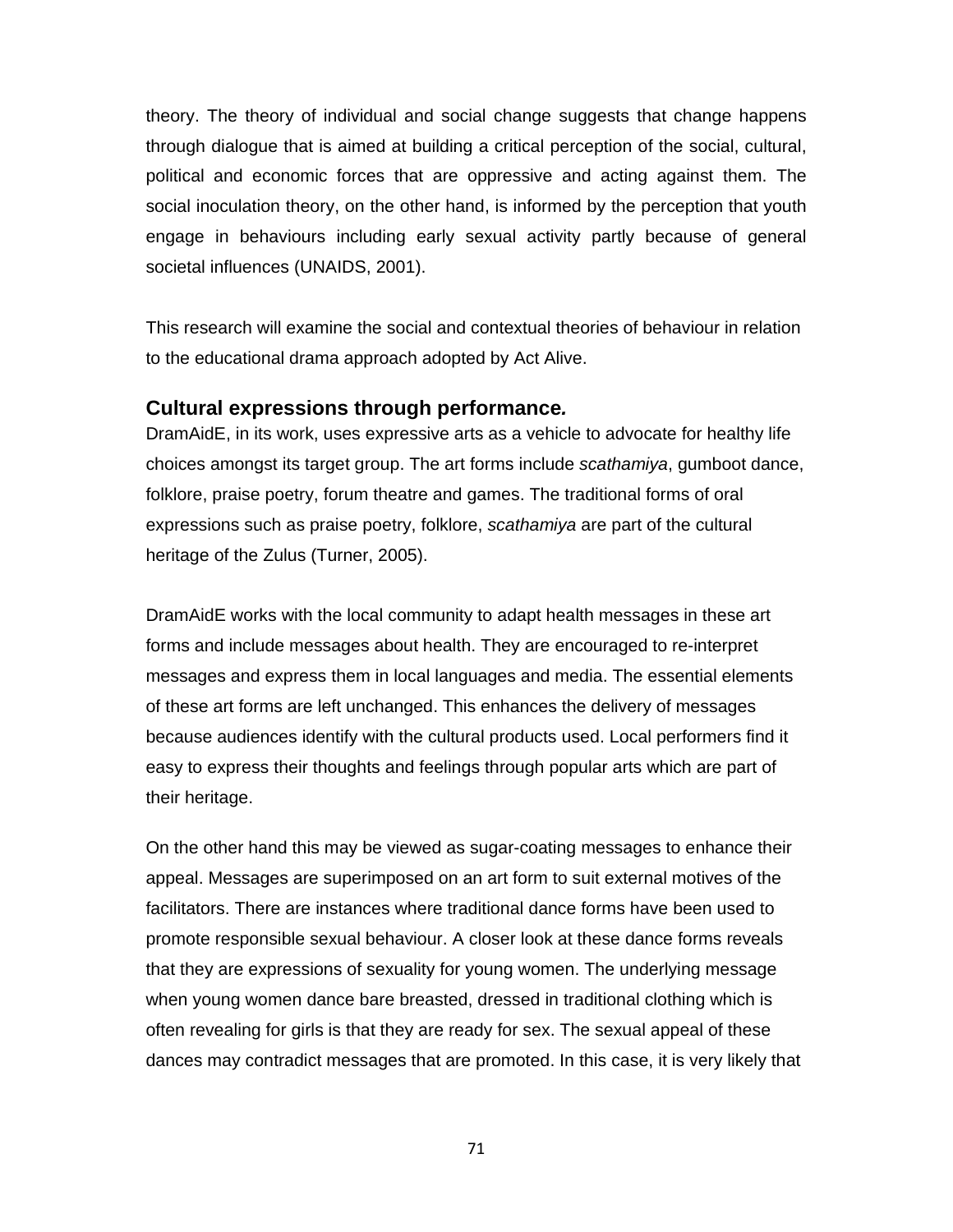messages can be misconstrued and lead to confusion. An unintended effect may be that celebration of sexuality may be viewed as the eroticisation of the practice.

In DramAidE we have observed instances where women have joined a group of men and danced a traditional male dance in male costumes. This could be viewed as an act of defying gender roles and an expression of an aspiration for an equal society. So, it is important for the facilitators to always consider the cultural context and occasions where these dances are performed before they are used for health promotion.

The key points raised in this chapter are:

- The value of adopting a cultural approach to HIV/AIDS communication which recognises the centrality of the cultural context in understanding disease and illness and what people do when they are sick can benefit HIV/AIDS prevention efforts. The core message here is that science and culture are not mutually exclusive and that culture can be a useful resource for HIV/AIDS communication.
- The interplay between human rights, gender and culture should not disadvantage women and increase their vulnerability to HIV infection. Culture should not be used as an excuse to perpetuate patriarchal practices and similarly human rights should not be used to contest useful cultural values such as respect and affinity to a community that helps to build a caring and peaceful society.
- Language should not be used as rhetoric to promote western thought about disease causation and prevention because this may lead to the rejection of such projects. Language should be used to tap into local indigenous knowledge whist introducing major ideas about how to prevent HIV/AIDS. Language should be used as a tool to facilitate authentic dialogue and not merely the transmission of messages.
- Peer education is a useful approach that has been used worldwide to facilitate public health communication and prevent infection with HIV. It was an integral part of the traditional Zulu social system. Young people talk to each other anyway. It is important to ensure that peer educators transmit correct information to one another about sexual reproductive health.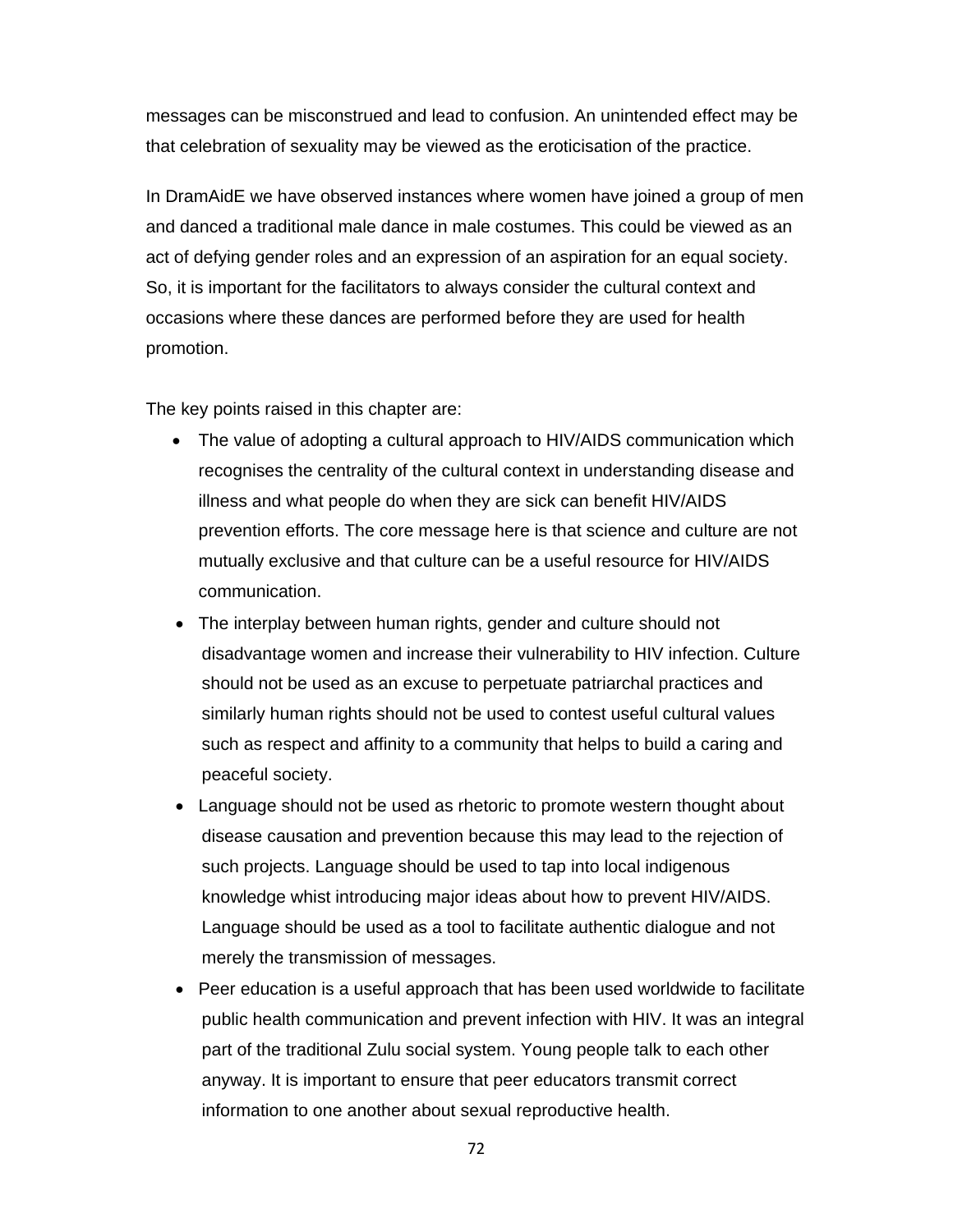• Peer education should be adapted to existing social structures and draw from the cultural heritage useful values such as respect and the sense of belonging to a community.

The next chapter illustrates the methodologies used by DramAidE when working in the field. I will provide a detailed description and critique of two workshops that are typical of the approach used in the Act Alive project when working with learners and teachers.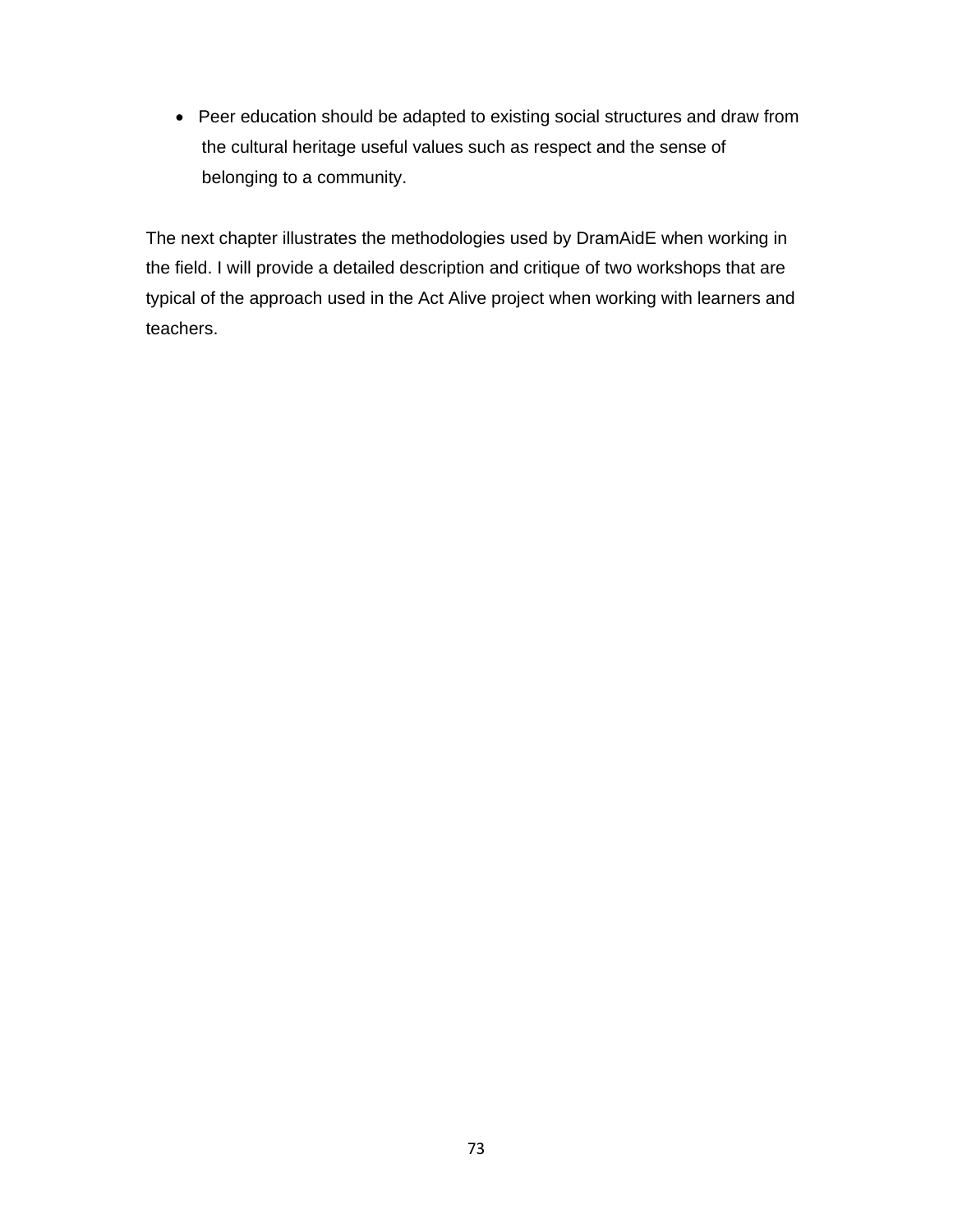# **Chapter Six: The Methodology**

*"Siyayihlahlela siyikhipha ngononina"* (Dissecting the octopus)*.* 

Like the octopus which is known for its problem solving skills, DramAidE is a project that uses a range of interactive methodologies to help its participants to solve real life problems. DramAidE uses a range of participatory tools of engagement to facilitate dialogue and learning for its participants. In this chapter, I will discuss the DramAidE methodology using forum theatre and a drama workshop as examples. These examples are used to reflect on the aspects of the DramAidE methodology that help its participants to question the status quo and initiate steps towards their development.

### **Workshop process**

The DramAidE methodology used in the Act Alive project is informed by Paulo Freire's principles of dialogue, interaction, problem-posing, reflection and conscientization (Singhal et al., 2004). Freire's theory of conscientization suggests that people need to be critical and conscious of the world rather than arrested by the circumstances of their lives (Freire, 1970). Conscientization or developing a critical consciousness involves fostering recognition and understanding of the way in which political and social conditions have resulted in situations of disadvantage. Acquiring a critical consciousness opens up possibilities and opportunities for change. The Act Alive approach is about questioning a situation with a view to taking action. In this way people stop being apathetic and fatalistic. Instead, they seek to become initiators of change.

Informed by Paulo Freire's methodology of problem posing, DramAidE has developed a five step method for deepening discussion. A key element for using this approach is trust. The facilitator generates an atmosphere of trust by making a contract with the participants in the workshop. Everyone enters into an agreement that binds them to certain codes of conduct or rules. There are a number of games and bonding exercises that involve some risk taking and help to build trust in the members of the group and strengthen their ability to openly express their thoughts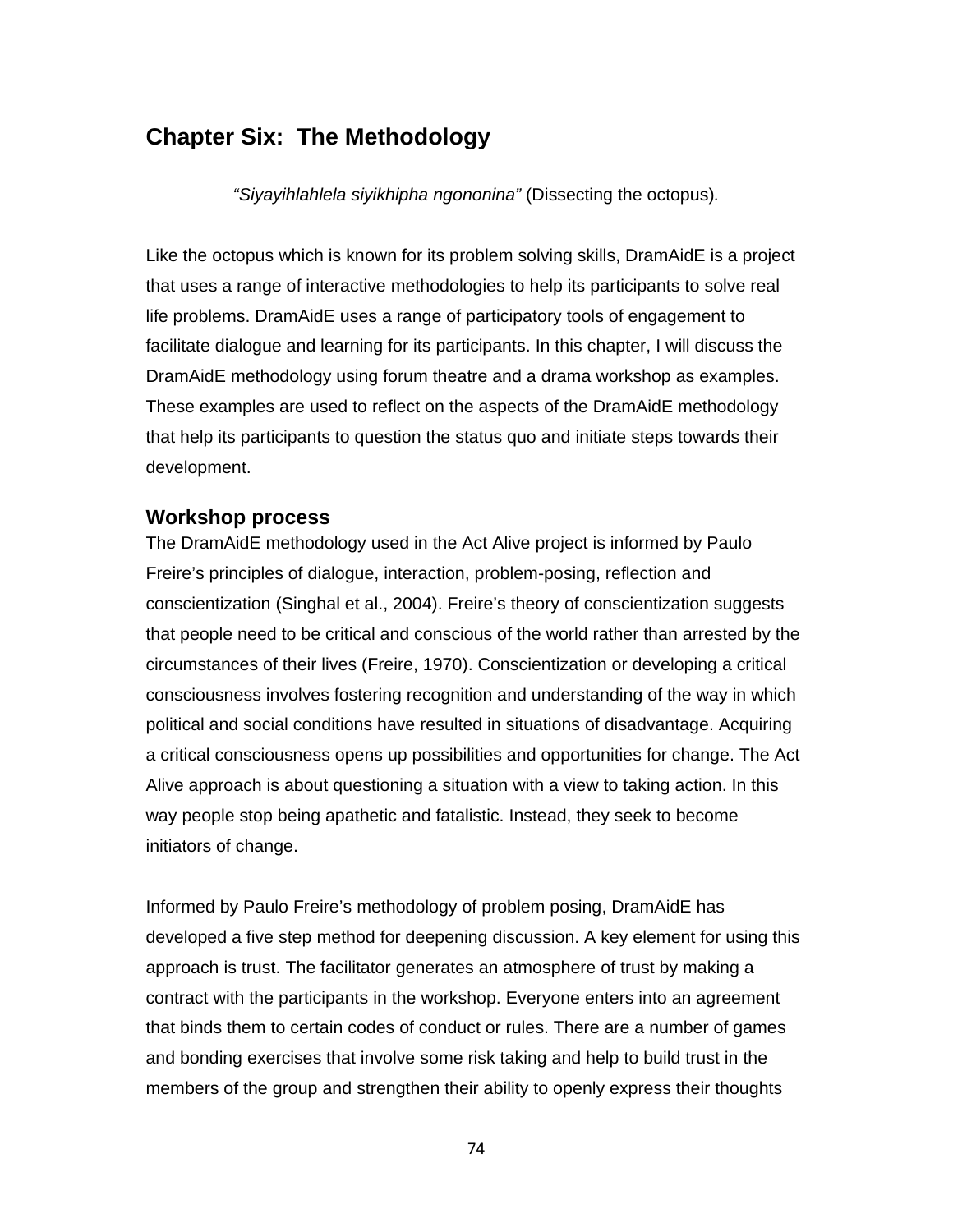and feelings. The key point about trust is that it alters power relations. The shift is towards openness and democratic practice. A productive and creative environment built on trust does not mean there will necessarily always be agreement. On the contrary, in a trusting environment the participants acknowledge the need for debate, and generosity in acknowledging different points of view.

The workshop space is used as a platform for sharing of information and for learning to occur. The facilitator takes the participants through a journey of discovery and sensitively guides them towards liberating learning and innovation.

### **EXAMPLE 1**

#### **Man and the woman on the road of life.**

The following is an example of a DramAidE workshop that I facilitated as part of the Act Alive project. This workshop is based on the work of Paulo Freire who although not a theatre practitioner himself, influenced the development of a theatre practice called Theatre of the Oppressed by Augusto Boal. In 'Theatre of the Oppressed', Augusto Boal develops a series of theatre games and role plays aimed at challenging the conditioning and mental shackles that prevent people from taking action in matters relating to their personal lives (Boal, 1985). One of the key features of Boal's work is image theatre. Image theatre uses the human body as a tool to represent feelings, ideas, aspirations and relationships. The body is used as a site for learning and investigating new possibilities*.* Through sculpting others or using our own body to demonstrate a body position, an action reflective cycle is enacted whereby impression of a situation or oppression is analysed, and causes of it fully explored with an aim of working through difficult problems and finding solutions (Paterson, 1995)*.* Through this process participants not only adapt their environment, they also transform it. The marginalised find new ways of expressing their inner most feelings and aspirations (giving voice). An enabling and affirming environment is created wherein the oppressed can tell their stories, present issues and address real problems (McCarthy and Galvao, 2002).The main objective of his work is to empower people to fight political oppression. In the Act Alive project these games and ideas have been adapted for use in situations relating to health and healthy life choices with the aim of achieving individual and social change.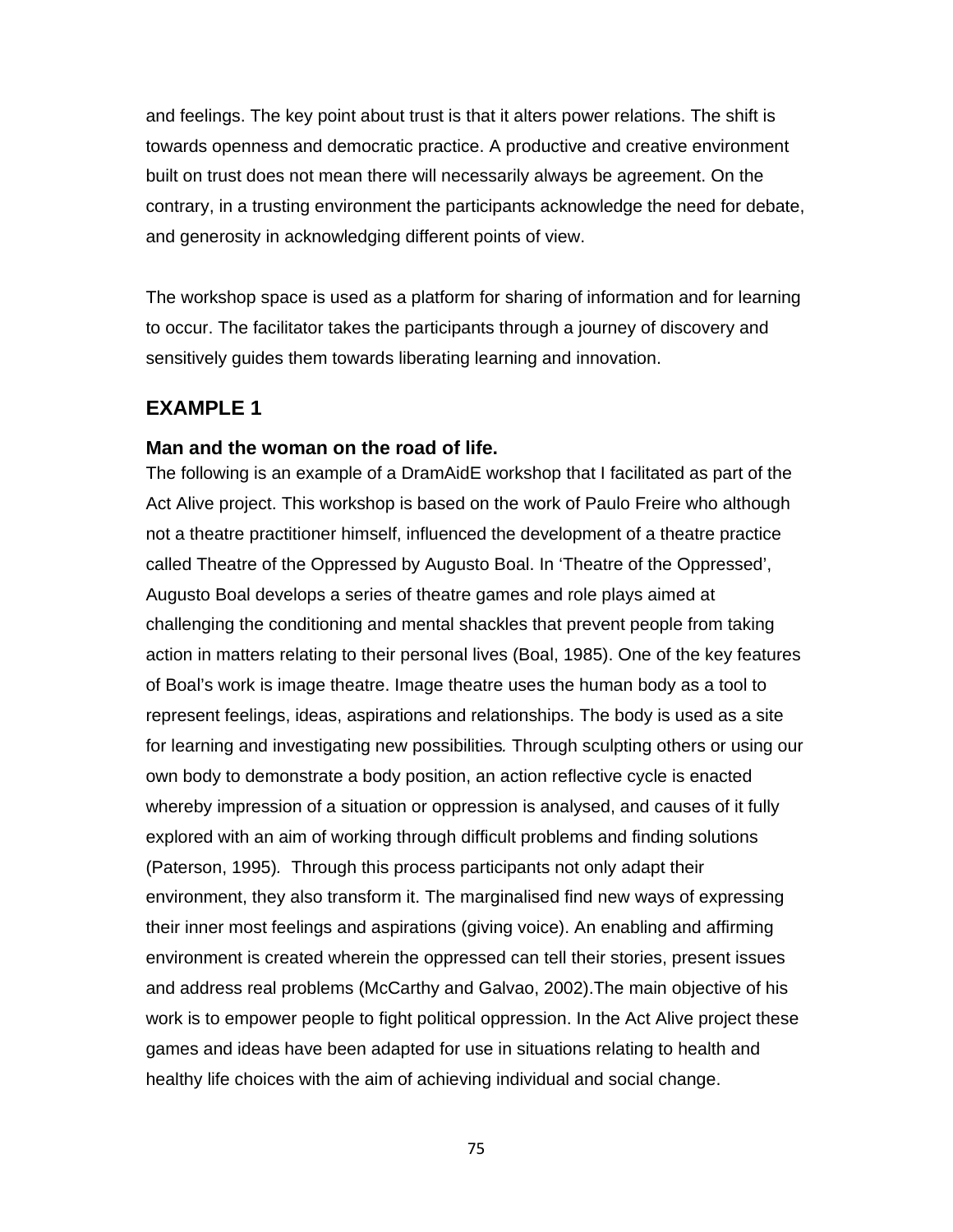Using the five step method of deepening discussion, the participants were taken through a process of learning using the Freirian method of problem posing to create critical consciousness. I asked two volunteers to come in front. Using props which were an umbrella, stick, big bag, a doll and a hand bag, and costumes which were a doek, hat, pinafore, and baby blanket, I asked the participants to create a frozen picture of a man and woman on the road of life. I helped them to create the picture and directed its formation. The picture was of a man standing in front of his wife wearing a hat and carrying a stick in his hand. He stood confidently and looked straight ahead. The wife stood behind the man. She was wearing a headscarf and her long pinafore that covers her legs. She was carrying a huge bag and balancing it on her head and a baby on her back. With her right hand she was shielding the sun with an umbrella. She also had a small handbag on her hand and pressed tightly under her armpit was a big towel that she used to wipe sweat from her face from time to time.

### **Describing the picture (Step 1)**

Facilitator: What do you see?

(*This is an important question that helps to establish the common premise from which the workshop proceeds. The image is a representation of a phenomenon that may be real in the minds of the participants and they may have different representations of the actual image on stage*)

Participant 1: I see a tall and well built Zulu rural man that is very proud and aggressive.

Participant 2: I see a rural uneducated married woman that is very submissive and burdened yet very respectable.

The workshop agrees that this is an image of a man and woman on the road of life.

Facilitator: Let us speak about what their baggage may symbolise Participant 3: The baggage that the woman is carrying symbolizes all the household chores that she does whilst he sits and does not help.

Participant 4: For me, it represents oppression by the patriarchal nature of their relationship whereby she should submit and serve her husband. Lack of equality in their relationship creates an imbalance that leads to exploitation. I say shame to her husband. This picture is a reflection of the status of women in society.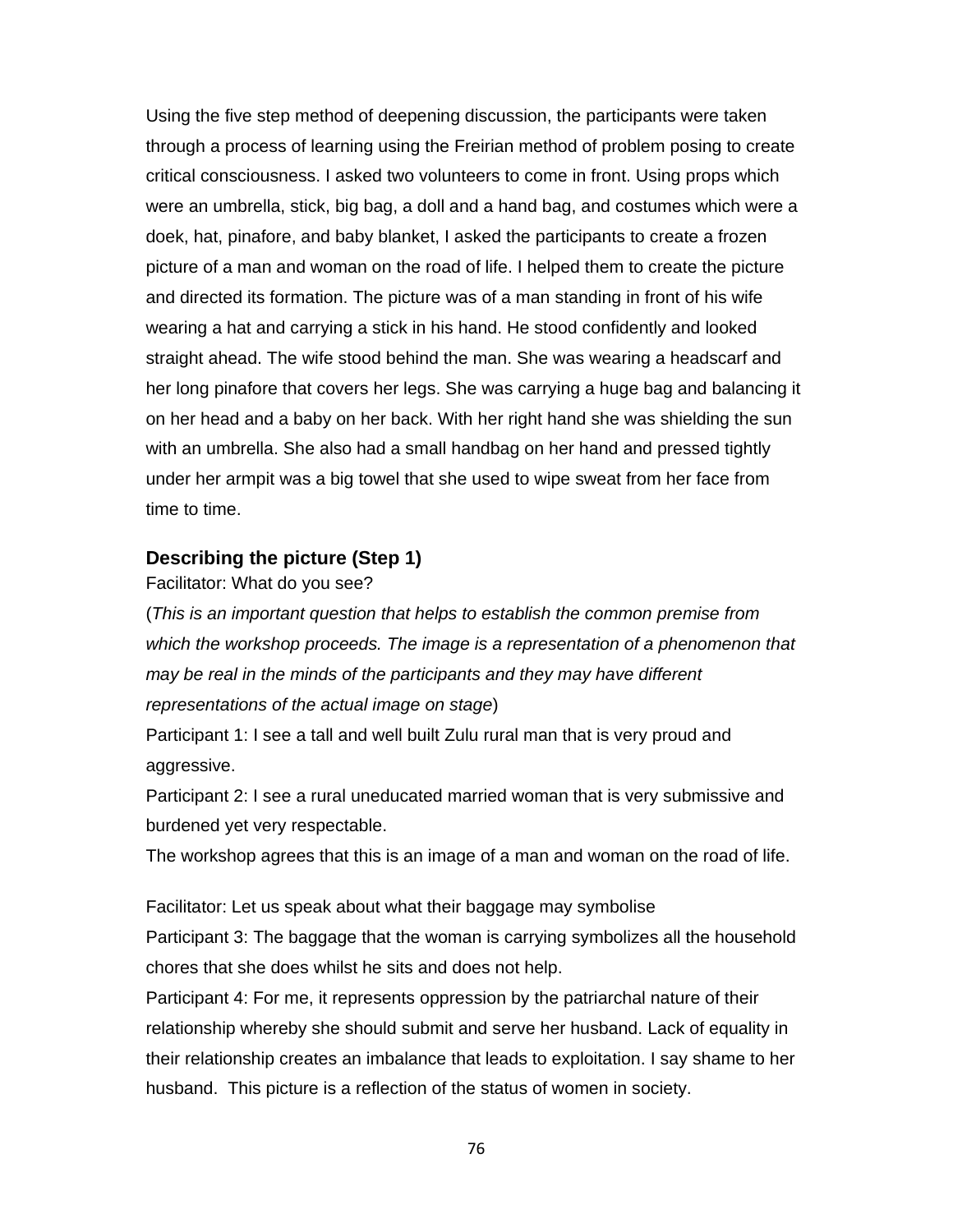Facilitator: What about the man?

Participant 8: The man is carrying a stick which represents protection and this is the expectation that man should protect their families from intruders. This is a symbol of power and control.

Facilitator: What about the baby. What does the baby symbolise? Participant 10: This child is an outcome of their relationship. It symbolizes love between them.

Participant 11: On the other hand this child may be viewed as a burden to this relationship. For instance, they may be pre- occupied with raising the child and end up neglecting their relationship. Raising a child is an undertaking that requires the co operation of this couple. So this child may end up being a test of their ability to raise this child and maintain a healthy family.

## **Relating it to real life** *(step2)*

Facilitator: Have you ever seen this man and woman in real life? (*This question challenges the participants to relate the image to what is obtained in their context).* 

Participant 9: I see this picture every day. There is a lot that I can identify with in this picture. It reminds me of my father. He does not do any of the house chores. My mother does everything. She cleans the house, cooks and does the washing for the whole family. My father on the other hand goes to work and when he comes back, he just sits there and watches television whilst he is waiting for my mother to give him food.

Facilitator: Is there anything wrong with that. I suppose your father is tired after a long day at work and deserves a rest.

Participant 9: Yes but he could be more supportive. He could smile and talk to my mother affectionately. He is always frowning and wants us to be quiet around him and well behaved. He is boring. My mother too does not bother him. She just leaves him alone.

Participant 13: It has been hard for me to comment all along because I do not know my father that well. He works in the mines and is away a lot. He comes back just before Christmas and leaves just after the New Years Eve. When he is around on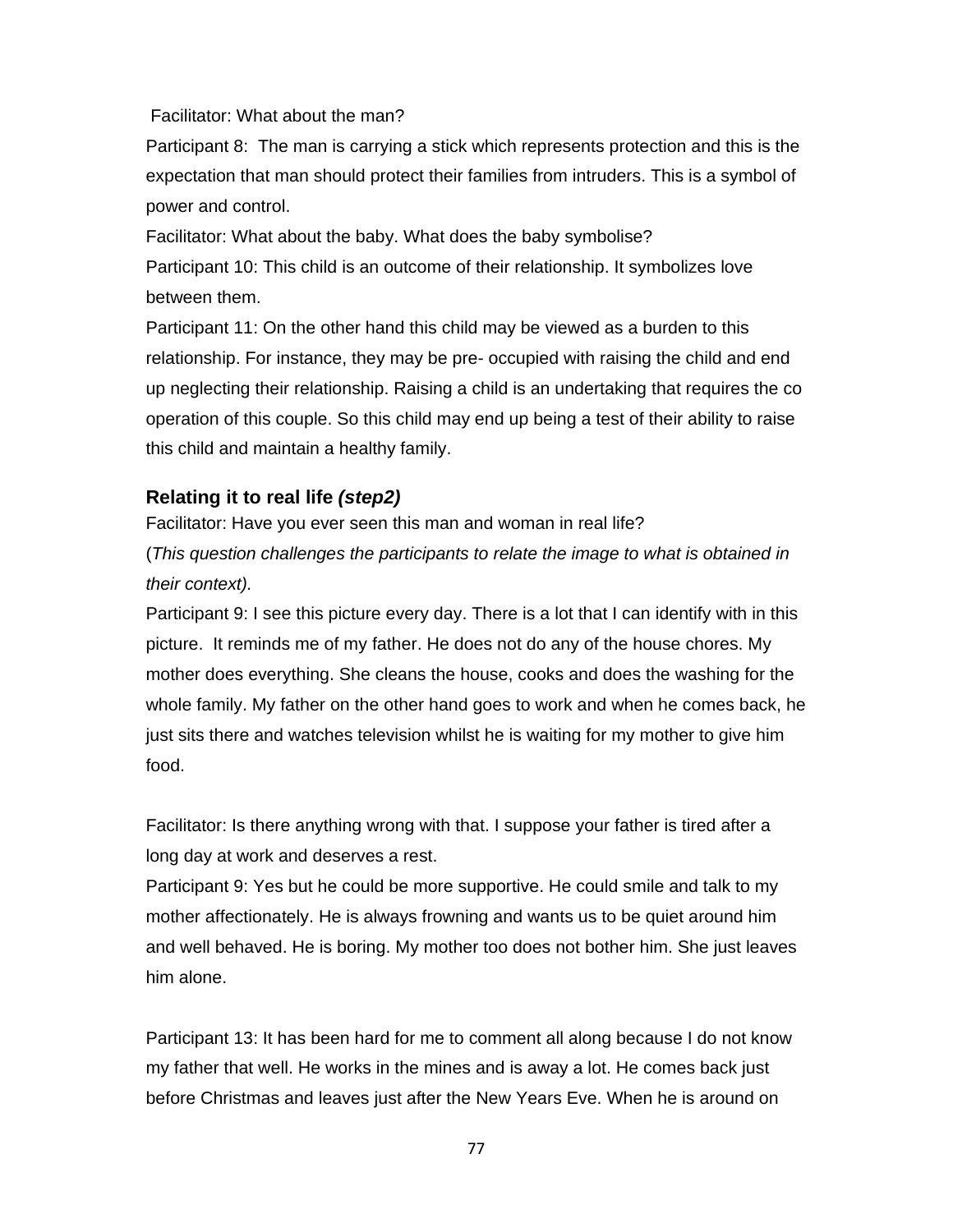odd occasions, he is very supportive to my mother. I wonder though what it would be like if we were living with him every day.

Participant 8: My father died when I was still very young. I do not remember my father. My mother always tells me that he was very strict. (*She pauses and starts stammering a bit. This is an emotional issue to her)*. My picture does not include my father. I am used to my mother doing everything for us. I am helping her in whatever way I can but I know that I cannot replace my father. I also wish I had a father sometimes that I can look up to. I do not like it when other learners in the school call me an orphan.

### **Understanding root causes (step 3)**

Facilitator: What do you think are the root causes of this? (*Understanding the root causes of the problem helps the participants to look beyond the manifestation of the issue. This ensures that the solutions that are suggested in the following step address the causes of the problem and not the symptoms*.) Participant 5: There is no love in this relationship. If they loved each other, they would at least look at each other with affection and they would care for each other. Facilitator: But he is carrying a stick and walking in front to protect her and the baby against danger such as snakes. Surely he is doing this because he does not want anything to happen to his family.

Participant 6: But we live in the modern world where the traditional ways of doing things and acting have changed. We now use cars and many paths have turned into highways for us to connect to each other and travel further in search of our true identities. There is enough space for them to walk side by side. Participant 15: I can see your point (*referring to participants 6*). However, we should not lose sight of the fact that there are still many more people that still regard the man as the head of the family and still seek permission from their husbands to implement major decisions at home. I have often heard my mother saying that she cannot agree to our requests until our father has given her a go ahead. Facilitator: What about the woman. How do you think her community expects her to behave?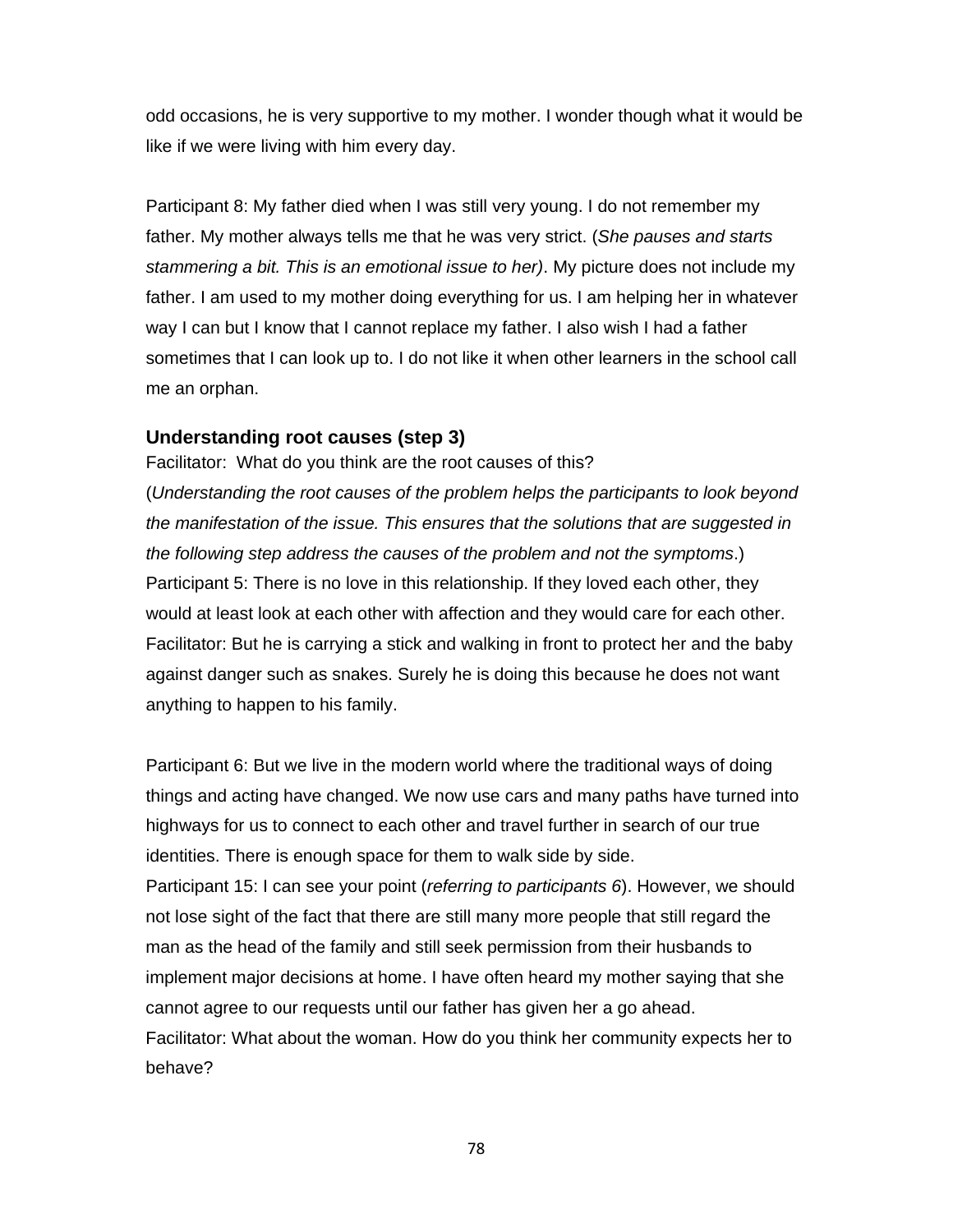Participant 7: Even though she is carrying a lot, she does not seem to be complaining. I think that she understands that it is the responsibility of women to look after children especially when they are this young and need to be breastfed. In any case men do not have breasts.

The expectation of society for women to fulfill their perceived gender roles based on the patriarchal understanding of the world makes it difficult for women to redefine their roles and responsibilities. Women bear the brunt of HIV infection by caring for those that are sick. They are also expected to look after children and keep families together in the face of extreme hardships.

We see from workshops such as this that the internalized image of self that is subservient and lacks agency to rise against oppression is problematic. Oppression is extremely dangerous when it is deeply ingrained in the psyche of the oppressed because it stops to be a problem. In such instances, the oppressed is a problem to her. Advocating for liberation under such circumstances is fraught with resistance from the very same people that are oppressed because the path to their liberation starts with questioning the very tenets that define the present image of themselves and their roles.

Facilitator: Why do you think this father behaves in this way? Participant 12: My father is very approachable. We play with him and are free to be ourselves around him. I see though that other members of the community think that he is soft and tease him as though he is less of a man.

Facilitator: There is a difference between fathering and fatherhood. The socioeconomic expectations for men to provide labour and often having to leave their homes and migrate to areas of work have left men wanting in their roles of fatherhood. My father is working as a teacher. Ever since I have known him, he leaves home on Sunday and comes back on Fridays every week. Fathers such as my father miss out on the opportunity to bond with their children and contribute to their socialization. The absence of my father due to migrant labour robbed my mother of his support in raising us. When I was young, my mother would often say that she would report me to my father if I did not behave.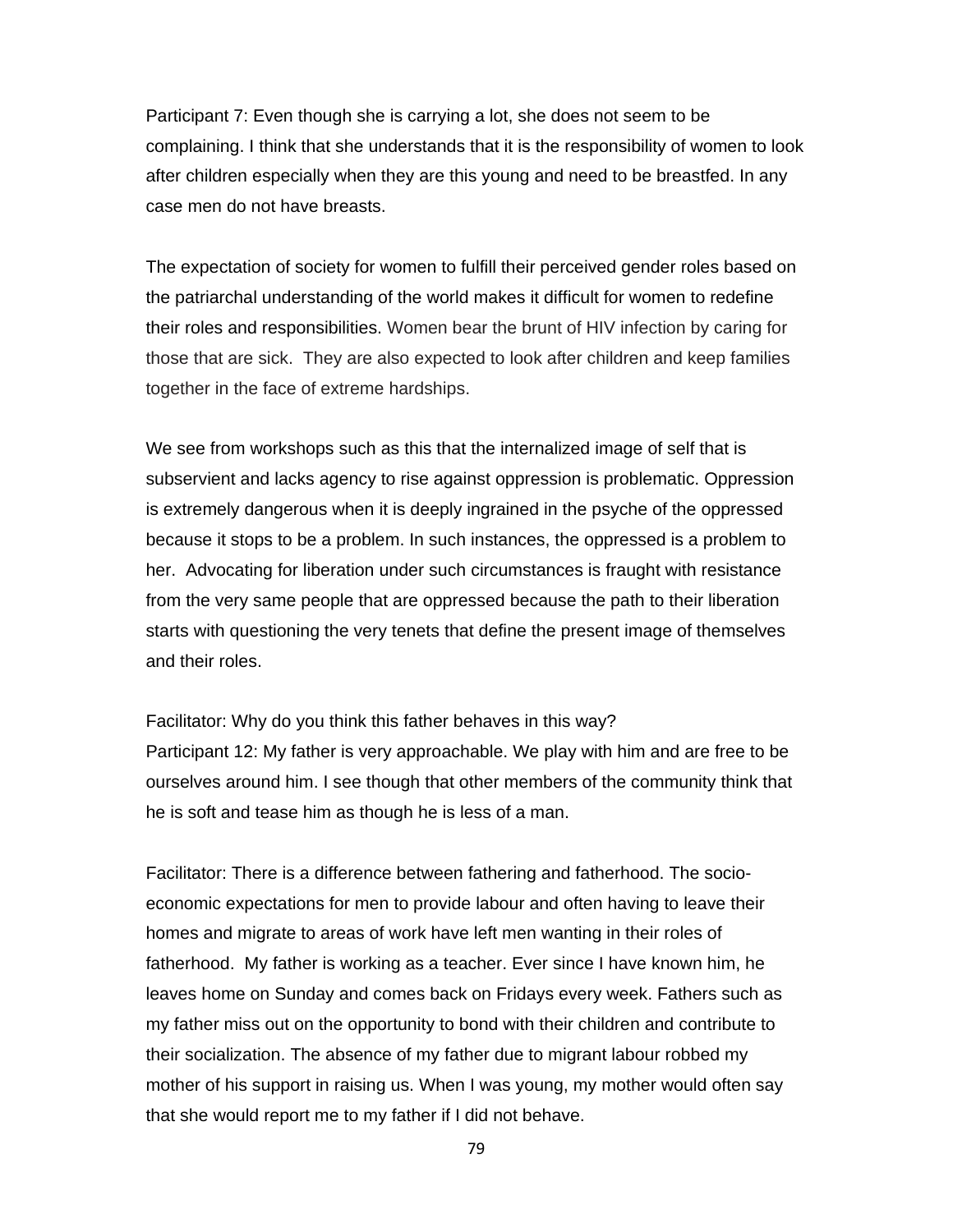In my community, the father represents strict family control and an expression of authority and discipline. He is not expected to play with his children and show his affection to his wife in public. $35$  Acts of affection, if they happen at all, are reserved for the bedroom. I have seen how approachable some fathers are when they are drunk and let their guard down. This cultural expectation prevents fathers from playing with their children, holding hands with their wives and taking direct interest in the day to day needs of their children. It is not surprising that this man in the image that we created does not seem to be showing affection to his wife by walking side by side and helping with the child.

The recent comments suggest that this image of a man is socially constructed and the concept of masculinity is socially defined. In traditional societies such as the one where this man and woman come from, a man (real man) is defined by his sense of bravery, fearlessness and his ability to have multiple sexual partners. In this way of thinking, it becomes difficult for this man to commit emotionally to one partner. Caring for his wife by helping her with the luggage and looking at his wife affectionately is considered an act of weakness.

 In our deconstruction of this image, we have seen how the socio economic context has impacted on the ability of men to be with their families and play their role as fathers. The physical distance caused by living apart due to men having to migrate and live in hostels and other makeshift housing around their areas of work has led into many families having absent fathers. These fathers find it difficult to adjust to family life and play their roles of being fathers. They are often confused about the best way to do so and often resort to abusive behaviour in order to exert their authority and show that they are still the head of the family and not competing with their wives. This is further exacerbated by patriarchy and the cultural expectation that prescribes that the man is superior and acts of caring and affection towards his wife and children are regarded as a weakness. This has left men wanting in their ability to maintain healthy relationships between themselves and their wives.

#### *(Facilitator summarises key points)*

<sup>&</sup>lt;sup>35</sup> Research shows that parents in indigenous societies do not play with their children (Nielsen and Tomaselli, 2009).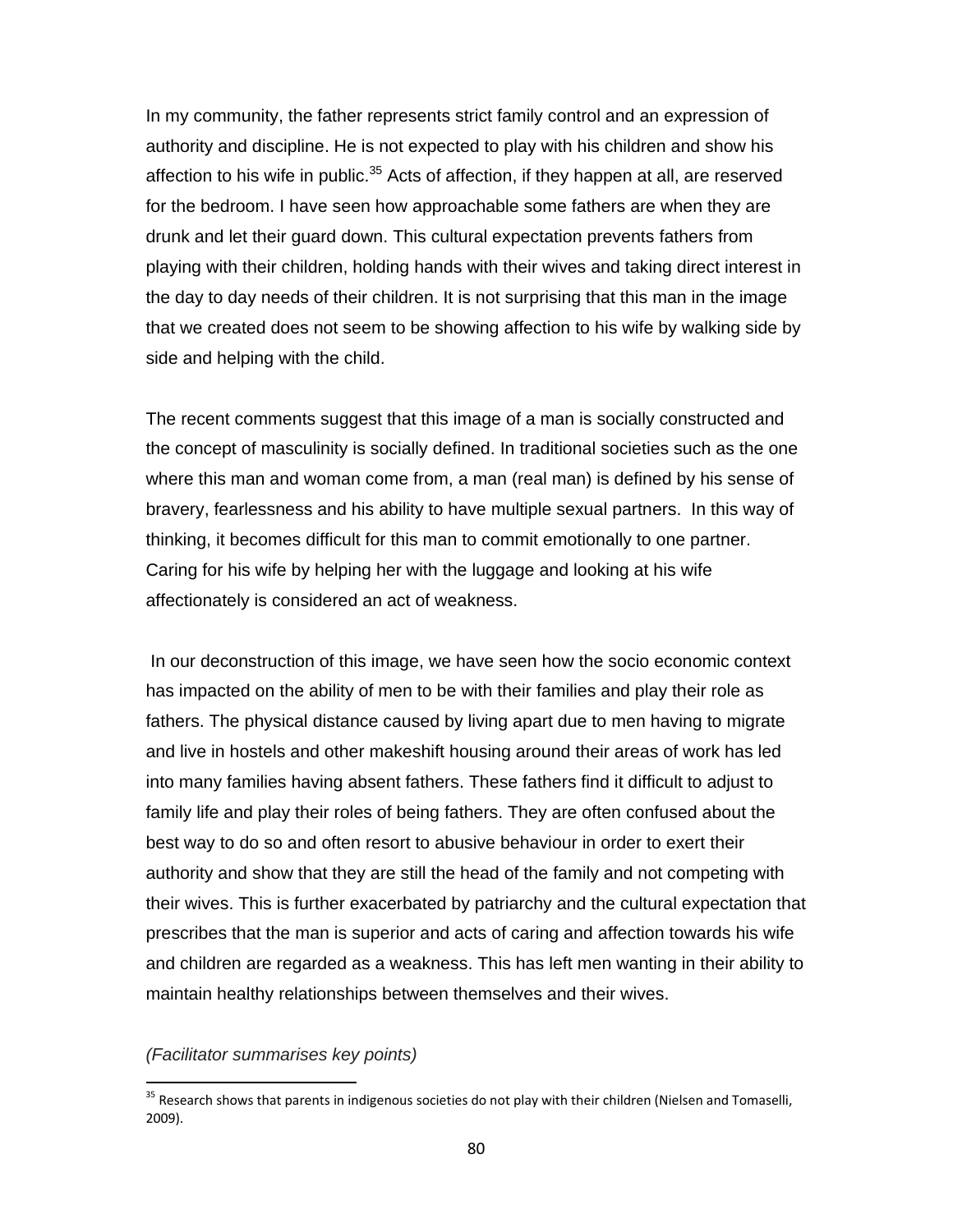We have seen also how this image of a woman is socially constructed. The goal is to challenge these stereotypes in our personal lives. We also need to explore potential avenues in which the man and the woman can be set on a path that will liberate them from oppression and self oppression for men. The perceived loss of power for men with the disintegration of a patriarchal society challenges men to find alternative ways to express their manhood. Whilst fathering a child symbolizes sexual virility for men, fulfilling the social role of fatherhood to this child is challenging. This man in the image does not know how to look after the baby. The responsibility of looking after the baby is left to the woman.

### **Working out solutions (Step 4***)*

(*This step is about investigating possible scenarios for overcoming the oppression.)*  Facilitator: What do you think can be done to change this situation? I am going to ask you to come up and sculpture this into an ideal picture, bearing in mind the discussions that we had thus far. You can also remove some of the items but you will have to motivate first. If the workshop agrees, you can then remove part of the picture.

Participant 15: (*Removes the stick and holding it in his hand*) I would like to remove the stick because for me it symbolizes violence and is a symbol of oppression. Facilitator: What about the fact that this leaves his family vulnerable to other threats such as crime. Surely, it is every man's duty to protect his family.

Participant 15: The most important protection that men should provide to their families is against HIV/AIDS. I would rather that his stick had a condom on, and then it will not harm his wife. The other forms of protection should be provided by the appropriate authorities and agencies in the society such as the police. (The workshop allows him to remove the stick)

Participant 15: (*Removing the baby and holding her in her arms*) I would like to remove the baby because it is an extra burden in this family. It is really burdening the woman. She will be free if we remove the baby and she will not be tied to this man because of the baby.

Participant 12: I do not agree with this suggestion. Firstly, I do not support abortion in this case because the baby was born in a contract relationship but feel that families should be allowed to have children. We do not need to take away the baby but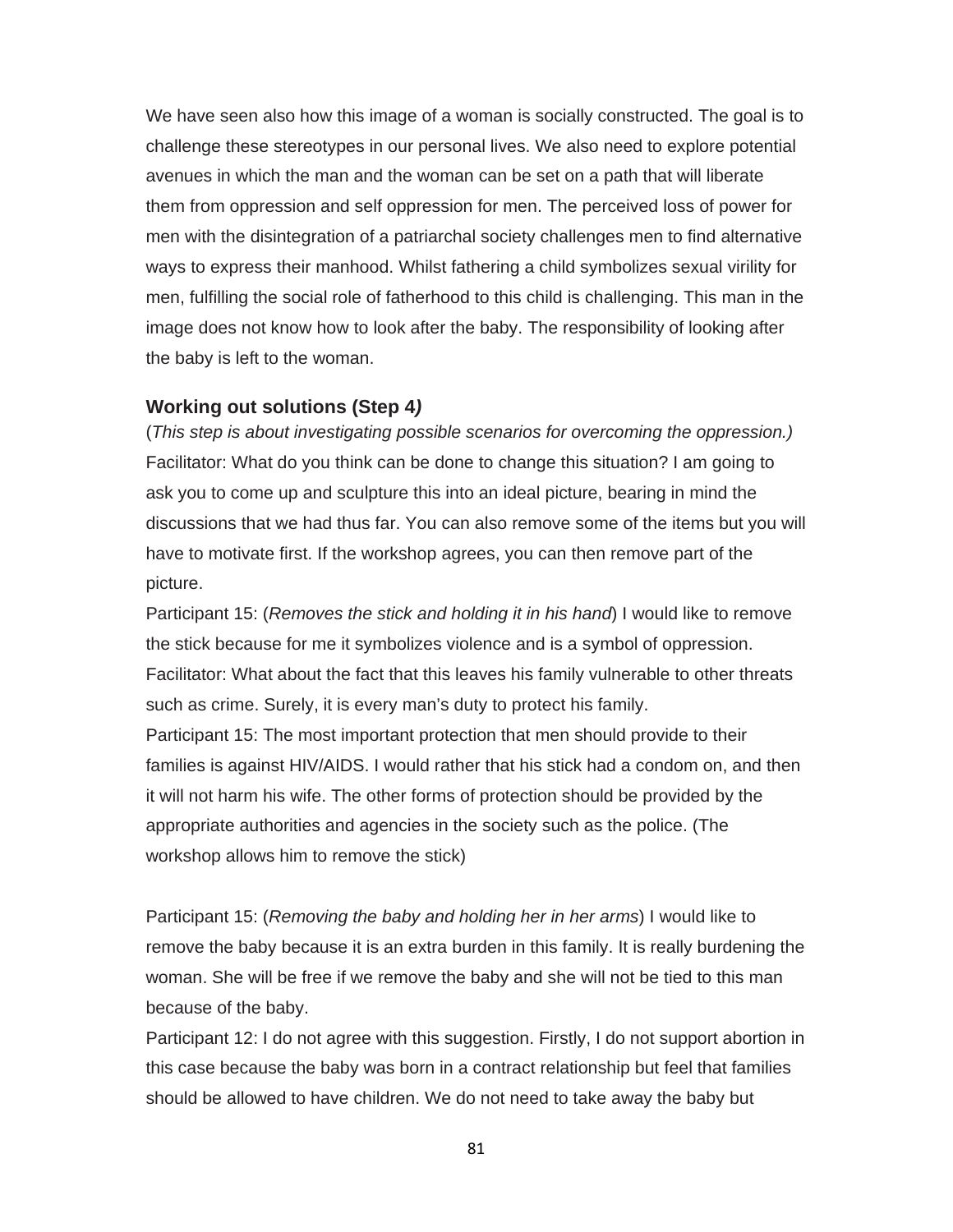promote sharing of the responsibility of raising the child. Fatherhood is as important as motherhood. This child should be an expression of union for this couple and should celebrate parenthood. (*The workshop agrees that the baby should stay*) Facilitator: Raising a child is an important responsibility that should be taken seriously. Child abuse and child neglect are becoming common in our society. We are also beginning to see many more homes with single parents and others headed by grannies. Child headed households due to both parents dying mainly from HIV/AIDS are increasing. The aim is to protect the institution of the family so that we can provide a safe environment to nurture our children and transmit appropriate values, norms and skills. This is key to the development of a rounded person that is properly grounded in the core foundations of life and properly orientated to the intricacies of living and being.

#### Facilitator: How should they carry the baby though?

Participant 9: (*He makes them stand side by side and places the baby in the hands of the mother. He wraps the hands of the man around the women and makes him look at the mother and the baby affectionately. As he is doing this, participant 4 joins him and they both work together to change the picture. They make the man and the woman smile and the man opens the umbrella and holds it above the woman and the child. He helps to provide protection against the sun*). The workshop accepts this picture.

#### **Finding solutions: (step 5)**

(*In this step the aim is to explore possible solutions to the problem. The facilitator continues to problematise these solutions so that the participants are realistic in their suggestions. It is important to recognize that these solutions may not work for everyone. They begin to suggest possible answers to the issue under discussion*.)

Facilitator: I see that you all accept this picture but what will it take for this woman to overcome this oppression. Confronted with this oppressive relationship, what will you do as a woman? For men, what will it take for you to care?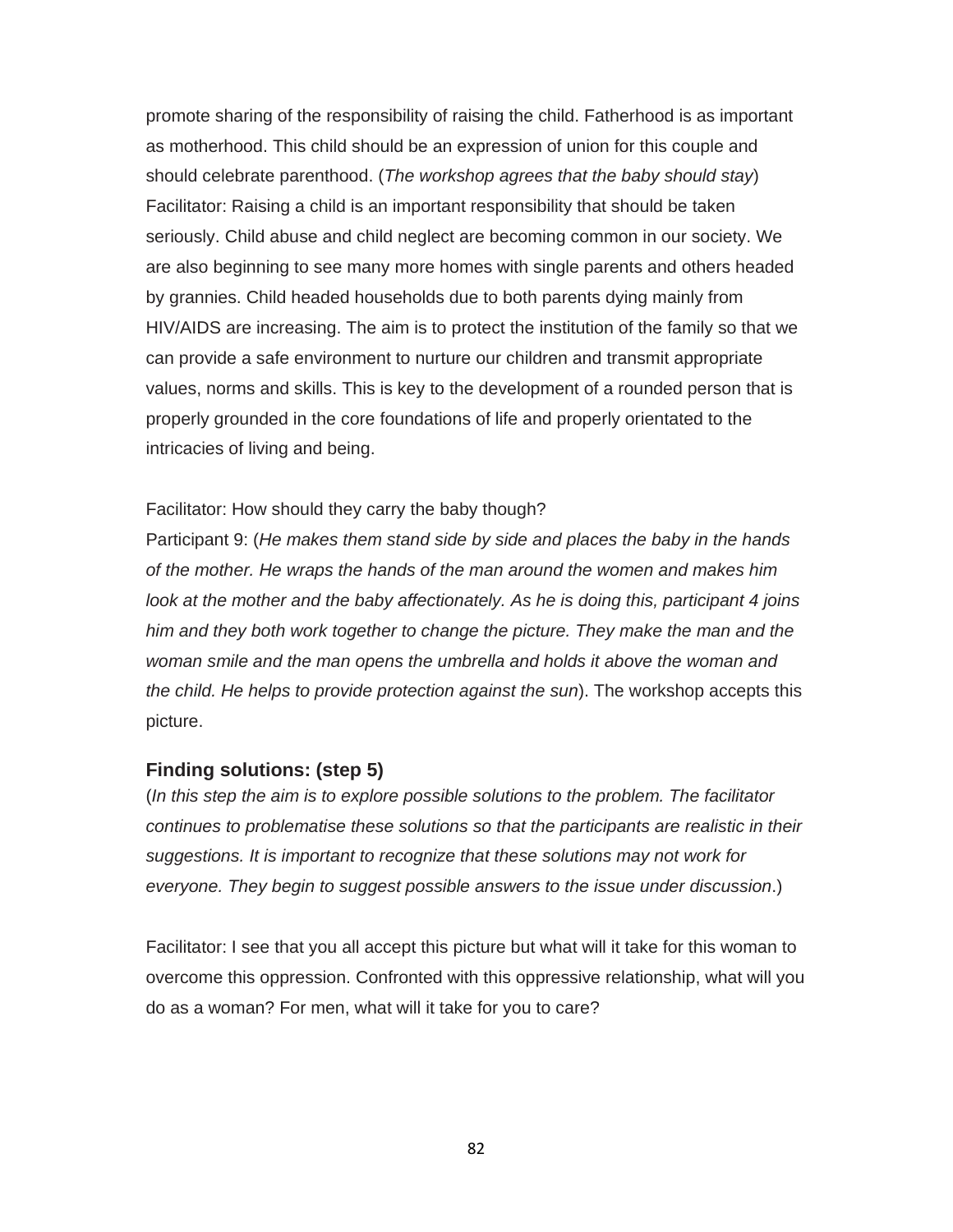Participant 4: Men will not voluntarily give up power. Whilst not suggesting confrontation, I think that persuasion by putting facts on the table will persuade many men to see the need for women's rights to be observed and promoted.

Participant 1: We cannot leave the success of the empowerment of women process to the willingness of men. Women need to find space to exercise their rights. Participant 6: Culture plays an important role in guaranteeing gender equality. It starts in our homes. Boys and girls should be taught that gender roles are socially constructed. House chores should be shared between males and females. Many women are trapped in the culturally provided ways of behavior which usually view men as superior to women. Women need to break loose from this entrapment. Facilitator: How do they break loose?

Participant 15: Women need to be empowered with life skills such as assertiveness, communication and decision making so that they can begin to negotiate for more equitable and healthy relationships.

Participant 4: Life skills are not enough. We need to build consciousness in women, especially rural women so that they can fully appreciate causes of their oppression. Some of this oppression is self perpetuated because some women do not know any other way of doing things.

### **Discussion of theories applied**

The five step methodology of deepening discussion embodies the PAR Approach of action reflection. The participants were asked to form an image of gender inequality using their bodies (action). They were then asked to observe the image and reflect on it. The essence of the workshop involves changing the picture and reflecting on the changes made.

The process of PAR is thought to involve the following sequence of steps:

- Planning a change
- Acting and observing the process and consequences of the change
- Reflecting on the process and consequences
- Re-planning.
- Acting and observing again
- Reflecting again and so on...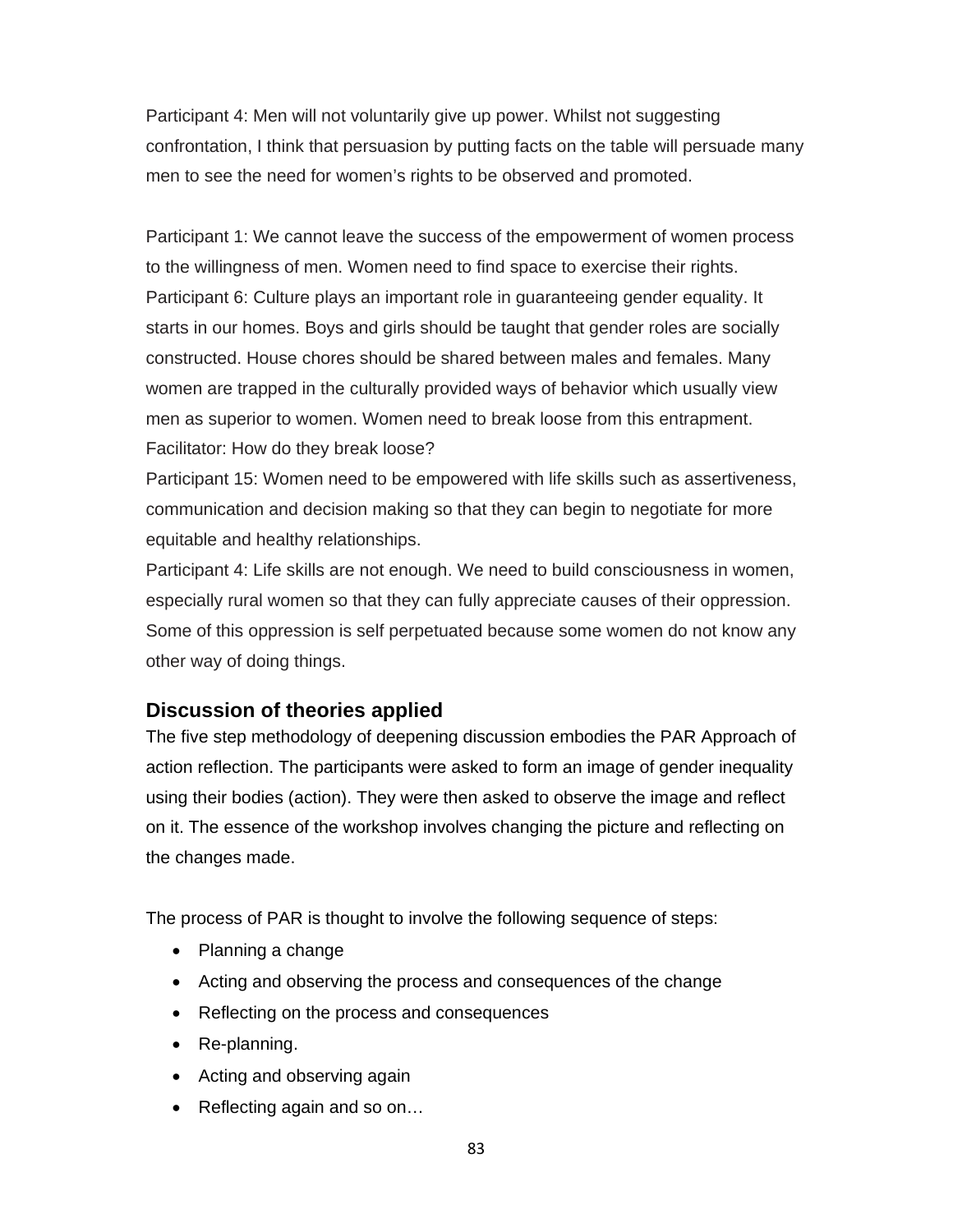This self reflective critical practice reveals the way in which power is used and underlying intervening factors that bring about disadvantage and oppression. As participants contribute in this process of broad social analysis, they recognize the power of the collective and work to transform their reality and improve their living conditions (Kemmis and Mc Taggart, 2005). The process of forming an image, observing and then changing it creates a communicative space wherein issues can be analysed critically with an aim of finding solutions and raising further questions. This is a dialogic process wherein information is given and shared as they come on stage to change the image to suit their needs and thoughts. This communicative process is participatory and is likely to lead to greater consciousness and integral involvement in the process of social change. Rooted in the action reflection cycle of PAR, this is a cyclical communicative process whose aim is to investigate ways of overcoming oppression and injustice and create a new reality for the participants. The solutions developed during this process are true and authentic for the participants and therefore likely to be adopted and implemented. By participating in the process of shaping a new reality for themselves, they develop confidence in the future.

The role of the facilitator is crucial for this to happen. In the above workshop, the facilitator takes the participants through the journey of self discovery. He questions and problematises the solutions posed by the participants in order to create a deeper understanding of the issue. By asking the why questions, participants engage critically and are led to appreciate the underlying factors that characterise and inform the image of gender imbalance.

The role of the facilitator in a PAR process has been questioned. There is tension between the facilitator as a researcher and the facilitator as a person guiding the learning process. DramAidE facilitators have often raised the challenges of having to empathise with project beneficiaries in many acts of injustice and exploitation that they observe in the field. They have often asked how far they should be involved in the everyday struggles of the project beneficiaries. In my role as manager of DramAidE I have said that the role of facilitators is to facilitate learning and create critical consciousness. The next step of rising against oppression is a necessary step that the oppressed should be self motivated to take. The facilitator should not fight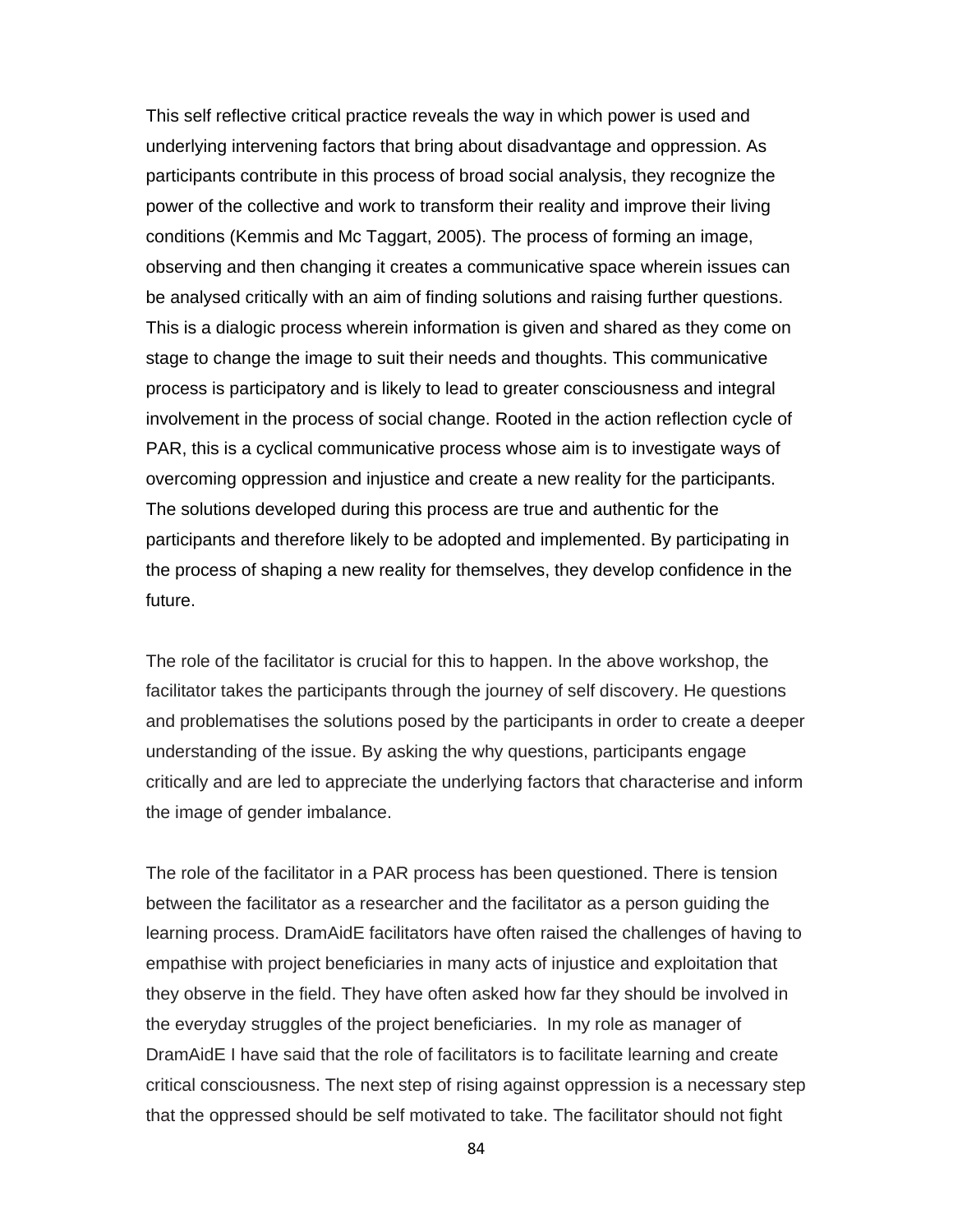the battles for their participants but should work with them to face their fears and fight their own battles.

Some DramAidE facilitators have viewed this suggestion with suspicion as they are involved anyway as these struggles are not different from their own personal struggles. A facilitator who comes across child abuse in a school may take this personally if she/he has a child in the same school. For him/her, this issue may be too personal and may abandon empathy and get involved. Facilitators are networked in their communities and have access to resources. DramAidE facilitators have cell phones, drive cars and are based at a university. They are regarded by their communities as having access to power and resources. Non- participation by these facilitators in community campaigns against issues of social injustice and oppression may be viewed as a betrayal of the ideals of the very projects that they help to implement.

The key question here is whether the facilitator should be neutral or partisan. There are those who view the facilitator as a process consultant whose role is technical. Kemmis and McTaggart (2005: 569) state that, "conceptualising facilitation as a neutral or merely technical activity denies the social responsibility of the facilitator in making or assisting social change".

Within a workshop situation such as in the example above, a facilitator should be a skilled individual who is able to guide participants through a process of self discovery. Such a facilitator should be patient and not impose his ideas and agenda on the participants. He should be democratic and allow space for different views to emerge. A workshop process should provide open and free space where the voices of the participants are heard; an honest process that promotes authentic dialogue. In the above example, the facilitator takes his participants through a cyclical process of action reflection.

### **Moments of learning**

In the above workshop, participants were taken through an in-depth process of learning. This learning process highlights the importance of the following principles which are key for learning to occur.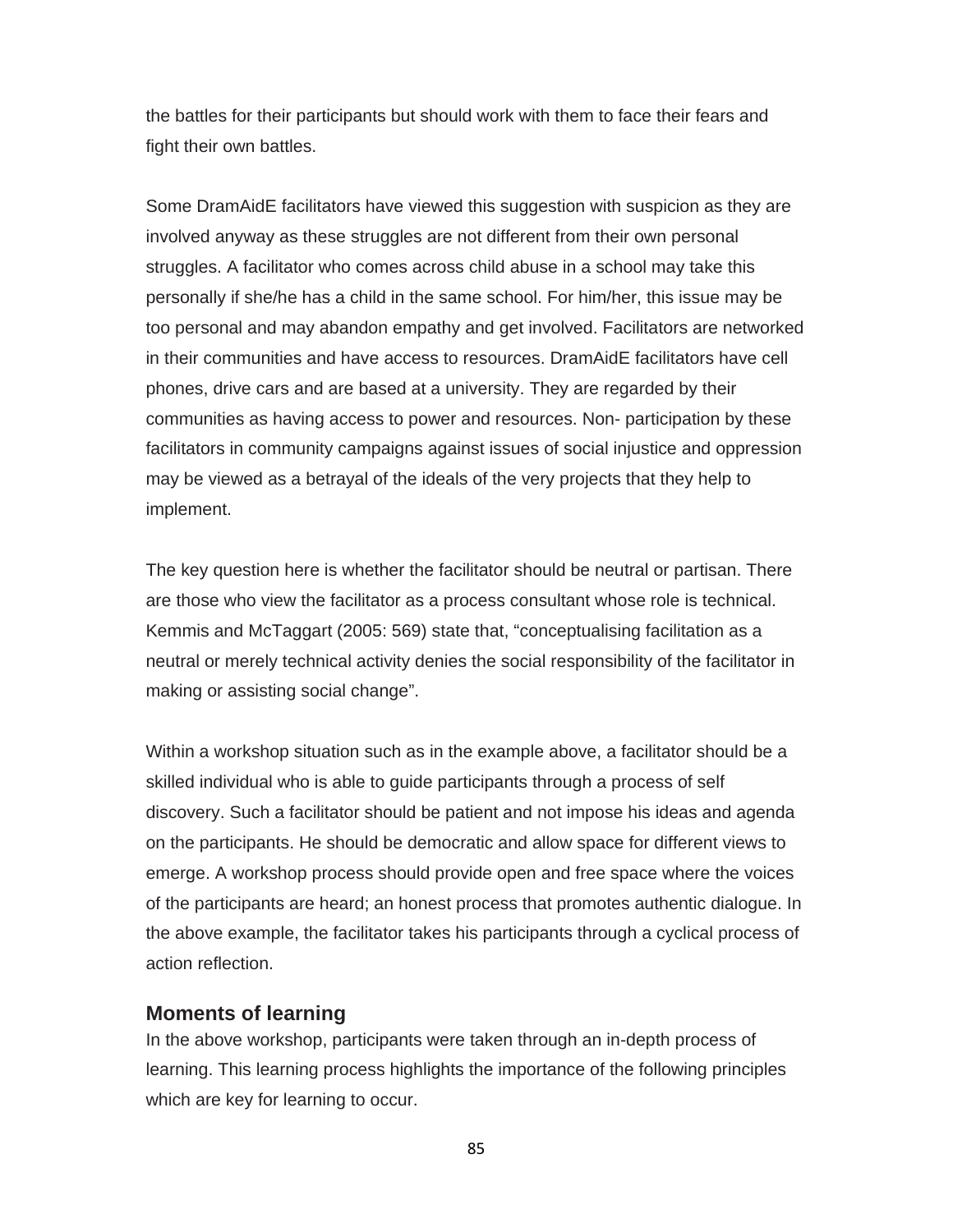- Using a problem-posing approach to learning
- Learning as experiential
- Using a PAR approach to achieve critical thought.

Application of these principles in a learning process helps the participants to deepen discussion, critically appraise the conditions that bring about a situation of disadvantage and initiate movement towards their emancipation.

## **Problem posing**

DramAidE uses a problem posing approach in its work which encourages participants to seek to amplify circumstances that bring about injustice and oppression. This helps in situating their position of disadvantage within their ability to transform it. DramAidE facilitators may have an idea of an appropriate thing to do but individual participants may choose different pathways to action that are usually defined by their perceived ability or inability to change intervening factors that are uniquely different for each case. Through questioning their circumstance, participants are enabled to understand the issue more clearly. It allows for a better perspective about the problem and an understanding of how it manifests itself. They are encouraged to label it thereby isolating trees from the woods which help to identify that which they can do rather than becoming overwhelmed by the magnitude of the problem. They are able to deduce facts from their personal feelings and are encouraged to assess their capacity to effect change. In instances where there is capacity but lack of agency to effect change, participants are challenged even further about their determination and commitment to change.

This approach is different from problem solving. Problem solving premises its motivation from the fact that there is a problem and the facilitator knows what the problem is and how it manifests itself for the participants. In the case of HIV/AIDS an assumption is that young people take risks and lack the capacity to foresee consequences of their actions. This leads to them having multiple concurrent partners, not abstaining from sex, not using condoms, not testing for HIV and not wanting to be there in 2010. Ways to address their problem include creating awareness about HIV/AIDS, (promoting **A**bstinence, **B**eing faithful to one partner and correct and consistent **C**ondom use) the difficulty of living with HIV/AIDS and encouraging testing.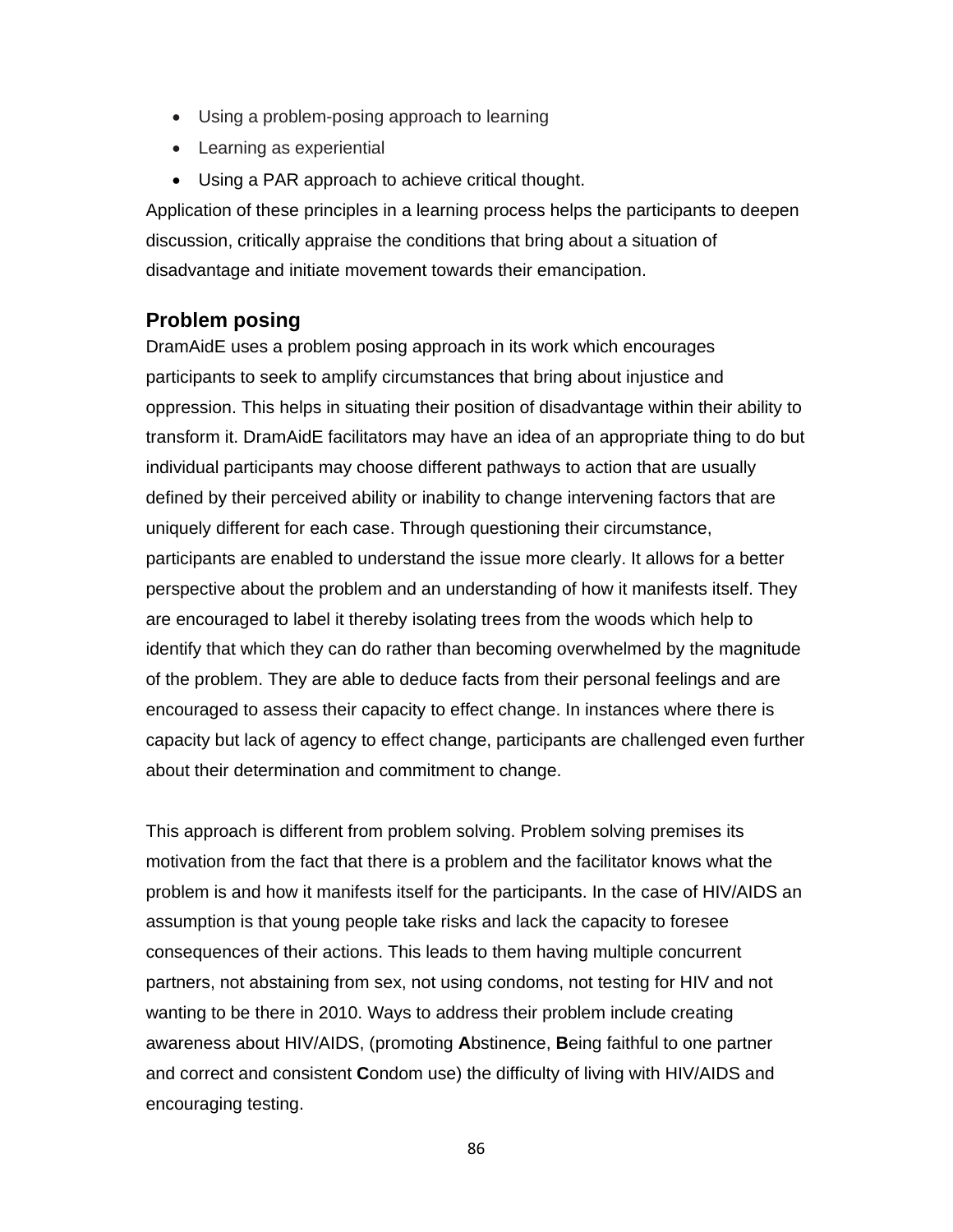This is prescriptive and may be counterproductive. Participants may feel disempowered and feel that these programmes are 'about' them and 'for' them and not 'by' them 'with' them. These programmes run a risk of being rejected by the target audiences as they may feel that they typecast them into a homogeneous population which may not be representative of their aspirations and identity.

### **Experiential learning**

This workshop provides space for the participants to explore different solutions to the issue. It calls on the participants to use their analytical skills by relating the image to real life situations in order to discover what the symbolism of oppression represents for them. Education is not the transfer of information from the teacher to the learner only. In this case, participants are given space to contribute to the learning experience. Their thoughts and feelings are invited and used in the resolution of the issue under discussion. Views by participants are encouraged and used to deepen discussion and explore different alternatives.

This type of learning is the opposite of what Paulo Freire calls banking (Freire, 1970). In banking education, participants are viewed as empty vessels. The teacher has all the information and deposits it in the minds of the learners. This way of education does not provide opportunities for learners to process information and explore its application in their real life situations. This is rote learning which places emphasis on information and less on skills. There is little emphasis placed on the understanding and interpretation of this information. The emphasis is on how well the learners can regurgitate what they have been taught. In HIV/AIDS communication we have seen that the high levels of information has not necessarily translated to changed behaviour.

### **Example 2 – Forum theatre**

"Now, when so many uncertainties have become so many doubts, when so many dreams have withered on exposure to sunlight and so many hopes have become as many deceptions - now that we are living through times and situations of great perplexity, full of doubts and uncertainties, now more than ever I believe it is time for a theatre which, at its best, will ask the questions at the right times" (Boal, 1992:276)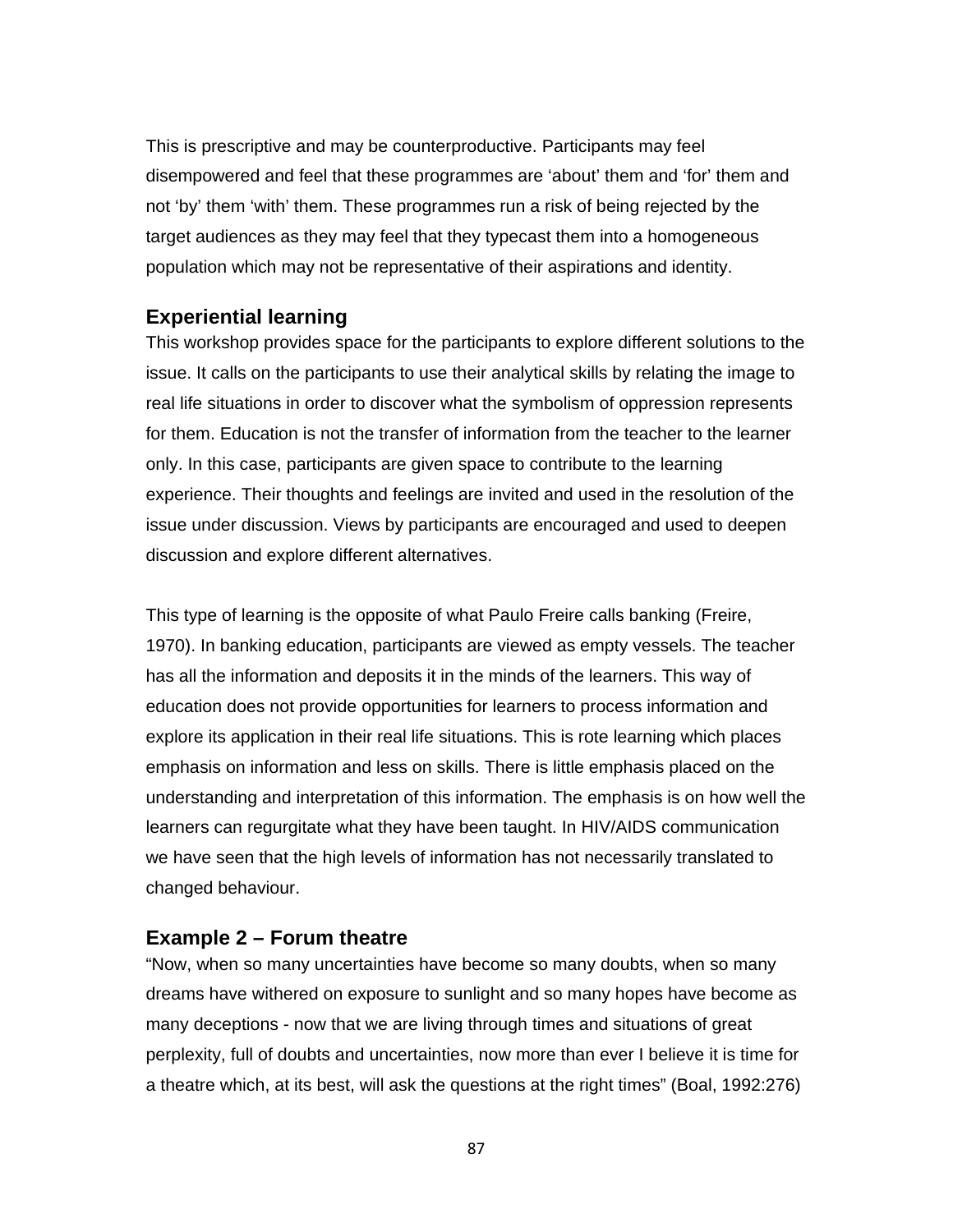In DramAidE, forum theatre practice has become an important part of its work. DramAidE performances draw on the problem posing, interactive and participatory aspects of forum theatre and this has become a dominant feature of DramAidE plays. DramAidE continues to provide training for other organizations on how to perform forum theatre plays and has written numerous forum theatre scripts.

#### **Understanding forum theatre**

There are different types of forums today. They range from people meeting under a tree or community halls in rural areas to discuss development issues to web-based interest group forums. A forum is a public space where people meet to discuss issues of importance to them and their community. This is also the key consideration in the Forum theatre presentations. The main aim of forum theatre is to raise issues of importance to the community through a presentation of an open ended theatrical piece that questions the status quo and invites the audience to work out different solutions to the problem. According to Seguin and Rancourt (1996), the goal of forum theatre is not to discover optimum solutions but to produce a variety of options.

The solutions suggested by the protagonist should contain a social/political error in order to provoke interventions by the audience later on when the play is analysed during the forum. The original play (before forum) should present a mistake or failure, so that spect-actors will be encouraged to make a greater effort in finding solutions and suggest new ways of confronting oppression (Boal, 2002). Through the play, the audience is presented with an opportunity to see alternatives to choices made and participate in investigating the different layers of the problem thereby revealing the different representation of the issue and its manifestation. The play should contain a political or social error.

Warren Linds (1998) observes that there are three basic types of characters in a forum play who are in conflict with each other over a particular issue/problem. These characters are the protagonist, the antagonist and the powerless observers. The protagonist (the oppressed) is in constant struggle with the antagonist (oppressor) with the powerless observers linked to the issue through connected conflicts. The play is a series of events where these characters show the problem and take actions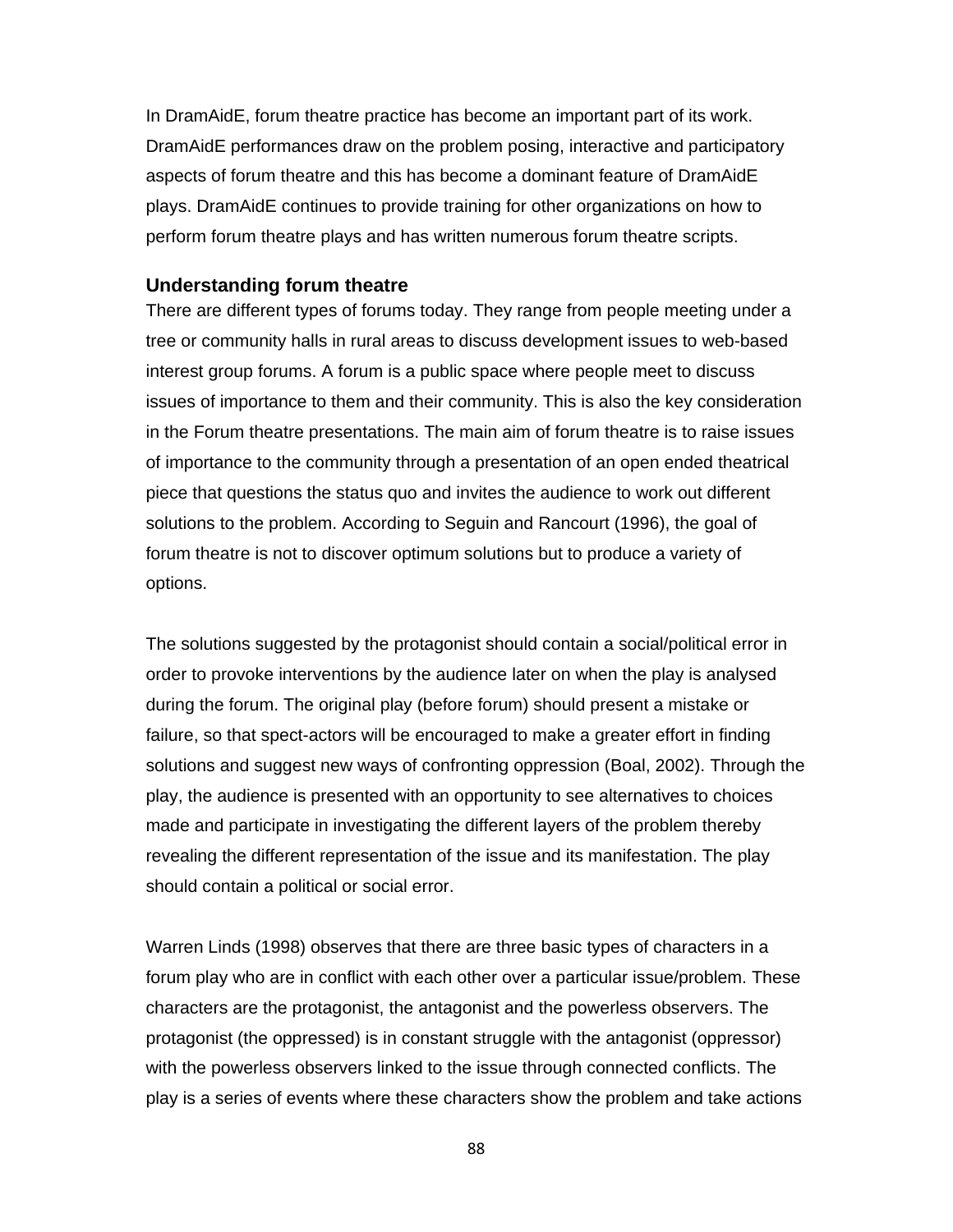to resolve it. During the forum, powerless observers are in fact provided with an opportunity to wrestle power form the antagonist. They work with the protagonist to challenge oppression by suggesting alternative ways of dealing with the oppressor. The protagonist is not left alone. He finds strength from the community of spectactors who are working with him to challenge the oppressor. When the spect-actors suggest alternative solutions and come on stage to try them, they are in fact joining the struggles of the poor and the oppressed and participate in creating a different society. They take it upon themselves to change the conditions that bring about oppression and work to change them.

An early form of forum theatre is invisible theatre. Invisible theatre uses spontaneity and surprise to raise issues. The spectators are lured into a pre planned performance which is presented as a reality. The spectator in this form of theatre is transformed into a protagonist in the action without being ever aware of it. He is the protagonist of the reality he sees without being aware of its fictitious nature and the fact that he himself is acting (Boal, 2002).

I have facilitated numerous DramAidE forum theatre presentations. Included with this thesis is a copy of a DVD which contains a recording of a forum theatre presentation that was done by DramAidE in Durban in 2006 during the national workshop for Health Promoters and Supervisors as part of its Health Promoter project. This recording also contains an interview that I did with Laura Myers who is a former DramAidE intern and is now working as an independent consultant. This interview is about forum theatre and is part of a manual called Act, Learn and Teach: Theatre, HIV and AIDS toolkit for youth in Africa that Laura authored for UNESCO. This interview demonstrates how the audience is prepared and enrolled as spectactors in the forum theatre using games and songs. It also includes a discussion about the role of the joker with regards to his/her ability to facilitate discussion whilst raising difficult issues.

#### **Interview with Laura Myers (See DVD)**

The following is a transcript of that interview that reveals the major thoughts that I hold about forum theatre and the role of a 'joker' in managing a forum theatre presentation and facilitating critical awareness and advocacy.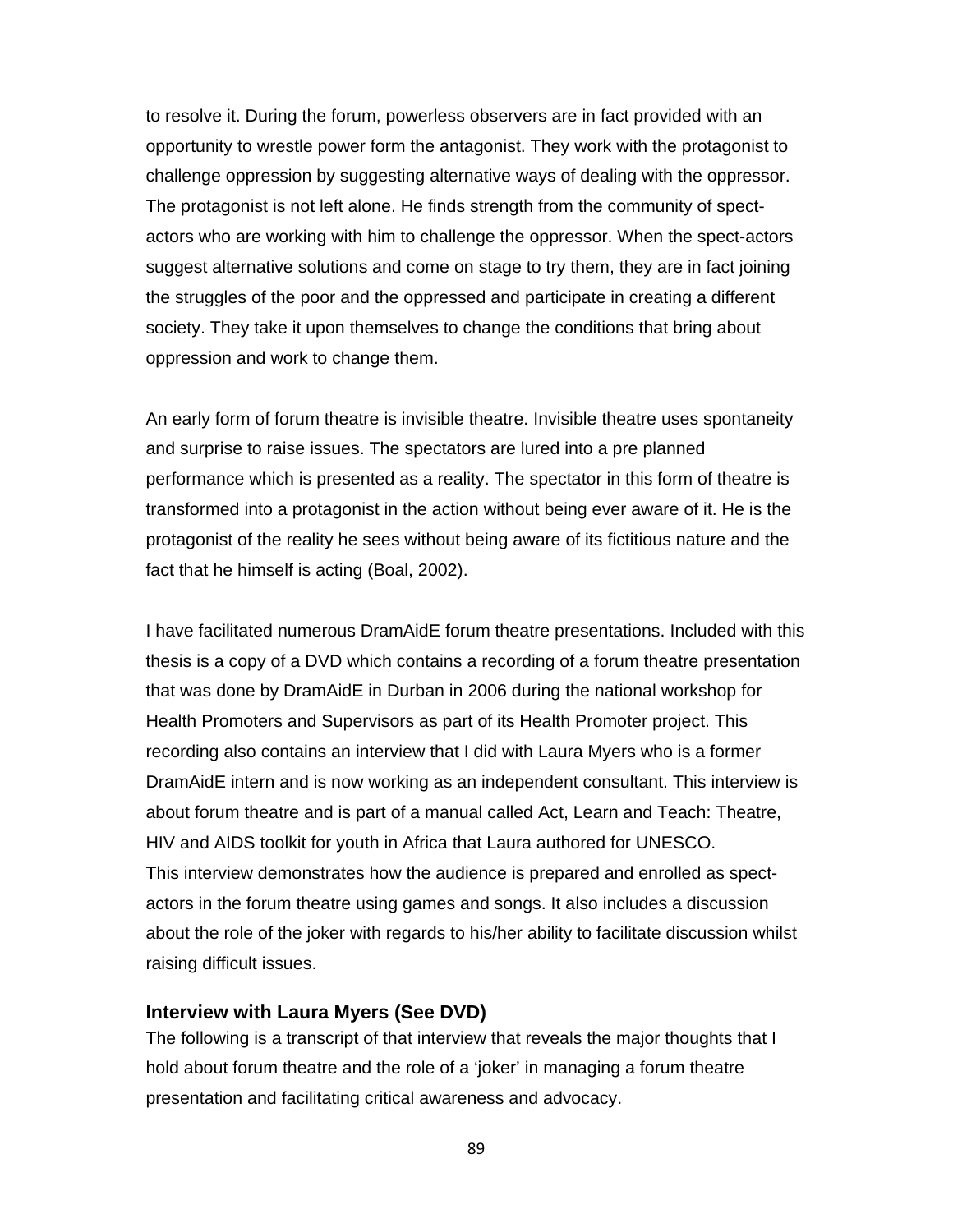#### **Warming up the audience**

Laura: "How do you warm up your audience?"

Mkhonzeni: "To warm up the audience requires the joker to be 'alive' and not 'dead', cracking a few jokes and playing games with the audience before you ask them to come on stage and be on the spot. Most of it depends on the joker being lively, charismatic and able to engage the audience and encourage their participation in the process. Warming up the audience is done to prepare the audience/spect – actors for the forum. Different games can be played to encourage the audience to participate. The audience is introduced to the rules of the game such as shouting 'stop' and giving each other space to talk. Forum theatre itself is a game".

#### **Raising difficult issues**

Laura: "How can you address cultural taboos within a forum theatre presentation?" Mkhonzeni: "The best way to deal with those difficult issues that are often difficult to talk about is in the approach that you use in talking about them. If you are problem solving which, means that you see them as an impediment to discussion, the audience is going to feel that and may shy away or become resistant to discussing those issues. If you come with a problem posing approach of asking them what they think should be done about those issues, you are likely to find more responses to them. And so the best way is not for you to think that you have an answer. It is for them to identify first that these issues are a problem and that they would want to talk about them. Once you go over that hurdle, you may find that it becomes possible for your audience to talk about these issues. It does help if you are using a particular methodology. You see, if you are using talk and chalk or PowerPoint and ask people to ask questions afterwards, they may not talk. But if you are using participatory methodologies, opening up possibilities for dialogue, asking appropriate questions, you may find that they may talk about the difficult cultural taboos within that context because they can see that these issues are important and want to discuss them.

The issue for instance…, maybe…, suppose you are speaking in a church and you say, I know that there are people in this church that are having sex and not using condoms. You see; that may be a fact but how do you raise it in such a way that people in the church start talking about it. But if you ask 'it seems there are different ways to get infected with HIV. Are they open to discuss these ways and see what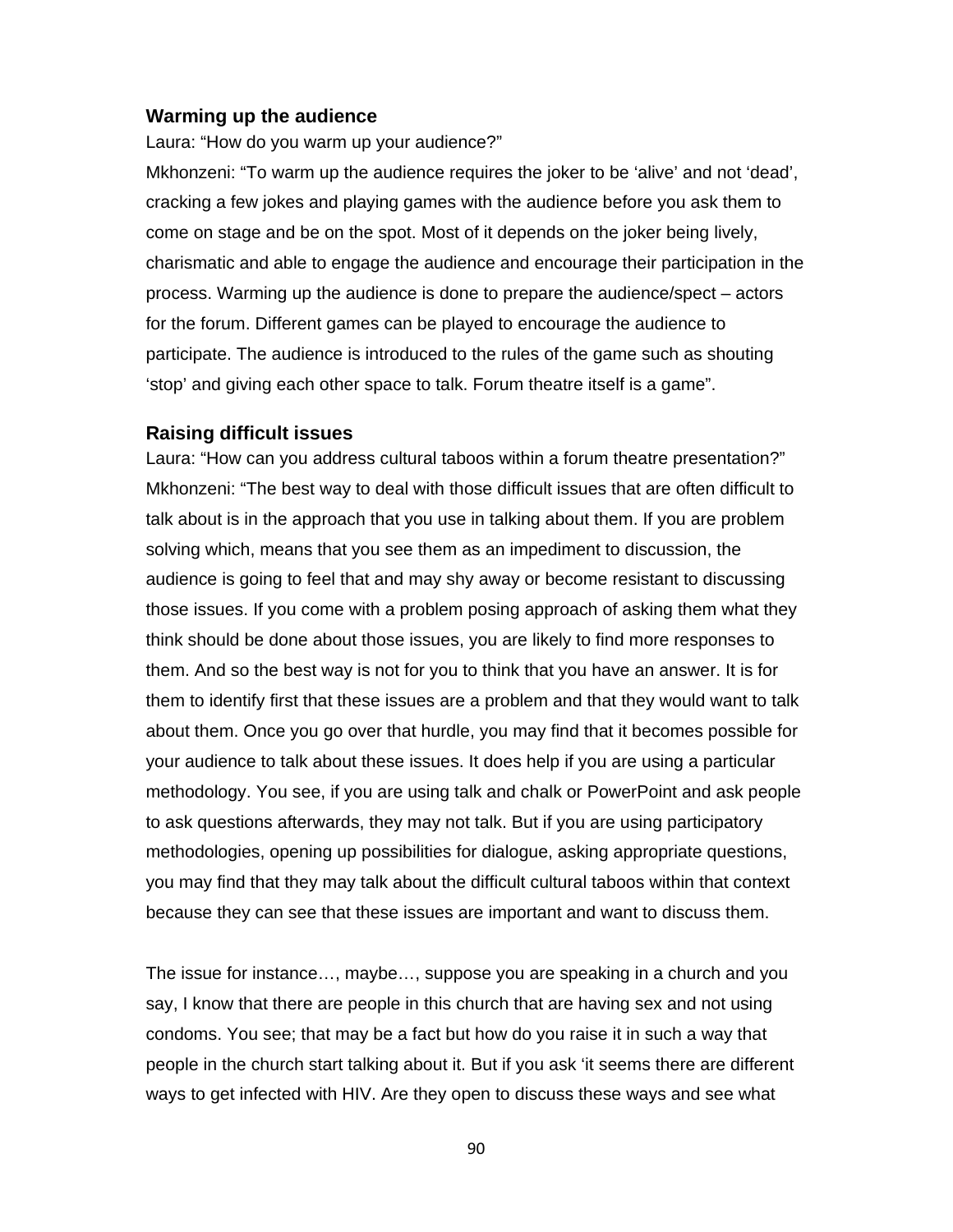they can do to deal with these things so that nobody can get HIV? Then maybe people are going open up and discuss these issues from their own perspective and come up with suggestions that are appropriate for their circumstances.

Dealing with issues that are difficult and detrimental and go against the issues of justice can be very difficult. My own advice is that where there has been injustice, there has been injustice and you can't shy away from that. Where peoples' rights have been violated, there is a certain way of responding to that. The law must take its course. Where acts of injustice have occurred, they must be dealt with by the law. Criminals belong in jail. You can't negotiate with a criminal. When a person rapes a virgin because he believes that he will be cured of HIV, that person is a criminal and cannot be dealt with through a workshop. As a public communication message, yes, but not with a person who has committed that crime. And people must know that if you interfere with and deprive a person of their rights because of your own beliefs, then that is not acceptable. Because here in South Africa, the benchmark must be our own constitution and the rights of people, and that supersedes everything else. As much as we work in the field of public health communication, we are aware that we are dealing with peoples' rights and they are very important".

#### End of interview

### **Main point from the interview**

The above interview raises a few points about forum theatre and its usefulness in public health communication. Forum theatre is an important tool that provides a regulated and controlled platform wherein issues of sex and sexuality are discussed in depth, taking into consideration the context that mediates their successful application in promoting healthy relationships and preventing HIV/AIDS infection.

### **Synopsis of the play**

Below is a synopsis of the forum theatre play that was presented in 2006 in Durban as part of the national workshop for the Health Promoter project, which is one of DramAidE projects.

Thando is showing off in his new car. He gives a ride to his group of friends and they drive around in high speed, playing loud music. They stop to talk amongst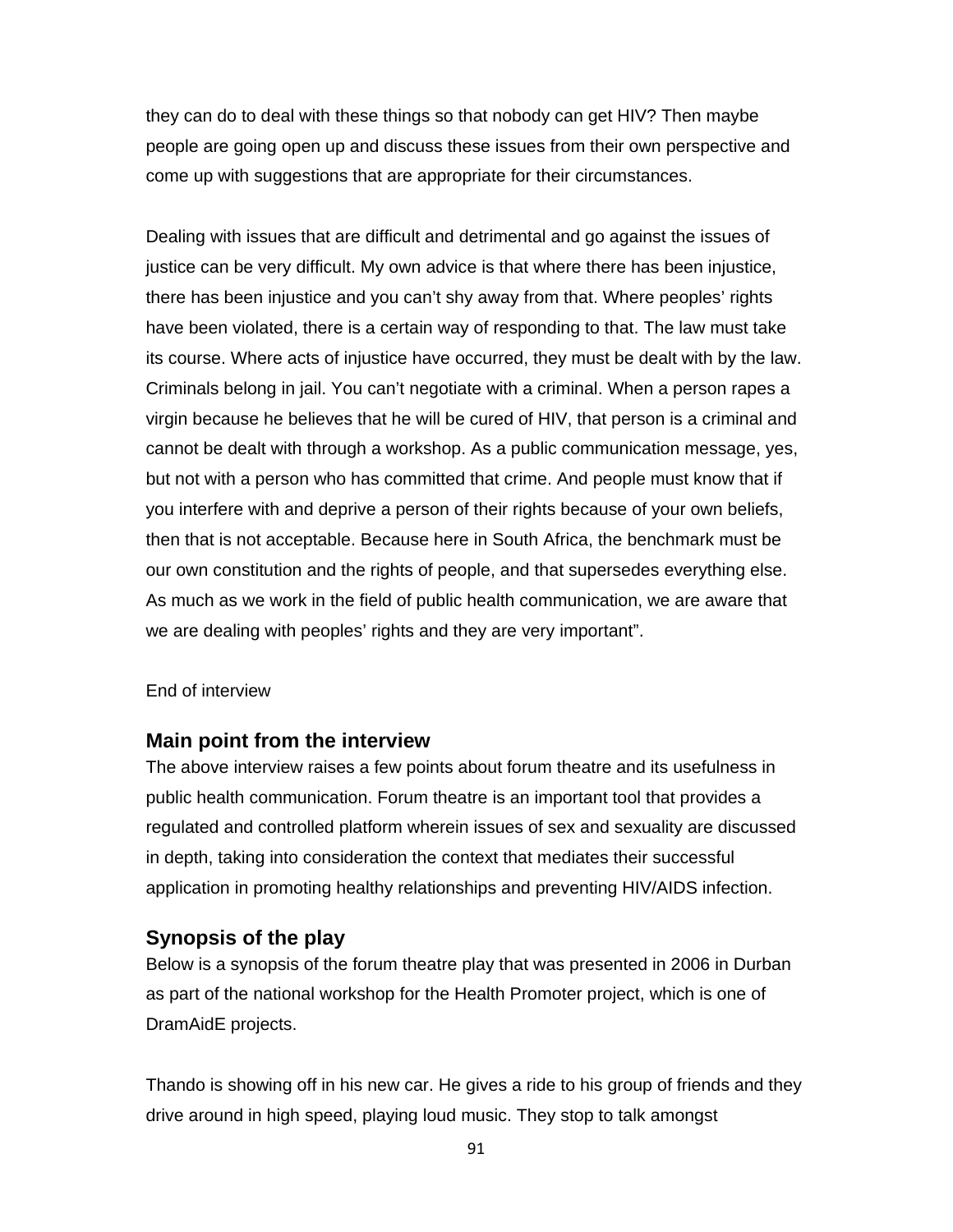themselves. Thando tells his friends that he is HIV positive. Before he tells them, he tells them that they should stick together and always be friends. He tells his friends that he is going to spread it to a lot of girls. They leave seeking a nice time with girls.

One of his friends who is friends with his girlfriend decides to tell his steady partner, Mandy that Thando is cheating on her. Mandy does not believe him and chases him away. When Thando comes home, Mandy asks him whether he is cheating on her. Thando denies cheating on Mandy and Mandy seems to accept this. They kiss and make up.

She sits Thando downs and tells him that she has been to the clinic and discovered that she has a sexually transmitted infection. She then asks Thando to go as well and get tested. Thando does not want to go. Although he starts blaming his girlfriend for cheating on him, the real reason for him not wanting to go and have an HIV test is because he already knows his status. They argue between the two of them until Thando loses his patience with Mandy and starts beating her. The joker stops the play at this point.

In his discussion of forum theatre, Augusto Boal raises twenty fundamental topics that are important in understanding forum theatre (Boal, 2002: 254 – 275). For the purposes of this study, I will discuss a few of these key issues that can determine the success of a forum theatre presentation.

### **What makes a good forum?**

A theatre director devising a forum theatre play is always concerned about its effectiveness in raising issues successfully and in its ability to influence its spectactors to rise up against oppression. In the synopsis of the play above the audience especially female audience members took serious offence at what Thando was doing by cheating on his girlfriend. They did not hesitate to come on stage and challenge Thando.

The above play used elements of poor theatre and watered down theatricality in it. This was done in order to avoid the possibility of disarming the audience through the aesthetic appeal. The aim is to avoid catharsis which may be entertaining and lead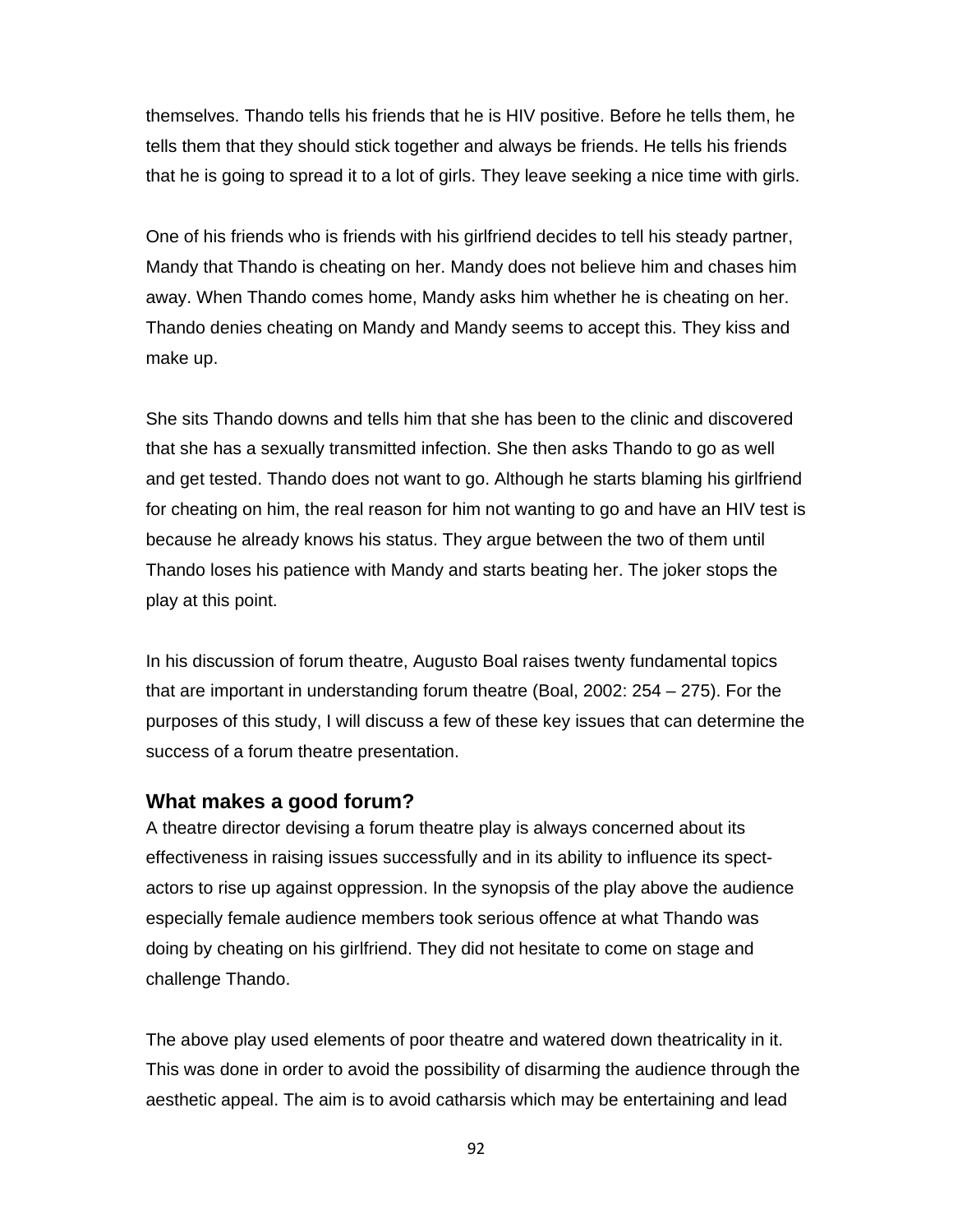to emotional release. This therapeutic aspect of performance may not be inviting for the audience to be part of the action on stage. The style should therefore be challenging the audience to question the status quo and rise up against oppression.

### **Role of a Joker**

In the play described above I was a joker and I was always conscious not to allow my audience to enjoy the oppression that they saw on stage. I was constantly problematising the issues that were raised by the characters during the replay of the forum scene in order to challenge the audience to action. A joker is an influential person in forum theatre. Augusto Boal (2005) likens a joker to a midwife who assists spect-actors in giving birth to ideas. My role as a joker was to help spect-actors explore different alternatives for solving issues presented in the forum theatre. Spect-actors were led through an interactive process where they were challenged to reflect critically on their responses in a quest to find authentic alternatives that work. As a joker I was guiding spect-actors through a process of self discovery without imposing my agenda.

However, a joker also has the power to manipulate the audience in her/his way of thinking and this is one of the difficulties that I faced. I was tempted on a number of occasions to use the power that I had to influence audience responses in line with my thoughts. When I take the role of the joker I declare my position but still understand that I am in a position of power. Nevertheless there will be an influence because of the power a joker has within the forum. It is tempting to be a dictator but forum theatre is a democratic participatory platform to pose questions and not 'tell'. Otherwise, the purpose will be defeated if the joker uses his/her power to decide for the spect-actors. I have played this role on numerous occasions and find that I am always moderating my influence by framing my responses in a questioning mode rather than leading the spect-actors into the 'right answer'.

In her PhD thesis, Veronica Baxter (2008) suggests that the joker in the forum theatre should be a 'difficultator' rather than a facilitator. I agree that the Joker and the facilitator require different types of skills. Facilitation is a democratic function aimed at facilitating learning. The facilitator should be caring and nurturing for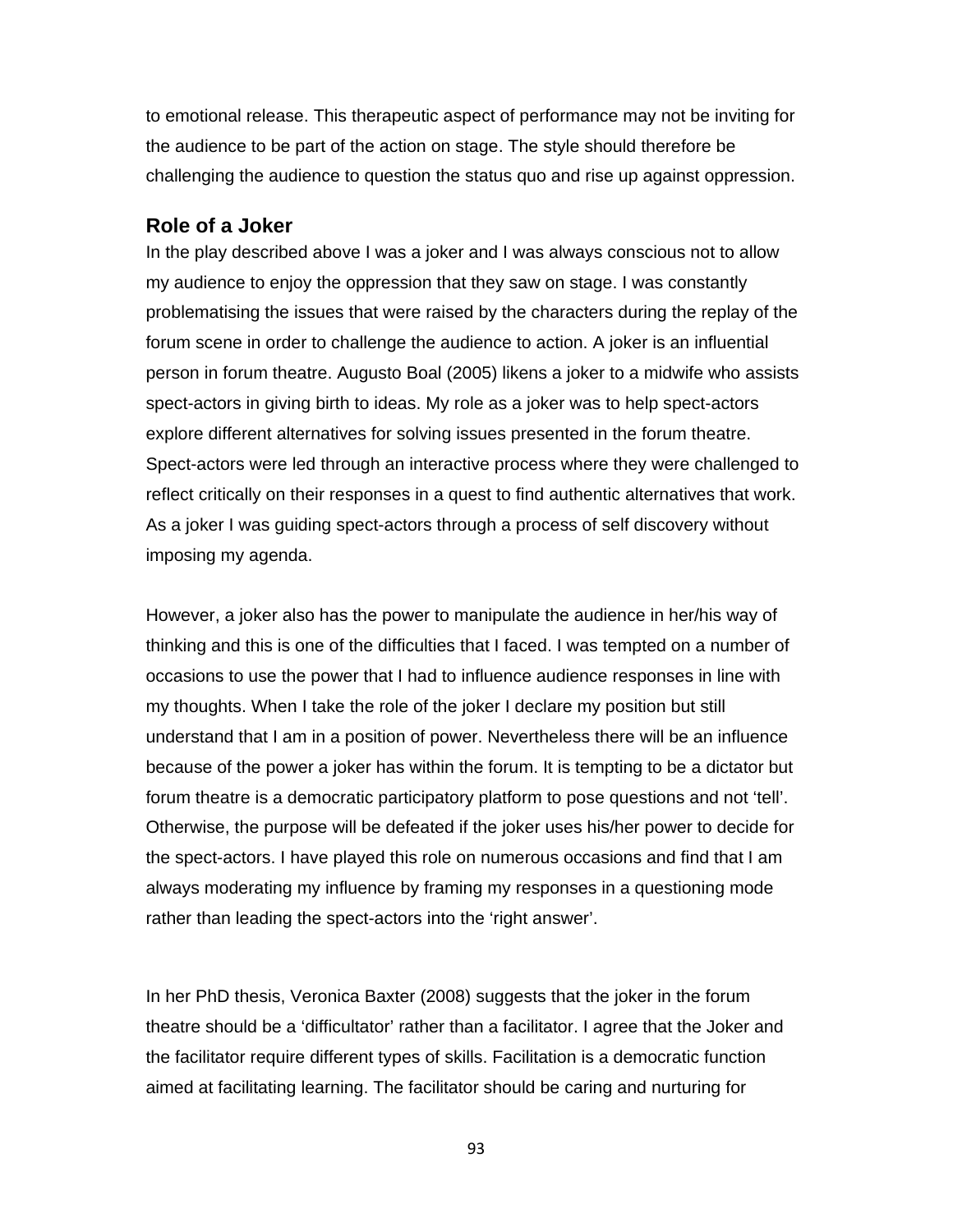education to occur. Whilst the Joker, is also a facilitator, Forum theatre by its very nature is political and the Joker encourages people to think about the situation with an aim to change it. There will be a time when the Joker needs to be challenging and not accept 'magical' solutions. When a woman who decided to go back to her abusive partner for the sake of her children and her marriage vows, I was tempted to accept this solution because it seemed the right thing to do for her. However, we replayed the scene and I challenged her to explore other options as her initial solution seemed to perpetuate oppression.

The key points raised in this chapter are:

- Participatory techniques are less effective when they are used to manipulate communities to advance the needs of the facilitators and those of the funders.
- It is essential for the project to allow space for the participants to determine their future. Facilitators should not be afraid of giving power to the participants and feel comfortable with the end result that may be different from what they set out to achieve.
- It is important for the project participants to appreciate the structural causes that bring about the situation of disadvantage
- Critical consciousness should lead to take practical steps that address oppression.

The next chapter is a conclusion which summarises key points raised in this thesis.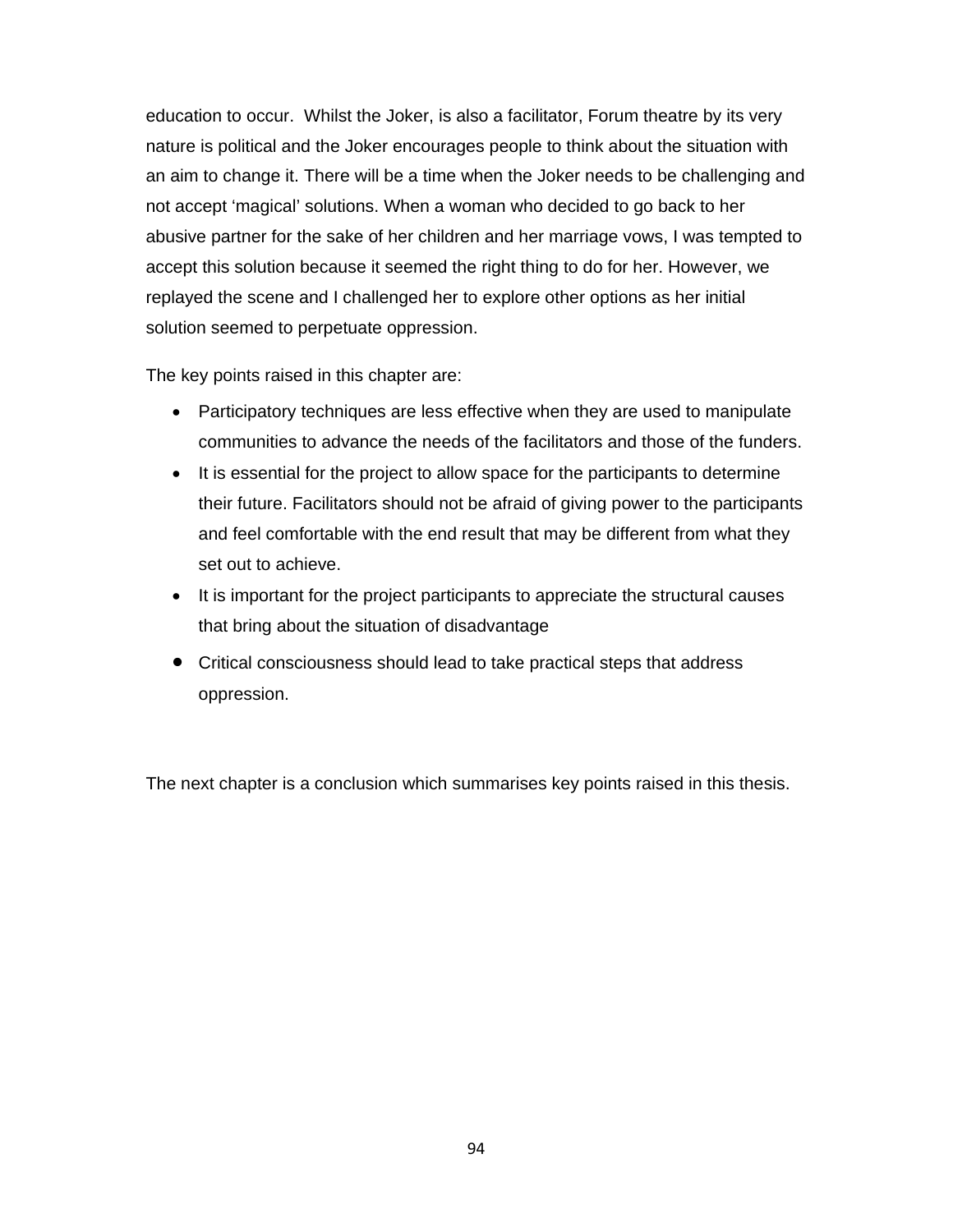# **Chapter Seven: Conclusion**

## *Siphetha Imbenge***: (Covering up)**

This study is undertaken in order to understand DramAidE's practice and investigate ways of improving it. In Chapter One, I introduce the need for this study and explain the context in which DramAidE developed and continues to operate.

This study is framed within PAR as discussed in Chapters One and Two. Within this framework, the aim is to improve DramAidE practice and add to better understanding of strategies in public health communication. DramAidE itself has been described as a PAR project, meaning that it has always been self critical of its practice. DramAidE encourages facilitators to question their work and always draw their participants within the learning experience where information can be exchanged with a view to solve real life problems and improve understanding about the issue under inquiry.

In implementing the Act Alive project, it is sometimes difficult to apply all the principles of participatory research. Application of the PAR cycle in particular requires commitment and availability of all the stakeholders for it to work. Teachers in particular have a number of activities that they are required to undertake in schools. They pay less attention to activities that are extracurricular such as the Act Alive project. As a result it is difficult to implement all the aspects of the PAR cycle but the key principles of reflection, planning, action with observation and reflection before further planning have been incorporated in this project. In Chapter Two, I explained the autoethnographic approach as the research methodology that I have chosen for this study. I continue in this mode in this chapter which is self reflexive and allows space for me to question the views that I have about health promotion. Observation and reflection are some of the important steps in PAR. This retrospective observation of my upbringing allows me to reflect on important defining moments in my life that may have informed my present world view about HIV/AIDS. PAR recognises that people learn through the active adaptation of their existing knowledge in response to their experiences with other people and their environment. Drawing from my experience of observing the HIV/AIDS virus coming into KwaZulu Natal in the early 80s and growing into an epidemic that it is today, I am able to use this insight to understand the context in which HIV/AIDS took hold in my community.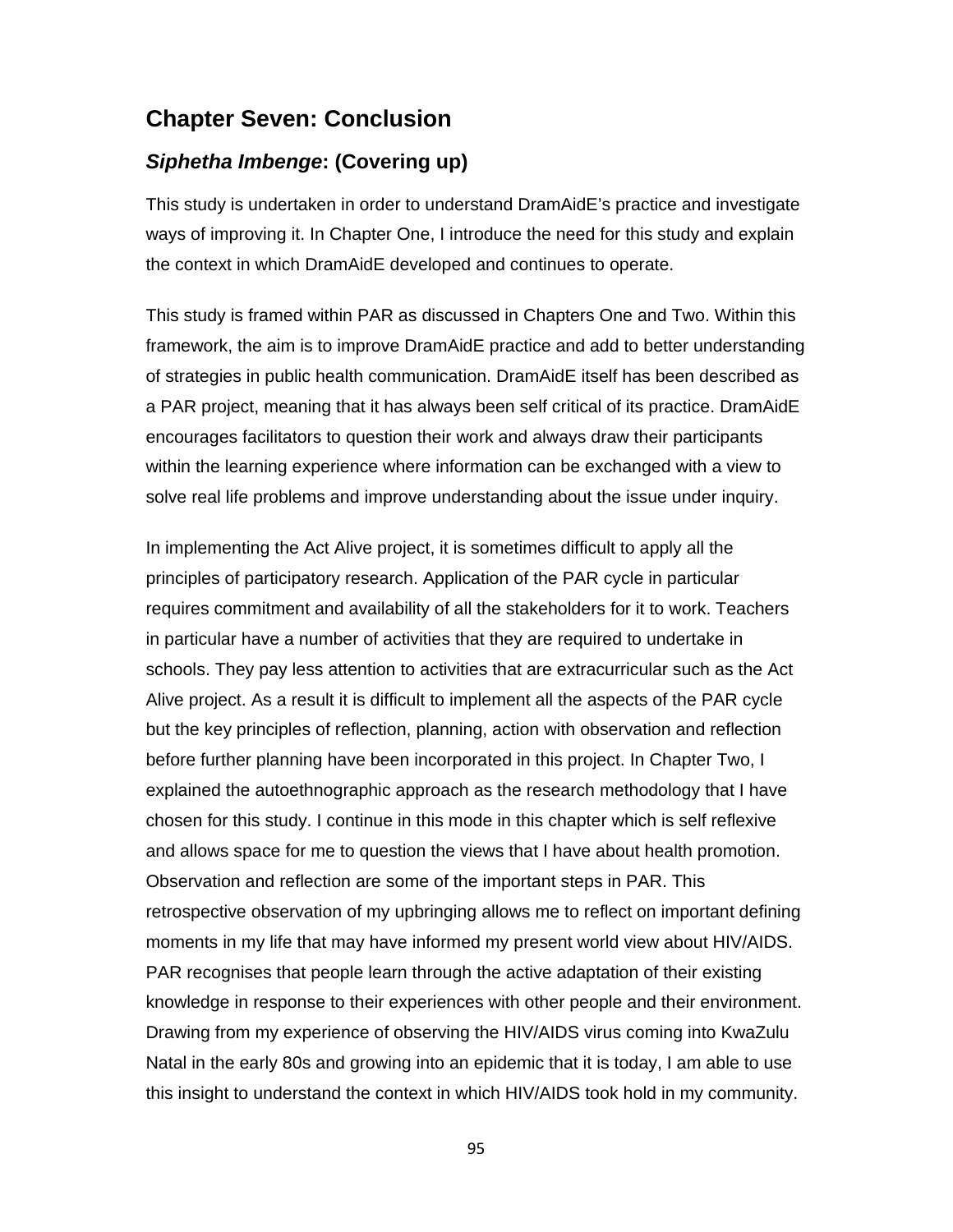Community structures such as the traditional authorities represented by *amakhos*i (local chief), local councillors and other government officials can become gate keepers if they are not consulted in an appropriate way about the project. Understanding the culture of the communities where Act Alive is implemented enhances the implementation of the project in these communities. Understanding the need to observe appropriate community protocols to access the community helps to facilitate acceptance of the projects. I have encouraged my female colleagues to wear skirts if we are going to have a meeting with members of the traditional authority so that they are easily accepted in the community. Even though there are some areas where women wear trousers, this is still a contentious matter in some communities. I am also careful to speak 'proper' isiZulu and not mix it with English terms and the urban lingo spoken in townships. Such small considerations can be the difference between rejection and acceptance of projects in the community.

At the level of workshops, the insight that I have about my community and the issues that lead to under development helps me to ask appropriate questions that challenge participants to reflect critically on their circumstances. I know for instance that within the Zulu cultural context, it is difficult for married women to divorce their husbands and not have anything to do with their in-laws. Therefore, when a woman participant says that she is going to leave her husband, I am able to question her about the cultural obligations that may make it difficult for her to leave. Within the workshop situation, my insight about these issues helps to deepen discussions and lead to realistic choices.

#### **From awareness to behaviour change**

Within public health communication, various initiatives were started to respond to the new threat that would later turn into an epidemic with KwaZulu Natal reported to be one of the provinces in South Africa with the highest HIV/AIDS prevalence (Shisana et al. 2009). These initiatives were premised on the need to understand human behaviour and introduce programmes that would encourage society to change risky behaviour and adopt healthy life style practices. These programmes were premised on the assumption that accurate information about HIV/AIDS and fear of death would lead to appropriate behaviour.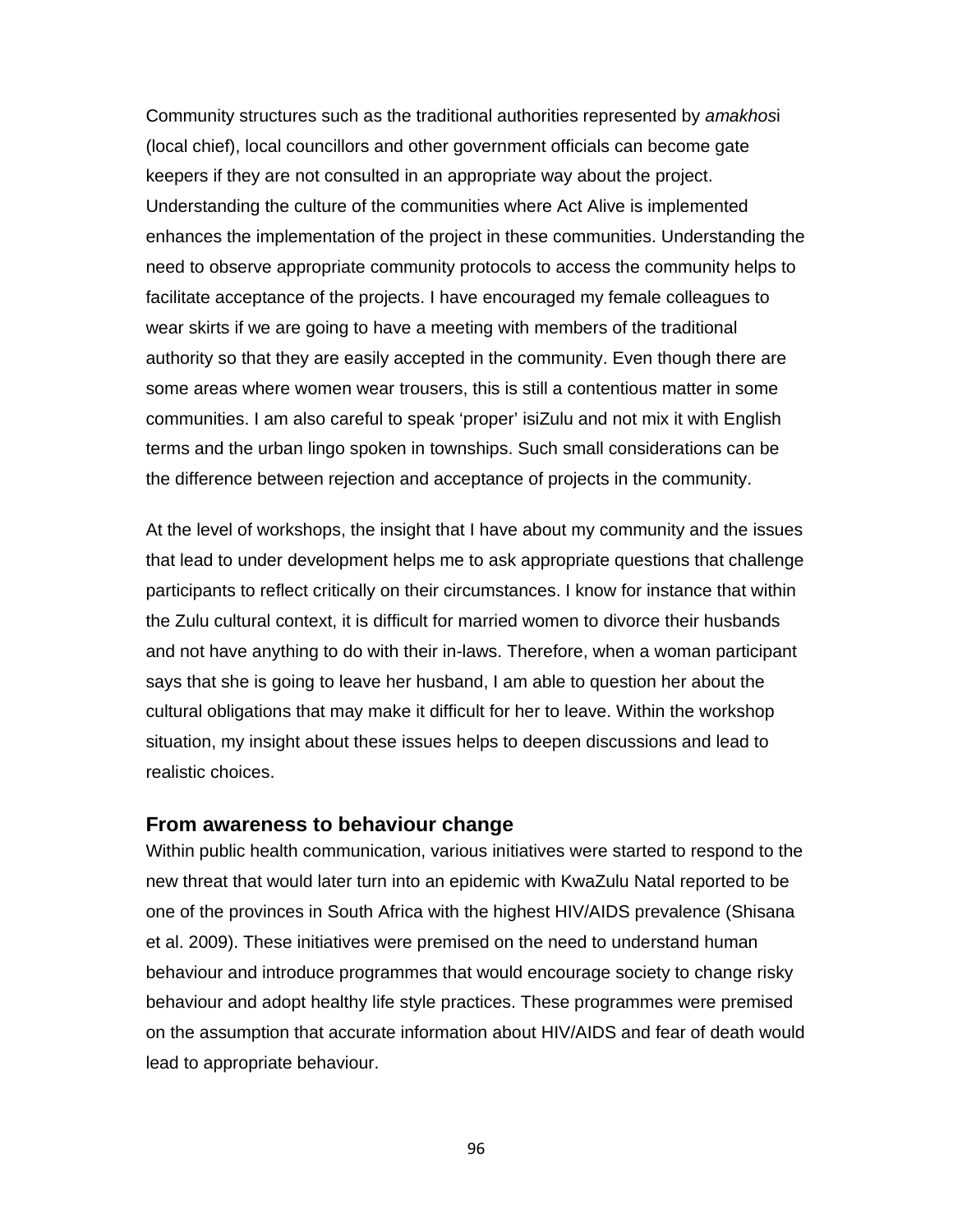When DramAidE was initiated, various psychological theories were proposed for explaining aspects of human behaviour and different intervention points were identified for changing behaviour. Whereas these theories were initially developed for family planning, they provided insight in terms of intervention points for HIV/AIDS communicators (Piotrow et al., 1997).

DramAidE is one such programme where these theories were adopted for use in its communication projects. The effectiveness of these forms of intervention is very difficult to measure. In order to do that, we had to turn to psychological theories such as the theory of reasoned action and the health belief model. These theories were developed in communication studies by Johns Hopkins and others - first in relation to family planning and then for prevention of infection with HIV. We, along with others, found that the behaviour change theories had limitations (Parker et al, 2000.) It became evident that many factors including a lack of life skills and recognition of the cultural, social and economic context of people's lives meant that individual behaviour change on its own is not really feasible and so there are arguments for participatory interventions, structural change and social change including human rights. So theories or models relate directly to evaluation which is often short term whereas as structural and social change is actually a long term goal but in the meantime people are dying and there are no easy solutions to the problem.

We also found that theatre and drama theories had their own limitations. There are different understandings of theatre and performance. Within the traditional Zulu cultural context, there is a general sense that the stage is not preserved for expert performers. Even though there are occasions where different groups perform during cultural occasions such as the reed dance, audience members are free to invade the stage and offer impromptu performances adding to the spirit of the dance. Performances are not watched with a clear distinction between the performers and the audience. Audience members are either, clapping hands, adding rhythm, or singing along, whilst those on stage are dancing. Performances may be punctuated by the ululation of women truly creating a cultural spectacle and harnessing the collective spirit from all present towards common fellowship. In other words at these events the audience expects to participate and does not sit back and critically watch or judge the performers.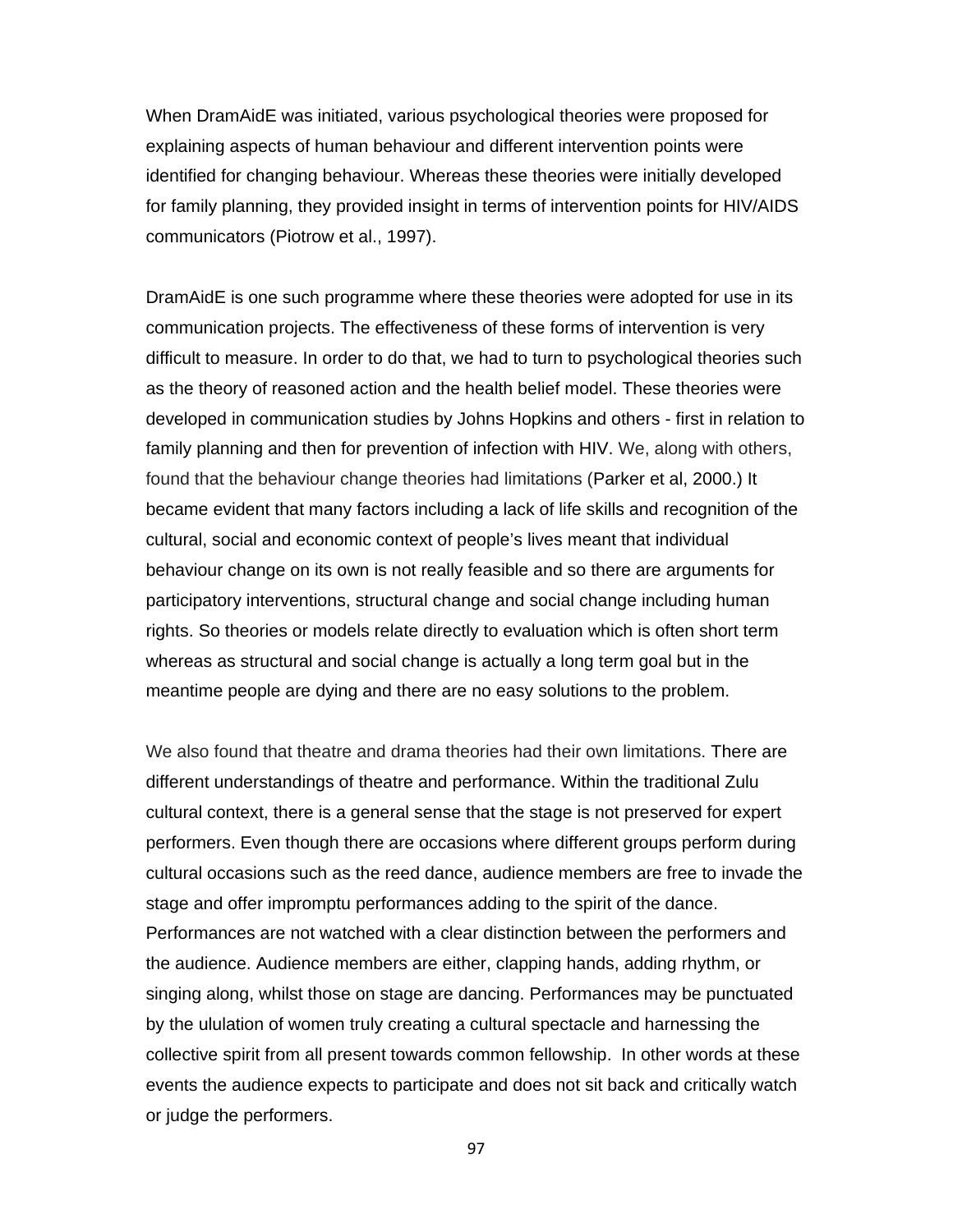DramAidE has tried to capture this in its festivals and club launches by making them a celebration of culture whilst remaining educational. The strict school time table and time constraints associated with it has made it difficult to make these events truly cultural and are watered down in order to accommodate this. This may discourage some audience members from being involved thereby limiting the potential impact of these events.

Further, the limitation is in the fact that performances do not teach life skills that are necessary for individuals to implement the decisions they have made. Life skills in themselves may not be enough as circumstances may be too much for one individual to change.

DramAidE plays are usually structured in such a way that they are easy to tour schools. Even the number of actors within the plays is determined by factors such as budget, the type of car available and distance to be travelled and less by the script. These considerations can limit the theatricality in these plays thereby compromising their impact. In schools, DramAidE uses theatre as a tool to start a dialogue and create a reference point for further engagement. There is recognition in the Act Alive approach that in order to achieve depth, plays need to be complemented with workshops and campaigns.

Social theories assert that effective prevention efforts should develop strategies that can enlist community mobilisation to support positive changes. These include the theory for individual and social change and the social inoculation theory. The theory of individual and social change suggests that change happens through dialogue that is aimed at building a critical perception of the social, cultural, political and economic forces that are oppressive and acting against them. The social inoculation theory, on the other hand, is informed by the perception that youth engage in behaviours including early sexual activity partly because of general societal influences (UNAIDS, 2001).

Very often, the structural imperatives which cause a situation of disadvantage usually need a concerted effort from many to change and this usually takes time.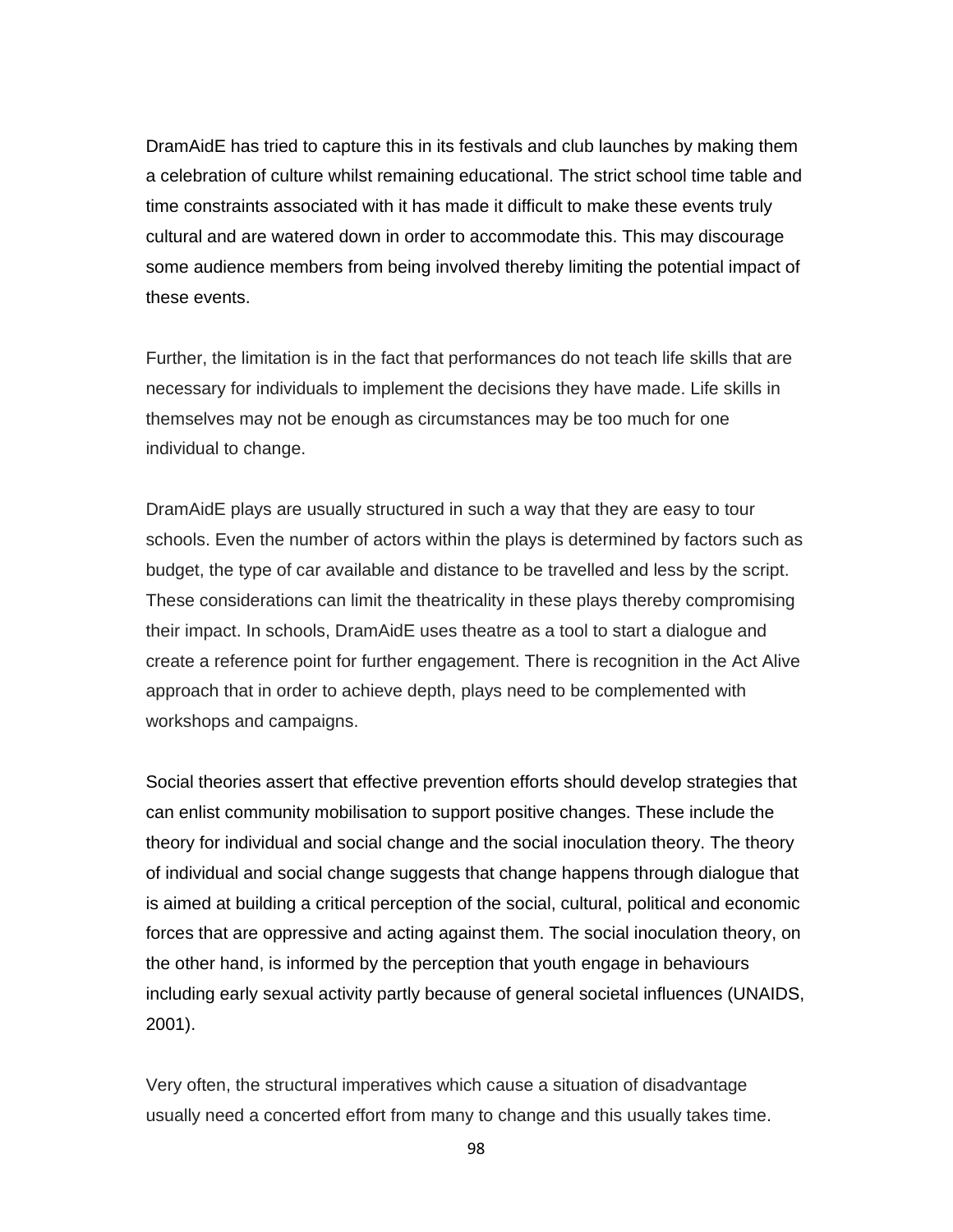Unless such projects are embedded in a life skills approach and are placed within an allowing support system, it may be difficult to move from 'awareness' to 'beyond awareness' and create a social movement where behaviour change is likely to occur.

The Act Alive project is often described as a life skills project using peer educators to transmit information to other learners at school. There is a recognition of the influence of the broader context on the ability of these peer educators to carry out their activities. This context includes the patriarchal system that is still prevalent in the areas where we work, cultural practices such as *ukuthwala* which is described in Chapter Three and the general ethos in these areas that does not appreciate human rights. The extent to which the Act Alive project is able to address this context effectively in such a way that social change takes place requires further investigation and is beyond the scope of this research. Further, the structural challenges such as levels of literacy, unemployment and poverty underlie most of the development challenges facing poor communities and these are beyond the scope of the Act Alive project.

### **Participation and Involvement?**

The practice of using games and other cultural forms of expression in communication projects is well established. There is a long tradition of using drama, theatre, folklore and other forms of expressive arts as a vehicle for communication (Dalrymple, 1997). Participatory communication projects draw on the cultural forms of communication and use expressive arts to encourage participation by its audience. These projects use theatre, drama, storytelling and arts in general. DramAidE is one such programme.

These participatory techniques are less effective when they are used to manipulate communities to advance the needs of the facilitators and those of the funders. It is beneficial to the project to allow space for the participants to determine their future. Facilitators should not be afraid of giving power to the participants and feel comfortable with the end result that may be different from what they set out to achieve. In this way power is given and shared.

An important aspect of DramAidE's work is participatory communication. Using games and asking participants questions for the sake of it may not be enough.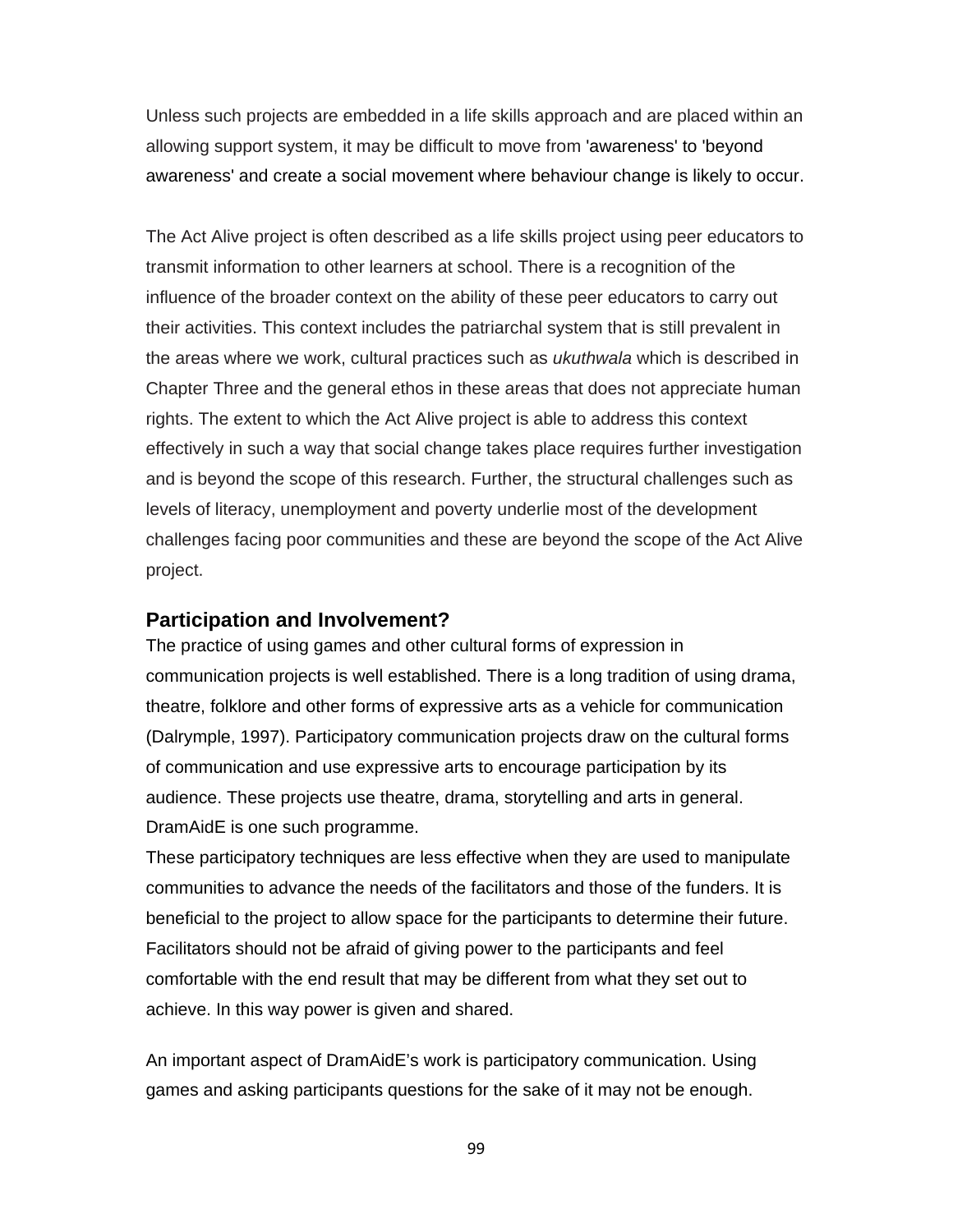Participants in DramAidE workshops and campaigns are lead into a democratic process whereby they actively enter into search for meaning and alternative ways of doing things. True participation goes beyond the achievement of project outcomes to social and political action (Melkote and Steeves, 2001). Advocacy is an important aspect of the work and DramAidE approach is to work with its participants to appreciate the structural causes that bring about the situation of disadvantage and challenges them to take practical steps to address their situation. One of the underlying aims of forum theatre for instance is social and political action. Even though DramAidE is an apolitical organisation, applying principles of Augusto Boal's theatre of the oppressed and working to create critical consciousness is likely to result into political action.

 It is important for development projects to be fully integrated to the communal life otherwise these projects run the risk of being rejected by the communities for whom they are intended. Doing projects with the community and not for the community enables project participants to derive benefit from such projects on their own terms in accordance with what works in their locality. In this approach participants own the project and determine the direction, pace and outcomes. Such an approach allows for authentic dialogue to occur and projects benefit from the social capital obtained in the project area. Such projects are able to harness indigenous knowledge and enhance their depth and impact. In this way, the probability for success and sustainability is maximised.

However, development projects are usually funded by international agencies that want to see a return on their investments. These donors set time frames and deliverables for projects. Sometimes, it is difficult to make projects truly participatory whilst fulfilling the needs of the funders. The tension is usually about implementing projects within set time frames and the community that may take time to adopt the project and needing to influence the implementation plan (Epstein, 1993). The consultative process especially with the traditional leadership structure may be time consuming and also obstructive to the project schedules. These challenges are real and need to be negotiated all the time.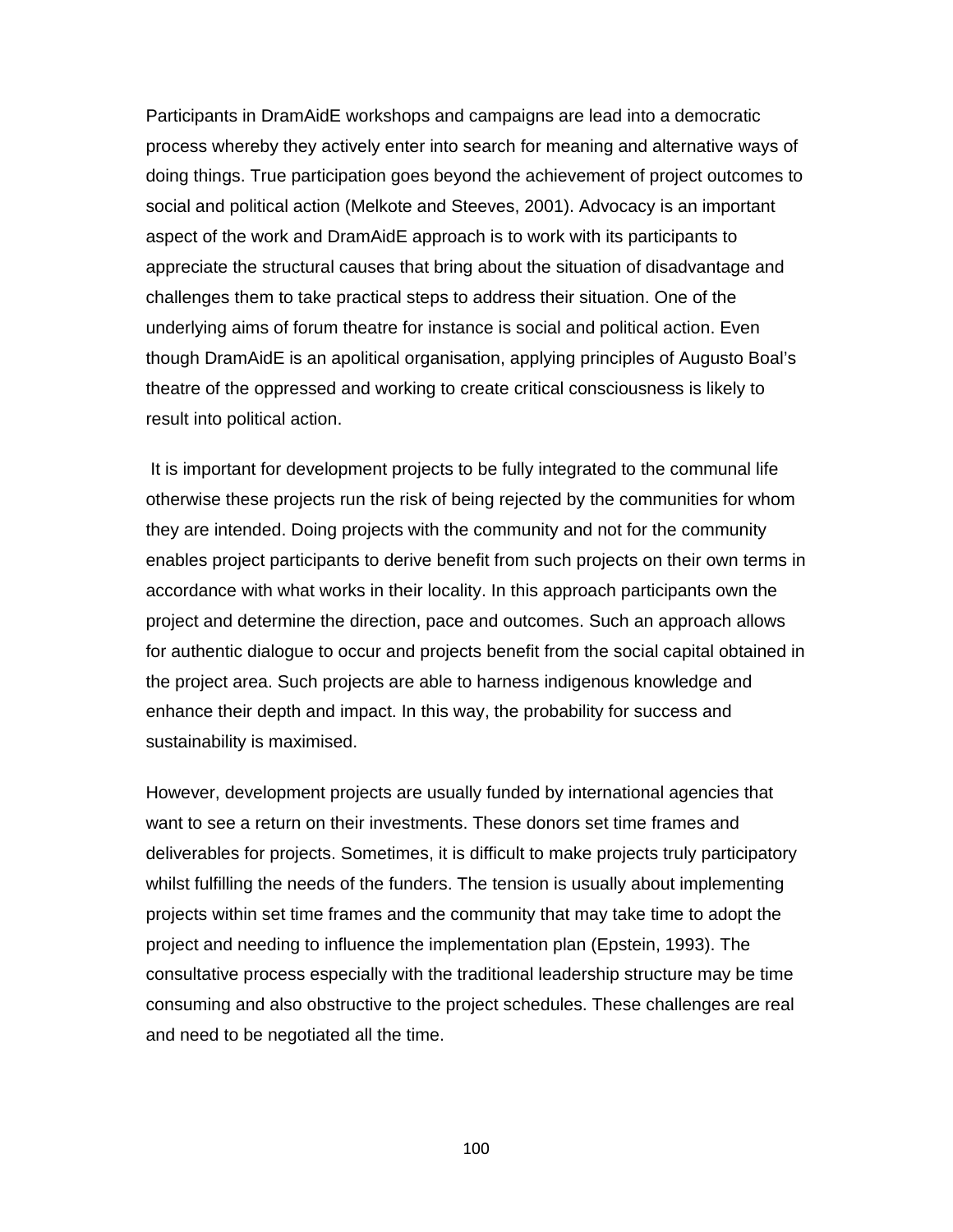### **Adopting a Cultural approach**

Some programmes are more effective than others when dealing with prevention of infection among young people and it seems that consideration must be given to several factors that are important for HIV/AIDS communication programmes to consider. A key point emerging from the narrative of my life in review is the importance of reconciling local knowledge with universal forms of knowledge. There is a need to link the local to the universal and the objective to the specific, thereby creating a 'glocal culture'.

A cultural approach means adapting aspects of culture that are positive and merge them with scientific knowledge. This does not mean that the culture is dying. It means that we are trying to find a way of living that works for us today. Culture is not static but ever shifting and changing. Science and indigenous knowledge are not mutually exclusive. Culture and scientific knowledge should complement each other for the common good of others. For instance, it should be possible for young Xhosa men to still observe an important cultural rite of going to the mountain and be circumcised by a medical officer using modern surgical instruments. These small steps can be a difference between life and death.

### **Culture and Identity**

The identity of an individual is shaped by his/her culture in the same way that the individual shapes his/her culture. Campbell and MacPhail (2002) have argued that the identities of individuals should be understood against the background of ever shifting social identities within the ambit of social constructs from one setting to the other. Identities are constructed and re-constructed within a range of structural and symbolic constraints that often place limits on the extent to which people are able to construct images of themselves that adequately reflect their potentials and interests (Campbell C and MacPhail C, 2002).

The Zulu social system classifies people into different social groups according to age, gender and their role in society. There are groups of young women called *amatshitshi (*young girls*)*, married women called *amakhosikazi (*married women*)*, and young unmarried men called *izinsizwa (*young men*)*, and so on. Different social structures are accorded different status according to the level of importance that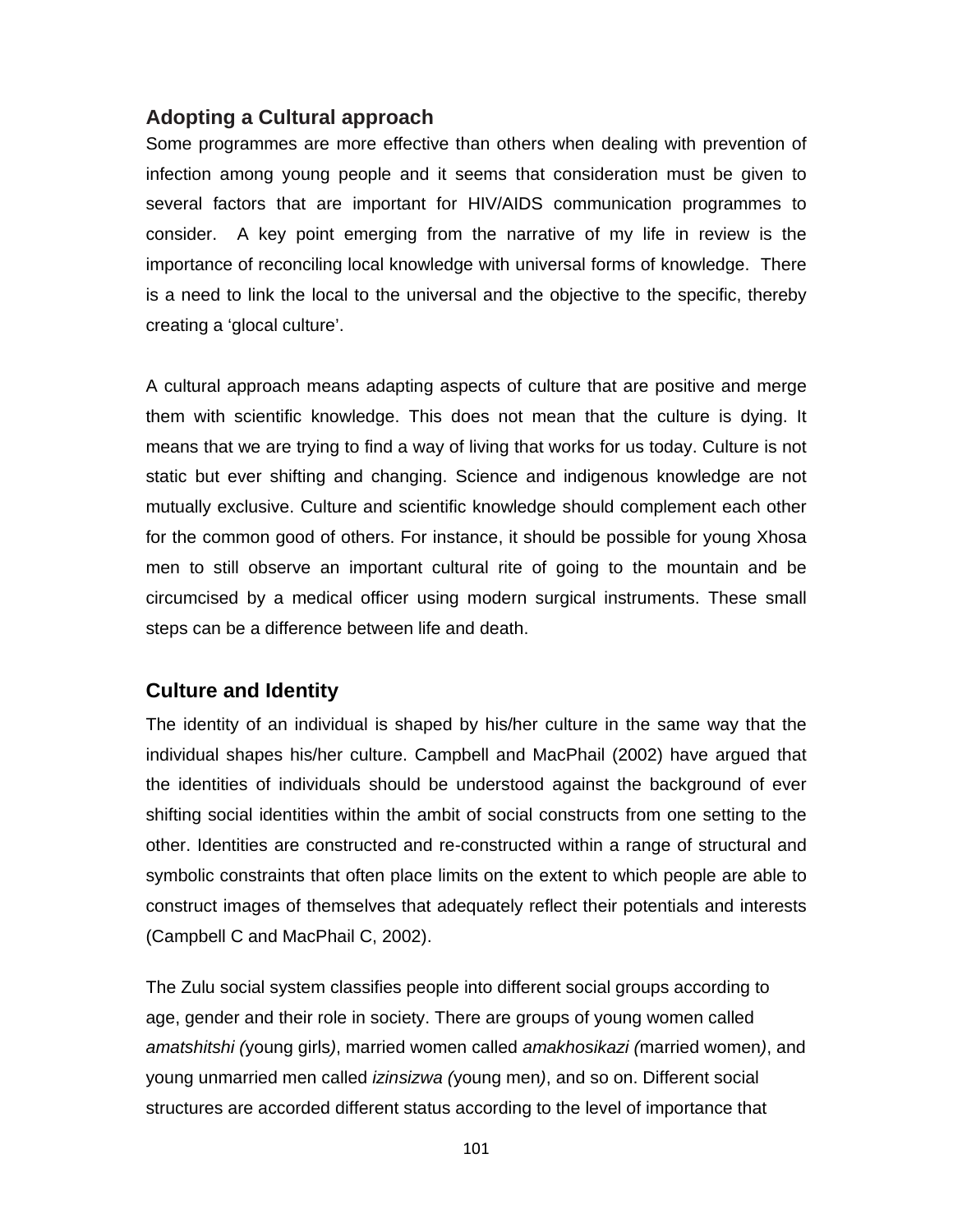society places on the function/role that they play/fulfil. These groups are expected to behave in a certain way and even dress in a certain manner. The rules of behaviour within these groups are determined by the cultural expectations that define the group. These rules of behaviour are internalised through socialisation and are followed unconsciously without question as they are regarded as a 'common sense' way of doing things. They are part of the cultural heritage and the young are socialised into these practices. Nowadays these differences of dress and behaviour are evident in cultural events but not in everyday life. This kind of contradiction makes it difficult for the women rights culture to be entrenched.

Socialisation of the young includes influences from other cultures as there are no communities that are closed and insulated from outside influences. This fact is demonstrated by my life in review in Chapter Three where I discuss the influences of my family upbringing that are challenged by influences from my schooling when I was introduced to other cultures and western education, my university life that included influences from other ethnic groups, working for DramAidE and this research that requires me to question my identity and my beliefs about health and well being. These shifts in culture are unavoidable as the world has become a global village. It is important to know and respect traditions. To try and romanticise the past and not recognise that we are living in a changing society is 'back to *bheshu* thinking' that signifies lack of appreciation of what is needed to live meaningfully in the modern era. In other words very few people seriously want to go back and live a 19<sup>th</sup> century lifestyle.

In Chapter Five I discuss the fact that Clifford Geertz's (1994) assertion that man is an animal suspended in webs of significance represented by culture. Doing this research has challenged me to ask myself what my 'real' belief is. I am a Christian and I hold an important position in my church. This suggests that I try and live my life according to Christian principles and values. On the other hand, I am a Zulu and still consider my cultural heritage and my cultural identity very important. This qualifies who I am and distinguishes me from other Christians from other cultural groups.

One Sunday morning, I was asked by my father to come home and be present when he burns *impepho* to report to the ancestors developments in the family and ask for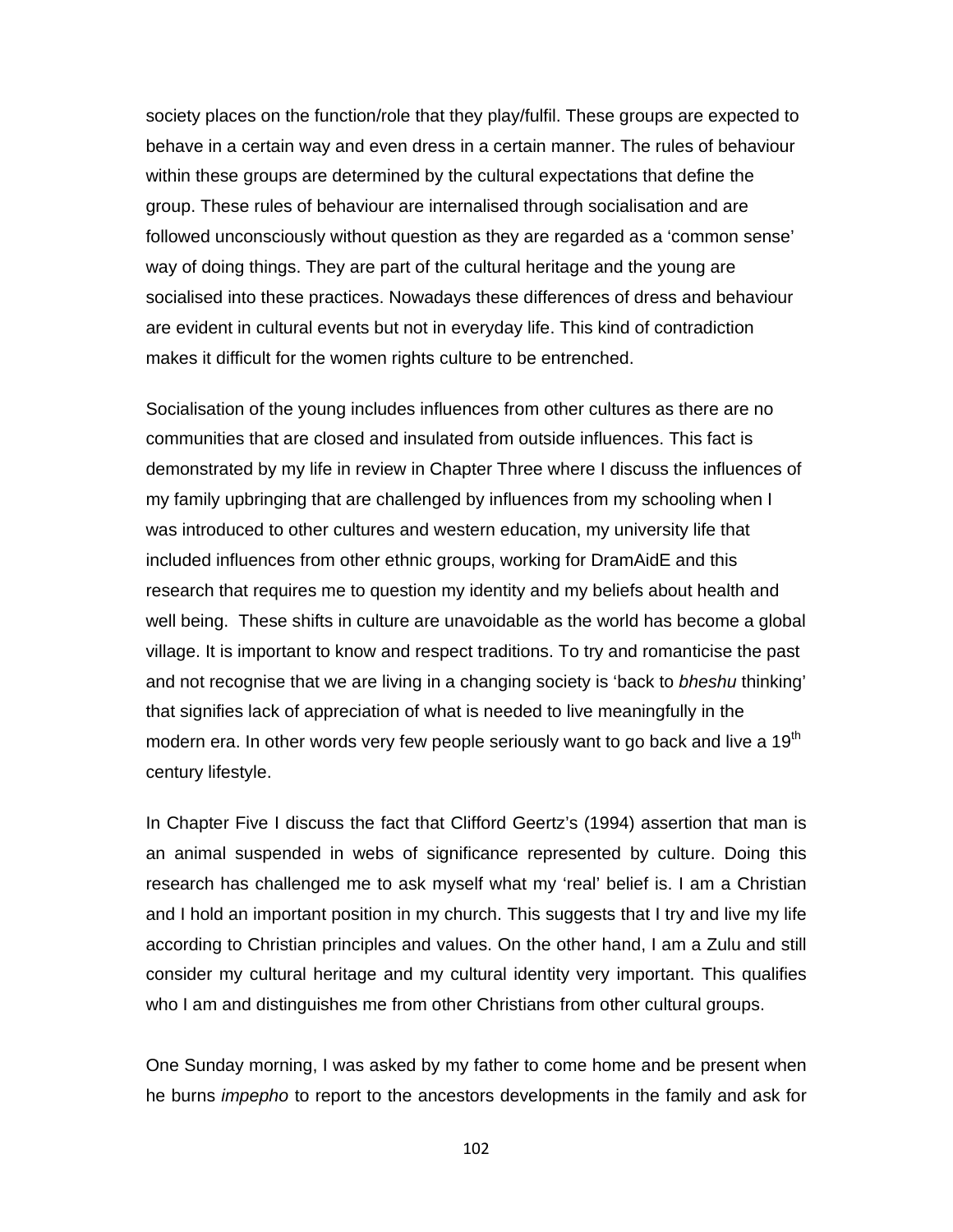progress and protection against diseases and evil spirits. This happened before I went to church and therefore I went to *umsamo* wearing my full church uniform. This incident demonstrates what is at the core of this research. It epitomises the complex interaction between belief, identity, education and well-being. I often have to question my belief and find that my responses and approach to life are mediated by these deeply entrenched beliefs which may not come to our minds as beliefs but as thoughts.

Culture, Christianity, education, self concept and context are some of the webs of significance that Geertz (1994) refers to. We are always spinning on these webs and sometimes it is difficult to predict responses to new information as we are continuously suspended on these webs.

The concept of culture should not be taken lightly. In South Africa' under the apartheid system, ethnicity and culture was used to discriminate against Africans, Indians and Coloureds. Black people, in particular used culture as a tool to galvanise their struggles to resist colonialism and apartheid. They used culture as a way to reclaim their identity. The Black Consciousness Movement that was pioneered by Steve Biko is about black people taking pride in being black and reclaiming their identity. The Inkatha Freedom Party started as a cultural group to promote and celebrate Zulu culture. This use of culture to resist western domination may have led to some in these cultural groups regarding western science with suspicion and feeling hesitant to adopt new innovations such as family planning and western medicine in general. I have often heard people saying "it is not my culture" or "according to my culture". Culture is like a shield that protects individuals from onslaughts on their sense of identity. Once this shield is raised, responses may not be predicated on logic.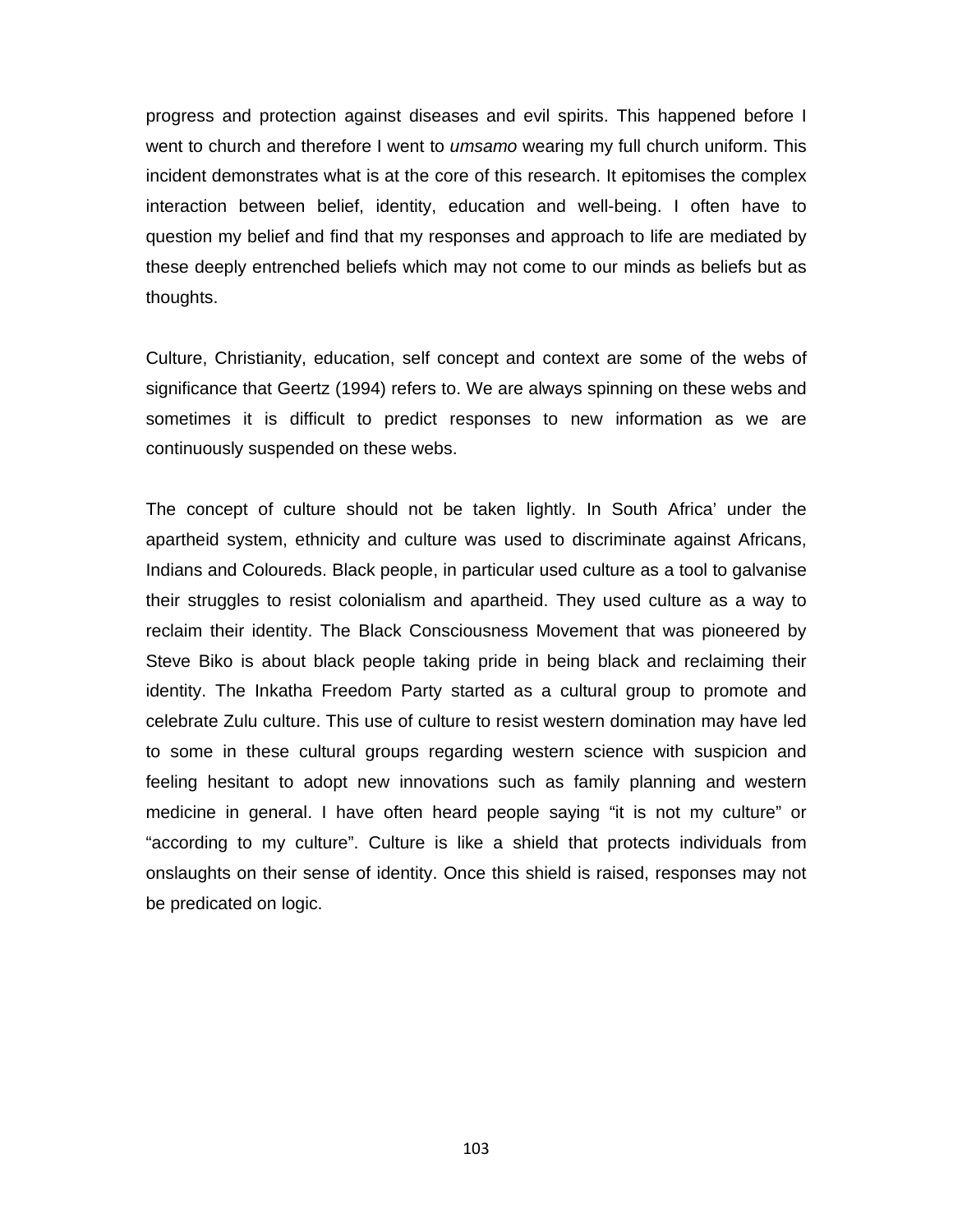### **Language and Logic**

The tendency of development projects purporting to be using a cultural approach to communication is to use local idioms and languages to communicate essentially an externally constructed message and thereby defeating the very attempt to make their projects culturally appropriate. This juxtaposition of local language and idioms is inadequate and may not appeal to beliefs and values of the local communities. It does not recognise the depth and richness of local indigenous knowledge systems.

One of the considerations in communicating new ideas and thought is the relationship between logic and language. Logic is a cultural product and not universal and differs from culture to culture. The logical and the rhetorical framework of a culture influences the manner in which that culture perceives and employs language and communication as well as what constitutes knowledge.

A truly authentic approach requires such projects to go beyond the mere translation of messages into local language. They need to interpret these messages in terms of what they mean in the local context and relate them to the norms and beliefs of the local community. Language is not used as a mere expression of ideas only. It plays a key role in deconstructing the messages promoted and re-interpreting them in a meaningful way for their local context (UNESCO, 2006). It will benefit communication campaigns to use local language and observe the codes and rules of local language not only to pass on the information and message but also to create a space for dialogue wherein new information can be created. This helps in facilitating critical thought that is likely to result to ownership of the process and action. In this way communication is not used as a means to an end to support an external conceived and driven agenda, but is used to enhance a mutually beneficial process that is empowering and participative.

#### **Giving a voice**

Through my narrative in this thesis I have told my story. All that I needed was space to tell my story and in the process recreate my world. Melkote and Reeves (2001:355) state that "people's right to communicate their stories should be at the heart of participatory strategies leading to empowerment". I hope that communication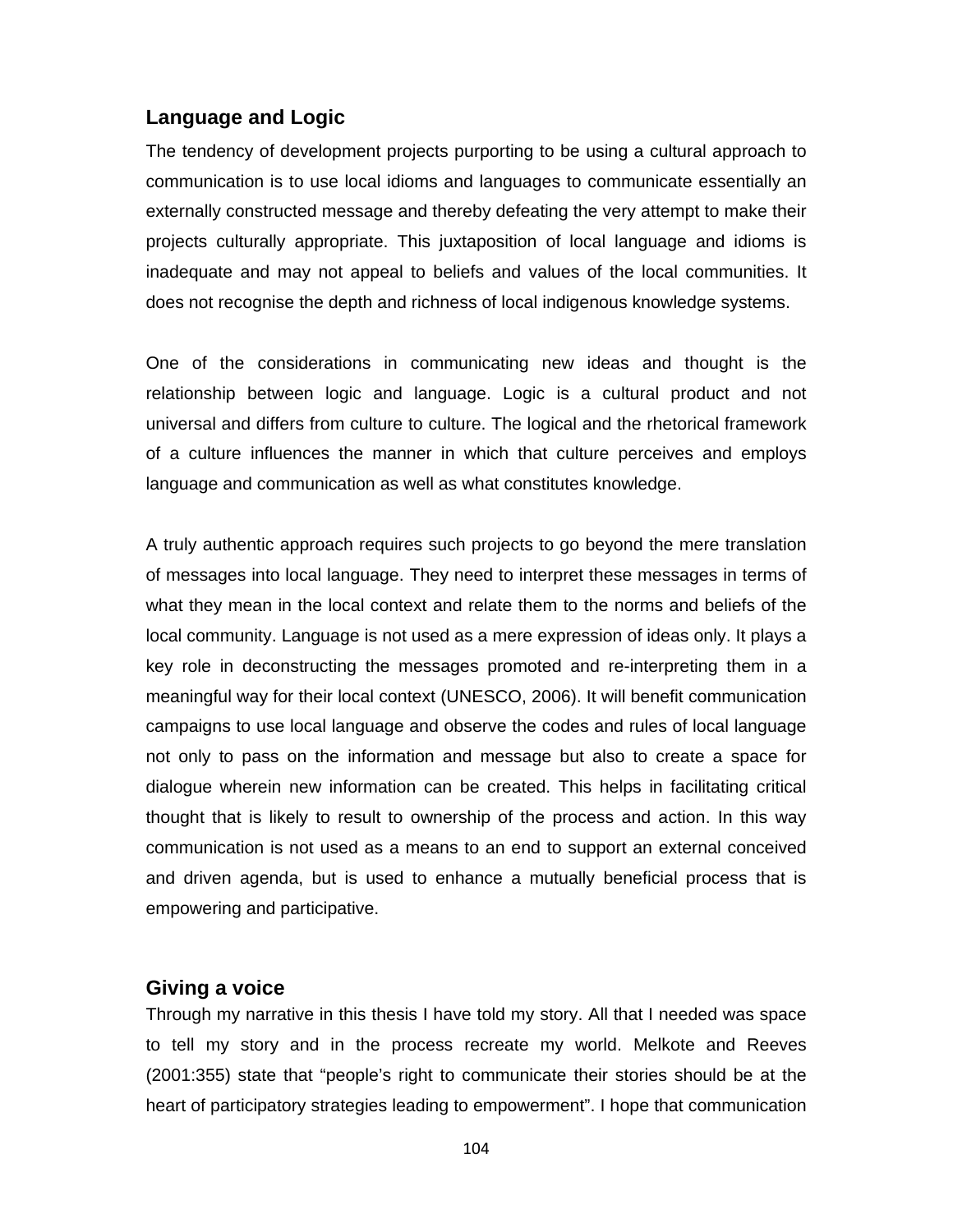projects such as DramAidE will always consider the importance of situating projects within the local context and give a voice to the project participants to tell their stories thereby reliving and recreating their world. Using myself as a case study, I have highlighted the contradictions of living in the changing world whereby I have been raised in a Zulu family and way of life that respects *amadlozi* (ancestors) yet Christian and educated in western science and ways of understanding the world. These worlds co-exist within me and I unconsciously draw upon them in making sense of the world and making decisions about my life. The contradictions may be subtle and superfluous yet their application in reality may be the difference between life and death. Likewise, HIV/AIDS communication projects need to consider the importance the interaction of these belief systems and their influence in mediating meaning and responses to new information.

I hope that we were able to learn from this story and are able to tell our own stories.

## **Cosi cosi yaphela(***The end***).**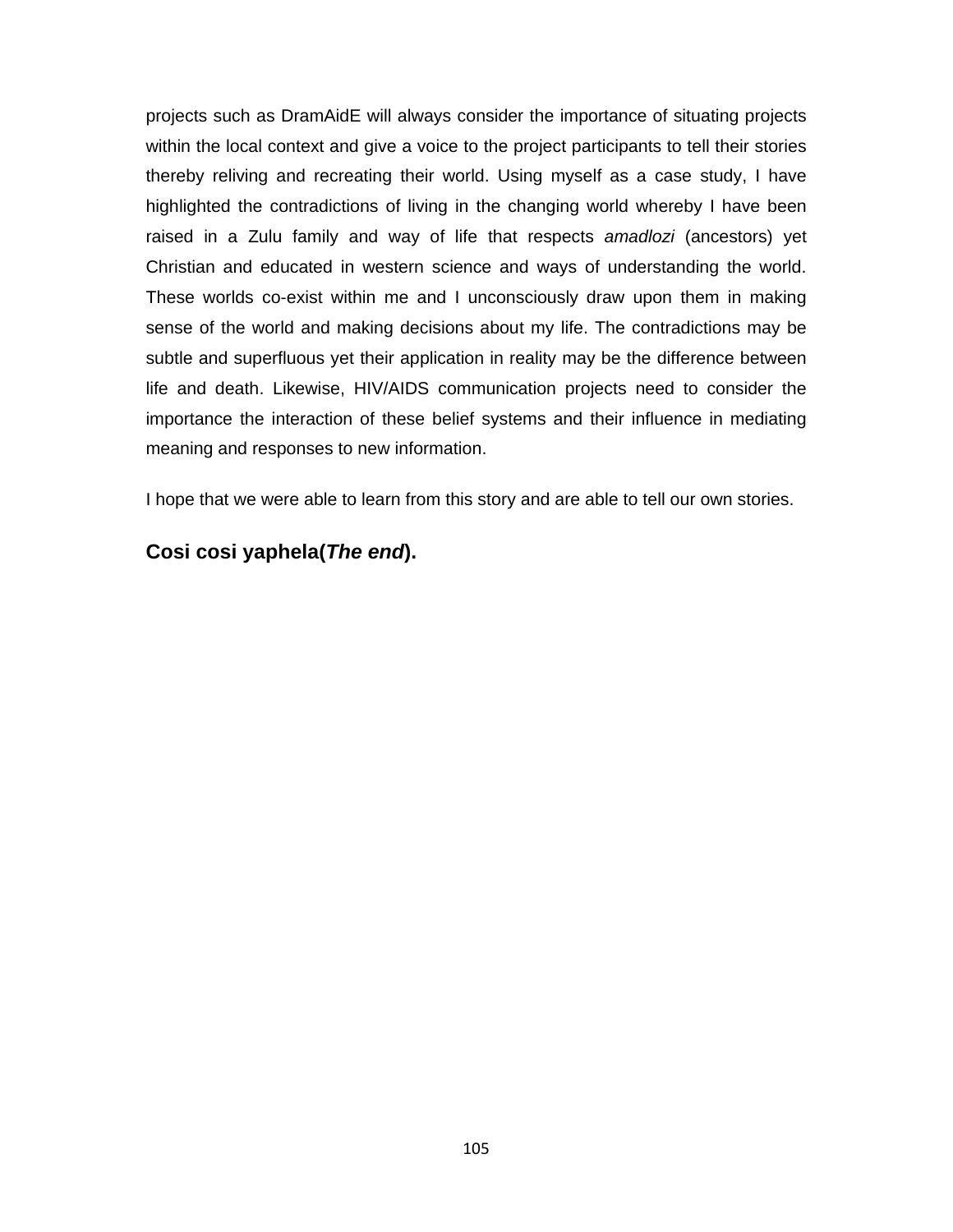# **10. References**

Abdool Karim, S.S., and Abdool Karim, Q. (2005) *HIV/AIDS in South Africa*. New York: Cambridge University Press.

Abraham, E.E. (1992) 'Prologue' in Wiredu Kwasi and Gyekye Kwame *Person and Community. Cultural Heritage and Contemporary Change*, Series 11 Africa, Vol.1 Available from**:< http://www.crvp.org/book/Series02/II-1/contents.htm**>

Agger, B. (1990) *The Decline of Discourse: Reading, Writing and Resistance in Postmodern Capitalism*. New York/London: Falmer Press.

Airhihenbuwa, C, O. and Obregon, R. (2000) 'A critical Assessment of Theories/ Models Used in Health Communication for HIV/AIDS'. Journal of Health Communication. 5(supplement):5-15.

Airhihenbuwa, C, O., Makinwa, B. and Obregon, R. (2000) "Toward a new communication framework for HIV/AIDS". *Journal of Health Communication*. 5(supplement):101-111.

 Arvanitakis J. (2008) "Staging *Maralinga* and looking for community (or why we must desire community before we can find it)" *Research in Drama Education*.Vol.13, No. 3:295-306

Bandura, A. (1997) *Self-Efficacy: The Exercise of Control*, New York: Freeman.

Barolsky, V. (2003) *(Over) Extended, AIDS Review 2003*, Centre for the Study of AIDS, University of Pretoria.

Baxter, V. (2008) 'Why do you bring us playing when we have serious problems? Theatre aesthetics and education in South Africa', Winchester University. Unpublished PHD Thesis.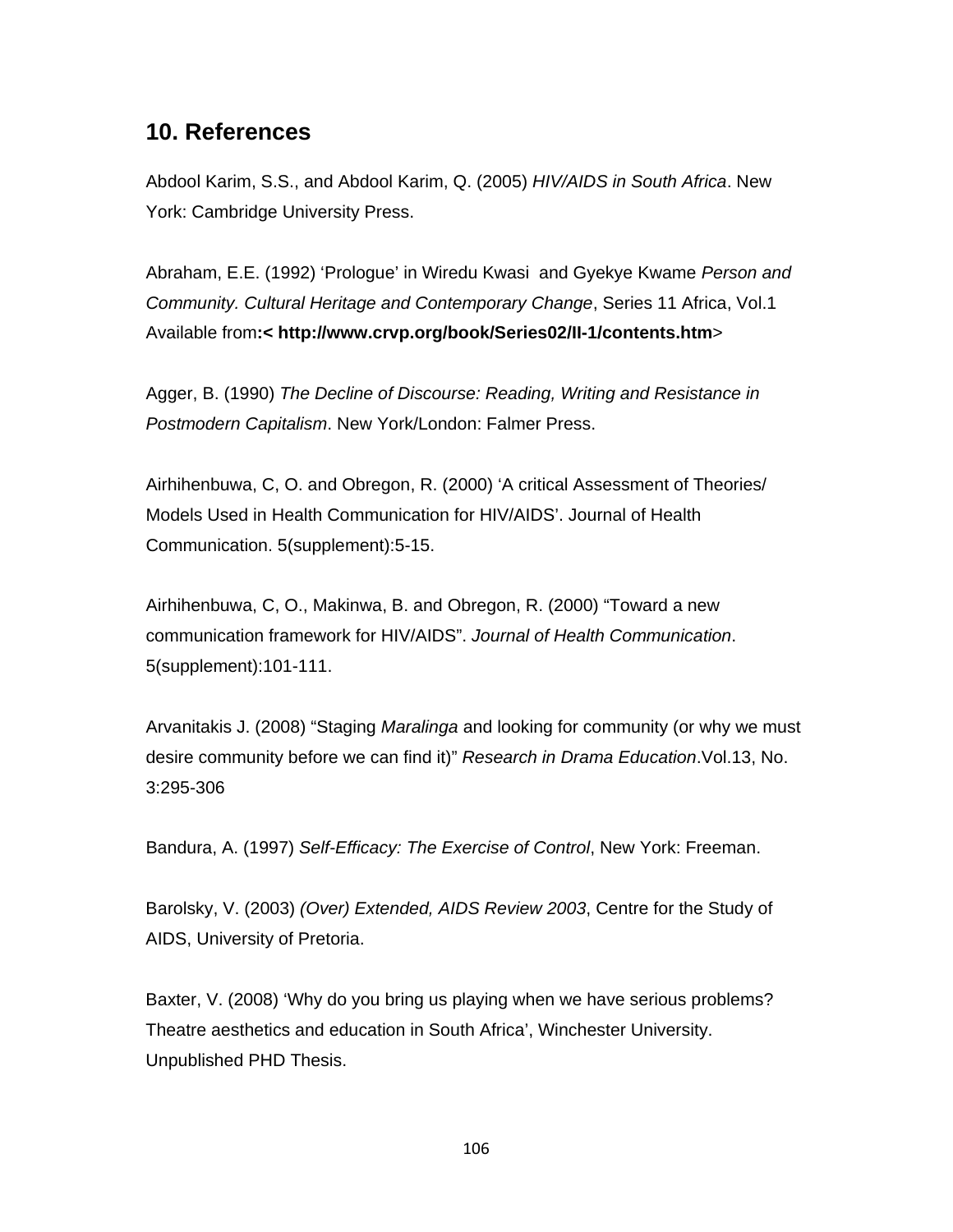Berglund, A. (1976) *Zulu thought patterns and symbolism*. Swedish Institute of Missionary Research.

Bishop, R. (1998) 'Freeing ourselves from neo-colonial domination in research: a Maori approach to creating knowledge'. *International journal of qualitative studies in education,* Vol. 11:99 -219.

Bhana, D., Morrell, R., Hearn, J. and Moletsane, R. (2007) 'Power and Identity: An introduction to sexualities in Southern Africa'. *Sexualities,* Vol. 10(2):131-139

Blackmore, C (2006) "Where do participatory approaches meet social learning systems in the context of environmental decision-making?" proceedings of the  $7<sup>th</sup>$ IFSA symposium, Wageningen, the Netherlands, 7-11 May 2006. Changing European farming systems for a better future – new visions for rural areas. (Eds) Langeveld, H. and Wageningen, R. N. Academic Publishers: 29-35.

Boal, A. (1985) *Theatre of the Oppressed.* London: Communication Group.

Boal, A. (1992) *Games for Actors and Non-Actors*. New York: Routledge.

Boal, A. (1995) *The Rainbow of Desire; the Boal method of theatre and therapy*. London and New York: Routledge.

Brecht, B. (1996) *The Caucasian Chalk Circle*. Heinemann: New York.

Brecht, B., (translated by Willet, J.), (1964) *Brecht on Theatre: The Development of an Aesthetic.* USA: Hill and Wang.

Brown P. J., Barrett, R.L. and Padilla, M.B. (1998) 'Medical Anthropology: an introduction to the fields'. In Brown, P.J., [ed]. *Understanding and applying medical anthropology*. Mountain View, CA: Mayfield Publishers.

Bryman, A. (1988) *Quantity and Quality in Social Research*. London: Unwin Hyman.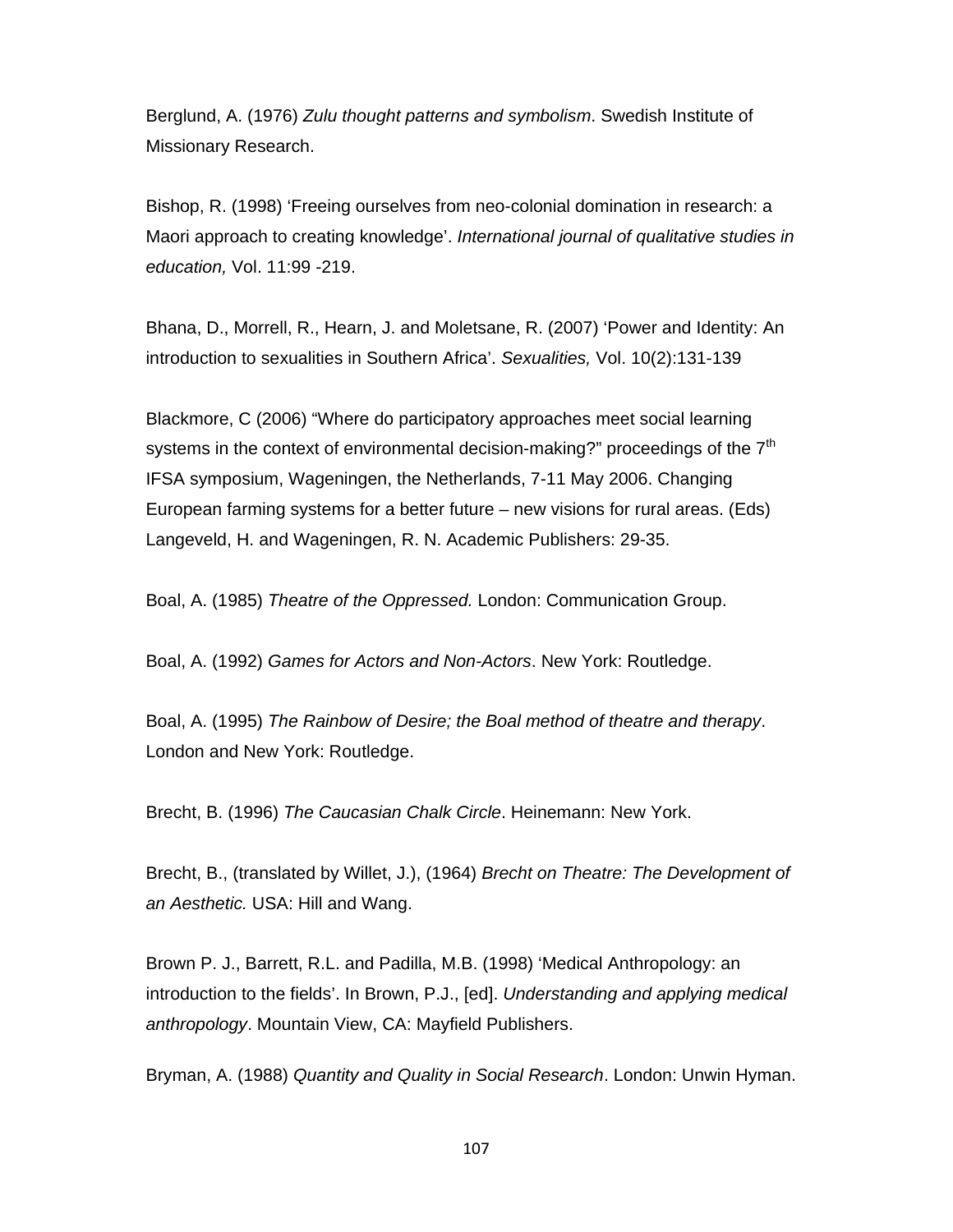Bryant, A. (1970) *Zulu Medicine and Medicine Men*. Cape Town: Struik.

Bundy, P. (2003) 'Aesthetic Engagement in the Drama Process', *Research in Drama Education.* Vol. 8, No. 2:157-171.

Cameron, E. (2000) 'The Deafening Silence of AIDS'. Durban XIII International AIDS Conference.

Campbell, C (2004) 'Creating environments that support peer education: experiences from HIV/AIDS prevention in South Africa'. *Health Education*, 104(4):197-200.

Canclini, G. (1995). *Hybrid Cultures: Strategies for Entering and Leaving Modernity*, University of Minnesota Press: Minneapolis.

Cardey, S. (2006) 'From Behaviour Change to Social Change: Planning communication strategies for HIV/AIDS'. presented at the International Association for Mass Communication Research, The American University in Cairo, Egypt, July, 23- 29 2006.

Chakravarti, U. (1993) 'Conceptualising Brahmanical Patriarchy in Early India: Gender, Caste, Class and State' *Economic and Political Weekly,* Vol. 28, No. 14:579-585.

Chase E. S. (2005) 'Narrative Inquiry Multiple Lenses, Approaches, Voices'. In *The Sage Handbook of Qualitative Research. 3rd ed.* London, India and California: Sage Publications.

Cocks, M.L. (2006) 'Biocultural diversity: moving beyond the realm of 'indigenous' and 'local' people'*. Human Ecology*, 34 (2):185-200.

Coleman, P. (1990). 'The Enter-Educate Approach for Promoting Social Change', *The Journal Of Development Communication*. 11(1):75-81.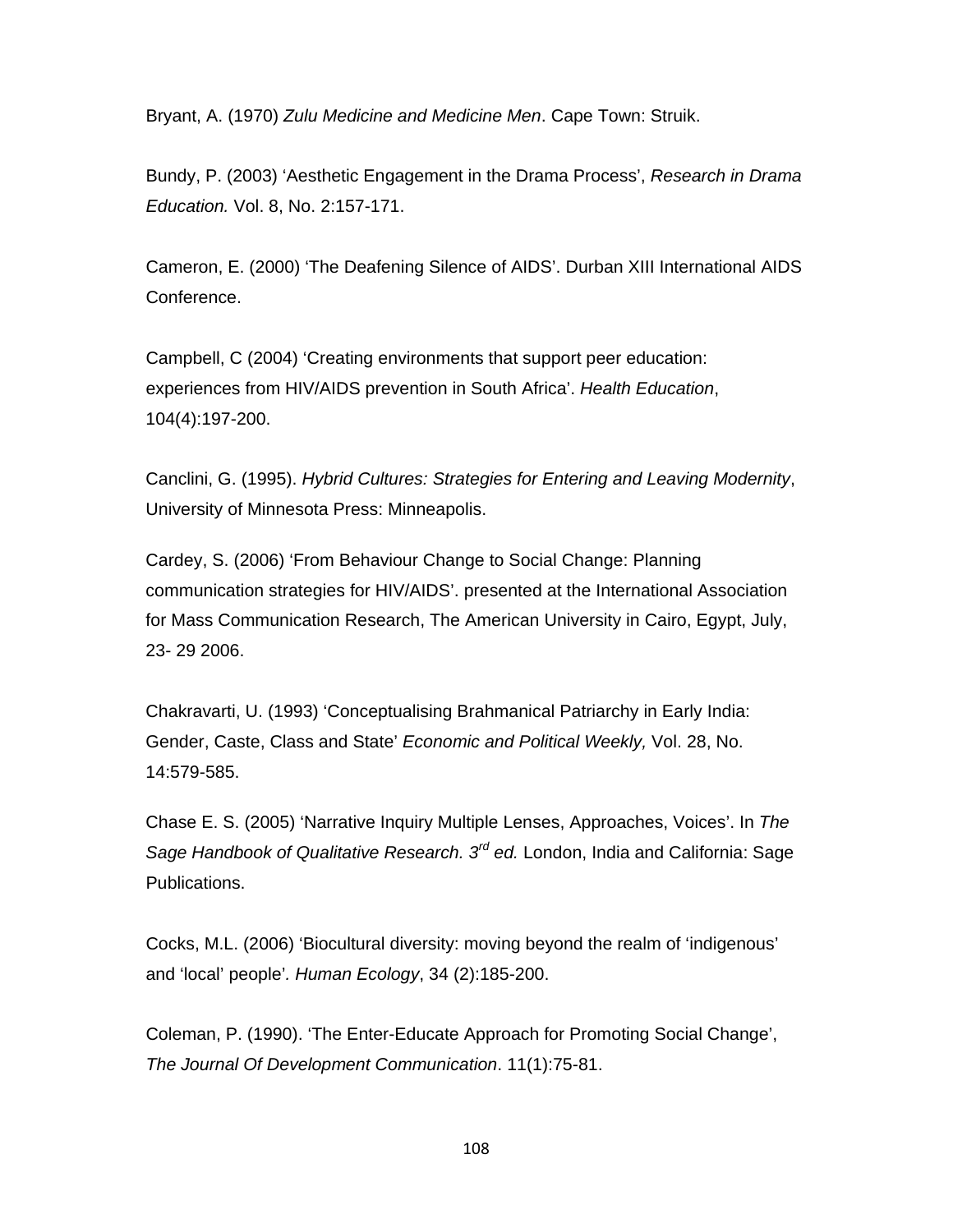Connelly, F. M., and Clandinin, D. J. (1990) 'Stories of experience and narrative inquiry', *Educational Researcher*. 19(5):2-14.

Crawford, T. and Lipsedge M., (2004) 'Seeking help for psychological distress: The interface of Zulu traditional healing and Western biomedicine'. *Mental Health, Religion and Culture*, Vol. 7, Issue 2:131-148.

Cullinan, K. (2003) 'Dissident President? Thabo Mbeki, critical discourse analysis and the struggle to define HIV and AIDS in South Africa 1998 - 2003'. Unpublished MA thesis, University of KwaZulu-Natal.

Cullinan, K. (2006) 'Health officials promote untested uBhejane'. *Health- E*, 22 March. Available from http://www.health-e.org.za/news/article.php?uid=20031380.

Dalrymple, L and Preston-Whyte, E. (1996). 'Participation and Action: reflections on a community-based AIDS intervention in South Africa' in Korrie de Koning and Marion Martin (eds) *Participatory Research in Health: Issues and Experiences*. Zed Books Ltd, London.

Dalrymple, L. (1997). 'The use of Traditional Forms in Community Education'. *Africa Media Review,* 11(1):75-91.

Denzin, N.K., and Lincoln, Y.S. (1994). *Handbook of qualitative research*. Thousand Oaks, CA: Sage Publications.

Deutsch, C. and Swartz, S. (2002) *Rutanang: Towards standards of practice for peer education in South Africa.* Department of Health: Pretoria.

Edwards, S. (2002) 'Health Promotion; Community Psychology and Indigenous Healing'. Monogram, University of Zululand.

Ellis, C. and Bochner, A. P. (2000) 'Autoethnography, personal narrative, and reflexivity', in Denzin, N K. and Lincoln, Y S (ed.) (2000) Handbook of Qualitative Research, 2<sup>nd</sup> ed., London, California and India: Sage Publications.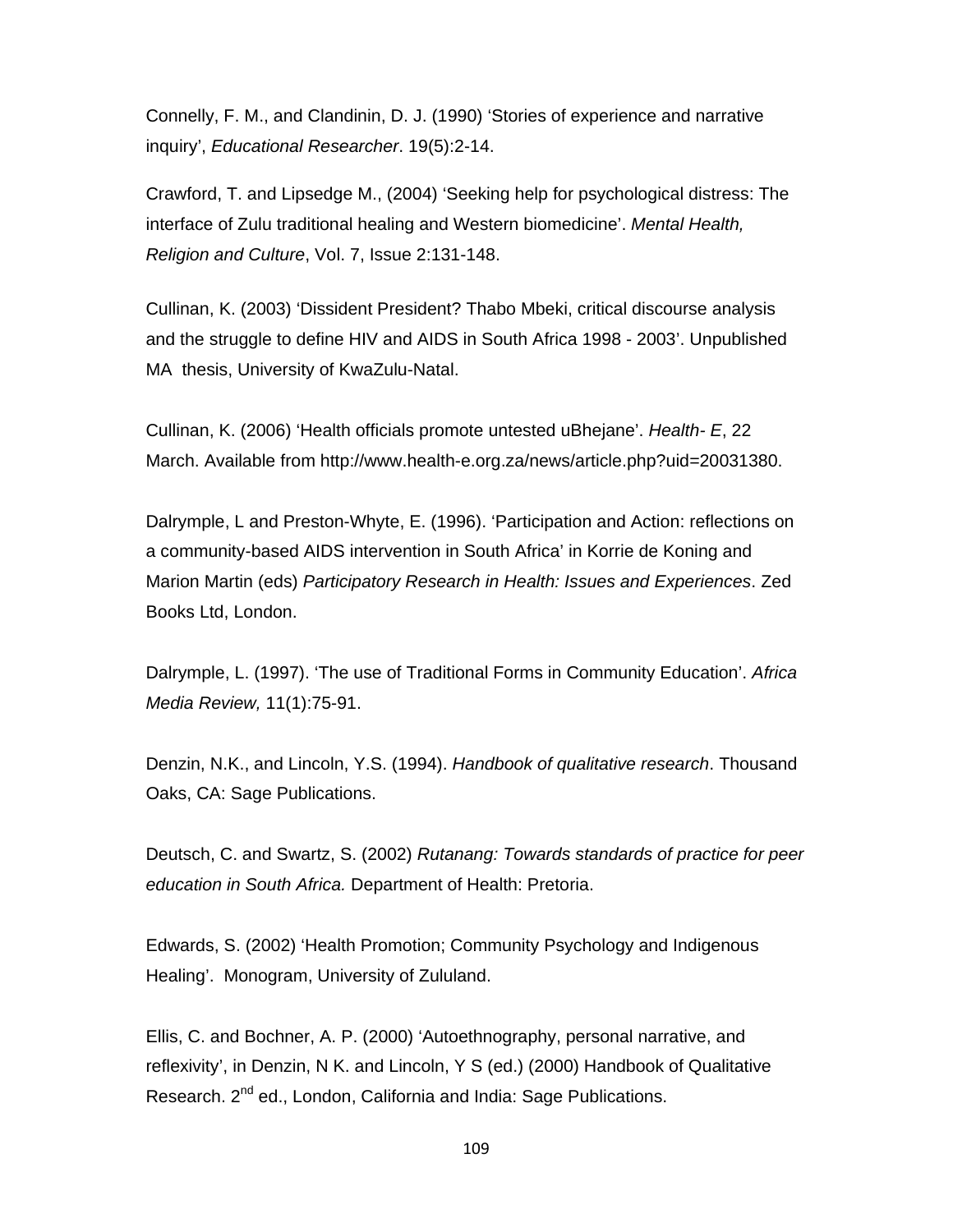Enslin, P. (2001) 'Multicultural education, gender and social justice: liberal feminist misgivings'. *International Journal of Educational Research,* 35 (2001):281-292.

Eskell-Blokland, L*.* (2009) 'Listening to Oral Traditions in a Re-searching for Praxis in a Non-western Context'*. Journal of Health Management*; Vol. 11:355-373.

Etherton, M. (1982) *The Development of African Drama.* London: Hutchinson.

Evans T. and Wallace P, (2007) 'A Prison within a Prison?: The Masculinity Narratives of Male Prisoners'. *Men and Masculinities.* Vol. 10 No. 4:484-507.

Fishbein, M. (2000) 'The role of theory in HIV prevention', *AIDS Care,* Vol. 12, No. 3:273- 278(6)

Foucault, M. (1979) *The History of Sexuality*. *An Introduction.* Volume 1, London: Penguin Books.

Freire, P. (1970) *Pedagogy of the Oppressed*. London: Penguin.

Geertz, C. (1973) *The Interpretation of Cultures.* New York: Basic Books Inc.

 Geertz, C. (1994) Thick Description: Toward an Interpretive Theory of Culture. In: Michael M. &, McIntyre C. (ed.) Readings in the Philosophy of Social Science.  $5<sup>TH</sup>$ ed. MIT Press.

George, E. (2007) 'Virgin Territory – Virginity Testing as HIV/AIDS Prevention: Human Rights Universalism and Cultural Relativism Revisited'. Available at http://ssrn.com/abstract=995851

Giangreco, F. and Taylor, S. (2003) **'**"Scientifically Based Research" and Qualitative Inquiry'. *Research & Practice for Persons with Severe Disabilities*, Vol. 28, No. 3: 133-137

Golub, S. (1983) *Lifting the Curse of Menstruation: A Feminist Appraisal of the Influence of Menstruation on Women's Lives*. New York: The Howarth press, inc.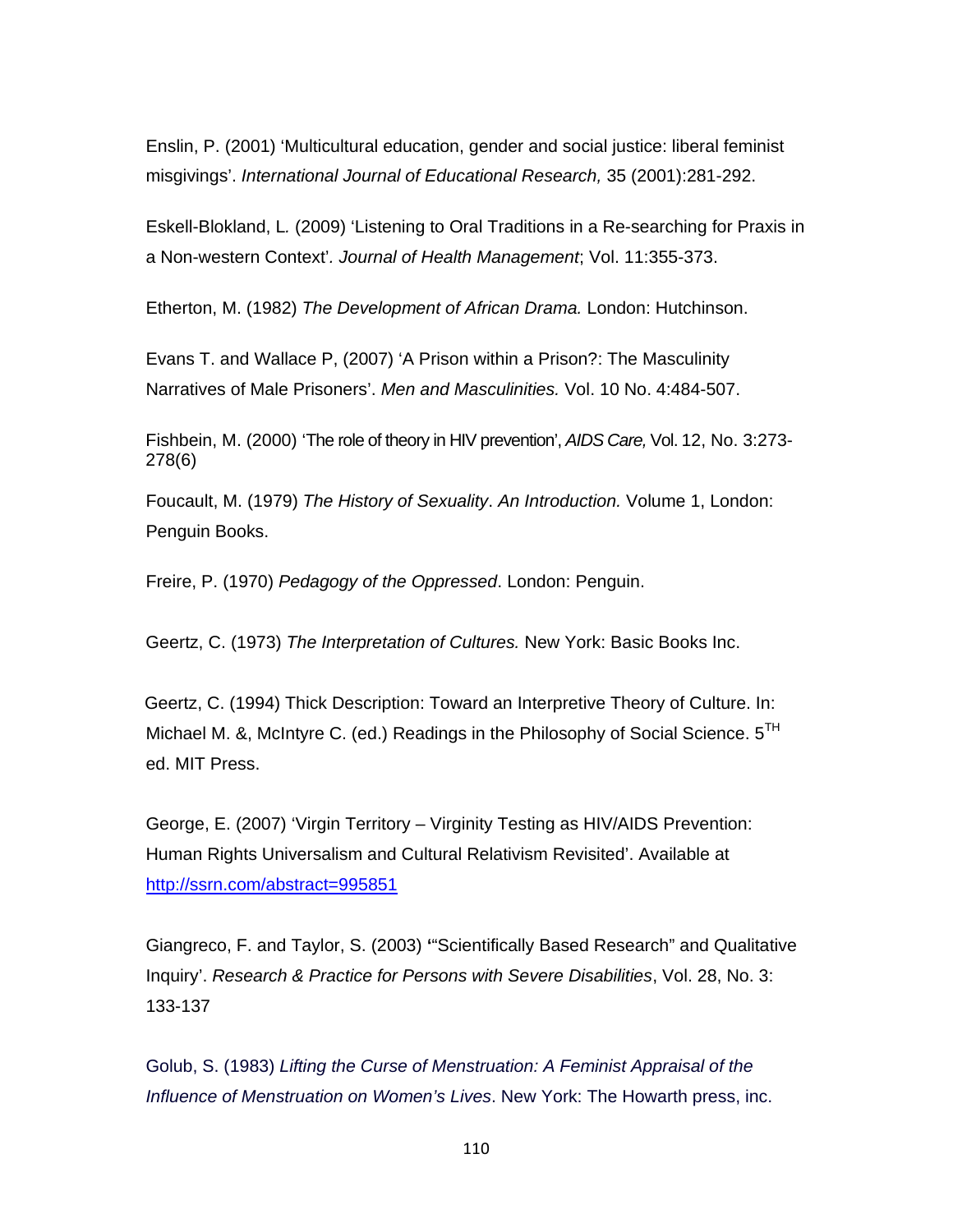Grbich, C. (1999) *Qualitative research in health: an introduction.* London: Sage Publications*.* 

 Green, E. (2005). *Engaging Indigenous African Healers in Prevention of HIV/AIDS and STIs. Bridging the gap between Traditional Healing and Modern Medicine*. Durban: University of Natal Press.

Grundy, S. (1982) 'Three modes of action research' in S. Kemmis and R. McTaggart, ed. The Action Research Reader, Geelong: Deakin University Press.

Grundy, S. (1986) 'Action Research and Human Interests' in Emery, M. and Long, P. (eds) Symposium May 22-23 1986, Research Network of the Australian Association of Adult Education.

Grundy, S. (1987) *Curriculum Product or Praxis*. London: Falmer Press.

Hammond-Tooke, W. D. (1974) *The Bantu-speaking Peoples of Southern Africa*. London: Routledge and Kegan Paul Ltd.

Halperin, D., Steiner, M., Cassell, M., Green, E., Hearst, N., Kirby, D., Gayle, H. and Gates, W., (2004) 'The time has come for common ground on preventing sexual transmission of HIV'. *The Lancet,* Vol. 364, Issue 9449:1913-1915.

Heitz, K. (2007) 'Personal Narratives as Evidence in Interpretivst Research'. Available .at

http://www.allacademic.com//meta/p\_mla\_apa\_research\_citation/1/7/6/7/3/pages176 731/p176731-10.php>

Holbrooke, R. (2007) **'**Still Losing the AIDS Fight'. The Washington Post, 9 October. Available from. http://www.washingtonpost.com/wpdyn/content/article/2007/10/08/AR2007100801342.html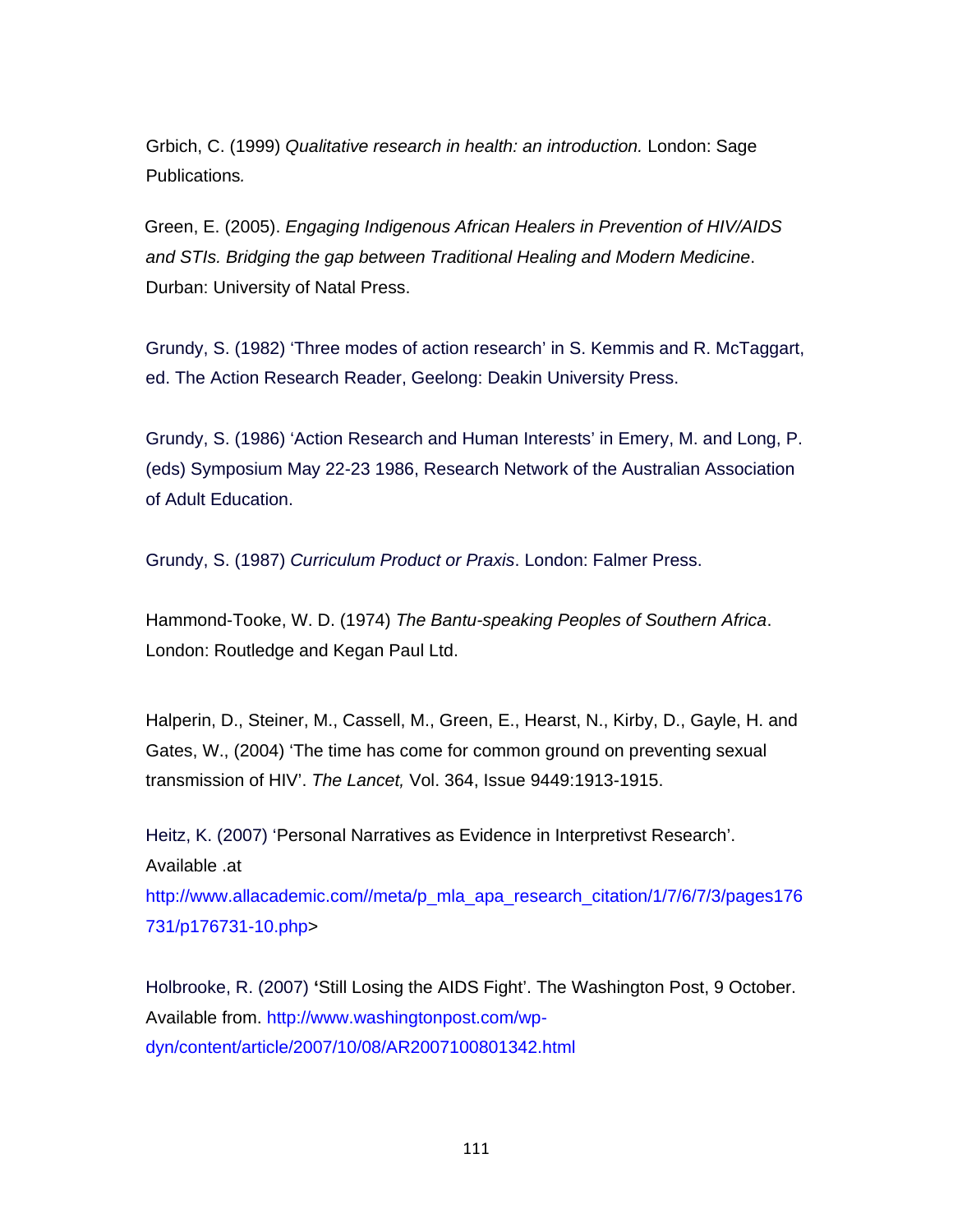Holter, I. M. and Schwartz-Barcott, D (1993) 'Action research: What is it? How has it been used, and how can it be used in nursing?' *Journal of Advanced Nursing* 18, 296-304.

Howard, S. and Johnson, B. (2001) *'*Promoting resilience in young people: the role of the family, the school and the community*',*Paper presented at Second National Youth development Conference, Gleneig, South Australia.

Hughes, I. and Seymour-Rolls, K. (2000) 'Participatory Action Research : Getting the Job Done'. Action Research E-Reports, 4. Available at http://www.fhs.usyd.edu.au/arow/arer/004.htm

Kelly K. and Parker, W. (2000) 'Sentinel Site Monitoring and Evaluation Project, Stage Two Report'. Department of Health.

Kelly, K. and Parker, W. (2000) 'Communities of Practice: Contextual Mediators of Youth Response to HIV/AIDS'. CADRE. Available at http://www.cadre.org.za

Kelly K. (2004) 'Supporting Local Government Responses to HIV/AIDS: Positions, Priorities, Possibilities'. CADRE. Available at www.cadre.org.za

Kelly, K. Parker, W. and Lewis, G. (2001) Reconceptualising behaviour change in the HIV/AIDS context In Stones, C. (Ed .), Socio-political and psychological perspectives on South Africa. London: Nova Science**.** 

Kelly, M.J. (2001) 'Challenging the Challenger: Understanding and Expanding the Response of Universities in Africa to HIV/AIDS.' Washington: ADEA Working Group on Higher Education, World Bank. Available at http://www.adeanet.org/publications/wghe/Univ AIDS repen.html

Kemmis, S. and McTaggart, R. (2005*) '*Participatory Research Action Research, Communicative Action and Public Sphere' in Denzin, N K. and Lincoln, Y S. *The*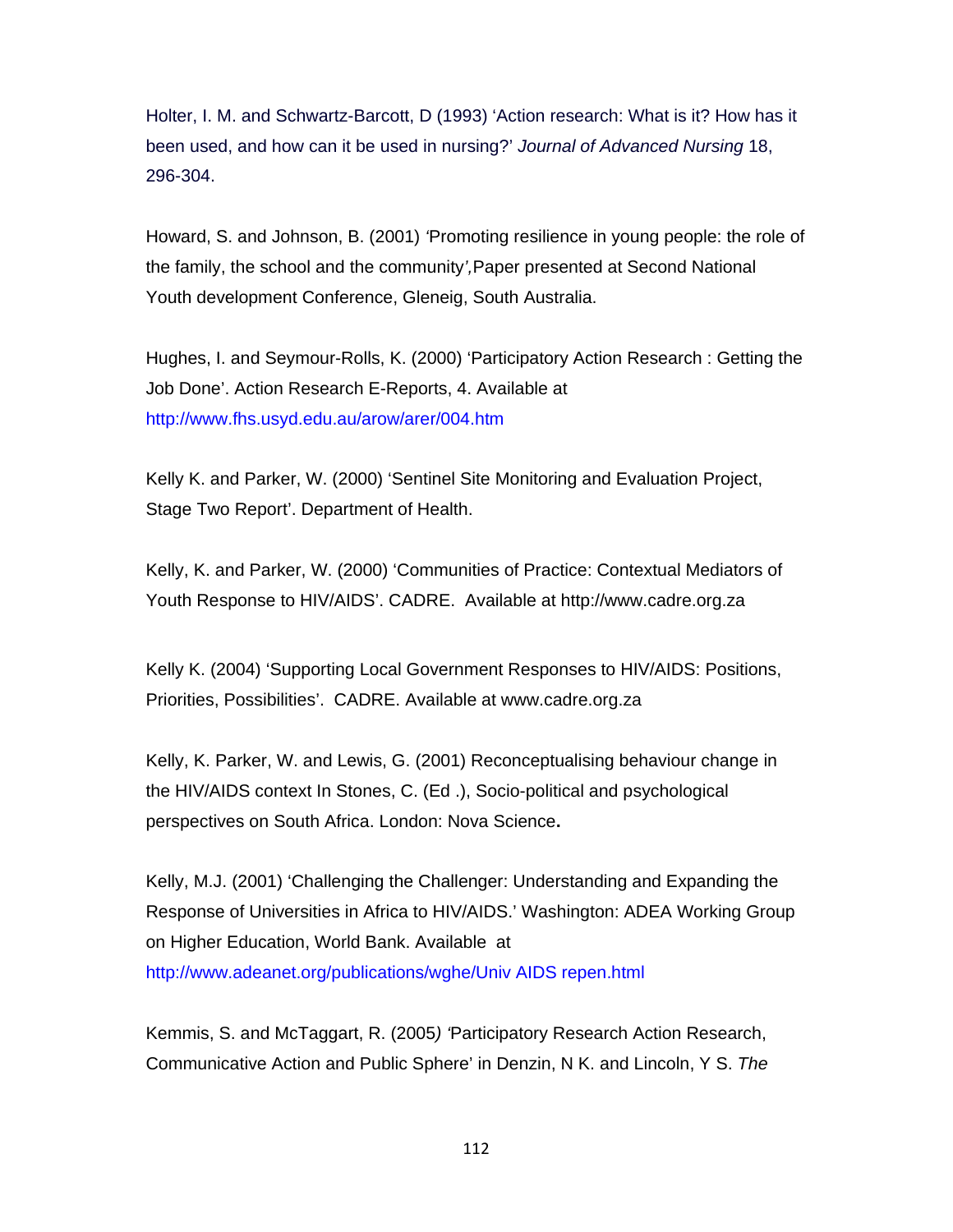*Sage Handbook of Qualitative Research.* 3rd edition. London, California and India: Sage Publications.

Kemmis, S. and R. McTaggart (1988) *The Action Research Planner*. 3rd ed, Deakin University: Geelong.

Kerr, D. 1995. *African Popular Theatre: from pre-colonial times to the present day*. London: James Currey.

Kerr, D. 1997. 'Cultural Engineering and Development'. *Africa Media Review.* Vol. 11 No. 1:64-74

Kidd, R and Colletta, Nat. [eds] (1980) *Tradition for Development: Indigenous structures and folk media in non-formal communication*. German Foundation for International Development and International Council for Adult Education.

Kidd, R. (1979) 'Liberation or Domestication: Popular Theatre and Non-formal Education in Africa'. *Educational Broadcasting International* 12(1):3-9.

Kidd, R. (1983) 'Popular Theatre and Popular Struggle in Kenya: The Story of Kamiriithu'. *Race and Class,* 24: 287-304.

Kidd, R. (1984) *Diary of a Zimbabwean Workshop: From People's Theatre for Revolution to Popular Theatre for Reconstruction.* The Hague: CESO. (Publications No. 33.)

Kincaid, D. L. (2001) 'Drama, Emotion and Cultural Convergence'*. Communication Theory*. Vol.12, No. 2:136-152

King Rachel. (1999) *Sexual behavioural change for HIV: where have theories taken us?*: UNAIDS, Switzerland.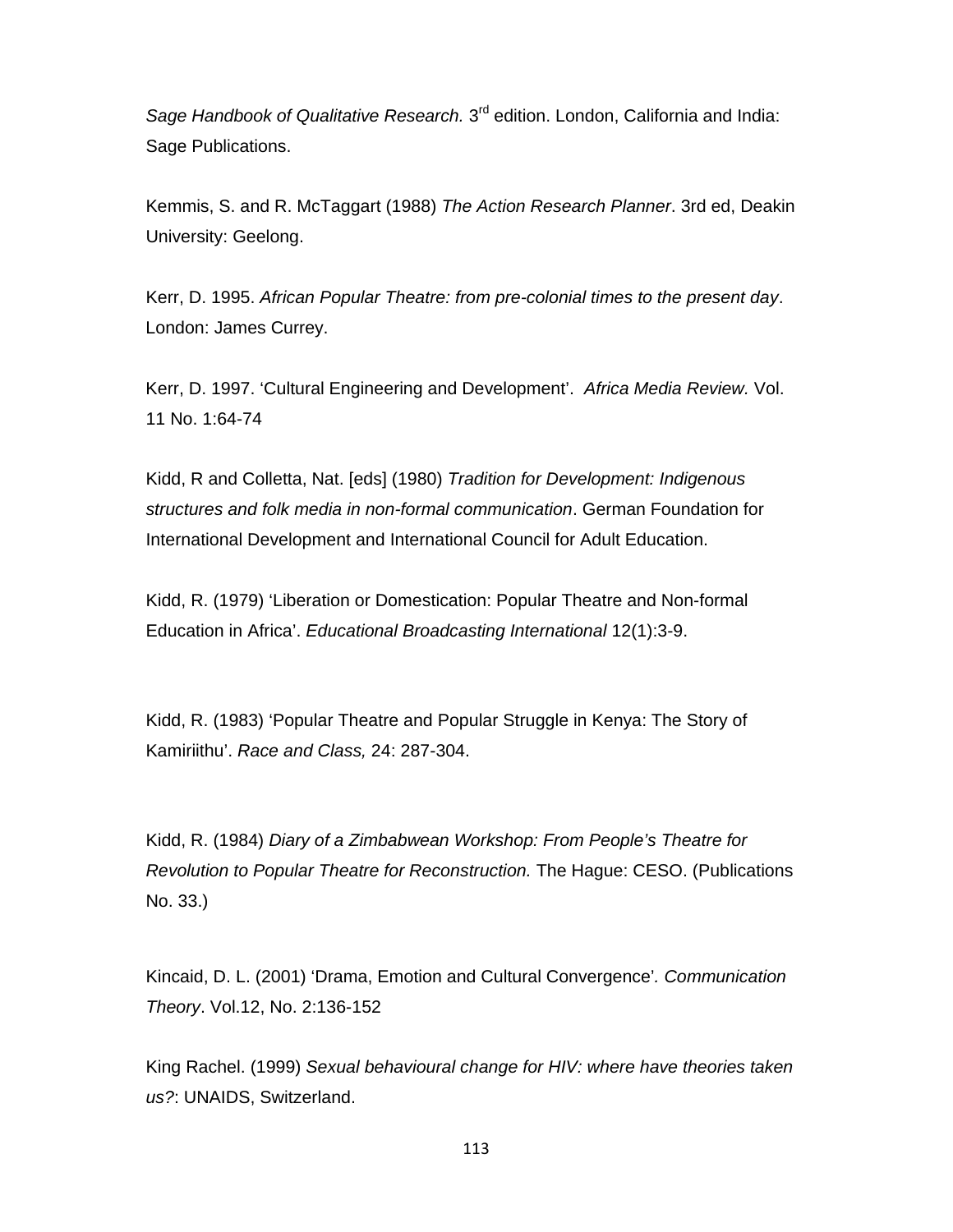Krige, E. (1936) *The Social System of the Zulus.* London: Longmans.

Leclerc-Madlala, S. (2001) 'Virginity Testing: Managing Sexuality in a Maturing HIV/AIDS Epidemic'*. Medical Anthropology Quarterly,* New Series, Vol. 15, No. 4, Special Issue:533-552.

Leclerc-Madlala, S. (2005) **'**Popular Responses to HIV/AIDS and Policy'. *Journal of Southern African Studies*, Vol. 31, No. 4:845-856.

Leclerc-Madlala, S. (2009) 'Cultural scripts for multiple and concurrent partnerships in Southern Africa: why HIV prevention needs anthropology'. *Sex Health*, 6(2):103- 10.

Linds Warren (1998) 'Theatre of the Oppressed: Developing a pedagogy of Solidarity?'. *Theatre Research in Canada*, Vol. 19, No. 2:177-192.

MacPhail C and Campbell, C. (2002) 'Peer Education, Gender and the Development of Critical Consciousness: Participatory HIV Prevention by South African Youth*'*, *Social Science and Medicine,* Vol. 55, No. 2:331-345.

Mangenda, H. (2008) 'A Comparative Analysis of the Efficacy of a Once-Off Forum Theatre Intervention and Weekly Ongoing Workshops used by DramAidE'. CCMS Hons paper paper published on the KIT website. Available at **ccms**.**ukzn**.ac.za

Martin, M and de Koning K (eds (**1996)** *'Issues of power in the participatory research process'. Participatory Research in Health: Issues and Experiences*. London: Zed Books Ltd.

Martin, B., Frances, M. and Boeren, A. (1981) 'Report of the workshop on Theatre for Integrated Development'. Department of Extra-Mural Studies, University of Swaziland, Mbabane.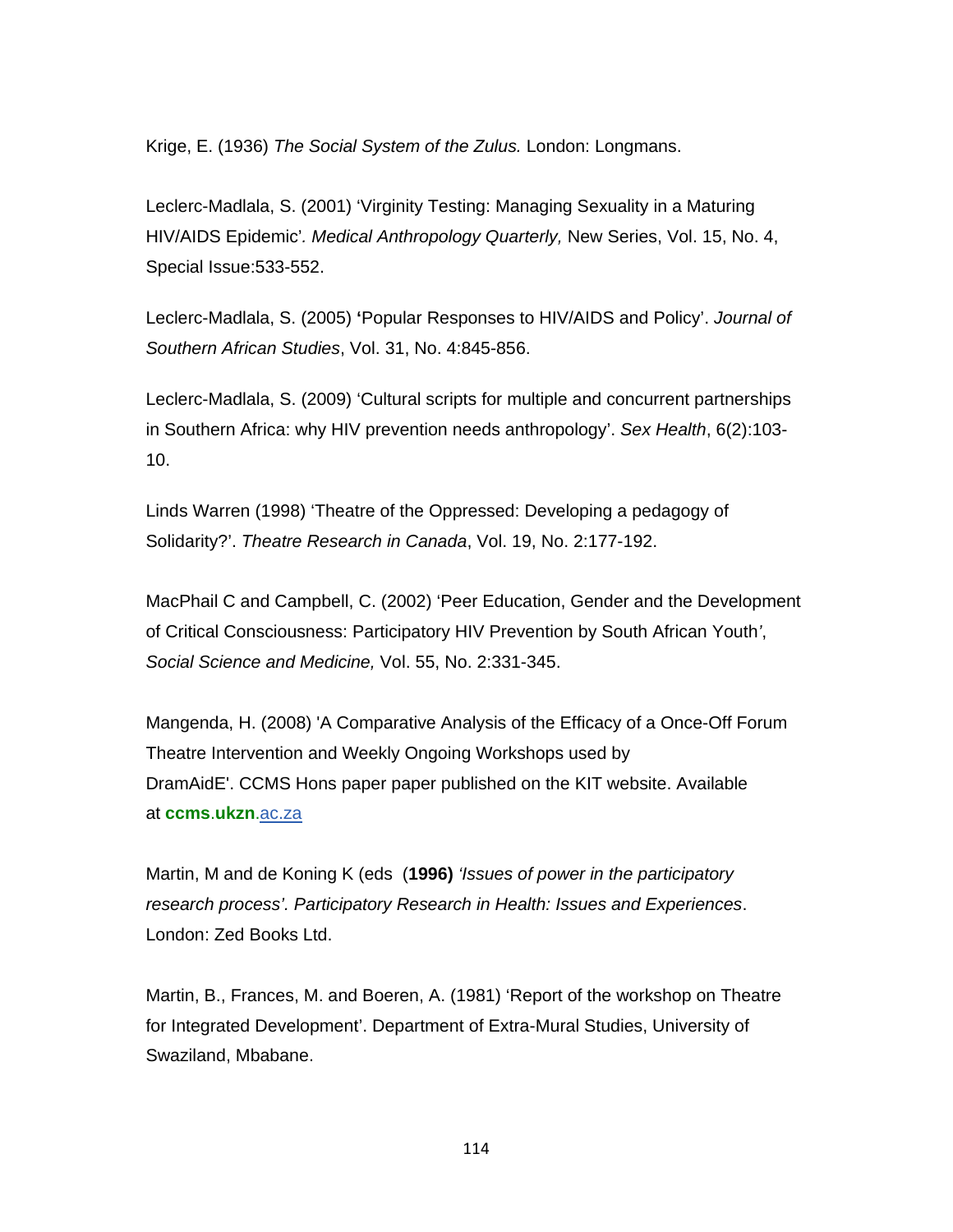Martin, L. and Alexander, P. (2006). *Responses to HIV/AIDS in South Africa's Tertiary Institutions: Policy, Practice and Shortcomings.* Centre for Sociological Research, Rand Afrikaans University.

May, T. (2001) *Social Research: Issues, methods and process.* Philadelphia: Open University Press.

Mbeki, T. (July 2000) Speech at the Opening Session of the 13th International Aids Conference. Available at http://www.anc.org.za/ancdocs/history/mbeki/2000/tm0709.html

Mbiti, J.S. (1989) *African Religions and Philosophy*. London: Heinemann.

McCarthy, J. and Galvao, K. (2002) *Artpad A Resource for Theatre and Participatory Development*. University of Manchester, UK.

Mckee, N., Bertrand, J. and Becker-Benton, A (2004) *Strategic Communication in the HIV/AIDS Epidemic.* New Dehli, London and Thousand Oaks: Sage Publications.

Mda, Z. (1993) *When People Play People: Development Communication through Theatre*. London: Zed books.

Milingo, E. and Macmillan, M. (1984) *The world in between: Christian healing and the struggle for spiritual survival.* London: C Hurst & Co. (Publishers) Ltd.

Minkler, M.,Vásquez, V.B.,Warner, J.R., Steussey, H. and Facente, S. (2006) *Sowing the seeds for sustainable change:a community-based participatory research partnership for health promotion in Indiana, USA and its aftermath.* Oxford University Press: available from http://heapro.oxfordjournals.org/cgi/content/full/21/4/293

Mkhize, T . and Moholoa, M. (2009) 'Culture is ours and that's that'. *City Press*, 8 December. Available from http://www.citypress.co.za/Content/MyCityPress

Morrell, R., Epstein, D., Unterhalter, E., Bhana, D. and Moletsane, R. (2009) *Towards Gender Equality.* University of Kwa Zulu Natal Press.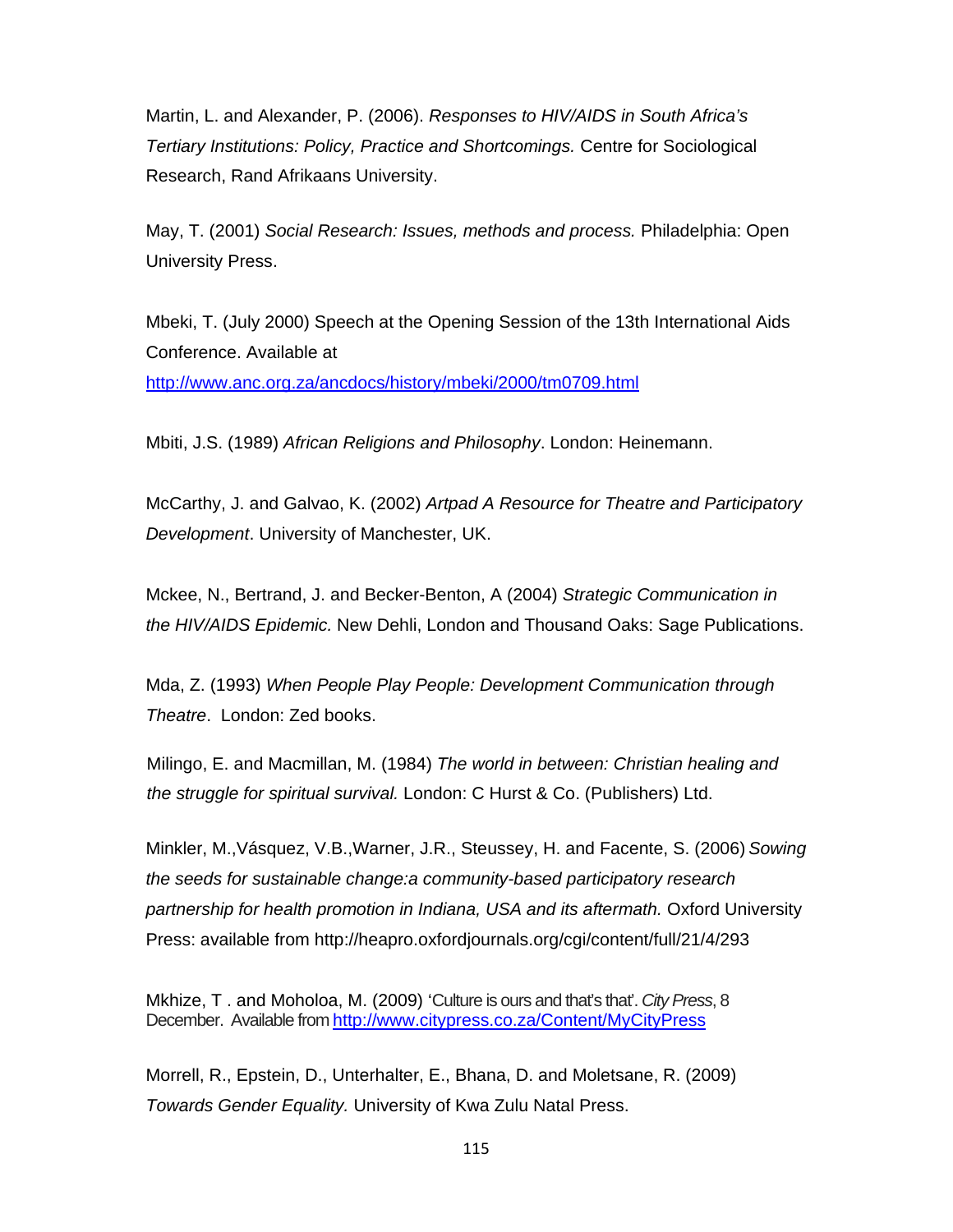Ngubane, Harriet (1977) *Body and mind in Zulu medicine: an ethnography of health and disease in Nyuswa-Zulu thought and practice*. New York: Academic Press.

Nielsen, M. and Tomaselli, K. G. (2009) 'Over-Imitation in the Kalahari Desert and the Origins of Human Cultural Cognition'. Unpublished paper.

Ogewu, O. D. (2009*) Integrating Water, Environment and Sanitation Hygiene Education into Family Life Education (FLE) In Schools: The Proposed IFLPHHE Model*; West Africa Regional Sanitation and Hygiene Symposium, Accra, Ghana, 10- 12 November 2009.

Online Medical Dictionary. Available from www.medterms.com

Panford, S., Nyaney, M. O., Amoah S., and Aidoo, N. G. 'Using Folk Media in HIV/AIDS Prevention in Rural Ghana', *American Journal of Public Health,* Vol 91, No. 10:1559-1562.

Parker, W. (1997) "Action Media: Consultation, Collaboration and Empowerment in Health Promotion*". Africa Media Review* Vol. 11 No. 1:45-63.

Parker, W. (2004) 'Rethinking conceptual approaches to behaviour change: The importance of context'. CADRE, Johannesburg.

Parker, W. (2005) 'Ideology, hegemony and HIV/AIDS'. Unpublished PhD thesis, University of KwaZulu-Natal.

Parker, W., Dalrymple, L. and Durden, E. (2000). *Communicating beyond AIDS Awareness.* Manual for Department of Health.

Parker, W. (2009) 'Towards a New Rhetoric on HIV and AIDS in Africa?' Report: Africa's Responsibility to Africa: Current Issues in HIV and AIDS African Rhetoric Roundtable, University of KwaZulu-Natal - 6 July 2009 available at www.**heard**.org.za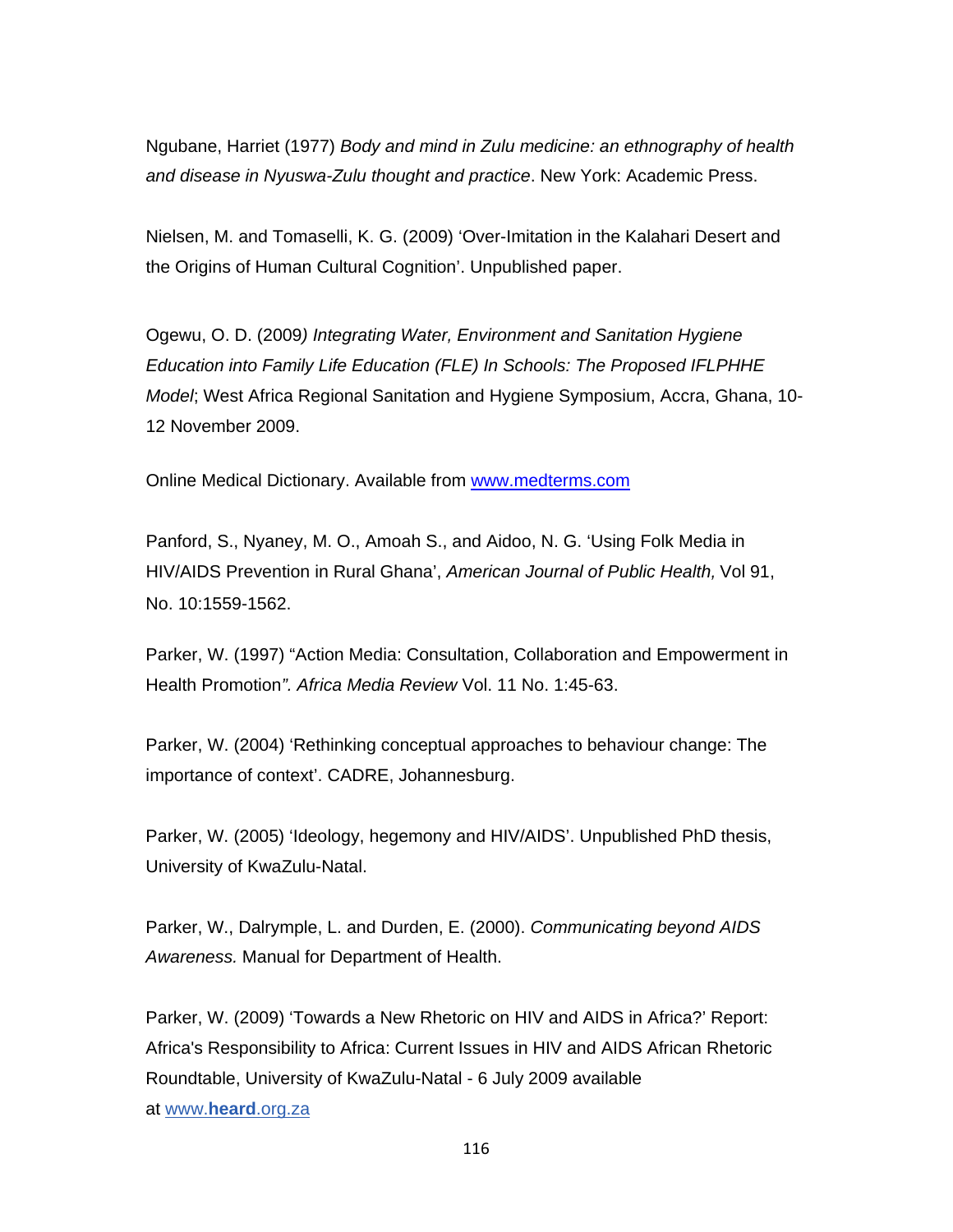Paterson, D. (1995) *Theatre of the oppressed workshops*. Available from: http://www.wwcd.org/action/Boal.html

Pettifor, A.E, van der Straten A, Dunbar M.S., Shiboski, S.C. and Padian, N.S. (2004) 'Early age of first sex: a risk factor for HIV infection among women in Zimbabwe', *AIDS,* 18(10):1435-1442.

Phasha, N. (2009) 'Responses to Situations of Sexual Abuse Involving Teenagers with Intellectual Disability'. *Sexuality and Disability,* Vol. 27, no. 4:187-203.

Piotrow, P, Kincaid, D. L. et al. [eds] (1997) *Lessons from Family Planning and Reproductive Health.* London: Praeger.

Preston-Whyte, E. (1992) 'The Influence of Culture on Behaviour'*, AIDS Bulletin,* l  $(1):20-22.$ 

Prentki, T. (2006) 'Conversations with the Devil'. *Applied Theatre Journal (7).* Available at www.griffith.edu.au/centre/cpci/at

Prentki, T (2003) 'Save the children- change the world', *Research in Drama Education*, Vol 8, 1:40-41.

Rice, E.R and Atkin, C.K.[eds] (2001) *Public Communication Campaigns.* 3rd edition*,* London: Sage Publications Inc.

Richter, M. (2003) 'Traditional Medicines and Traditional Healers in South Africa'. Discussion paper prepared for the Treatment Action Campaign and AIDS Law Project.

Rogers. E (1995). *Diffusion of Innovations*, USA: Simon and Schuster Sandeloswki, M. (1991) 'Telling Stories: Narrative Approaches in Qualitative Research'. *IMAGE*: *Journal of Nursing Scholarship*, Vol. 23, No. 3:161-166.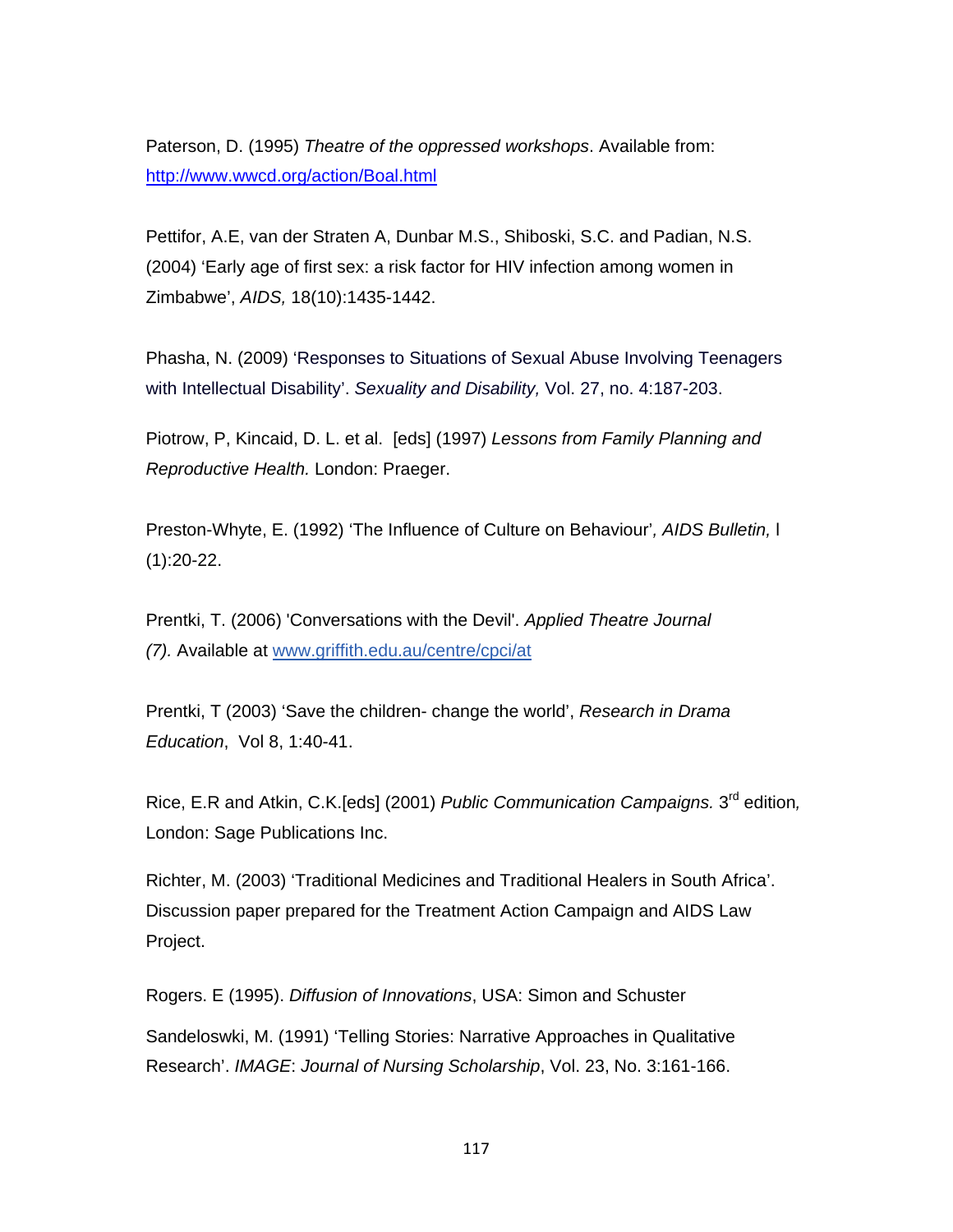Seguin, A. and Rancourt, C. (1996) 'The Theatre: An effective tool for Health promotion'*.* World Health Forum, 17(1):64-69

Servaes, J. (2002) *Communication for Development: one world, multiple cultures,* Cresskill, New Jersey: Hampton Press, Inc.

Silverman, D. (1993*) Interpreting qualitative data: methods for analysing talk, text and interaction*, London: Sage Publications.

Singhal, A. and Rogers, E. M. (1999) *Entertainment-Education: A Communication Strategy for Social Change*, Mahwah, NJ: Lawrence Erblaum Associates.

Singhal, A. and Rogers, E. M. (2003) *Combating AIDS: Communication strategies in action*. New Delhi, London and New York: Sage Publications.

Singhal, A., Cody, M., Rogers, E. and Sabido, M. (2004*) Entertainment-education and Social change: History, Research, and Practice,* Mahwah, NJ: Lawrence Erlbaum Associates.

Samuelson, L. H. (1930) *Some Zulu Customs and Folk-lore.*  (Paperback - May 2006), Hesperides Press

.

Sless, D. (1986) *In Search of Semiotics*. London: Croom Helm. Southern Africa with special reference to the Zulus'. *African Journal on Conflict Resolution* Vol. 5 (2):119-152.

Stevens, J. (1997) 'Advocates for Youth' Peer Education: Promoting Healthy Behaviours.

Swartz L. and Roux N. (2004) 'A study of Local Government HIV/AIDS projects in South Africa'. *Journal of Social Aspects of HIV/AIDS*, Vol.1 No. 2:99-106.

Taylor, P. (2003) *Applied Theatre: Creating Transformative Encounters in the Community.* Portsmouth, NH: Heinemann Publishing.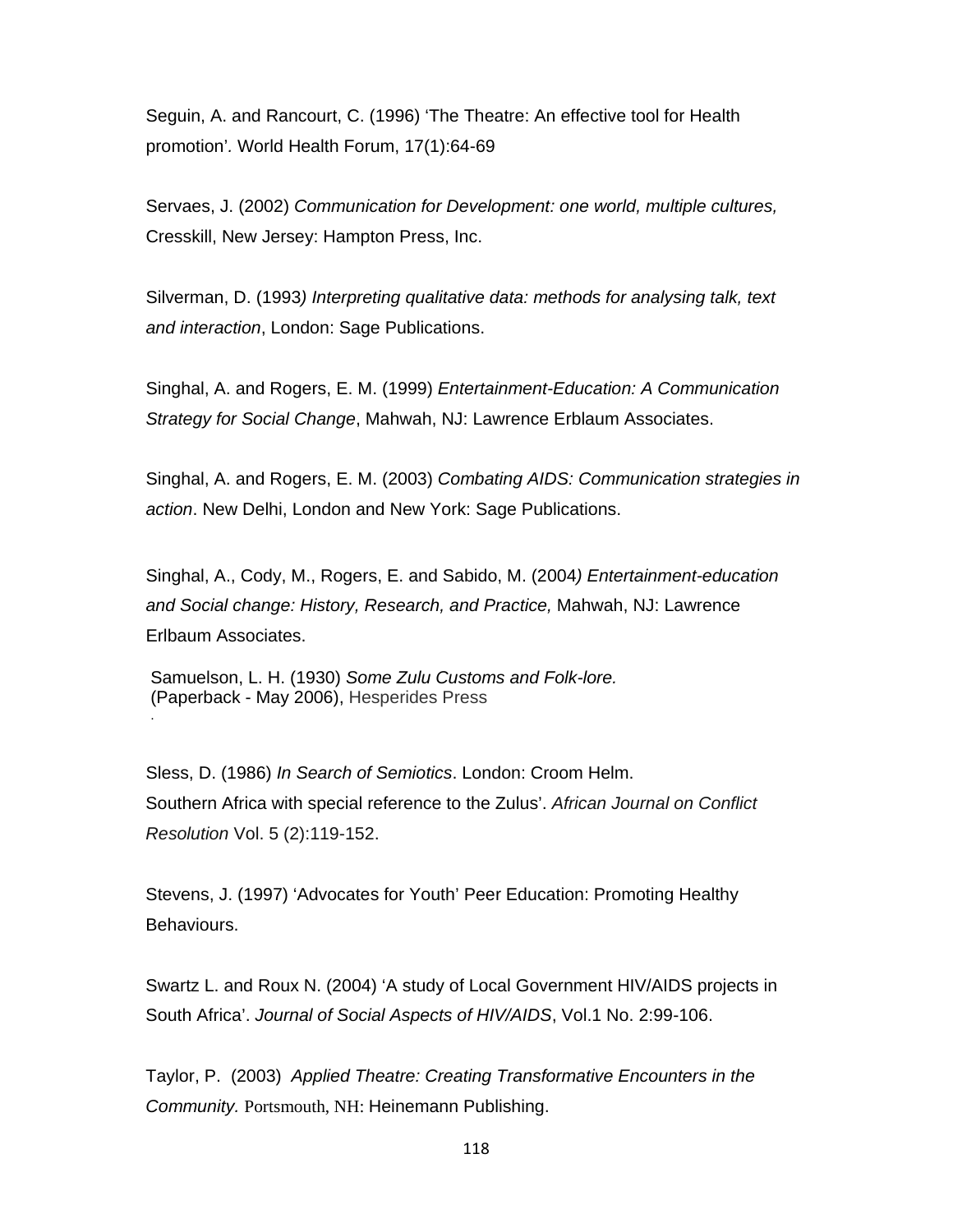Tempels, P. (1959) *Bantu Philosophy*. Paris: Présence Africaine.

Tomaselli, K. (1989) [ed] *Rethinking Culture*. Belville: Anthropos Publishers.

Tomaselli, K.G. (2003) "Our Culture' vs `Foreign Culture": An Essay on Ontological and Professional Issues in Southern African Journalism', *Gazette: The International Journal for Communication Studies*, 65(6):427-441.

Tufte, T. (2001) 'Entertainment-Education and Participation', *Journal of International Communication*, Vol. 7, No 2:21-5.

Turner, N. (2005) 'An Overview of the Forms of Expressing Social Conflict in Southern Africa with Special Reference to the Zulus'. *African Journal on Conflict Resolution* Vol. 5 (2):119-152.

UN. (2006) *HIV/AIDS and DDR.* Available from http://www.unddr.org/iddrs/05/60.php

UNAIDS, (1999) *Communications Framework for HIV: a New Direction,* Geneva. Available at : http://data.unaids.org/Publications/IRC-pub01/JC335- CommFramew\_en.pdf

UNAIDS, (1999) *Peer education and HIV/AIDS: Concepts, uses and challenges*, Geneva. Available from: www.unicef.org/infobycountry/files/PeerEducationUNAIDS. UNAIDS, (2007) *AIDS epidemic update,* Geneva, Switzerland.

UNESCO, (2001) *Handbook for fieldwork: Building local response, A cultural approach to HIV/AIDS prevention and care*. Available at: http://www.unesco.org/culture/aids/

UNESCO, (2006) *UNESCO Guidelines on language and content in HIV - and AIDS - Related materials.* Available at *unesdoc.unesco.org/images/0014/001447/144725e.pdf*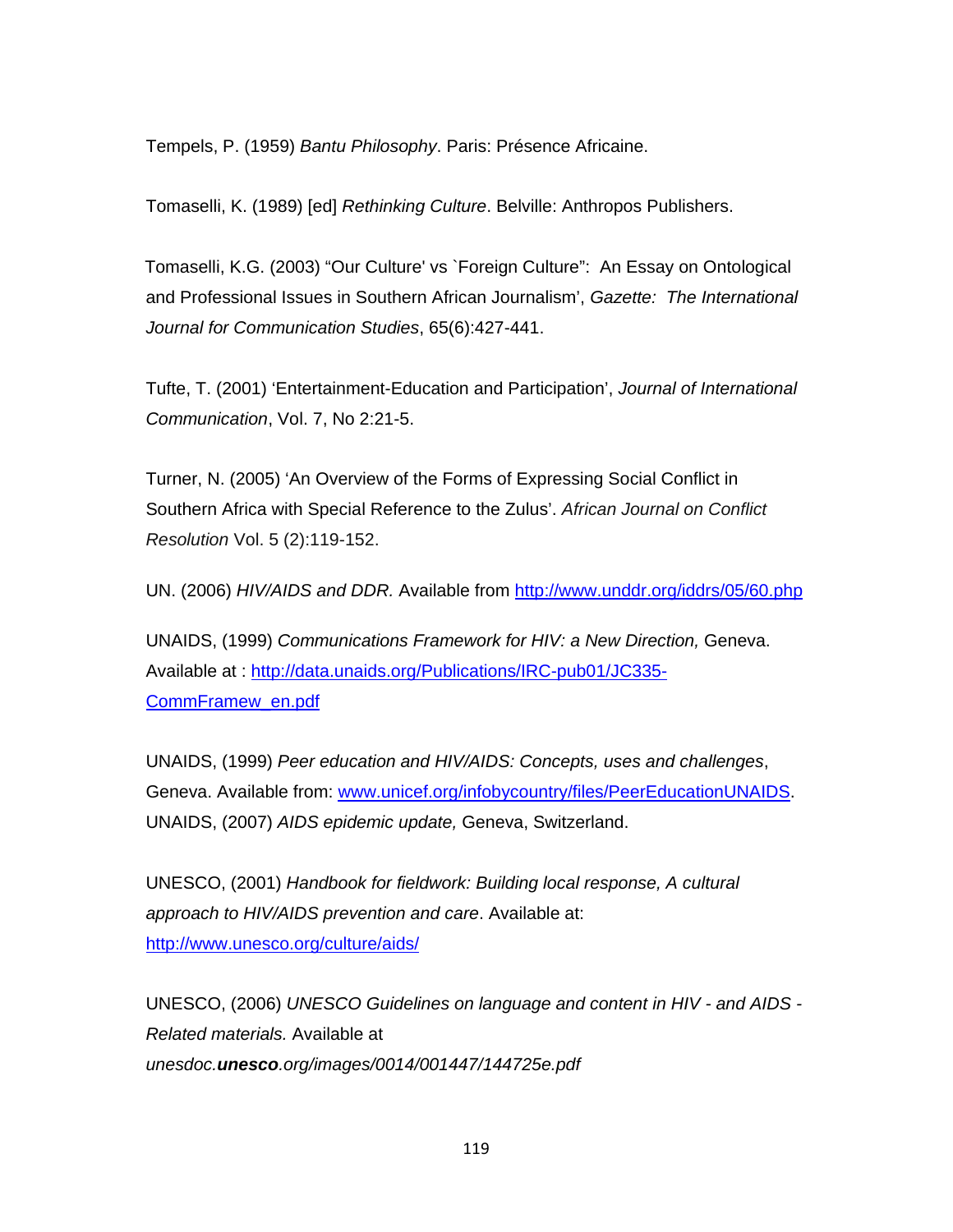Unterhalter, E., Epstein, D., Morrell, R. and Moletsane, R. (2004) '"Be Yourself!" Gender, Sexuality and Class in KwaZulu Natal'. *Pedagogy, Culture and Society. Special issue on Social Class and Education*. 12(1):53-72

Verganani, T., Frank, E. and Sityana-Fani, N. (1998) *Sexuality Education for Senior Phase Teachers.* Sandton: Heinemann.

Vincent, L. (2006) 'Virginity testing in South Africa: Re-traditioning the Postcolony', *Culture, Health & Sexuality*, 8(1):17-30.

Wolf, R. C., Tawfik, L. A. and Bond, K. C. (2000). 'Peer promotion programs and Social Networks in Ghana: Methods for monitoring and evaluating AIDS prevention and reproductive health programs among adolescents and young adults'. *J Health Commun,5*(Suppl):61-80.

Wood, K. (2005) 'Contextualizing Group Rape in Post-Apartheid South Africa'. *Culture, Health and Sexuality,* Vol. 7, No. 4:303-317.

Williams, R., Bennet, T., Grossberg, L. and Morris M. (eds) (2005) New keywords: a revised vocabulary of culture and society. Oxford: Blackwell publishing.

Zook, D.C. (2006) 'Decolonizing Law: Identity Politics, Human Rights, and the United Nations' Harvard Human Rights Journal , Vol. 19:95-122.

Zuber-Skerritt Ortrun and Perry Chad (2002) 'Action research within organisations and university thesis writing'. *The Learning Organisation*, Vol 9, No.4:171-179.

#### **Interviews**

DramAidE Director, Prof Dalrymple

November, 2009: personal interview.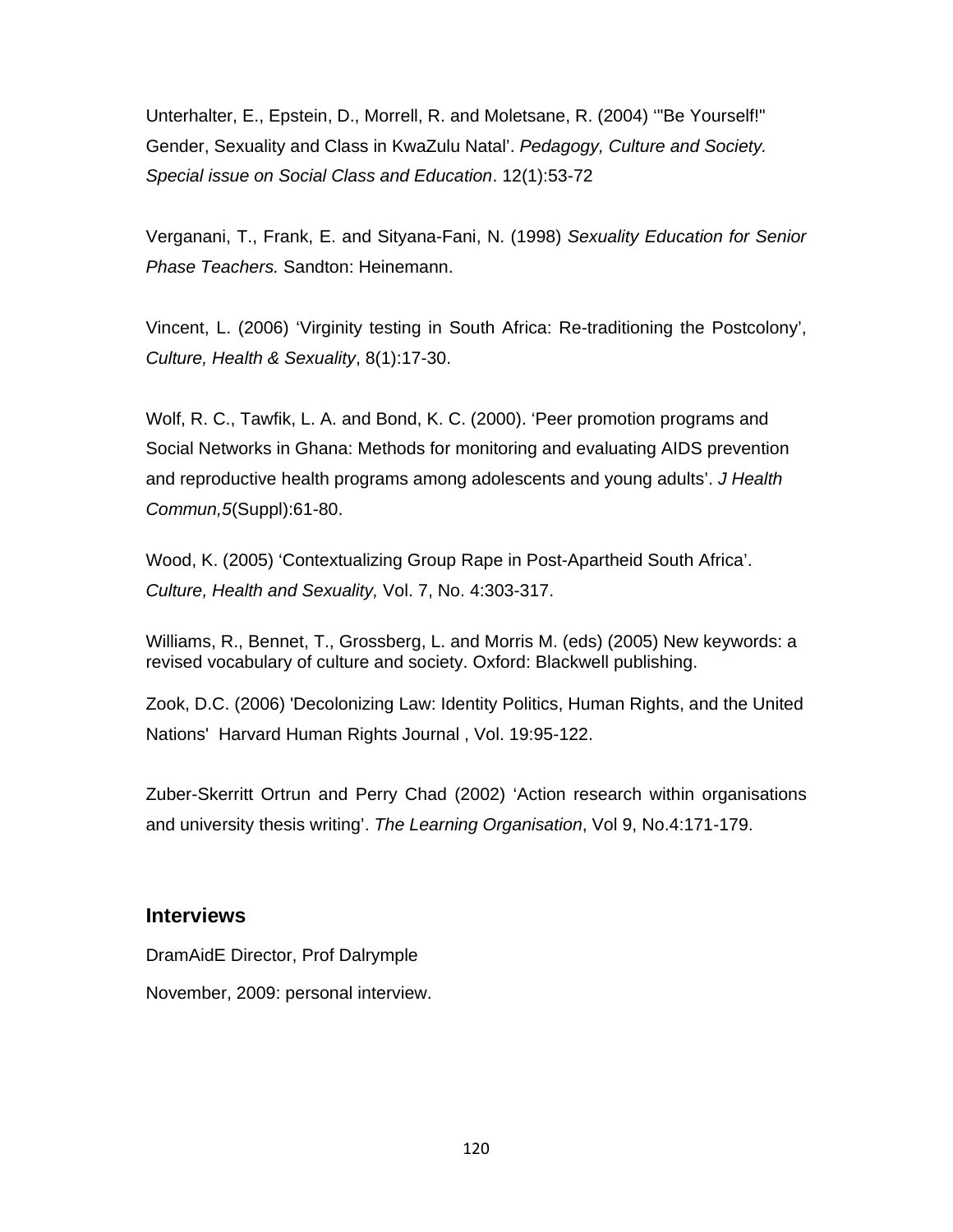# **Appendix 1**

### **Evaluations of Act Alive and Forum Theatre**

Evaluation is integral to the development and sustainability of the DramAidE programmes. Since DramAidE's inception in 1993, independent evaluators have provided evaluations of the various DramAidE programmes and projects. The following is a list of evaluations of ACT Alive and Forum Theatre undertaken in DramAidE.

Nupen, D. (2009) *DramAidE Youth for change project: Final evaluation*. DramAidE, Durban.

Mangenda*,* H. (2008*)* 'A Comparative Analysis of the Efficacy of a Once-Off Forum Theatre Intervention and Weekly Ongoing Workshops used by DramAidE'. A student Honours project in CCMS, published on the KIT website available at www.ccms.ukzn.ac.za

Nupen, D. (2007) *DramAidE Mid-Term Evaluation Report.* June 2007.

Dalrymple, L. (2006). 'Has it made a difference? : Understanding and Measuring the Impact of Applied Theatre with Young People in the South African Context'. Research in Drama Education (RIDE) Vol 11, 201-218.

Dalrymple, L. (2006). DramAidE: An Evaluation of Interactive Drama and Theatre for HIV/AIDS Education in South Africa' Drama and Theatre in Education: Contemporary Research, John Somers (ed) Vol 2 Captus Press, Ontario.

Skjelmerud, A. 2005. *Recommendations for DramAidE on Act Alive Project.*  DramAidE, University of KwaZulu-Natal, Durban.

Frizelle, K. (2003) *An evaluation of the 'Big Screen Event' held at the Durban Institute of Technology*. Unpublished Report for DramAidE, Department of Psychology, University of KwaZulu-Natal.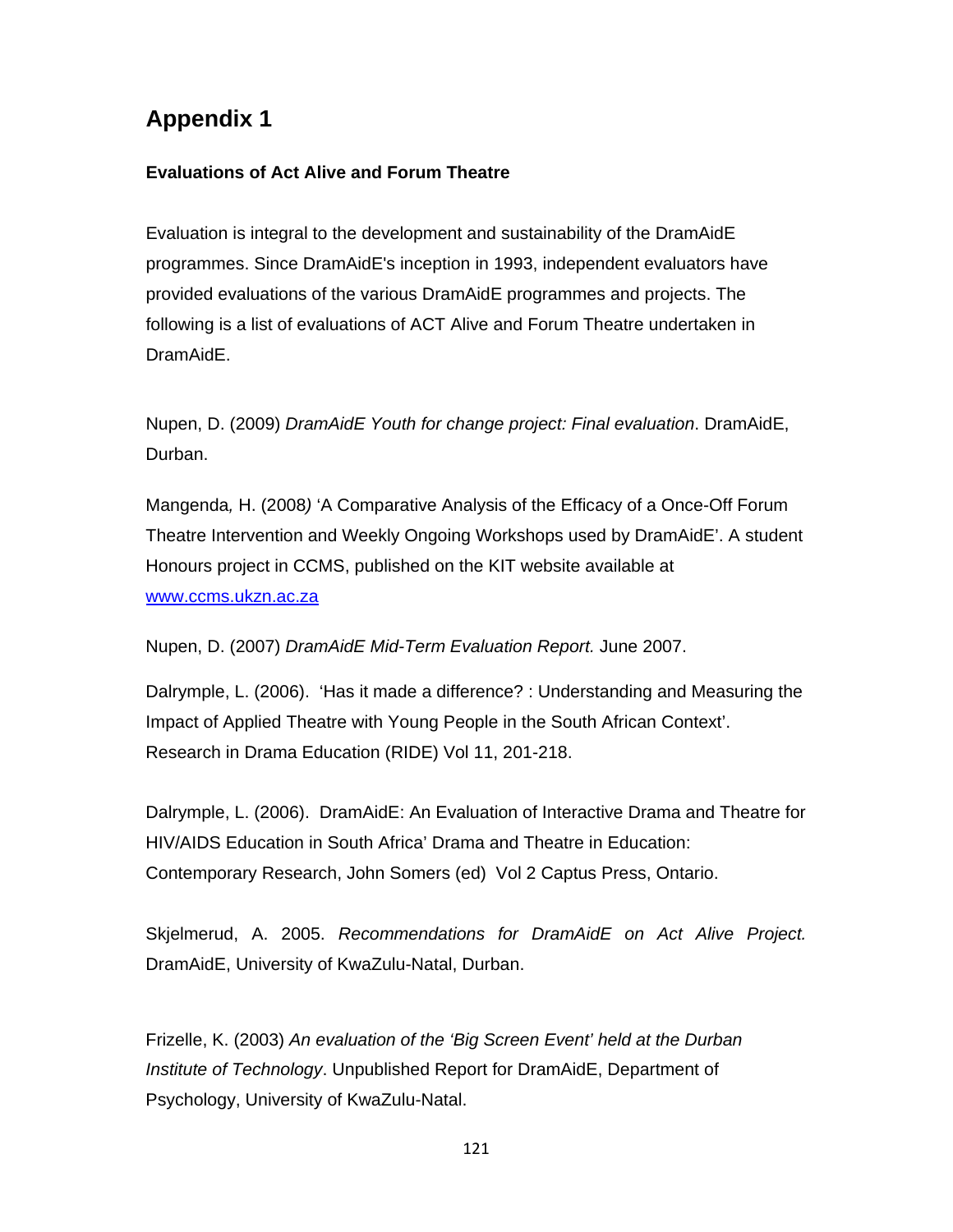Frizelle, K. (2003) *Peer Educator's Responses: Findings and Recommendations*  Unpublished Report for DramAidE, Department of Psychology, University of KwaZulu-Natal.

Sutherland, L. (2002) *DramAidE Richards Bay Minerals Project: Evaluation Report.* Assessment and Evaluation Specialist, University of Zululand.

Kelly, J. (September 2001) *Baseline Report Preceding the Extension Phase of the Ndwedwe Child Survival Project.* Report funded by the Medical Care Development International, Washington DC.

Young, M. 1997. *Gender Dynamics and the Role of Participatory/Development Theatre in a Post-Apartheid South Africa: The Example of DramAidE*. Unpublished MA Thesis, University of Natal, Durban